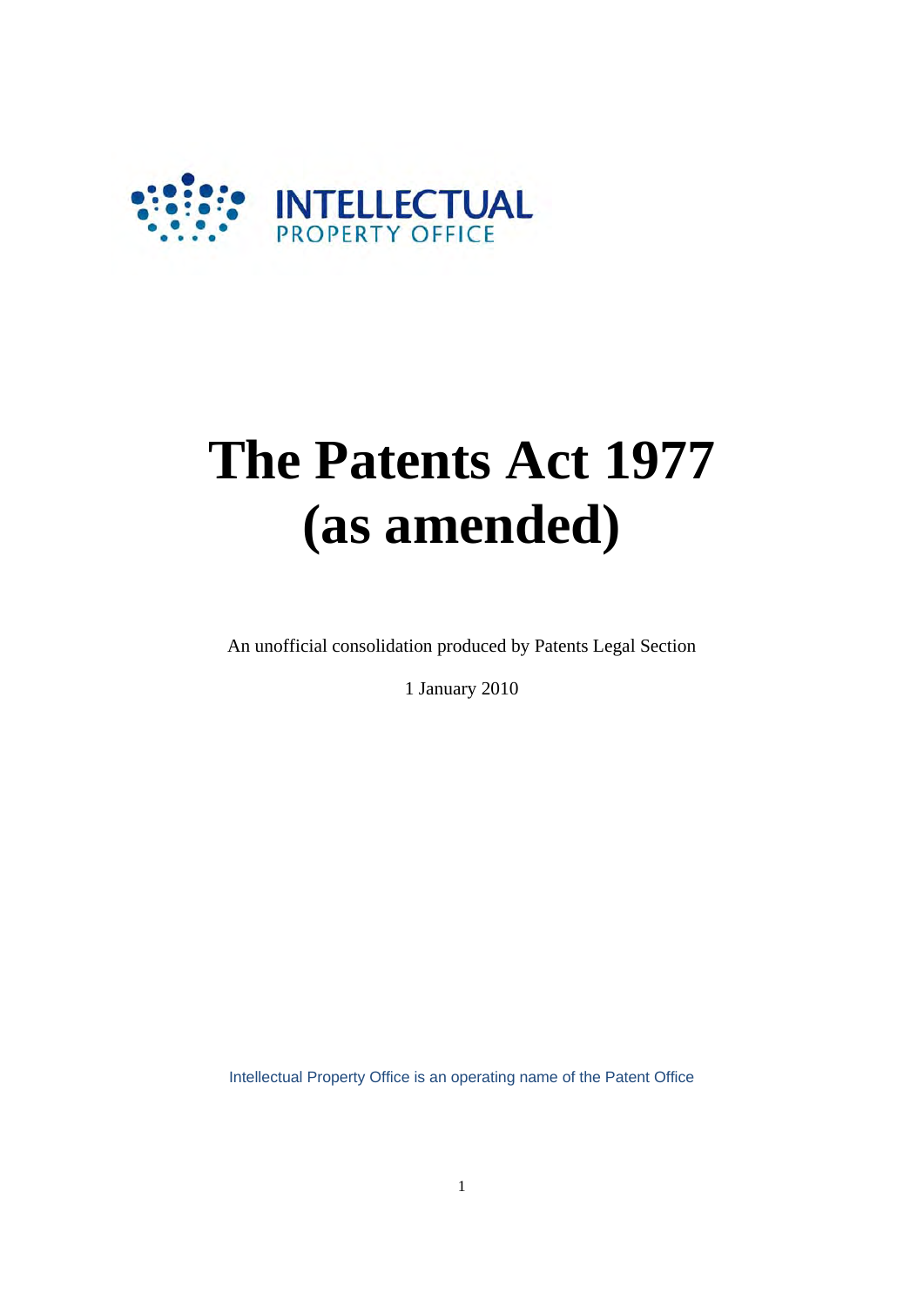#### **Note to users**

This is an unofficial consolidation of the Patents Act 1977, as amended up to and including 1 January 2010. This consolidation therefore includes (amongst other changes) the amendments to the 1977 Act made by:

the Copyright, Designs and Patents Act 1988 the Patents and Trade Marks (World Trade Organisation) Regulations 1999 the Patents Regulations 2000 the Enterprise Act 2002 the Regulatory Reform (Patents) Order 2004 the Patents Act 2004, the Medicines (Marketing Authorisations etc.) Amendment Regulations 2005, and the Intellectual Property (Enforcement, etc.) Regulations 2006 the Patents (Compulsory Licensing and Supplementary Protection Certificates) Regulations 2007 the Legal Services Act 2007

In some cases, the amending legislation applies transitional provisions to the changes made to the 1977 Act. It is particularly important to be aware of these transitional provisions in the case of the changes made by the Regulatory Reform (Patents) Order 2004 and by certain provisions of the Patents Act 2004. A number of the repealed provisions of the 1977 Act have been re-enacted or replaced by new provisions of that Act or by provisions in other legislation. Some wording of the 1977 Act has been 'modified in effect' by other pieces of legislation, although not actually amended, and footnotes show where this is the case. The *Manual of Patent Practice* should be consulted for more guidance on all these matters.

Changes since the previous (17 December 2007) version are as follows:

section 102(2A) inserted section 102(5) amended section 102A repealed

While the greatest care has been taken in this unofficial consolidation, the Office does not accept any responsibility for errors or omissions, nor for any consequences of such errors or omissions.

Patents Legal Section 1 January 2010.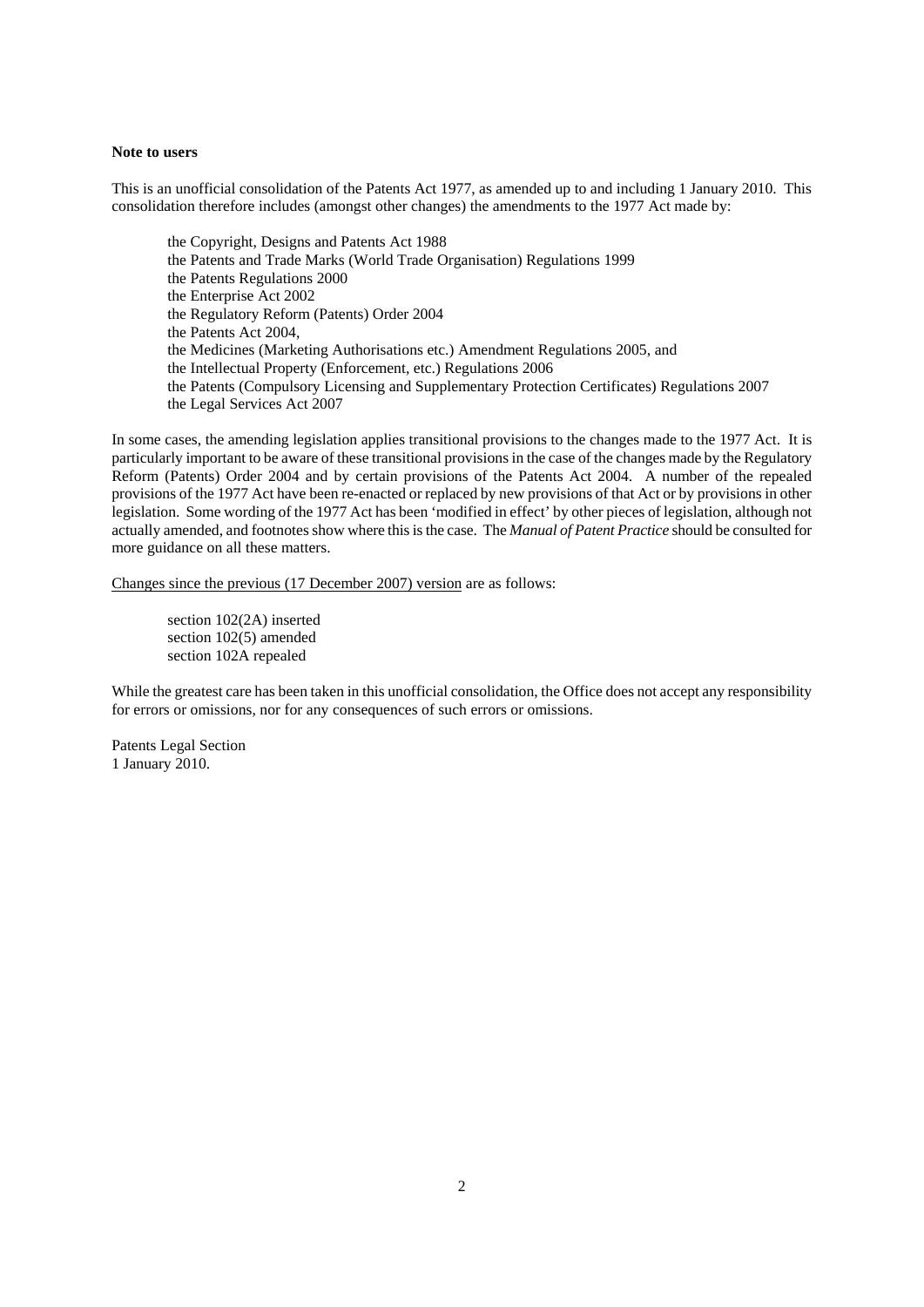# **PATENTS ACT 1977 Chapter 37**

## **ARRANGEMENT OF SECTIONS**

## PART I

## NEW DOMESTIC LAW

#### *Patentability*

- 1. Patentable inventions
- 2. Novelty
- 3. Inventive step
- 4. Industrial application
- 4A. Methods of treatment or diagnosis
- 5. Priority date
- 6. Disclosure of matter, etc., between earlier and later application

*Right to apply for and obtain a patent and be mentioned as inventor* 

- 7. Right to apply for and obtain a patent
- 8. Determination before grant of questions about entitlement to patents, etc.
- 9. Determination after grant of questions referred to before grant
- 10. Handling of application by joint applicants
- 11. Effect of transfer of application under section 8 or 10
- 12. Determination of questions about entitlement to foreign and convention patents, etc.
- 13. Mention of inventor

#### *Applications*

- 14. Making of application
- 15. Date of filing application
- 15A. Preliminary examination
- 16. Publication of application

#### *Examination and search*

- 17. Search
- 18. Substantive examination and grant or refusal of patent
- 19. General power to amend application before grant
- 20. Failure of application
- 20A. Reinstatement of applications
- 20B. Effect of reinstatement under section 20A
- 21. Observations by third party on patentability

## *Security and safety*

22. Information prejudicial to national security or safety of public

23. Restrictions on applications abroad by United Kingdom residents

## *Provisions as to patents after grant*

- 24. Publication and certificate of grant
- 25. Term of patent
- 26. Patent not to be impugned for lack of unity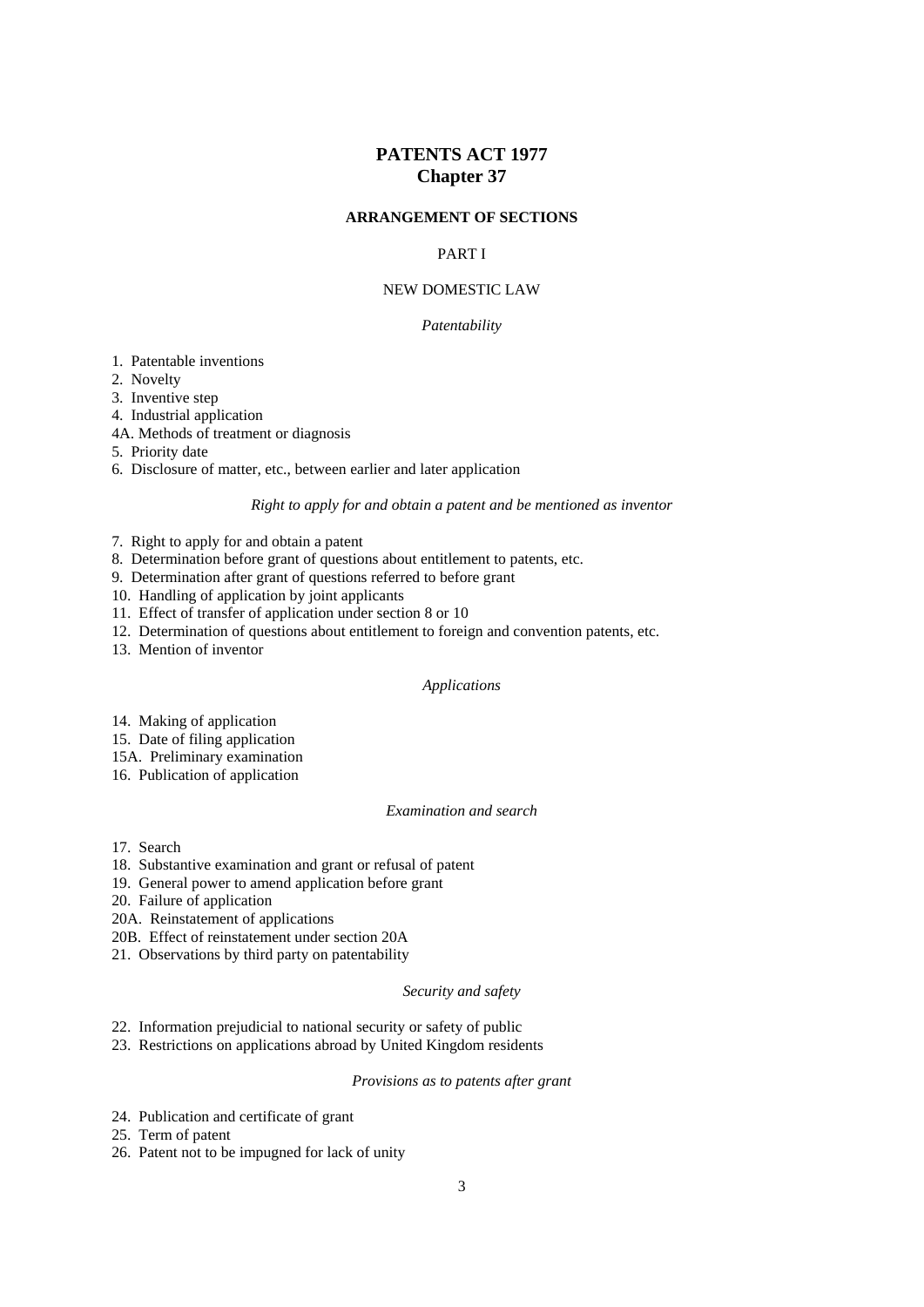27. General power to amend specification after grant

28. Restoration of lapsed patents

28A. Effect of order for restoration of patent

29. Surrender of patents

#### *Property in patents and applications, and registration*

- 30. Nature of, and transactions in, patents and applications for patents
- 31. Nature of, and transactions in, patents and applications for patents in Scotland
- 32. Register of patents, etc.
- 33. Effect of registration, etc., on rights in patents
- 34. Rectification of register
- 35. Evidence of register, documents, etc. [repealed]
- 36. Co-ownership of patents and applications for patents
- 37. Determination of right to patent after grant
- 38. Effect of transfer of patent under section 37

#### *Employees' inventions*

- 39. Right to employees' inventions
- 40. Compensation of employees for certain inventions
- 41. Amount of compensation
- 42. Enforceability of contracts relating to employees' inventions
- 43. Supplementary

## *Contracts as to patented products, etc.*

- 44. Avoidance of certain restrictive conditions [repealed]
- 45. Determination of parts of certain contracts [repealed]

#### *Licences of right and compulsory licences*

- 46. Patentee's application for entry in register that licences are available as of right
- 47. Cancellation of entry made under s.46
- 48. Compulsory licences: general
- 48A. Compulsory licences: WTO proprietors
- 48B. Compulsory licences: other cases
- 49. Provisions about licences under section 48
- 50. Exercise of powers on application under section 48
- 50A. Powers exercisable following merger and market investigations
- 51. Powers exercisable in consequence of report of Competition Commission
- 52. Opposition, appeal and arbitration
- 53. Compulsory licences: supplementary provisions
- 54. Special provisions where patented invention is being worked abroad

## *Use of patented inventions for services of the Crown*

- 55. Use of patented inventions for services of the Crown
- 56. Interpretation, etc., of provisions about Crown use
- 57. Rights of third parties in respect of Crown use
- 57A. Compensation for loss of profit
- 58. References of disputes as to Crown use
- 59. Special provisions as to Crown use during emergency

## *Infringement*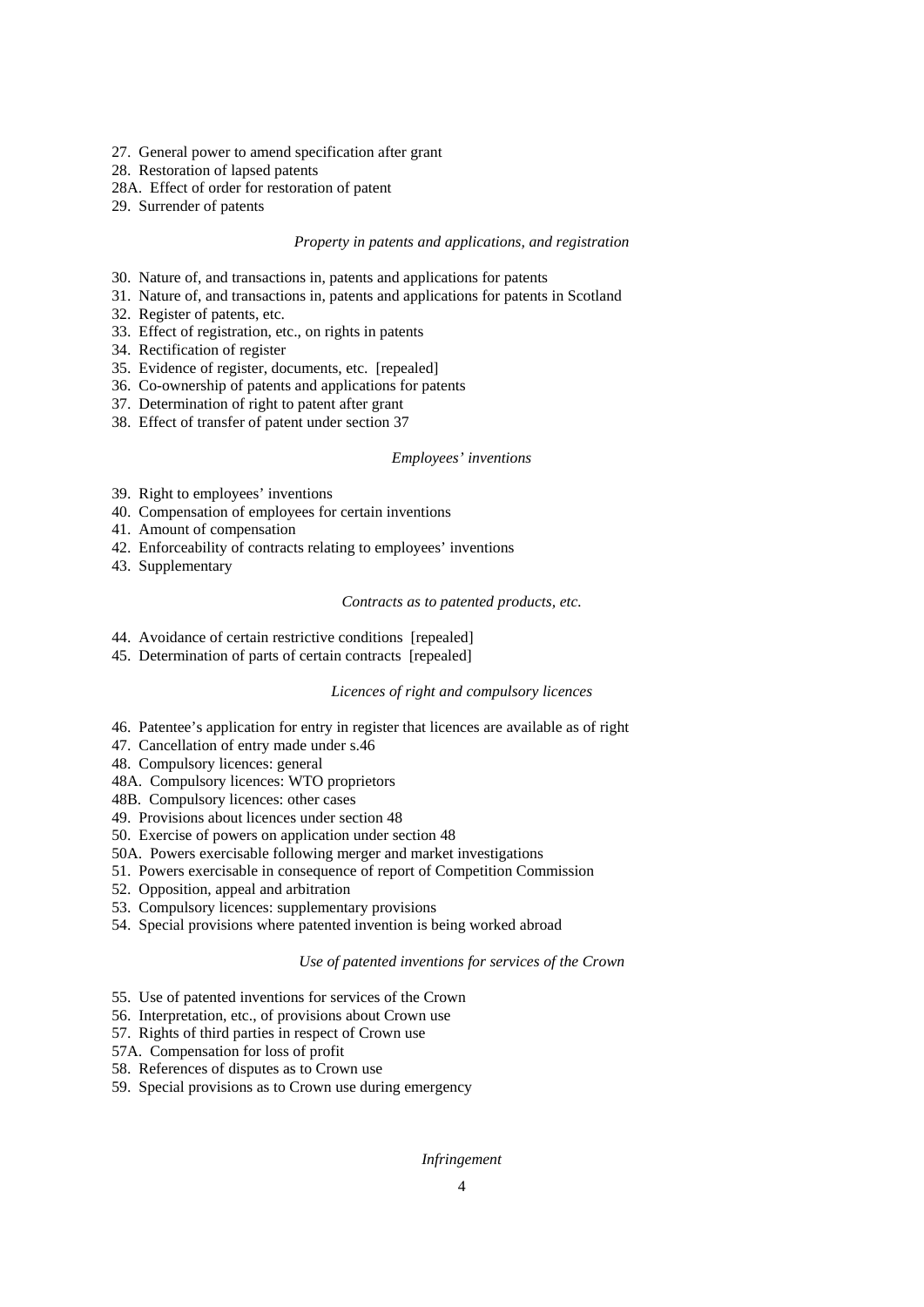- 60. Meaning of infringement
- 61. Proceedings for infringement of patent
- 62. Restrictions on recovery of damages for infringement
- 63. Relief for infringement of partially valid patent
- 64. Right to continue use begun before priority date
- 65. Certificate of contested validity
- 66. Proceedings for infringement by a co-owner
- 67. Proceedings for infringement by exclusive licensee
- 68. Effect on non-registration on infringement proceedings
- 69. Infringement of rights conferred by publication of application
- 70. Remedy for groundless threats of infringement proceedings
- 71. Declaration or declarator as to non-infringement

#### *Revocation of patents*

72. Power to revoke patents on application

73. Comptroller's power to revoke patents on his own initiative

## *Putting validity in issue*

74. Proceedings in which validity of patent may be put in issue

#### *Opinions by Patent Office*

74A. Opinions as to validity or infringement

74B. Reviews of opinions under section 74A

## *General provisions as to amendment of patents and applications*

75. Amendment of patent in infringement or revocation proceedings

76. Amendment of applications and patents not to include added matter

76A. Biotechnological inventions

## PART II

## PROVISIONS ABOUT INTERNATIONAL CONVENTIONS

*European patents and patent applications* 

- 77. Effect of European patent (UK)
- 78. Effect of filing an application for a European patent (UK)
- 79. Operation of section 78 in relation to certain European patent applications
- 80. Authentic text of European patents and patent applications
- 81. Conversion of European patent applications
- 82. Jurisdiction to determine questions as to right to a patent
- 83. Effect of patent decisions of competent authorities of other states
- 84. Patent agents and other representatives [repealed]
- 85. European patent attorneys [repealed]

## *Community patents*

86. Implementation of Community Patent Convention [repealed]

87. Decisions on Community Patent Convention [repealed]

88. Jurisdiction in legal proceedings in connection with Community Patent Convention [repealed] *International applications for patents*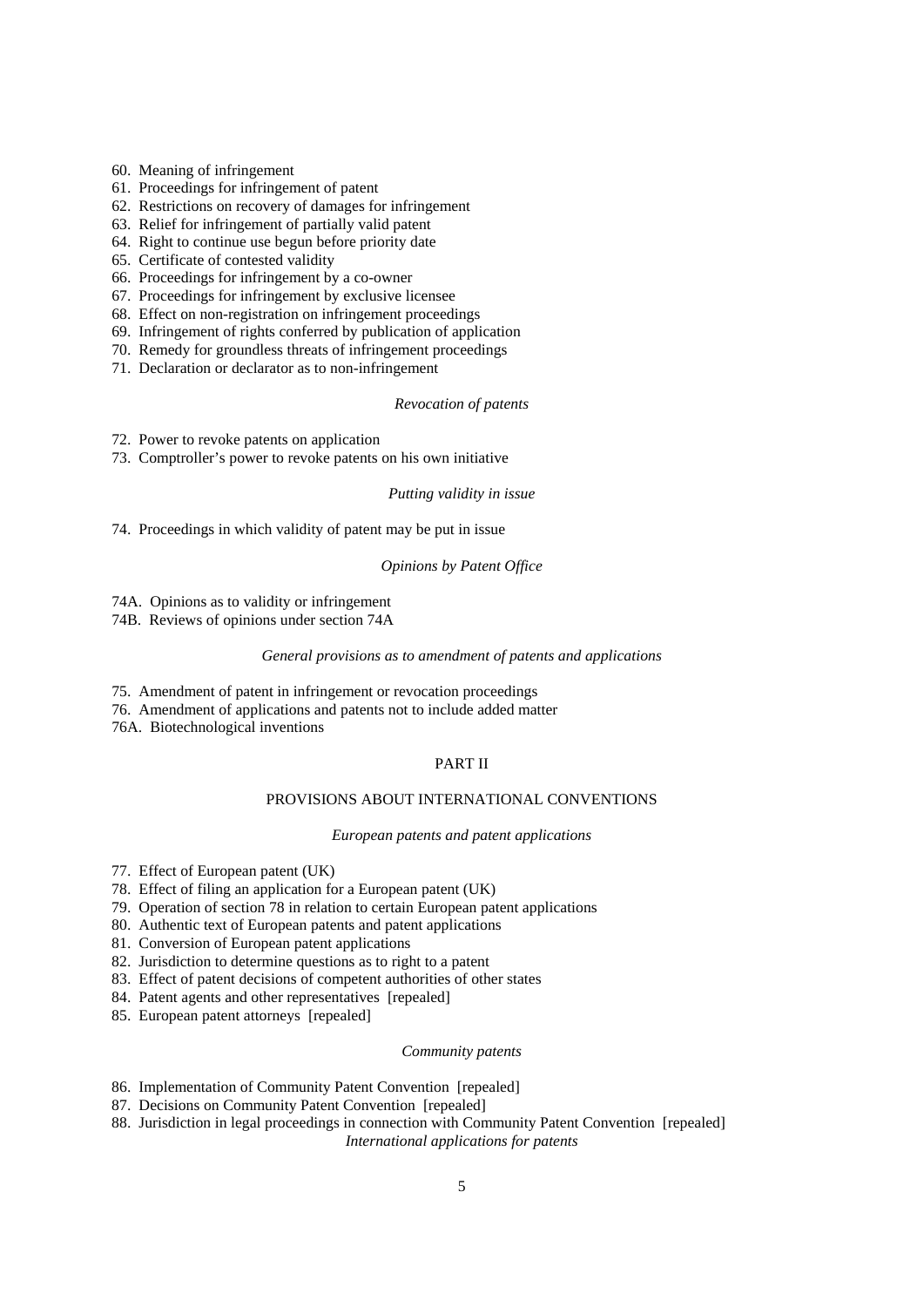89. Effects of international application for patent

89A. International and national phases of application

89B. Adaptation of provisions in relation to international application

#### *Convention countries*

90. Orders in Council as to convention countries

## *Miscellaneous*

91. Evidence of conventions and instruments under conventions

92. Obtaining evidence for proceedings under the European Patent Convention

93. Enforcement of orders for costs

94. Communication of information to the European Patent Office, etc.

95. Financial provisions

## PART III

## MISCELLANEOUS AND GENERAL

#### *Legal Proceedings*

96. The Patents Court [repealed]

97. Appeals from the comptroller

98. Proceedings in Scotland

99. General powers of the court

99A. Power of Patents Court to order report

99B. Power of Court of Session to order report

100. Burden of proof in certain cases

101. Exercise of comptroller's discretionary powers

102. Right of audience, etc., in proceedings before the comptroller

102A. Right of audience, etc., in proceedings on appeal from the comptroller [repealed]

103. Extension of privilege for communications with solicitors relating to patent proceedings

104. Privilege for communication with patent agents relating to patent proceedings [repealed]

105. Extension of privilege in Scotland for communications relating to patent proceedings

106. Costs and expenses in proceedings before the Court

107. Costs and expenses in proceedings before the comptroller

108. Licences granted by order of comptroller

#### *Offences*

- 109. Falsification of register etc.
- 110. Unauthorised claim of patent rights
- 111. Unauthorised claim that patent has been applied for
- 112. Misuse of title "Patent Office"

113. Offences by corporations

#### *Patent agents*

114. Restrictions on practice as patent agent [repealed]

115. Power of comptroller to refuse to deal with certain agents [repealed]

#### *Immunity of department*

#### 116. Immunity of department as regards official acts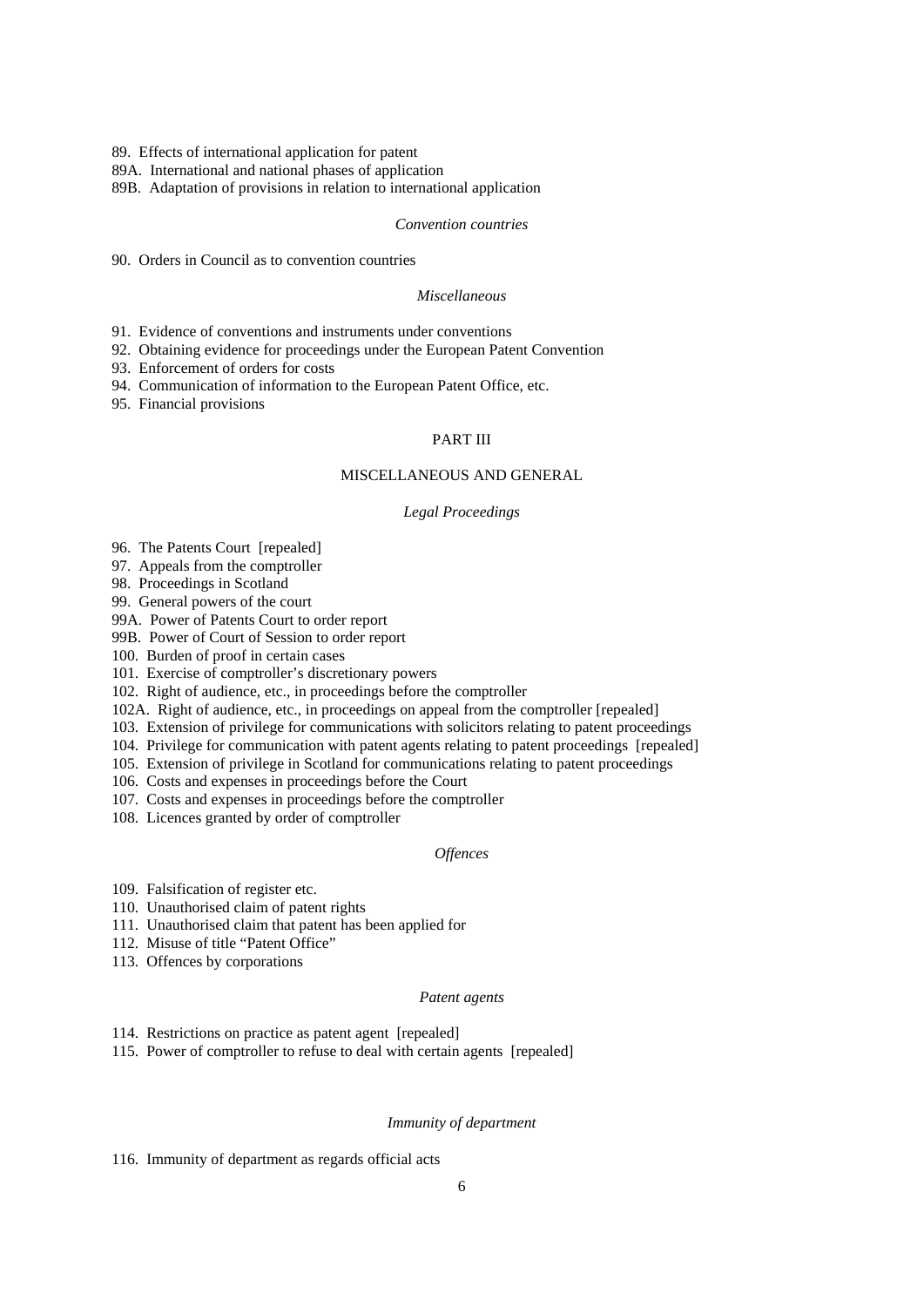#### *Administrative provisions*

117. Correction of errors in patents and applications

- 117A. Effect of resuscitation of a withdrawn application under section 117
- 117B. Extension of time limits specified by comptroller
- 118. Information about patent applications and patents, and inspection of documents
- 119. Service by post
- 120. Hours of business and excluded days
- 121. Comptroller's annual report

## *Supplemental*

- 122. Crown's right to sell forfeited articles
- 123. Rules
- 124. Rules, regulations and orders; supplementary
- 124A. Use of electronic communications
- 125. Extent of invention
- 125A. Disclosure of invention by specification: availability of samples of biological material
- 126. Stamp duty [repealed]
- 127. Existing patents and applications
- 128. Priorities between patents and applications under the 1949 Act and this Act
- 128A. EU compulsory licences
- 128B. Supplementary protection certificates
- 129. Application of Act to Crown
- 130. Interpretation
- 131. Northern Ireland
- 131A. Scotland
- 132. Short title, extent, commencement, consequential amendments and repeals

#### SCHEDULES:

- Schedule 1 Application of 1949 Act to existing patents and applications
- Schedule 2 Application of this Act to existing patents and applications
- Schedule 3 Repeals of provisions of 1949 Act
- Schedule 4 Transitional provisions
- Schedule 4A Supplementary protection certificates
- Schedule 5 Consequential amendments
- Schedule 6 Enactments repealed
- Schedule A1 Derogation from patent protection in respect of biotechnological inventions
- Schedule A2 Biotechnological inventions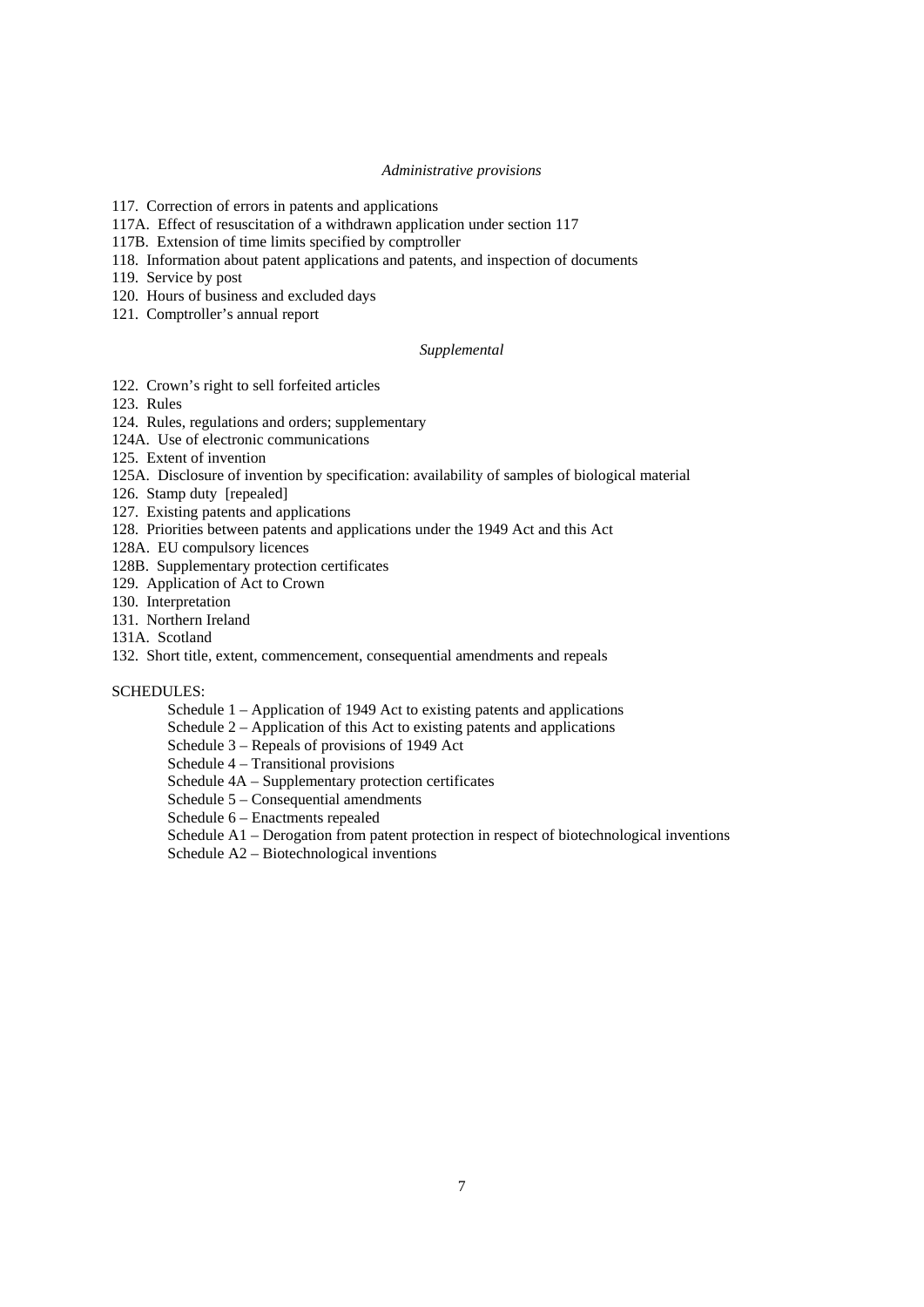## **PATENTS ACT 1977**

An Act to establish a new law of patents applicable to future patents and applications for patents; to amend the law of patents applicable to existing patents and applications for patents; to give effect to certain international conventions on patents; and for connected purposes.

Be it enacted by the Queen's most Excellent Majesty, by and with the advice and consent of the Lords Spiritual and Temporal, and Commons, in this present Parliament assembled, and by authority of the same, as follows:-

## PART I

## NEW DOMESTIC LAW

## *Patentability*

## **Patentable inventions**

1.-(1) A patent may be granted only for an invention in respect of which the following conditions are satisfied, that is to say -

(a) the invention is new;

(b) it involves an inventive step;

(c) it is capable of industrial application;

(d) the grant of a patent for it is not excluded by subsections (2) and (3) or section 4Abelow;

and references in this Act to a patentable invention shall be construed accordingly.

(2) It is hereby declared that the following (among other things) are not inventions for the purposes of this Act, that is to say, anything which consists of -

> (a) a discovery, scientific theory or mathematical method;

> (b) a literary, dramatic, musical or artistic work or any other aesthetic creation whatsoever;

> (c) a scheme, rule or method for performing a mental act, playing a game or doing business, or a program for a computer;

(d) the presentation of information;

but the foregoing provision shall prevent anything from being treated as an invention for the purposes of this Act only to the extent that a patent or application for a patent relates to that thing as such.

(3) A patent shall not be granted for an invention the commercial exploitation of which would be contrary to public policy or morality.

(4) For the purposes of subsection (3) above exploitation shall not be regarded as contrary to public policy or morality only because it is prohibited by any law in force in the United Kingdom or any part of it.

(5) The Secretary of State may by order vary the provisions of subsection (2) above for the purpose of maintaining them in conformity with developments in science and technology; and no such order shall be made unless a draft of the order has been laid before, and approved by resolution of, each House of Parliament.

#### **Novelty**

2.-(1) An invention shall be taken to be new if it does not form part of the state of the art.

(2) The state of the art in the case of an invention shall be taken to comprise all matter (whether a product, a process, information about either, or anything else) which has at any time before the priority date of that invention been made available to the public (whether in the United Kingdom or elsewhere) by written or oral description, by use or in any other way.

(3) The state of the art in the case of an invention to which an application for a patent or a patent relates shall be taken also to comprise matter contained in an application for another patent which was published on or after the priority date of that invention, if the following conditions are satisfied, that is to say -

> (a) that matter was contained in the application for that other patent both as filed and as published; and

> (b) the priority date of that matter is earlier than that of the invention.

(4) For the purposes of this section the disclosure of matter constituting an invention shall be disregarded in the case of a patent or an application for a patent if occurring later than the beginning of the period of six months immediately preceding the date of filing the application for the patent and either -

> (a) the disclosure was due to, or made in consequence of, the matter having been obtained unlawfully or in breach of confidence by any person -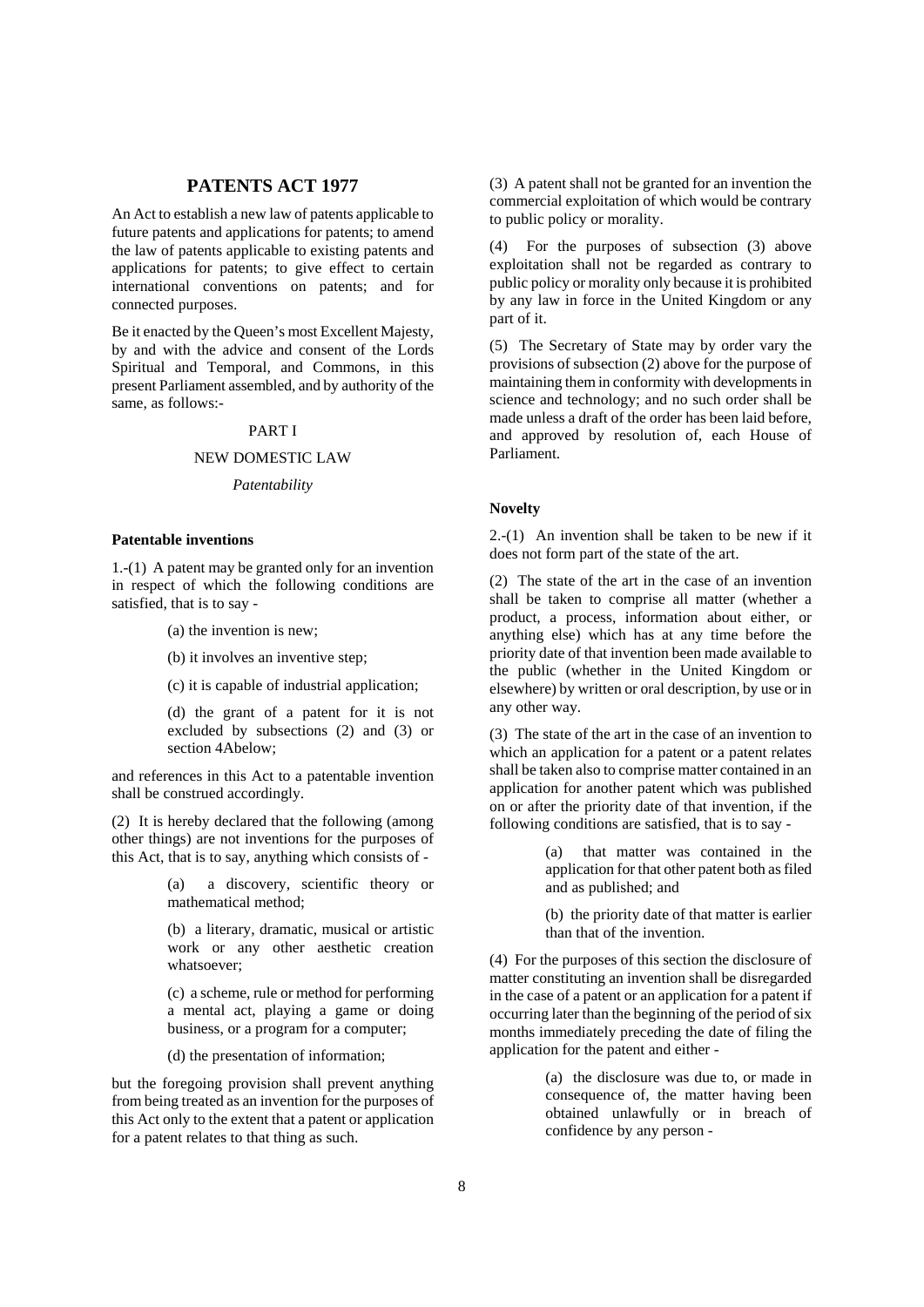(i) from the inventor or from any other person to whom the matter was made available in confidence by the inventor or who obtained it from the inventor because he or the inventor believed that he was entitled to obtain it; or

(ii) from any other person to whom the matter was made available in confidence by any person mentioned in sub-paragraph (i) above or in this sub-paragraph or who obtained it from any person so mentioned because he or the person from whom he obtained it believed that he was entitled to obtain it;

(b) the disclosure was made in breach of confidence by any person who obtained the matter in confidence from the inventor or from any other person to whom it was made available, or who obtained it, from the inventor; or

(c) the disclosure was due to, or made in consequence of the inventor displaying the invention at an international exhibition and the applicant states, on filing the application, that the invention has been so displayed and also, within the prescribed period, files written evidence in support of the statement complying with any prescribed conditions.

(5) In this section references to the inventor include references to any proprietor of the invention for the time being.

(6) [repealed]

#### **Inventive step**

3. An invention shall be taken to involve an inventive step if it is not obvious to a person skilled in the art, having regard to any matter which forms part of the state of the art by virtue only of section 2(2) above (and disregarding section 2(3) above).

#### **Industrial application**

4.-(1) An invention shall be taken to be capable of industrial application if it can be made or used in any kind of industry, including agriculture.

(2) [repealed]

(3) [repealed]

## **Methods of treatment or diagnosis**

4A.-(1) A patent shall not be granted for the invention of-

> (a) a method of treatment of the human or animal body by surgery or therapy, or

(b) a method of diagnosis practised on the human or animal body.

(2) Subsection (1) above does not apply to an invention consisting of a substance or composition for use in any such method.

(3) In the case of an invention consisting of a substance or composition for use in any such method, the fact that the substance or composition forms part of the state of the art shall not prevent the invention from being taken to be new if the use of the substance or composition in any such method does not form part of the state of the art.

(4) In the case of an invention consisting of a substance or composition for a specific use in any such method, the fact that the substance or composition forms part of the state of the art shall not prevent the invention from being taken to be new if that specific use does not form part of the state of the art.

## **Priority date**

5.-(1) For the purposes of this Act the priority date of an invention to which an application for a patent relates and also of any matter (whether or not the same as the invention) contained in any such application is, except as provided by the following provisions of this Act, the date of filing the application.

(2) If in or in connection with an application for a patent (the application in suit) a declaration is made, whether by the applicant or any predecessor in title of his, complying with the relevant requirements of rules and specifying one or more earlier relevant applications for the purposes of this section made by the applicant or a predecessor in title of his and the application in suit has a date of filing during the period allowed under subsection  $(2A)(a)$  or  $(b)$ below, then -

> (a) if an invention to which the application in suit relates is supported by matter disclosed in the earlier relevant application or applications, the priority date of that invention shall instead of being the date of filing the application in suit be the date of filing the relevant application in which that matter was disclosed, or, if it was disclosed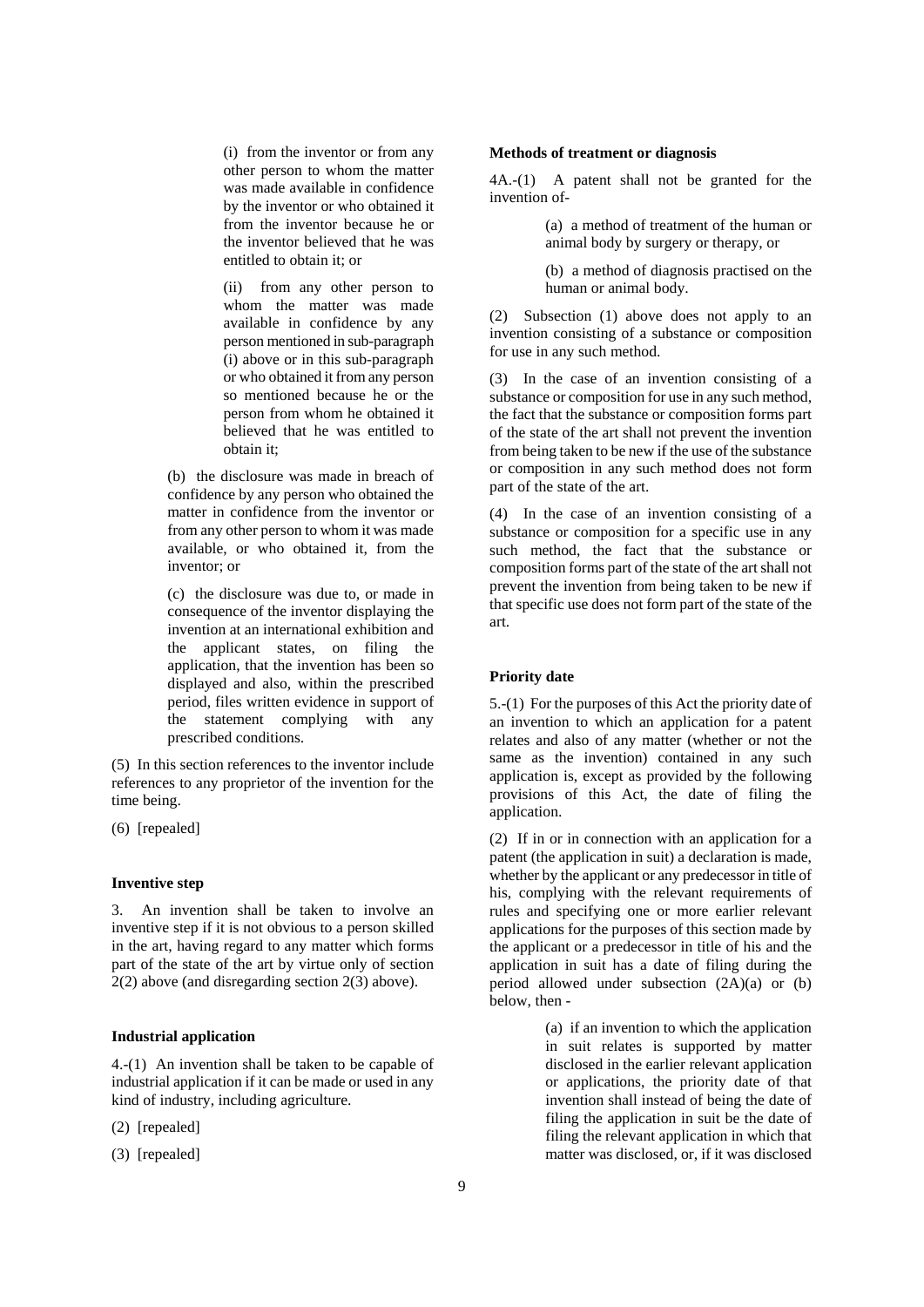in more than one relevant application, the earliest of them;

(b) the priority date of any matter contained in the application in suit which was also disclosed in the earlier relevant application or applications shall be the date of filing the relevant application in which that matter was disclosed or, if it was disclosed in more than one relevant application, the earliest of them.

(2A) The periods are -

(a) the period of twelve months immediately following the date of filing of the earlier specified relevant application, or if there is more than one, of the earliest of them; and

(b) where the comptroller has given permission under subsection (2B) below for a late declaration to be made under subsection (2) above, the period commencing immediately after the end of the period allowed under paragraph (a) above and ending at the end of the prescribed period.

(2B) The applicant may make a request to the comptroller for permission to make a late declaration under subsection (2) above.

(2C) The comptroller shall grant a request made under subsection (2B) above if, and only if -

> (a) the request complies with the relevant requirements of rules; and

> (b) the comptroller is satisfied that the applicant's failure to file the application in suit within the period allowed under subsection  $(2A)(a)$  above was unintentional.

(3) Where an invention or other matter contained in the application in suit was also disclosed in two earlier relevant applications filed by the same applicant as in the case of the application in suit or a predecessor in title of his and the second of those relevant applications was specified in or in connection with the application in suit, the second of those relevant applications shall, so far as concerns that invention or matter, be disregarded unless -

> (a) it was filed in or in respect of the same country as the first; and

> (b) not later than the date of filing the second, the first (whether or not so specified) was unconditionally withdrawn, or was abandoned or refused, without -

(i) having been made available to the public (whether in the United Kingdom or elsewhere);

(ii) leaving any rights outstanding; and

(iii) having served to establish a priority date in relation to another application, wherever made.

(4) The foregoing provisions of this section shall apply for determining the priority date of an invention for which a patent has been granted as they apply for determining the priority date of an invention to which an application for that patent relates.

(5) In this section "relevant application" means any of the following applications which has a date of filing, namely -

> (a) an application for a patent under this Act;

> (b) an application in or for a convention country (specified under section 90 below) for protection in respect of an invention or an application which, in accordance with the law of a convention country or a treaty or international convention to which a convention country is a party, is equivalent to such an application.

(6) References in subsection (5) above to a convention country include references to a country, other than the United Kingdom, which is a member of the World Trade Organisation.

## **Disclosure of matter, etc., between earlier and later application**

6.-(1) It is hereby declared for the avoidance of doubt that where an application (the application in suit) is made for a patent and a declaration is made in accordance with section 5(2) above in or in connection with that application specifying an earlier relevant application, the application in suit and any patent granted in pursuance of it shall not be invalidated by reason only of relevant intervening acts.

(2) In this section -

"relevant application" has the same meaning as in section 5 above; and

"relevant intervening acts" means acts done in relation to matter disclosed in an earlier relevant application between the dates of the earlier relevant application and the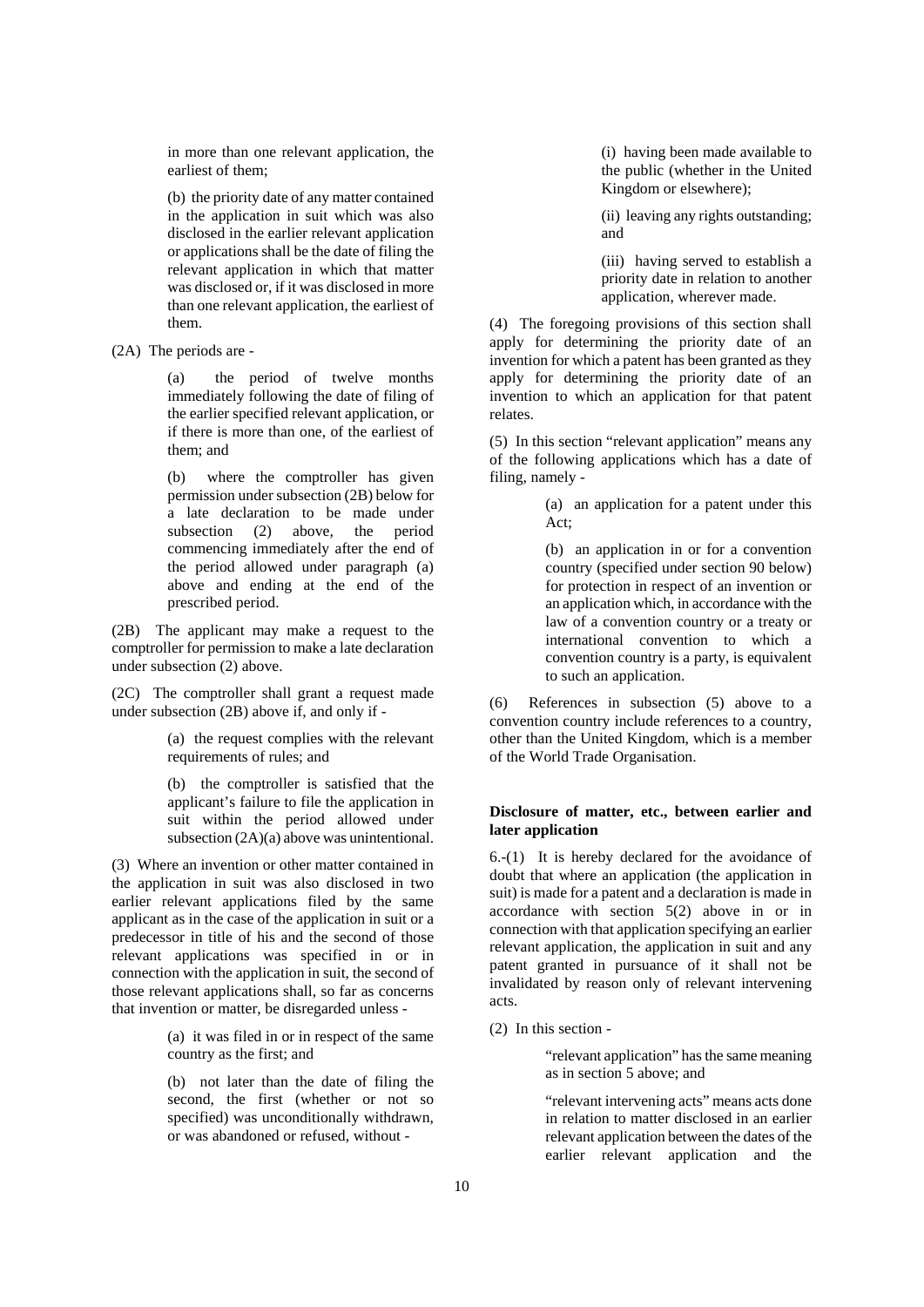application in suit, as for example, filing another application for the invention for which the earlier relevant application was made, making information available to the public about that invention or that matter or working that invention, but disregarding any application, or the disclosure to the public of matter contained in any application, which is itself to be disregarded for the purposes of section 5(3) above.

*Right to apply for and obtain a patent and be mentioned as inventor* 

#### **Right to apply for and obtain a patent**

7.-(1) Any person may make an application for a patent either alone or jointly with another.

(2) A patent for an invention may be granted -

(a) primarily to the inventor or joint inventors;

(b) in preference to the foregoing, to any person or persons who, by virtue of any enactment or rule of law, or any foreign law or treaty or international convention, or by virtue of an enforceable term of any agreement entered into with the inventor before the making of the invention, was or were at the time of the making of the invention entitled to the whole of the property in it (other than equitable interests) in the United Kingdom;

(c) in any event, to the successor or successors in title of any person or persons mentioned in paragraph (a) or (b) above or any person so mentioned and the successor or successors in title of another person so mentioned; and to no other person.

(3) In this Act "inventor" in relation to an invention means the actual deviser of the invention and "joint inventor" shall be construed accordingly.

(4) Except so far as the contrary is established, a person who makes an application for a patent shall be taken to be the person who is entitled under subsection (2) above to be granted a patent and two or more persons who make such an application jointly shall be taken to be the persons so entitled.

## **Determination before grant of questions about entitlement to patents, etc.**

8.-(1) At any time before a patent has been granted for an invention (whether or not an application has been made for it) -

> (a) any person may refer to the comptroller the question whether he is entitled to be granted (alone or with any other persons) a patent for that invention or has or would have any right in or under any patent so granted or any application for such a patent; or

> (b) any of two or more co-proprietors of an application for a patent for that invention may so refer the question whether any right in or under the application should be transferred or granted to any other person;

and the comptroller shall determine the question and may make such order as he thinks fit to give effect to the determination.

(2) Where a person refers a question relating to an invention under subsection  $(1)(a)$  above to the comptroller after an application for a patent for the invention has been filed and before a patent is granted in pursuance of the application, then, unless the application is refused or withdrawn before the reference is disposed of by the comptroller, the comptroller may, without prejudice to the generality of subsection (1) above and subject to subsection (6) below -

> (a) order that the application shall proceed in the name of that person, either solely or jointly with that of any other applicant, instead of in the name of the applicant or any specified applicant;

> (b) where the reference was made by two or more persons, order that the application shall proceed in all their names jointly;

> (c) refuse to grant a patent in pursuance of the application or order the application to be amended so as to exclude any of the matter in respect of which the question was referred;

> (d) make an order transferring or granting any licence or other right in or under the application and give directions to any person for carrying out the provisions of any such order.

(3) Where a question is referred to the comptroller under subsection (1)(a) above and -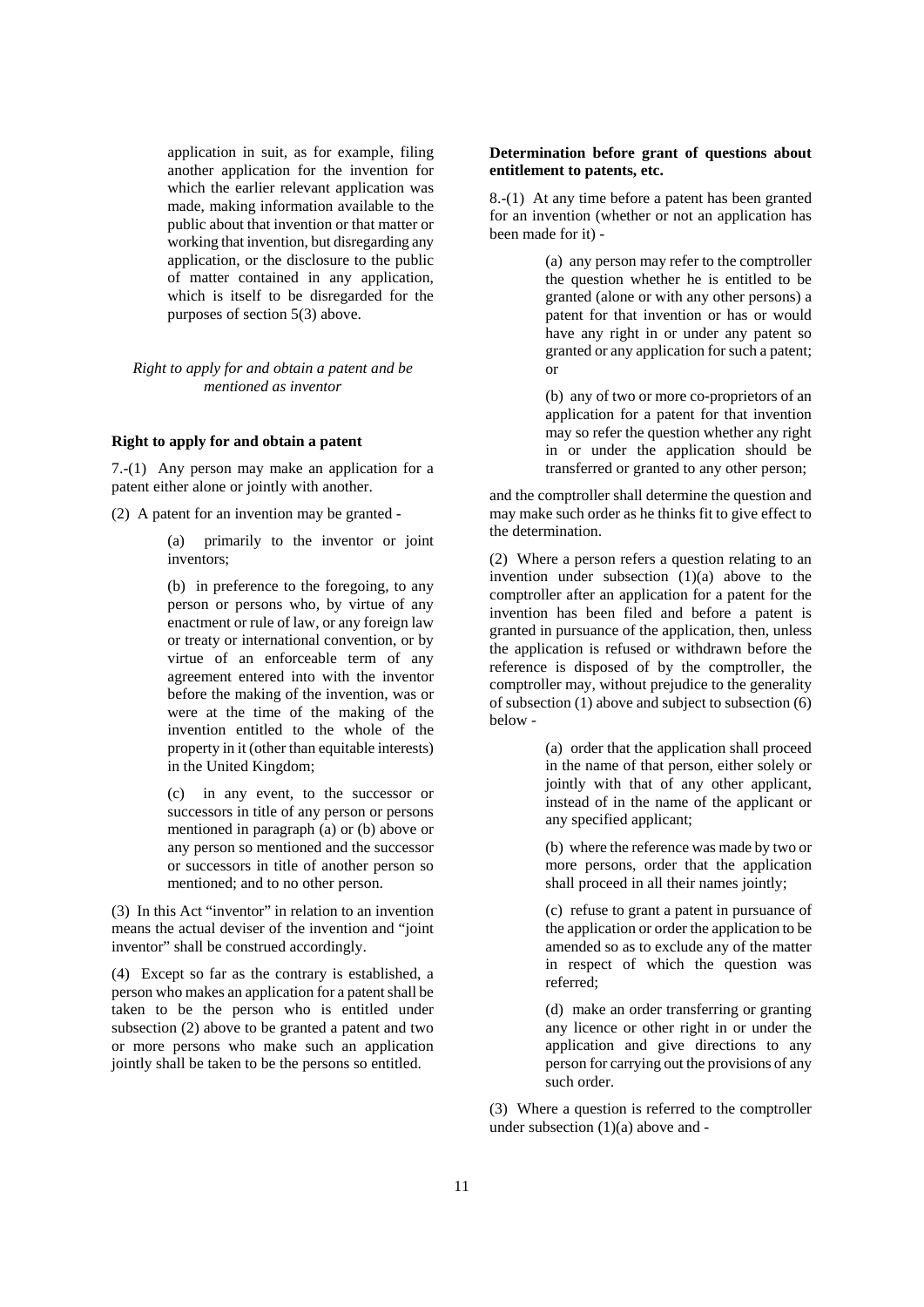(a) the comptroller orders an application for a patent for the invention to which the question relates to be so amended;

(b) any such application is refused under subsection 2(c) above before the comptroller has disposed of the reference (whether the reference was made before or after the publication of the application); or

(c) any such application is refused under any other provision of this Act or is withdrawn before the comptroller has disposed of the reference, (whether the application is refused or withdrawn before or after its publication)

the comptroller may order that any person by whom the reference was made may within the prescribed period make a new application for a patent for the whole or part of any matter comprised in the earlier application or, as the case may be, for all or any of the matter excluded from the earlier application, subject in either case to section 76 below, and in either case that, if such a new application is made, it shall be treated as having been filed on the date of filing the earlier application.

(4) Where a person refers a question under subsection  $(1)(b)$  above relating to an application, any order under subsection (1) above may contain directions to any person for transferring or granting any right in or under the application.

(5) If any person to whom directions have been given under subsection (2)(d) or (4) above fails to do anything necessary for carrying out any such directions within 14 days after the date of the directions, the comptroller may, on application made to him by any person in whose favour or on whose reference the directions were given, authorise him to do that thing on behalf of the person to whom the directions were given.

(6) Where on a reference under this section it is alleged that, by virtue of any transaction, instrument or event relating to an invention or an application for a patent, any person other than the inventor or the applicant for the patent has become entitled to be granted (whether alone or with any other persons) a patent for the invention or has or would have any right in or under any patent so granted or any application for any such patent, an order shall not be made under subsection  $(2)(a)$ ,  $(b)$  or  $(d)$  above on the reference unless notice of the reference is given to the applicant and any such person, except any of them who is a party to the reference.

(7) If it appears to the comptroller on a reference of a question under this section that the question involves

matters which would more properly be determined by the court, he may decline to deal with it and, without prejudice to the court's jurisdiction to determine any such question and make a declaration, or any declaratory jurisdiction of the court in Scotland, the court shall have jurisdiction to do so.

(8) No directions shall be given under this section so as to affect the mutual rights or obligations of trustees or of the personal representatives of deceased persons, or their rights or obligations as such.

## **Determination after grant of questions referred to before grant**

9. If a question with respect to a patent or application is referred by any person to the comptroller under section 8 above, whether before or after the making of an application for the patent, and is not determined before the time when the application is first in order for a grant of a patent in pursuance of the application, that fact shall not prevent the grant of a patent, but on its grant that person shall be treated as having referred to the comptroller under section 37 below any question mentioned in that section which the comptroller thinks appropriate.

## **Handling of application by joint applicants**

10. If any dispute arises between joint applicants for a patent whether or in what manner the application should be proceeded with, the comptroller may, on a request made by any of the parties, give such directions as he thinks fit for enabling the application to proceed in the name of one or more of the parties alone or for regulating the manner in which it shall be proceeded with, or for both those purposes, according as the case may require.

## **Effect of transfer of application under section 8 or 10**

11.-(1) Where an order is made or directions are given under section 8 or 10 above that an application for a patent shall proceed in the name of one or some of the original applicants (whether or not it is also to proceed in the name of some other person), any licences or other rights in or under the application shall, subject to the provisions of the order and any directions under either of those sections, continue in force and be treated as granted by the persons in whose name the application is to proceed.

(2) Where an order is made or directions are given under section 8 above that an application for a patent shall proceed in the name of one or more persons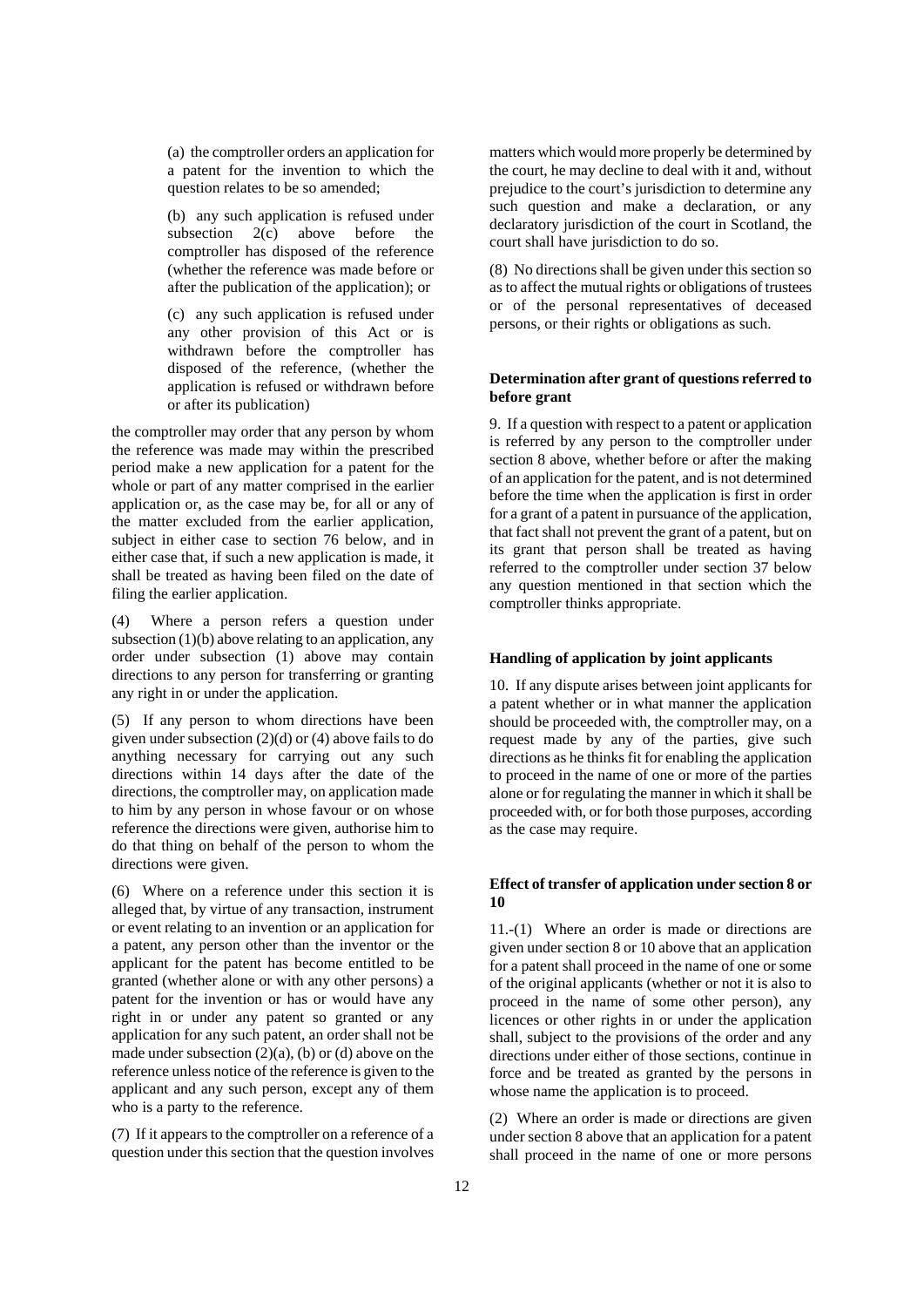none of whom was an original applicant (on the ground that the original applicant or applicants was or were not entitled to be granted the patent), any licences or other rights in or under the application shall, subject to the provisions of the order and any directions under that section and subject to subsection (3) below, lapse on the registration of that person or those persons as the applicant or applicants or, where the application has not been published, on the making of the order.

(3) If before registration of a reference under section 8 above resulting in the making of any order mentioned in subsection (2) above -

> (a) the original applicant or any of the applicants, acting in good faith, worked the invention in question in the United Kingdom or made effective and serious preparations to do so; or

> (b) a licensee of the applicant, acting in good faith, worked the invention in the United Kingdom or made effective and serious preparations to do so;

that or those original applicant or applicants or the licensee shall, on making a request within the prescribed period to the person in whose name the application is to proceed, be entitled to be granted a licence (but not an exclusive licence) to continue working or, as the case may be, to work the invention.

(3A) If, before registration of a reference under section 8 above resulting in the making of an order under subsection (3) of that section, the condition in subsection  $(3)(a)$  or (b) above is met, the original applicant or any of the applicants or the licensee shall, on making a request within the prescribed period to the new applicant, be entitled to be granted a licence (but not an exclusive licence) to continue working or, as the case may be, to work the invention so far as it is the subject of the new application.

(4) A licence under subsection (3) or (3A) above shall be granted for a reasonable period and on reasonable terms.

(5) Where an order is made as mentioned in subsection  $(2)$  or  $(3A)$  above, the person in whose name the application is to proceed or, as the case may be, who makes the new application or any person claiming that he is entitled to be granted any such licence may refer to the comptroller the question whether the latter is so entitled and whether any such period is or terms are reasonable, and the comptroller shall determine the question and may, if he considers it appropriate, order the grant of such a licence.

## **Determination of questions about entitlement to foreign and convention patents, etc.**

12.-(1) At any time before a patent is granted for an invention in pursuance of an application made under the law of any country other than the United Kingdom or under any treaty or international convention (whether or not that application has been made) -

> (a) any person may refer to the comptroller the question whether he is entitled to be granted (alone or with any other persons) any such patent for that invention or has or would have any right in or under any such patent or an application for such a patent; or

> (b) any of two or more co-proprietors of an application for such a patent for that invention may so refer the question whether any right in or under the application should be transferred or granted to any other person;

and the comptroller shall determine the question so far as he is able to and may make such order as he thinks fit to give effect to the determination.

(2) If it appears to the comptroller on a reference of a question under this section that the question involves matters which would more properly be determined by the court, he may decline to deal with it and, without prejudice to the court's jurisdiction to determine any such question and make a declaration, or any declaratory jurisdiction of the court in Scotland, the court shall have jurisdiction to do so.

(3) Subsection (1) above, in its application to a European patent and an application for any such patent, shall have effect subject to section 82 below.

(4) Section 10 above, except so much of it as enables the comptroller to regulate the manner in which an application is to proceed, shall apply to disputes between joint applicants for any such patent as is mentioned in subsection (1) above as it applies to joint applicants for a patent under this Act.

(5) Section 11 above shall apply in relation to -

(a) any orders made under subsection (1) above and any directions given under section 10 above by virtue of subsection (4) above; and

(b) any orders made and directions given by the relevant convention court with respect to a question corresponding to any question which may be determined under subsection (1) above;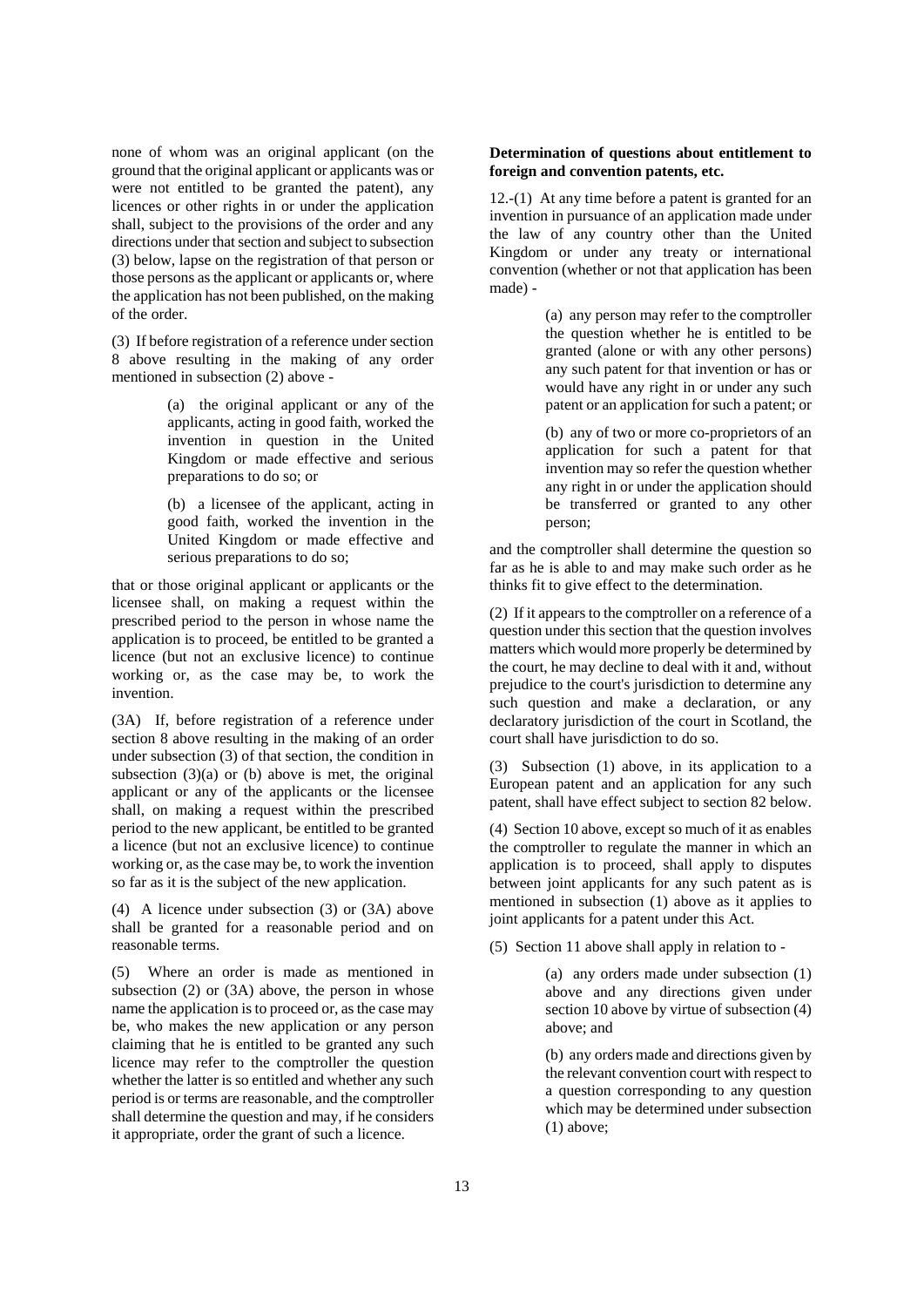as it applies to orders made and directions given apart from this section under section 8 or 10 above.

(6) In the following cases, that is to say -

(a) where an application for a European patent (UK) is refused or withdrawn, or the designation of the United Kingdom in the application is withdrawn whether before or after publication of the application but before a question relating to the right to the patent has been referred to the comptroller under subsection (1) above or before proceedings relating to that right have begun before the relevant convention court;

(b) where an application has been made for a European patent (UK) and on a reference under subsection (1) above or any such proceedings as are mentioned in paragraph (a) above the comptroller, the court or the relevant convention court determines by a final decision (whether before or after publication of the application) that a person other than the applicant has the right to the patent, but that person requests the European Patent Office that the application for the patent should be refused; or

(c) where an international application for a patent (UK) is withdrawn, or the designation of the United Kingdom in the application is withdrawn, whether before or after the making of any reference under subsection (1) above or the publication of the application;

the comptroller may order that any person (other than the applicant) appearing to him to be entitled to be granted a patent under this Act may within the prescribed period make an application for such a patent for the whole or part of any matter comprised in the earlier application (subject, however, to section 76 below) and that if the application for a patent under this Act is filed, it shall be treated as having been filed on the date of filing the earlier application.

(7) In this section -

(a) references to a patent and an application for a patent include respectively references to protection in respect of an invention and an application which, in accordance with the law of any country other than the United Kingdom or any treaty or international convention, is equivalent to an application for a patent or for such protection; and

(b) a decision shall be taken to be final for the purposes of this section when the time for appealing from it has expired without an

appeal being brought or, where an appeal is brought, when it is finally disposed of.

#### **Mention of inventor**

13.-(1) The inventor or joint inventors of an invention shall have a right to be mentioned as such in any patent granted for the invention and shall also have a right to be so mentioned if possible in any published application for a patent for the invention and, if not so mentioned, a right to be so mentioned in accordance with rules in a prescribed document.

(2) Unless he has already given the Patent Office the information hereinafter mentioned, an applicant for a patent shall within the prescribed period file with the Patent Office a statement -

> (a) identifying the person or persons whom he believes to be the inventor or inventors; and

> (b) where the applicant is not the sole inventor or the applicants are not the joint inventors, indicating the derivation of his or their right to be granted the patent;

and, if he fails to do so, the application shall be taken to be withdrawn.

(3) Where a person has been mentioned as sole or joint inventor in pursuance of this section, any other person who alleges that the former ought not to have been so mentioned may at any time apply to the comptroller for a certificate to that effect, and the comptroller may issue such a certificate; and if he does so, he shall accordingly rectify any undistributed copies of the patent and of any documents prescribed for the purposes of subsection (1) above.

#### *Applications*

## **Making of application**

14.-(1) Every application for a patent -

(a) shall be made in the prescribed form and shall be filed at the Patent Office in the prescribed manner;

(b) [repealed]

(1A) Where an application for a patent is made, the fee prescribed for the purposes of this subsection ("the application fee") shall be paid not later than the end of the period prescribed for the purposes of section 15(10)(c) below.

(2) Every application for a patent shall contain -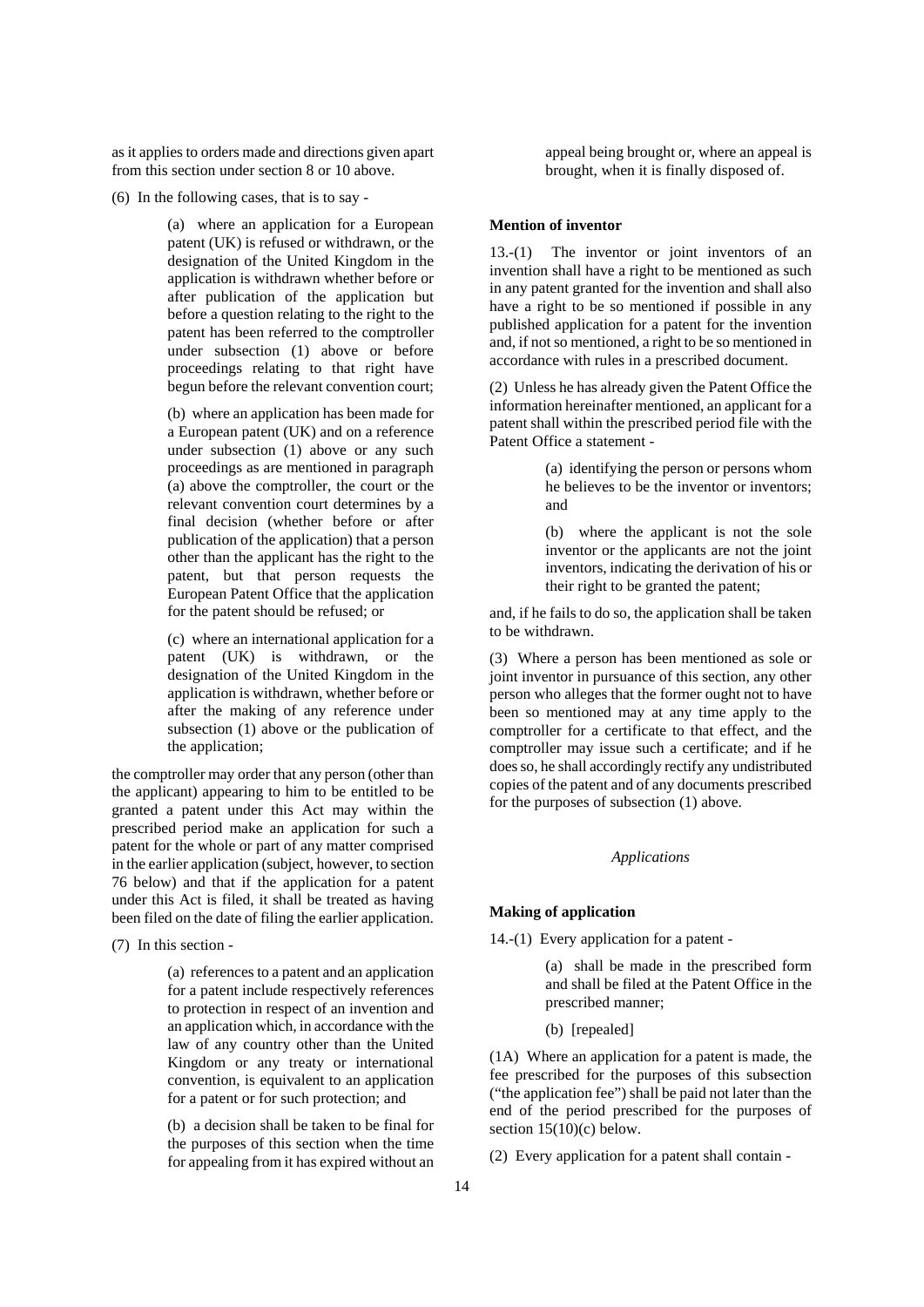(a) a request for the grant of a patent;

(b) a specification containing a description of the invention, a claim or claims and any drawing referred to in the description or any claim; and

(c) an abstract;

but the foregoing provision shall not prevent an application being initiated by documents complying with section  $15(1)$  below.

(3) The specification of an application shall disclose the invention in a manner which is clear enough and complete enough for the invention to be performed by a person skilled in the art.

- (4) [repealed]
- (5) The claim or claims shall -

(a) define the matter for which the applicant seeks protection;

- (b) be clear and concise;
- (c) be supported by the description; and

(d) relate to one invention or to a group of inventions which are so linked as to form a single inventive concept.

(6) Without prejudice to the generality of subsection (5)(d) above, rules may provide for treating two or more inventions as being so linked as to form a single inventive concept for the purposes of this Act.

(7) The purpose of the abstract is to give technical information and on publication it shall not form part of the state of the art by virtue of section 2(3) above, and the comptroller may determine whether the abstract adequately fulfils its purpose and, if it does not, may reframe it so that it does.

(8) [repealed]

(9) An application for a patent may be withdrawn at any time before the patent is granted and any withdrawal of such an application may not be revoked.

(10) Subsection (9) above does not affect the power of the comptroller under section 117(1) below to correct an error or mistake in a withdrawal of an application for a patent.

## **Date of filing application**

15.-(1) Subject to the following provisions of this Act, the date of filing an application for a patent shall be taken to be the earliest date on which documents filed at the Patent Office to initiate the application satisfy the following conditions -

(a) the documents indicate that a patent is sought;

(b) the documents identify the person applying for a patent or contain information sufficient to enable that person to be contacted by the Patent Office; and

(c) the documents contain either -

(i) something which is or appears to be a description of the invention for which a patent is sought; or

(ii) a reference, complying with the relevant requirements of rules, to an earlier relevant application made by the applicant or a predecessor in title of his.

(2) It is immaterial for the purposes of subsection  $(1)(c)(i)$  above –

> (a) whether the thing is in, or is accompanied by a translation into, a language accepted by the Patent Office in accordance with rules;

> (b) whether the thing otherwise complies with the other provisions of this Act and with any relevant rules.

(3) Where documents filed at the Patent Office to initiate an application for a patent satisfy one or more of the conditions specified in subsection (1) above, but do not satisfy all those conditions, the comptroller shall as soon as practicable after the filing of those documents notify the applicant of what else must be filed in order for the application to have a date of filing.

(4) Where documents filed at the Patent Office to initiate an application for a patent satisfy all the conditions specified in subsection (1) above, the comptroller shall as soon as practicable after the filing of the last of those documents notify the applicant of –

(a) the date of filing the application, and

(b) the requirements that must be complied with, and the periods within which they are required by this Act or rules to be complied with, if the application is not to be treated as having been withdrawn.

(5) Subsection (6) below applies where –

(a) an application has a date of filing by virtue of subsection (1) above;

(b) within the prescribed period the applicant files at the Patent Office -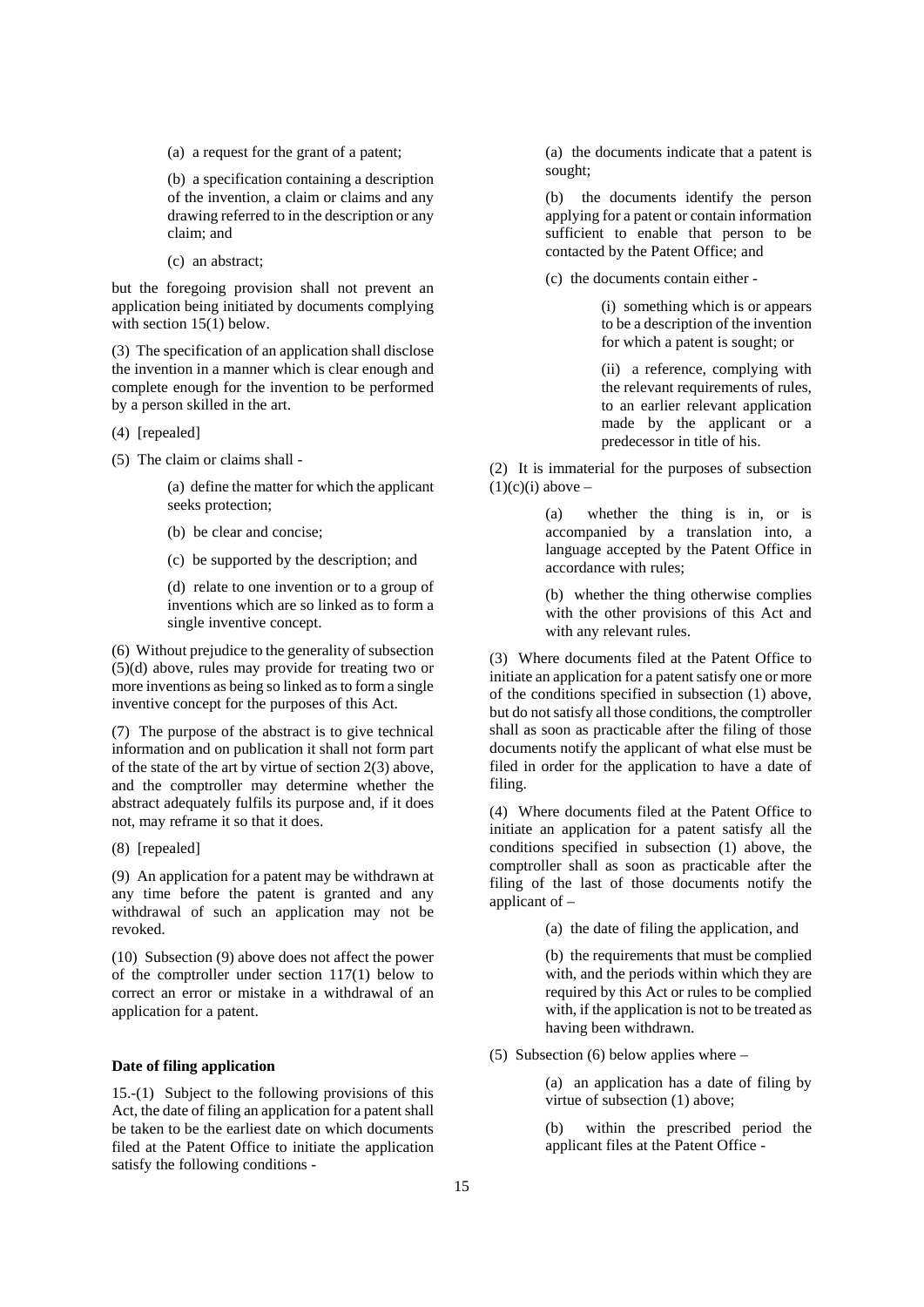(i) a drawing, or

(ii) part of the description of the invention for which a patent is sought, and

(c) that drawing or that part of the description was missing from the application at the date of filing.

(6) Unless the applicant withdraws the drawing or the part of the description filed under subsection (5)(b) above ("the missing part") before the end of the prescribed period -

> (a) the missing part shall be treated as included in the application; and

> (b) the date of filing the application shall be the date on which the missing part is filed at the Patent Office.

(7) Subsection (6)(b) above does not apply if -

(a) on or before the date which is the date of filing the application by virtue of subsection (1) above a declaration is made under section 5(2) above in or in connection with the application;

(b) the applicant makes a request for subsection (6)(b) above not to apply; and

(c) the request complies with the relevant requirements of rules and is made within the prescribed period.

(8) Subsections (6) and (7) above do not affect the power of the comptroller under section 117(1) below to correct an error or mistake.

(9) Where, after an application for a patent has been filed and before the patent is granted -

> (a) a new application is filed by the original applicant or his successor in title in accordance with rules in respect of any part of the matter contained in the earlier application, and

> (b) the conditions mentioned in subsection (1) above are satisfied in relation to the new application (without the new application contravening section 76 below),

the new application shall be treated as having, as its date of filing, the date of filing the earlier application.

(10) Where an application has a date of filing by virtue of this section, the application shall be treated as having been withdrawn if any of the following applies -

(a) the applicant fails to file at the Patent Office, before the end of the prescribed period, one or more claims and the abstract;

(b) where a reference to an earlier relevant application has been filed as mentioned in subsection  $(1)(c)(ii)$  above -

> (i) the applicant fails to file at the Patent Office, before the end of the prescribed period, a description of the invention for which the patent is sought;

> (ii) the applicant fails to file at the Patent Office, before the end of the prescribed period, a copy of the application referred to, complying with the relevant requirements of rules;

(c) the applicant fails to pay the application fee before the end of the prescribed period;

(d) the applicant fails, before the end of the prescribed period, to make a request for a search under section 17 below and pay the search fee.

(11) In this section "relevant application" has the meaning given by section 5(5) above.

#### **Preliminary examination**

15A.-(1) The comptroller shall refer an application for a patent to an examiner for a preliminary examination if -

(a) the application has a date of filing;

(b) the application has not been withdrawn or treated as withdrawn; and

(c) the application fee has been paid.

(2) On a preliminary examination of an application the examiner shall -

> (a) determine whether the application complies with those requirements of this Act and the rules which are designated by the rules as formal requirements for the purposes of this Act; and

> (b) determine whether any requirements under section 13(2) or 15(10) above remain to be complied with.

(3) The examiner shall report to the comptroller his determinations under subsection (2) above.

(4) If on the preliminary examination of an application it is found that -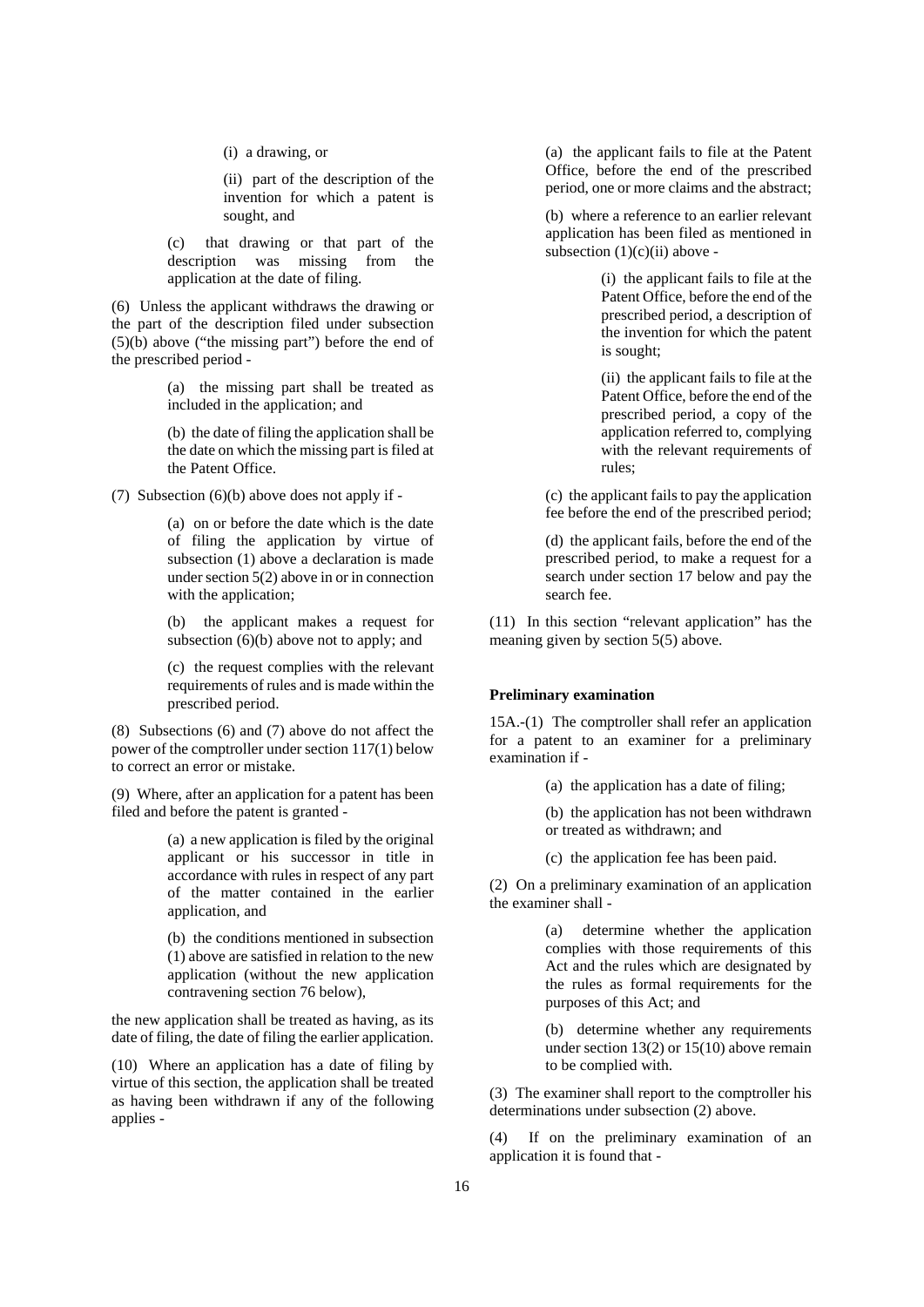(a) any drawing referred to in the application, or

(b) part of the description of the invention for which the patent is sought,

is missing from the application, then the examiner shall include this finding in his report under subsection (3) above.

(5) Subsections (6) to (8) below apply if a report is made to the comptroller under subsection (3) above that not all the formal requirements have been complied with.

(6) The comptroller shall specify a period during which the applicant shall have the opportunity -

(a) to make observations on the report, and

(b) to amend the application so as to comply with those requirements (subject to section 76 below).

(7) The comptroller may refuse the application if the applicant fails to amend the application as mentioned in subsection (6)(b) above before the end of the period specified by the comptroller under that subsection.

(8) Subsection (7) above does not apply if -

(a) the applicant makes observations as mentioned in subsection (6)(a) above before the end of the period specified by the comptroller under that subsection, and

(b) as a result of the observations, the comptroller is satisfied that the formal requirements have been complied with.

(9) If a report is made to the comptroller under subsection (3) above -

> (a) that any requirement of section 13(2) or 15(10) above has not been complied with; or

> (b) that a drawing or part of the description of the invention has been found to be missing, then the comptroller shall notify the applicant accordingly.

## **Publication of application**

16.-(1) Subject to section 22 below and to any prescribed restrictions, where an application has a date of filing, then, as soon as possible after the end of the prescribed period, the comptroller shall, unless the application is withdrawn or refused before preparations for its publication have been completed by the Patent Office, publish it as filed (including not only the original claims but also any amendments of

those claims and new claims subsisting immediately before the completion of those preparations) and he may, if so requested by the applicant, publish it as aforesaid during that period, and in either event shall advertise the fact and date of its publication in the journal.

(2) The comptroller may omit from the specification of a published application for a patent any matter -

> (a) which in his opinion disparages any person in a way likely to damage him, or

(b) the publication or exploitation of which would in his opinion be generally expected to encourage offensive, immoral or antisocial behaviour.

## *Examination and search*

## **Search**

17.-(1) The comptroller shall refer an application for a patent to an examiner for a search if, and only if -

> (a) the comptroller has referred the application to an examiner for a preliminary examination under section 15A(1) above;

> (b) the application has not been withdrawn or treated as withdrawn;

> (c) before the end of the prescribed period -

(i) the applicant makes a request to the Patent Office in the prescribed form for a search; and

(ii) the fee prescribed for the search ("the search fee") is paid;

(d) the application includes -

(i) a description of the invention for which a patent is sought; and

(ii) one or more claims; and

(e) the description and each of the claims comply with the requirements of rules as to language.

- (2) [repealed]
- (3) [repealed]

(4) Subject to subsections (5) and (6) below, on a search requested under this section, the examiner shall make such investigation as in his opinion is reasonably practicable and necessary for him to identify the documents which he thinks will be needed to decide, on a substantive examination under section 18 below, whether the invention for which a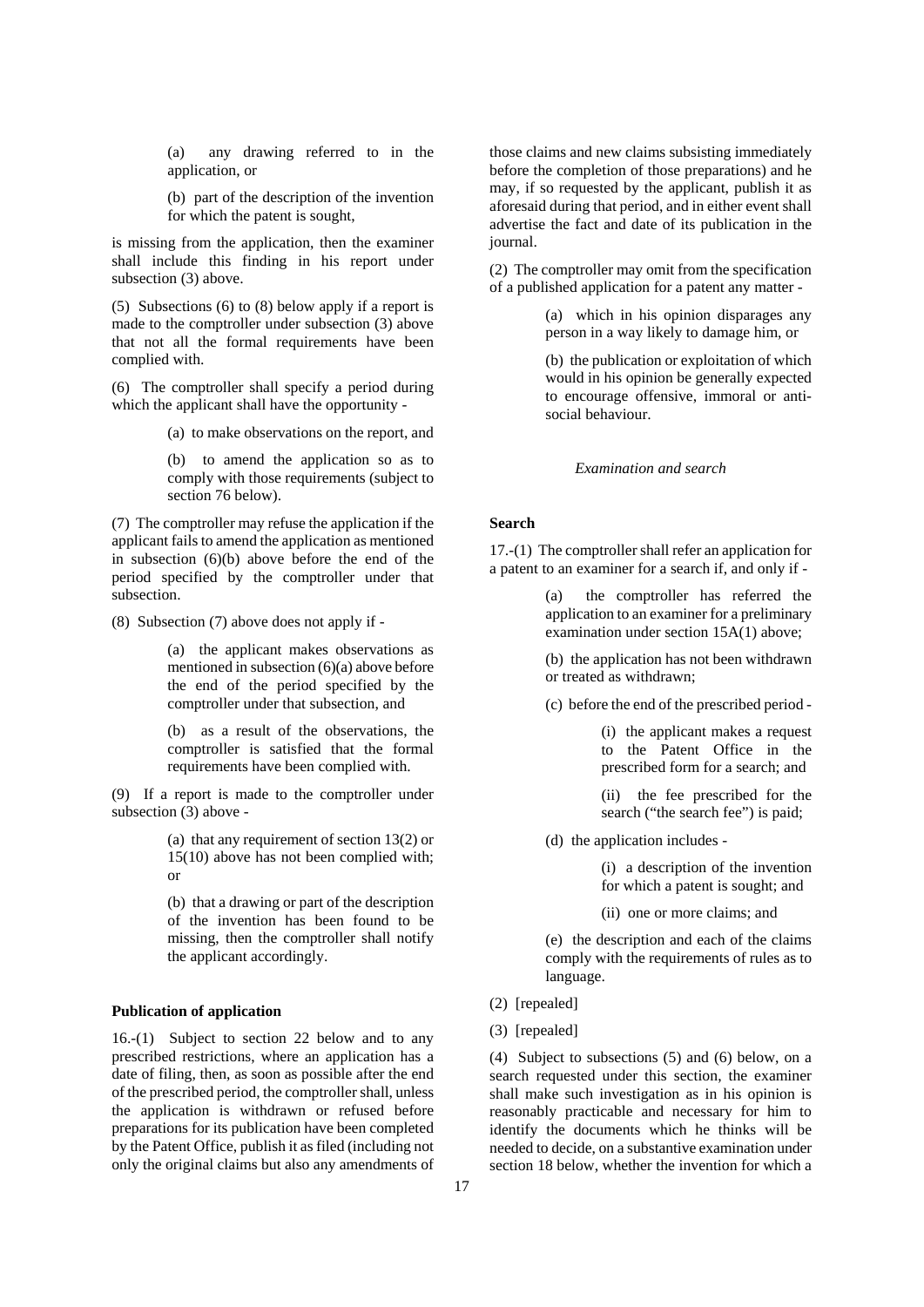patent is sought is new and involves an inventive step.

(5) On any such search the examiner shall determine whether or not the search would serve any useful purpose on the application as for the time being constituted and -

> (a) if he determines that it would serve such a purpose in relation to the whole or part of the application, he shall proceed to conduct the search so far as it would serve such a purpose and shall report on the results of the search to the comptroller; and

> (b) if he determines that the search would not serve such a purpose in relation to the whole or part of the application, he shall report accordingly to the comptroller;

and in either event the applicant shall be informed of the examiner's report.

(6) If it appears to the examiner, either before or on conducting a search under this section, that an application relates to two or more inventions, but that they are not so linked as to form a single inventive concept, he shall initially only conduct a search in relation to the first invention specified in the claims of the application, but may proceed to conduct a search in relation to another invention so specified if the applicant pays the search fee in respect of the application so far as it relates to that other invention.

(7) After a search has been requested under this section for an application the comptroller may at any time refer the application to an examiner for a supplementary search, and subsections (4) and (5) above shall apply in relation to a supplementary search as they apply in relation to any other search under this section.

(8) A reference for a supplementary search in consequence of -

> (a) an amendment of the application made by the applicant under section 18(3) or  $19(1)$  below, or

> (b) a correction of the application, or of a document filed in connection with the application, under section 117 below,

shall be made only on payment of the prescribed fee, unless the comptroller directs otherwise.

## **Substantive examination and grant or refusal of patent**

18.-(1) Where the conditions imposed by section 17(1) above for the comptroller to refer an application to an examiner for a search are satisfied

and at the time of the request under that subsection or within the prescribed period -

> (a) a request is made by the applicant to the Patent Office in the prescribed form for a substantive examination; and

> (b) the prescribed fee is paid for the examination;

the comptroller shall refer the application to an examiner for a substantive examination; and if no such request is made or the prescribed fee is not paid within that period, the application shall be treated as having been withdrawn at the end of that period.

(1A) If the examiner forms the view that a supplementary search under section 17 above is required for which a fee is payable, he shall inform the comptroller, who may decide that the substantive examination should not proceed until the fee is paid; and if he so decides, then unless within such period as he may allow -

(a) the fee is paid, or

(b) the application is amended so as to render the supplementary search unnecessary, he may refuse the application.

(2) On a substantive examination of an application the examiner shall investigate, to such extent as he considers necessary in view of any examination carried out under section 15A above and search carried out under section 17 above, whether the application complies with the requirements of this Act and the rules and shall determine that question and report his determination to the comptroller.

If the examiner reports that any of those requirements are not complied with, the comptroller shall give the applicant an opportunity within a specified period to make observations on the report and to amend the application so as to comply with those requirements (subject, however, to section 76 below), and if the applicant fails to satisfy the comptroller that those requirements are complied with, or to amend the application so as to comply with them, the comptroller may refuse the application.

(4) If the examiner reports that the application, whether as originally filed or as amended in pursuance of section 15A above, this section or section 19 below, complies with those requirements at any time before the end of the prescribed period, the comptroller shall notify the applicant of that fact and, subject to subsection (5) and sections 19 and 22 below and on payment within the prescribed period of any fee prescribed for the grant, grant him a patent.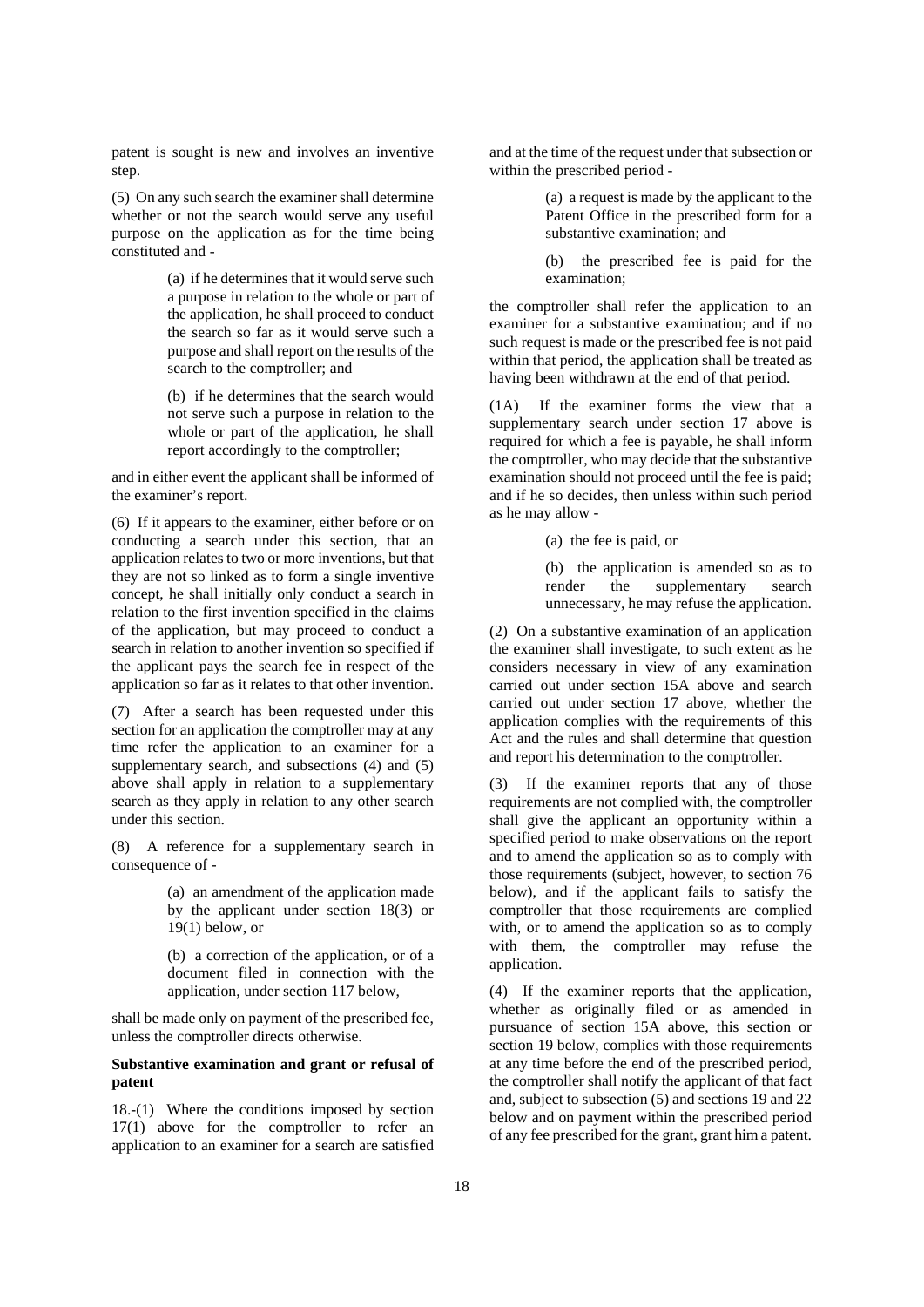(5) Where two or more applications for a patent for the same invention having the same priority date are filed by the same applicant or his successor in title, the comptroller may on that ground refuse to grant a patent in pursuance of more than one of the applications.

## **General power to amend application before grant**

19.-(1) At any time before a patent is granted in pursuance of an application the applicant may, in accordance with the prescribed conditions and subject to section 76 below, amend the application of his own volition.

(2) The comptroller may, without an application being made to him for the purpose, amend the specification and abstract contained in an application for a patent so as to acknowledge a registered trade mark.

## **Failure of application**

20.-(1) If it is not determined that an application for a patent complies before the end of the prescribed period with all the requirements of this Act and the rules, the application shall be treated as having been refused by the comptroller at the end of that period, and section 97 below shall apply accordingly.

(2) If at the end of that period an appeal to the court is pending in respect of the application or the time within which such an appeal could be brought has not expired, that period -

> (a) where such an appeal is pending, or is brought within the said time or before the expiration of any extension of that time granted (in the case of a first extension) on an application made within that time or (in the case of a subsequent extension) on an application made before the expiration of the last previous extension, shall be extended until such date as the court may determine;

> (b) where no such appeal is pending or is so brought, shall continue until the end of the same time or, if any extension of that time is so granted, until the expiration of the extension or last extension so granted.

## **Reinstatement of applications**

20A.-(1) Subsection (2) below applies where an application for a patent is refused, or is treated as having been refused or withdrawn, as a direct consequence of a failure by the applicant to comply

with a requirement of this Act or rules within a period which is -

(a) set out in this Act or rules, or

(b) specified by the comptroller.

(2) Subject to subsection (3) below, the comptroller shall reinstate the application if, and only if -

(a) the applicant requests him to do so;

(b) the request complies with the relevant requirements of rules; and

(c) he is satisfied that the failure to comply referred to in subsection (1) above was unintentional.

(3) The comptroller shall not reinstate the application  $if -$ 

> (a) an extension remains available under this Act or rules for the period referred to in subsection (1) above; or

> (b) the period referred to in subsection (1) above is set out or specified -

> > (i) in relation to any proceedings before the comptroller;

> > (ii) for the purposes of section  $5(2A)(b)$  above; or

> > (iii) for the purposes of a request under this section or section 117B below.

(4) Where the application was made by two or more persons jointly, a request under subsection (2) above may, with the leave of the comptroller, be made by one or more of those persons without joining the others.

(5) If the application has been published under section 16 above, then the comptroller shall publish notice of a request under subsection (2) above in the prescribed manner.

(6) The reinstatement of an application under this section shall be by order.

(7) If an application is reinstated under this section the applicant shall comply with the requirement referred to in subsection (1) above within the further period specified by the comptroller in the order reinstating the application.

(8) The further period specified under subsection (7) above shall not be less than two months.

(9) If the applicant fails to comply with subsection (7) above the application shall be treated as having been withdrawn on the expiry of the period specified under that subsection.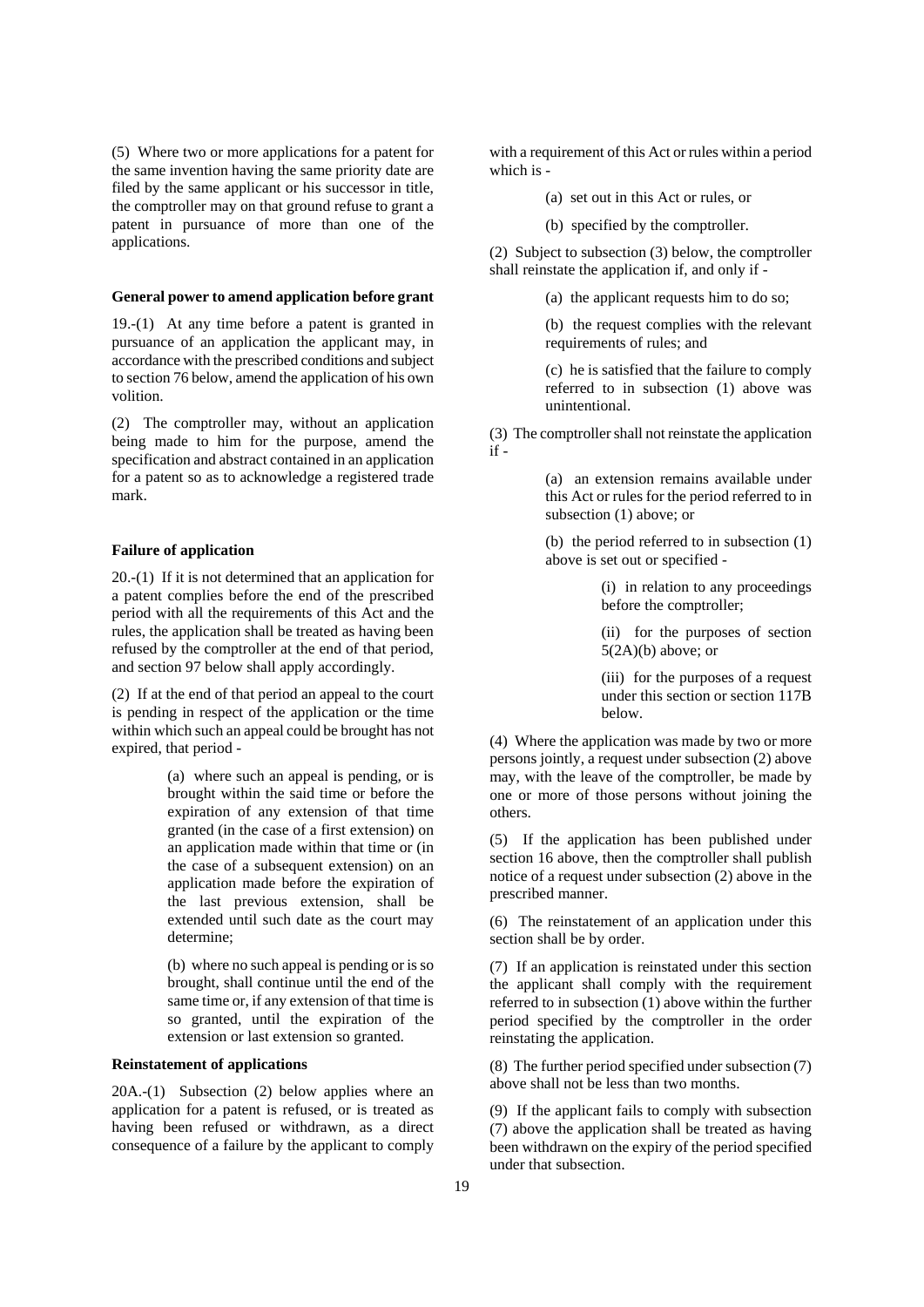#### **Effect of reinstatement under section 20A**

20B.-(1) The effect of reinstatement under section 20A of an application for a patent is as follows.

(2) Anything done under or in relation to the application during the period between termination and reinstatement shall be treated as valid.

(3) If the application has been published under section 16 above before its termination anything done during that period which would have constituted an infringement of the rights conferred by publication of the application if the termination had not occurred shall be treated as an infringement of those rights –

> (a) if done at a time when it was possible for the period referred to in section 20A(1) above to be extended, or

> (b) if it was a continuation or repetition of an earlier act infringing those rights.

(4) If the application has been published under section 16 above before its termination and, after the termination and before publication of notice of the request for its reinstatement, a person -

> (a) began in good faith to do an act which would have constituted an infringement of the rights conferred by publication of the application if the termination had not taken place, or

> (b) made in good faith effective and serious preparations to do such an act,

he has the right to continue to do the act or, as the case may be, to do the act, notwithstanding the reinstatement of the application and the grant of the patent; but this right does not extend to granting a licence to another person to do the act.

(5) If the act was done, or the preparations were made, in the course of a business, the person entitled to the right conferred by subsection (4) above may –

> (a) authorise the doing of that act by any partners of his for the time being in that business, and

> (b) assign that right, or transmit it on death (or in the case of a body corporate on its dissolution), to any person who acquires that part of the business in the course of which the act was done or the preparations were made.

(6) Where a product is disposed of to another in exercise of a right conferred by subsection (4) or (5) above, that other and any person claiming through

him may deal with the product in the same way as if it had been disposed of by the applicant.

(6A) The above provisions apply in relation to the use of a patented invention for the services of the Crown as they apply in relation to infringement of the rights conferred by publication of the application for a patent (or, as the case may be, infringement of the patent).

"Patented invention" has the same meaning as in section 55 below.

(7) In this section "termination", in relation to an application, means -

- (a) the refusal of the application, or
- (b) the application being treated as having been refused or withdrawn.

## **Observations by third party on patentability**

21.-(1) Where an application for a patent has been published but a patent has not been granted to the applicant, any other person may make observations in writing to the comptroller on the question whether the invention is a patentable invention, stating reasons for the observations, and the comptroller shall consider the observations in accordance with rules.

(2) It is hereby declared that a person does not become a party to any proceedings under this Act before the comptroller by reason only that he makes observations under this section.

#### *Security and safety*

#### **Information prejudicial to national security or safety of public**

22.-(1) Where an application for a patent is filed in the Patent Office (whether under this Act or any treaty or international convention to which the United Kingdom is a party and whether before or after the appointed day) and it appears to the comptroller that the application contains information of a description notified to him by the Secretary of State as being information the publication of which might be prejudicial to national security, the comptroller may give directions prohibiting or restricting the publication of that information or its communication to any specified person or description of persons.

(2) If it appears to the comptroller that any application so filed contains information the publication of which might be prejudicial to the safety of the public, he may give directions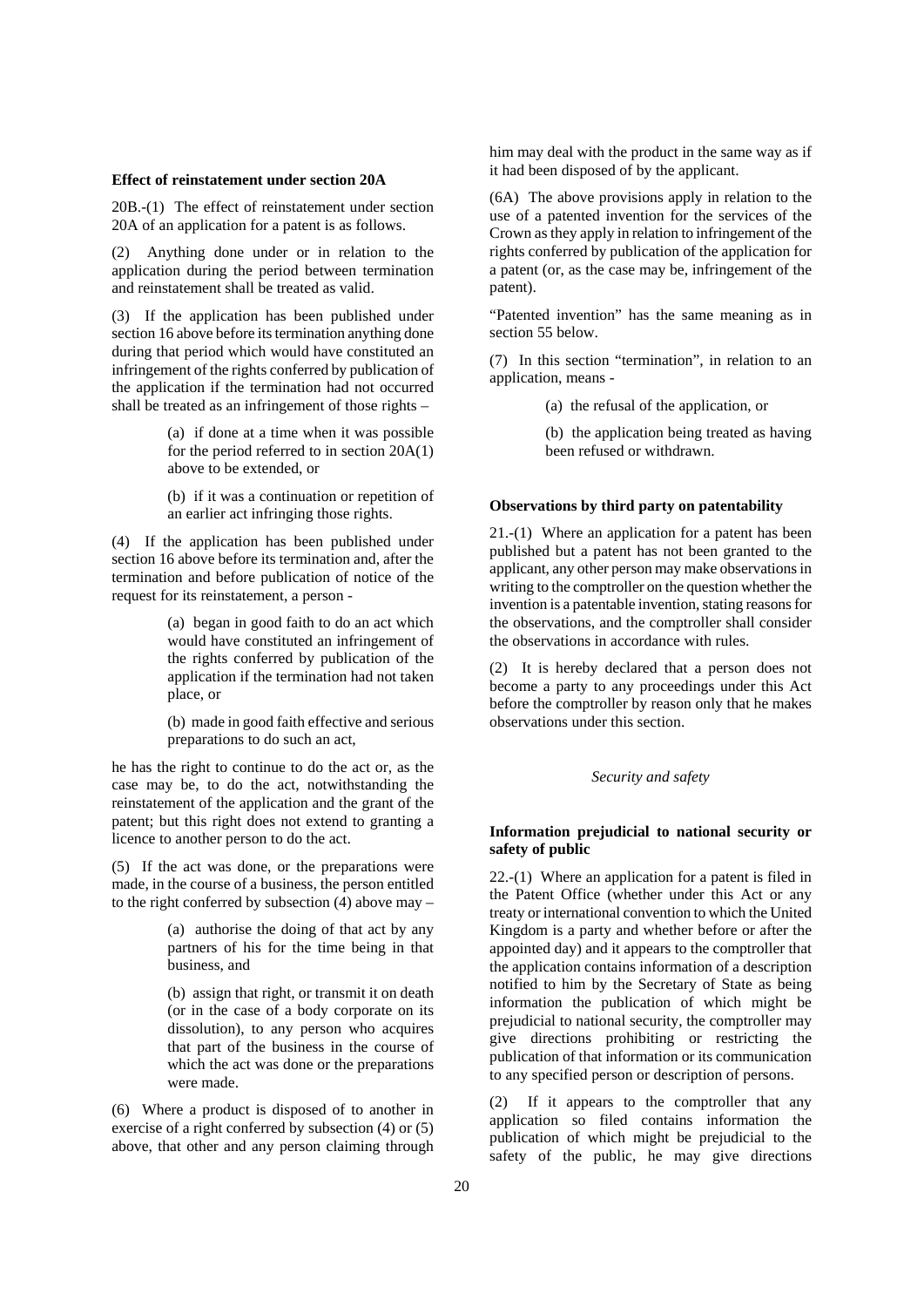prohibiting or restricting the publication of that information or its communication to any specified person or description of persons until the end of a period not exceeding three months from the end of the period prescribed for the purposes of section 16 above.

(3) While directions are in force under this section with respect to an application -

> (a) if the application is made under this Act, it may proceed to the stage where it is in order for the grant of a patent, but it shall not be published and that information shall not be so communicated and no patent shall be granted in pursuance of the application;

> (b) if it is an application for a European patent, it shall not be sent to the European Patent Office; and

> (c) if it is an international application for a patent, a copy of it shall not be sent to the International Bureau or any international searching authority appointed under the Patent Co-operation Treaty.

(4) Subsection (3)(b) above shall not prevent the comptroller from sending the European Patent Office any information which it is his duty to send that office under the European Patent Convention.

(5) Where the comptroller gives directions under this section with respect to any application, he shall give notice of the application and of the directions to the Secretary of State, and the following provisions shall then have effect -

> (a) the Secretary of State shall, on receipt of the notice, consider whether the publication of the application or the publication or communication of the information in question would be prejudicial to national security or the safety of the public;

> (b) if the Secretary of State determines under paragraph (a) above that the publication of the application or the publication or communication of that information would be prejudicial to the safety of the public, he shall notify the comptroller who shall continue his directions under subsection (2) above until they are revoked under paragraph (e) below;

> (c) if the Secretary of State determines under paragraph (a) above that the publication of the application or the publication or communication of that information would be prejudicial to national

security or the safety of the public, he shall (unless a notice under paragraph (d) below has previously been given by the Secretary of State to the comptroller) reconsider that question during the period of nine months from the date of filing the application and at least once in every subsequent period of twelve months;

(d) if on consideration of an application at any time it appears to the Secretary of State that the publication of the application or the publication or communication of the information contained in it would not, or would no longer, be prejudicial to national security or the safety of the public, he shall give notice to the comptroller to that effect; and

(e) on receipt of such a notice the comptroller shall revoke the directions and may, subject to such conditions (if any) as he thinks fit, extend the time for doing anything required or authorised to be done by or under this Act in connection with the application, whether or not that time has previously expired.

(6) The Secretary of State may do the following for the purpose of enabling him to decide the question referred to in subsection (5)(c) above -

> (a) where the application contains information relating to the production or use of atomic energy or research into matters connected with such production or use, he may at any time do one or both of the following, that is to say,

> > (i) inspect the application and any documents sent to the comptroller in connection with it;

> > (ii) authorise a government body with responsibility for the production of atomic energy or for research into matters connected with its production or use, or a person appointed by such a government body, to inspect the application and any documents sent to the comptroller in connection with it;

and

(b) in any other case, he may at any time after (or, with the applicant's consent, before) the end of the period prescribed for the purposes of section 16 above inspect the application and any such documents;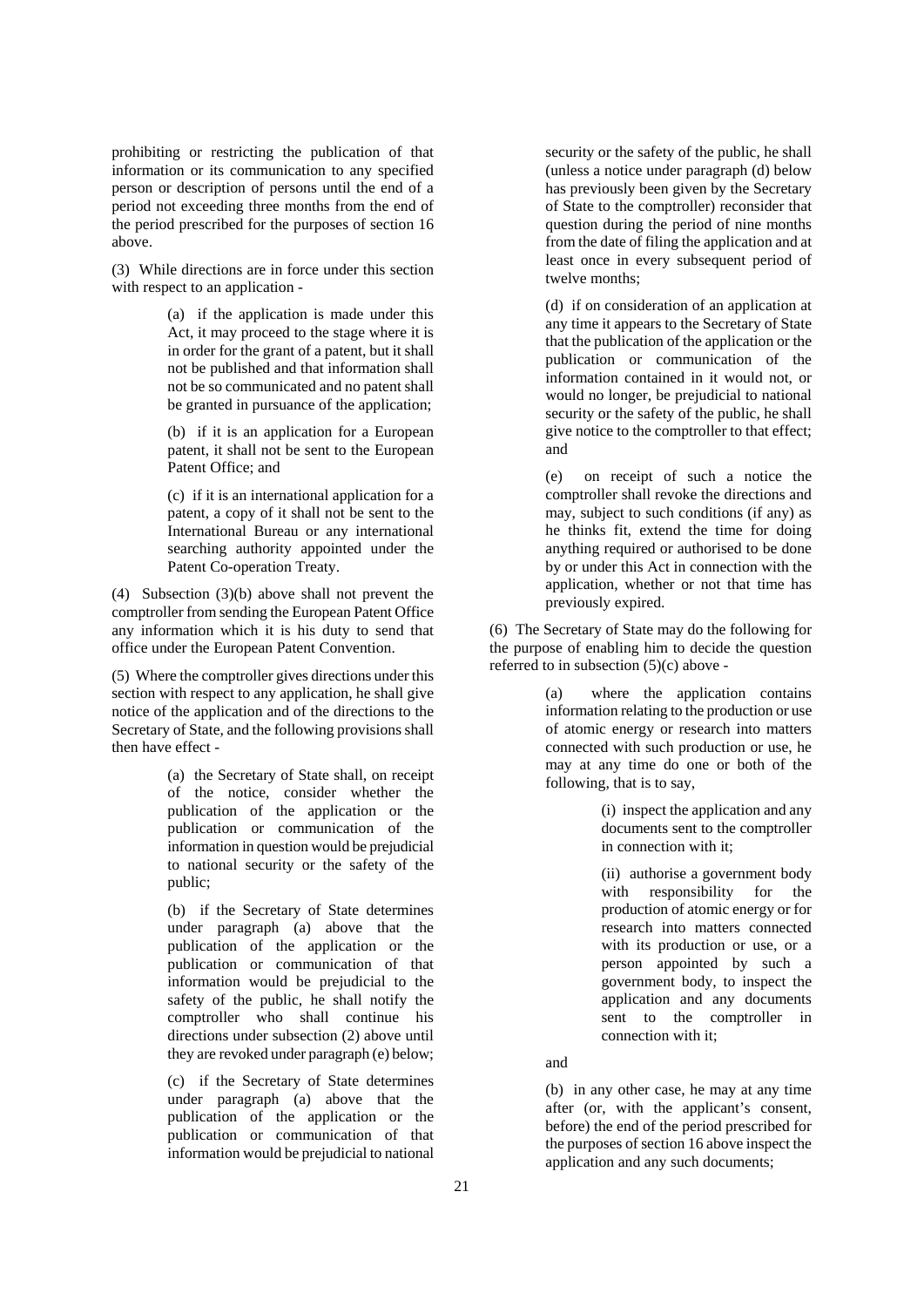and where a government body or a person appointed by a government body carries out an inspection which the body or person is authorised to carry out under paragraph (a) above, the body or (as the case may be) the person shall report on the inspection to the Secretary of State as soon as practicable.

(7) Where directions have been given under this section in respect of an application for a patent for an invention and, before the directions are revoked, that prescribed period expires and the application is brought in order for the grant of a patent, then -

> (a) if while the directions are in force the invention is worked by (or with the written authorisation of or to the order of) a government department, the provisions of sections 55 to 59 below shall apply as if -

> > (i) the working were use made by section 55:

> > (ii) the application had been published at the end of that period; and

> > (iii) a patent had been granted for the invention at the time the application is brought in order for the grant of a patent (taking the terms of the patent to be those of the application as it stood at the time it was so brought in order); and

(b) if it appears to the Secretary of State that the applicant for the patent has suffered hardship by reason of the continuance in force of the directions, the Secretary of State may, with the consent of the Treasury, make such payment (if any) by way of compensation to the applicant as appears to the Secretary of State and the Treasury to be reasonable having regard to the inventive merit and utility of the invention, the purpose for which it is designed and any other relevant circumstances.

(8) Where a patent is granted in pursuance of an application in respect of which directions have been given under this section, no renewal fees shall be payable in respect of any period during which those directions were in force.

(9) A person who fails to comply with any direction under this section shall be liable -

> (a) on summary conviction, to a fine not exceeding £1,000<sup>1</sup>; or

1

(b) on conviction on indictment, to imprisonment for a term not exceeding two years or a fine, or both.

## **Restrictions on applications abroad by United Kingdom residents**

23.-(1) Subject to the following provisions of this section, no person resident in the United Kingdom shall, without written authority granted by the comptroller, file or cause to be filed outside the United Kingdom an application for a patent for an invention if subsection (1A) below applies to that application, unless -

> (a) an application for a patent for the same invention has been filed in the Patent Office (whether before, on or after the appointed day) not less than six weeks before the application outside the United Kingdom; and

> (b) either no directions have been given under section 22 above in relation to the application in the United Kingdom or all such directions have been revoked.

(1A) This subsection applies to an application if -

(a) the application contains information which relates to military technology or for any other reason publication of the information might be prejudicial to national security; or

(b) the application contains information the publication of which might be prejudicial to the safety of the public.

(2) Subsection (1) above does not apply to an application for a patent for an invention for which an application for a patent has first been filed (whether before or after the appointed day) in a country outside the United Kingdom by a person resident outside the United Kingdom.

(3) A person who files or causes to be filed an application for the grant of a patent in contravention of this section shall be liable -

> (a) on summary conviction, to a fine not exceeding £1,000<sup>2</sup>; or

> (b) on conviction on indictment, to imprisonment for a term not exceeding two years or a fine, or both.

<u>.</u>

<sup>1.</sup> Under section 32(2) of the Magistrates' Courts Act 1980, this provision is to be construed as "…a fine not exceeding the

prescribed sum".

<sup>2.</sup> Under section 32(2) of the Magistrates' Courts Act 1980, this provision is to be construed as "…a fine not exceeding the prescribed sum".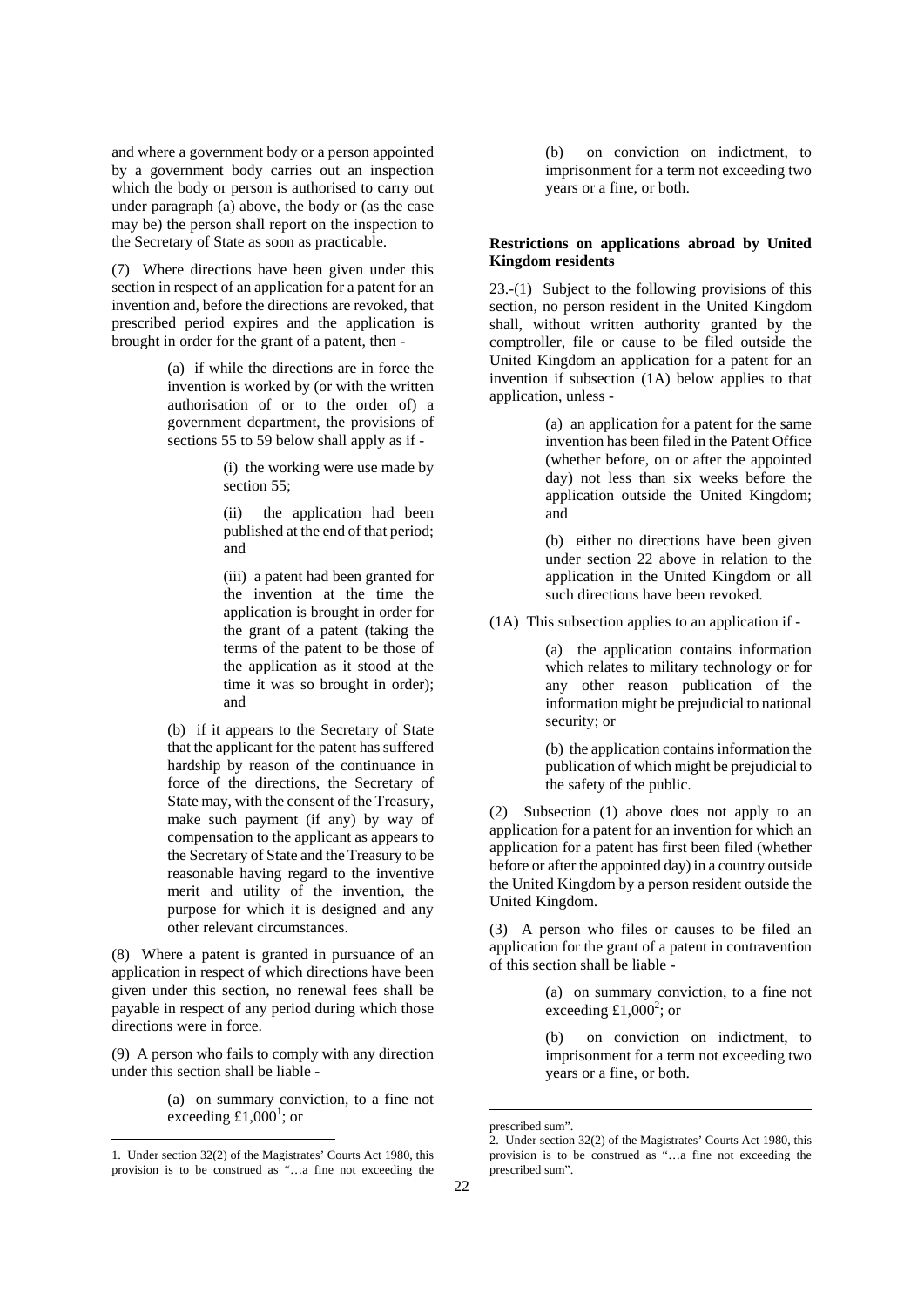(3A) A person is liable under subsection (3) above only if -

> (a) he knows that filing the application, or causing it to be filed, would contravene this section; or

> (b) he is reckless as to whether filing this application, or causing it to be filed, would contravene this section.

(4) In this section -

(a) any reference to an application for a patent includes a reference to an application for other protection for an invention;

any reference to either kind of application is a reference to an application under this Act, under the law of any country other than the United Kingdom or under any treaty or international convention to which the United Kingdom is a party.

*Provisions as to patents after grant* 

#### **Publication and certificate of grant**

24.-(1) As soon as practicable after a patent has been granted under this Act the comptroller shall publish in the journal a notice that it has been granted.

(2) The comptroller shall, as soon as practicable after he publishes a notice under subsection (1) above, send the proprietor of the patent a certificate in the prescribed form that the patent has been granted to the proprietor.

(3) The comptroller shall, at the same time as he publishes a notice under subsection (1) above in relation to a patent publish the specification of the patent, the names of the proprietor and (if different) the inventor and any other matters constituting or relating to the patent which in the comptroller's opinion it is desirable to publish.

(4) Subsection (3) above shall not require the comptroller to identify as inventor a person who has waived his right to be mentioned as inventor in any patent granted for the invention.

## **Term of patent**

25.-(1) A patent granted under this Act shall be treated for the purposes of the following provisions of this Act as having been granted, and shall take effect, on the date on which notice of its grant is published in the journal and, subject to subsection (3) below, shall continue in force until the end of the period of 20 years beginning with the date of filing the application for the patent or with such other date as may be prescribed.

(2) A rule prescribing any such other date under this section shall not be made unless a draft of the rule has been laid before, and approved by resolution of, each House of Parliament.

(3) Where any renewal fee in respect of a patent is not paid by the end of the period prescribed for payment (the "prescribed period") the patent shall cease to have effect at the end of such day, in the final month of that period, as may be prescribed.

(4) If during the period ending with the sixth month after the month in which the prescribed period ends the renewal fee and any prescribed additional fee are paid, the patent shall be treated for the purposes of this Act as if it had never expired, and accordingly -

> (a) anything done under or in relation to it during that further period shall be valid;

> (b) an act which would constitute an infringement of it if it had not expired shall constitute such an infringement; and

> (c) an act which would constitute the use of the patented invention for the services of the Crown if the patent had not expired shall constitute that use.

(5) Rules shall include provision requiring the comptroller to notify the registered proprietor of a patent that a renewal fee has not been received from him in the Patent Office before the end of the prescribed period and before the framing of the notification.

## **Patent not to be impugned for lack of unity**

26. No person may in any proceeding object to a patent or to an amendment of a specification of a patent on the ground that the claims contained in the specification of the patent, as they stand or, as the case may be, as proposed to be amended, relate -

(a) to more than one invention, or

(b) to a group of inventions which are not so linked as to form a single inventive concept.

## **General power to amend specification after grant**

27.-(1) Subject to the following provisions of this section and to section 76 below, the comptroller may, on an application made by the proprietor of a patent,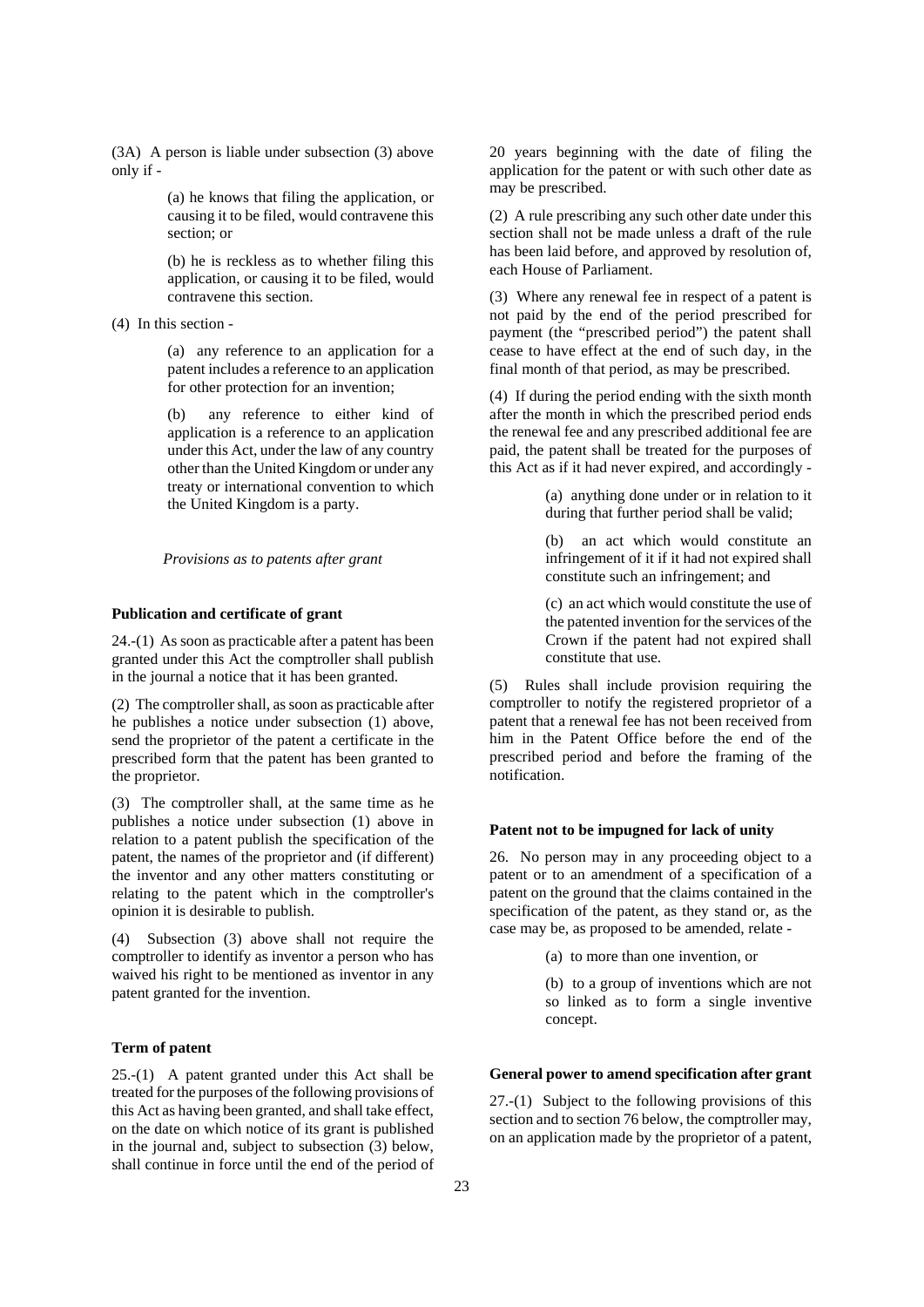allow the specification of the patent to be amended subject to such conditions, if any, as he thinks fit.

(2) No such amendment shall be allowed under this section where there are pending before the court or the comptroller proceedings in which the validity of the patent may be put in issue.

(3) An amendment of a specification of a patent under this section shall have effect and be deemed always to have had effect from the grant of the patent.

(4) The comptroller may, without an application being made to him for the purpose, amend the specification of a patent so as to acknowledge a registered trade-mark.

(5) A person may give notice to the comptroller of his opposition to an application under this section by the proprietor of a patent, and if he does so the comptroller shall notify the proprietor and consider the opposition in deciding whether to grant the application.

(6) In considering whether or not to allow an application under this section, the comptroller shall have regard to any relevant principles under the European Patent Convention.

#### **Restoration of lapsed patents**

28.-(1) Where a patent has ceased to have effect by reason of a failure to pay any renewal fee, an application for the restoration of the patent may be made to the comptroller within the prescribed period.

(1A) Rules prescribing that period may contain such transitional provisions and savings as appear to the Secretary of State to be necessary or expedient.

(2) An application under this section may be made by the person who was the proprietor of the patent or by any other person who would have been entitled to the patent if it had not ceased to have effect; and where the patent was held by two or more persons jointly, the application may, with the leave of the comptroller, be made by one or more of them without joining the others.

(2A) Notice of the application shall be published by the comptroller in the prescribed manner.

(3) If the comptroller is satisfied that the failure of the proprietor of the patent -

> (a) to pay the renewal fee within the prescribed period; or

(b) to pay that fee and any prescribed additional fee within the period ending with the sixth month after the month in which the prescribed period ended,

was unintentional, the comptroller shall by order restore the patent on payment of any unpaid renewal fee and any prescribed additional fee.

(4) An order under this section may be made subject to such conditions as the comptroller thinks fit (including a condition requiring compliance with any provisions of the rules relating to registration which have not been complied with), and if the proprietor of the patent does not comply with any condition of such an order the comptroller may revoke the order and give such directions consequential on the revocation as he thinks fit.

(5) to (9) [repealed]

#### **Effect of order for restoration of patent**

28A.-(1) The effect of an order for the restoration of a patent is as follows.

(2) Anything done under or in relation to the patent during the period between expiry and restoration shall be treated as valid.

(3) Anything done during that period which would have constituted an infringement if the patent had not expired shall be treated as an infringement -

> (a) if done at a time when it was possible for the patent to be renewed under section  $25(4)$ , or

> (b) if it was a continuation or repetition of an earlier infringing act.

(4) If after it was no longer possible for the patent to be so renewed, and before publication of notice of the application for restoration, a person -

> (a) began in good faith to do an act which would have constituted an infringement of the patent if it had not expired, or

> (b) made in good faith effective and serious preparations to do such an act,

he has the right to continue to do the act or, as the case may be, to do the act, notwithstanding the restoration of the patent; but this right does not extend to granting a licence to another person to do the act.

(5) If the act was done, or the preparations were made, in the course of a business, the person entitled to the right conferred by subsection (4) may -

> (a) authorise the doing of that act by any partners of his for the time being in that business, and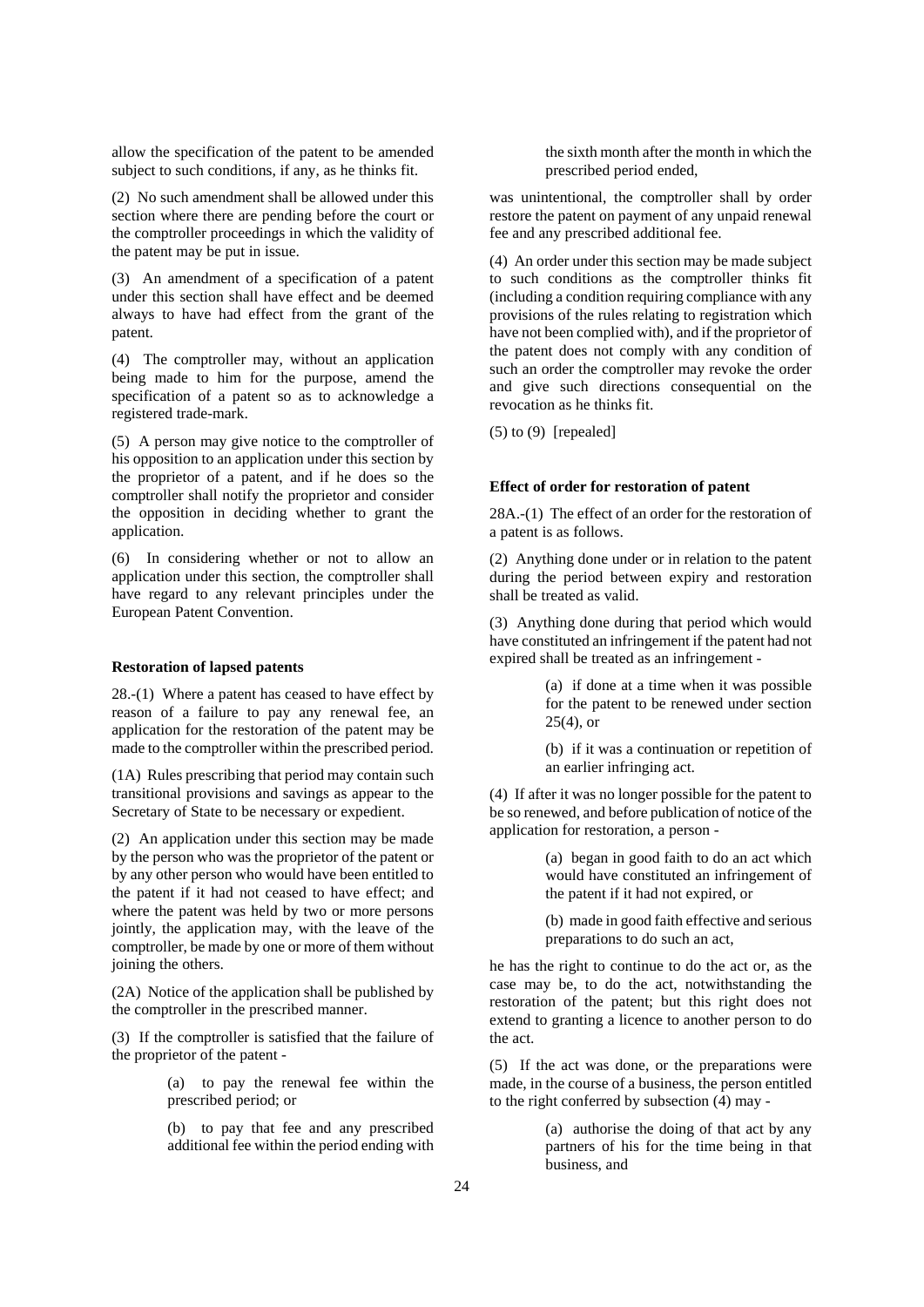(b) assign that right, or transmit it on death (or in the case of a body corporate on its dissolution), to any person who acquires that part of the business in the course of which the act was done or the preparations were made.

(6) Where a product is disposed of to another in exercise of the rights conferred by subsection (4) or (5), that other and any person claiming through him may deal with the product in the same way as if it had been disposed of by the registered proprietor of the patent.

(7) The above provisions apply in relation to the use of a patent for the services of the Crown as they apply in relation to infringement of the patent.

#### **Surrender of patents**

29.-(1) The proprietor of a patent may at any time by notice given to the comptroller offer to surrender his patent.

(2) A person may give notice to the comptroller of his opposition to the surrender of a patent under this section, and if he does so the comptroller shall notify the proprietor of the patent and determine the question.

(3) If the comptroller is satisfied that the patent may properly be surrendered, he may accept the offer and, as from the date when notice of his acceptance is published in the journal, the patent shall cease to have effect, but no action for infringement shall lie in respect of any act done before that date and no right to compensation shall accrue for any use of the patented invention before that date for the services of the Crown.

#### *Property in patents and applications, and registration*

## **Nature of, and transactions in, patents and applications for patents**

30.-(1) Any patent or application for a patent is personal property (without being a thing in action), and any patent or any such application and rights in or under it may be transferred, created or granted in accordance with subsections (2) to (7) below.

(2) Subject to section 36(3) below, any patent or any such application, or any right in it, may be assigned or mortgaged.

(3) Any patent or any such application or right shall vest by operation of law in the same way as any other

personal property and may be vested by an assent of personal representatives.

(4) Subject to section 36(3) below, a licence may be granted under any patent or any such application for working the invention which is the subject of the patent or the application; and –

> (a) to the extent that the licence so provides, a sub-licence may be granted under any such licence and any such licence or sub-licence may be assigned or mortgaged; and

> (b) any such licence or sub-licence shall vest by operation of law in the same way as any other personal property and may be vested by an assent of personal representatives.

(5) Subsections (2) to (4) above shall have effect subject to the following provisions of this Act.

(6) Any of the following transactions, that is to say -

(a) any assignment or mortgage of a patent or any such application, or any right in a patent or any such application;

(b) any assent relating to any patent or any such application or right;

shall be void unless it is in writing and is signed by or on behalf of the assignor or mortgagor (or, in the case of an assent or other transaction by a personal representative, by or on behalf of the personal representative).

(6A) If a transaction mentioned in subsection (6) above is by a body corporate, references in that subsection to such a transaction being signed by or on behalf of the assignor or mortgagor shall be taken to include references to its being under the seal of the body corporate.

(7) An assignment of a patent or any such application or a share in it, and an exclusive licence granted under any patent or any such application, may confer on the assignee or licensee the right of the assignor or licensor to bring proceedings by virtue of section 61 or 69 below for a previous infringement or to bring proceedings under section 58 below for a previous act.

## **Nature of, and transactions in, patents and applications for patents in Scotland**

31.-(1) Section 30 above shall not extend to Scotland, but instead the following provisions of this section shall apply there.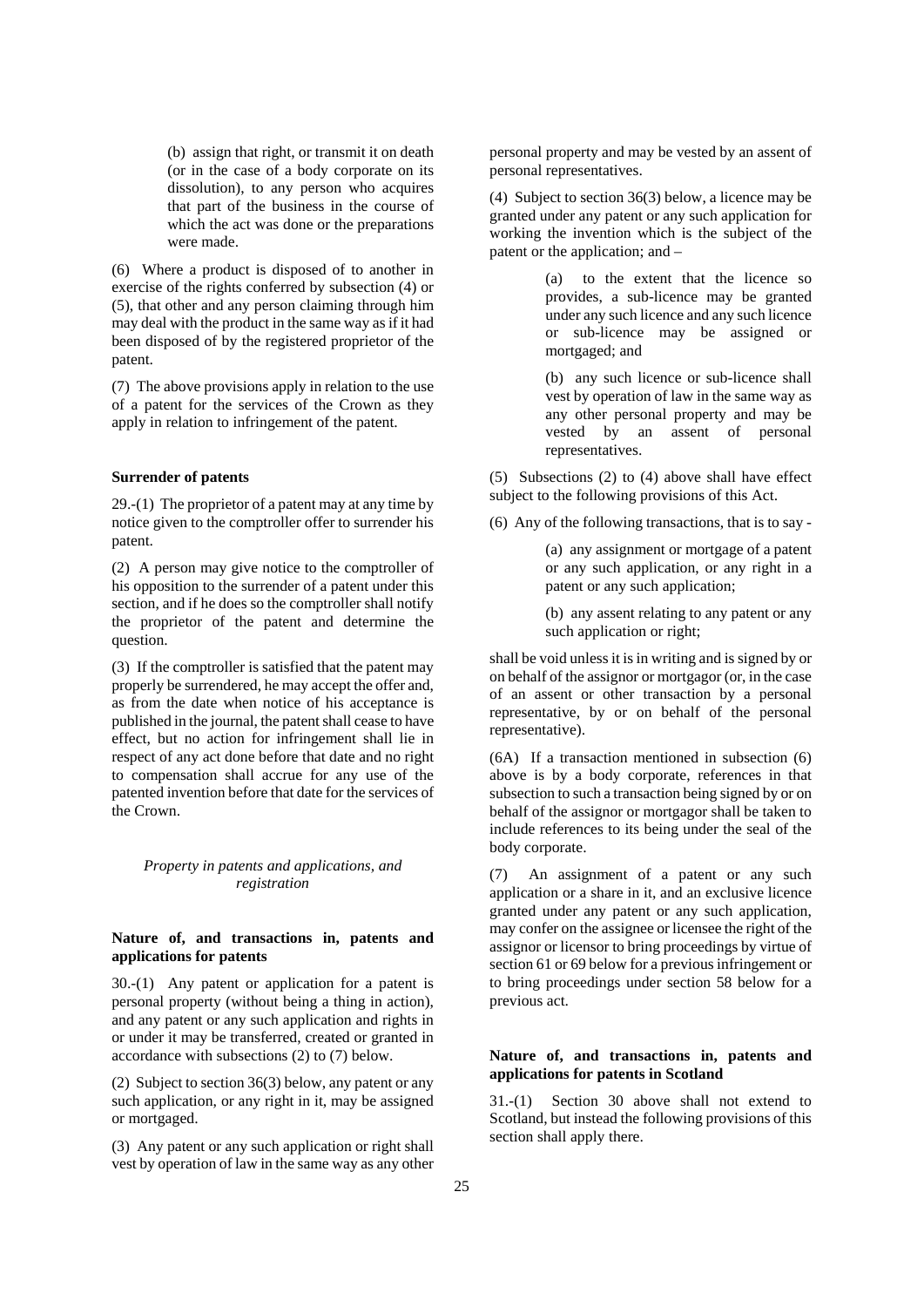(2) Any patent or application for a patent, and any right in or under any patent or any such application, is incorporeal moveable property, and the provisions of the following sub-sections and of section 36(3) below shall apply to any grant of licences, assignations and securities in relation to such property.

(3) Any patent or any such application, or any right in it, may be assigned and security may be granted over a patent or any such application or right.

(4) A licence may be granted, under any patent or any application for a patent, for working the invention which is the subject of the patent or the application.

(5) To the extent that any licence granted under subsection (4) above so provides, a sub-licence may be granted under any such licence and any such licence or sub-licence may be assigned and security may be granted over it.

(6) Any assignation or grant of security under this section may be carried out only by writing subscribed in accordance with the Requirements of Writing (Scotland) Act 1995.

(7) An assignation of a patent or application for a patent or a share in it, and an exclusive licence granted under any patent or any such application, may confer on the assignee or licensee the right of the assignor or licensor to bring proceedings by virtue of section 61 or 69 below for a previous infringement or to bring proceedings under section 58 below for a previous act.

## **Register of patents, etc.**

32.-(1) The comptroller shall maintain the register of patents, which shall comply with rules made by virtue of this section and shall be kept in accordance with such rules.

(2) Without prejudice to any other provision of this Act or rules, rules may make provision with respect to the following matters, including provision imposing requirements as to any of those matters -

> (a) the registration of patents and of published applications for patents;

> (b) the registration of transactions, instruments or events affecting rights in or under patents and applications;

> (ba) the entering on the register of notices concerning opinions issued, or to be issued, under section 74A below;

(c) the furnishing to the comptroller of any prescribed documents or description of documents in connection with any matter which is required to be registered;

(d) the correction of errors in the register and in any documents filed at the Patent Office in connection with registration;

(e) the publication and advertisement of anything done under this Act or rules in relation to the register.

(3) Notwithstanding anything in subsection (2)(b) above, no notice of any trust, whether express, implied or constructive, shall be entered in the register and the comptroller shall not be affected by any such notice.

(4) The register need not be kept in documentary form.

(5) Subject to rules, the public shall have a right to inspect the register at the Patent Office at all convenient times.

(6) Any person who applies for a certified copy of an entry in the register or a certified extract from the register shall be entitled to obtain such a copy or extract on payment of a fee prescribed in relation to certified copies and extracts; and rules may provide that any person who applies for an uncertified copy or extract shall be entitled to such a copy or extract on payment of a fee prescribed in relation to uncertified copies and extracts.

(7) Applications under subsection (6) above or rules made by virtue of that subsection shall be made in such manner as may be prescribed.

(8) In relation to any portion of the register kept otherwise than in documentary form-

> (a) the right of inspection conferred by subsection (5) above is a right to inspect the material on the register; and

> (b) the right to a copy or extract conferred by subsection (6) above or rules is a right to a copy or extract in a form in which it can be taken away and in which it is visible and legible.

(9) Subject to subsection (12) below, the register shall be prima facie evidence of anything required or authorised by this Act or rules to be registered and in Scotland shall be sufficient evidence of any such thing.

(10) A certificate purporting to be signed by the comptroller and certifying that any entry which he is authorised by this Act or rules to make has or has not been made, or that any other thing which he is so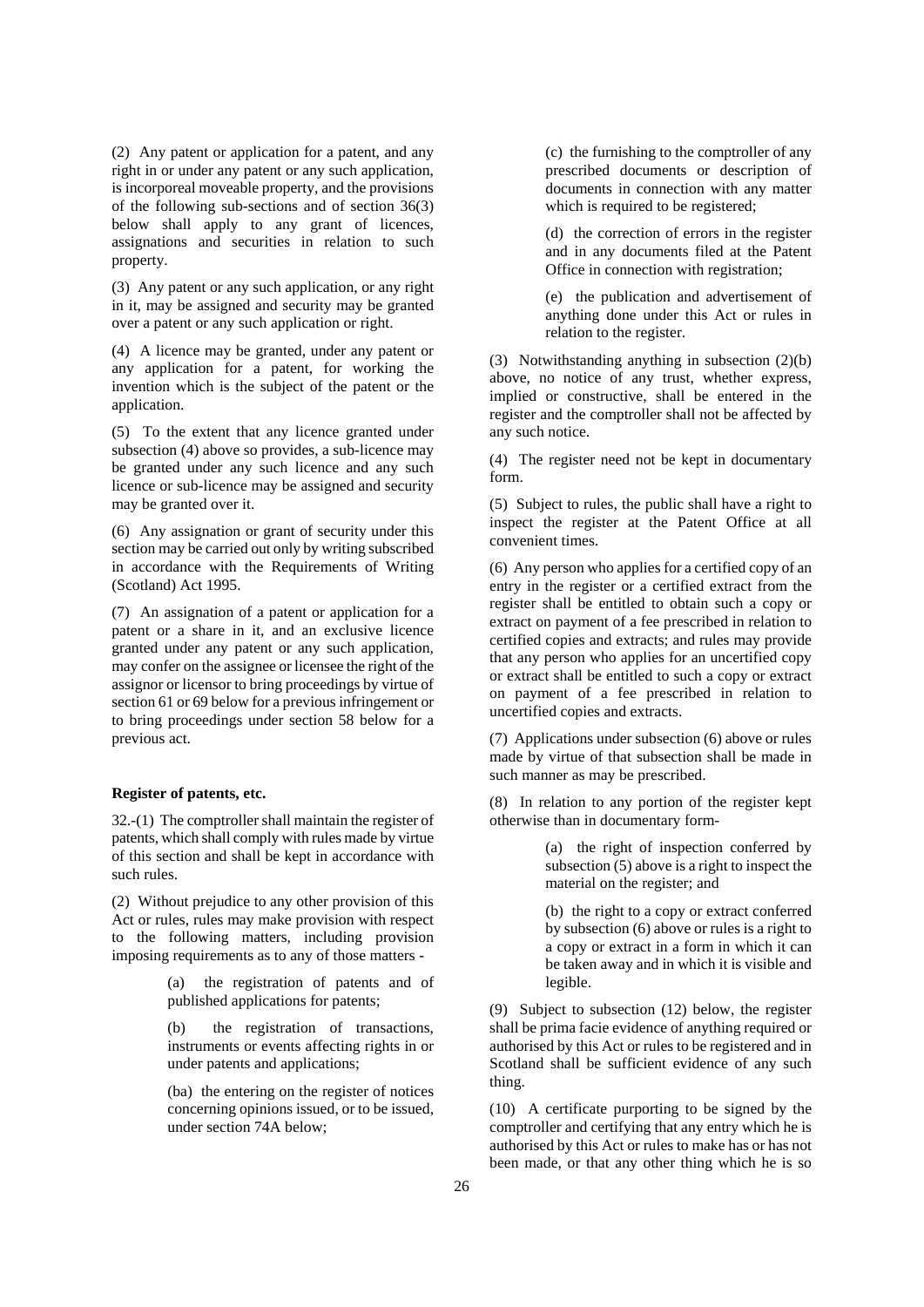authorised to do has or has not been done, shall be prima facie evidence, and in Scotland shall be sufficient evidence, of the matters so certified.

(11) Each of the following, that is to say -

(a) a copy of an entry in the register or an extract from the register which is supplied under subsection (6) above;

(b) a copy of any document kept in the Patent Office or an extract from any such document, any specification of a patent or any application for a patent which has been published,

which purports to be a certified copy or a certified extract shall, subject to subsection (12) below, be admitted in evidence without further proof and without production of any original; and in Scotland such evidence shall be sufficient evidence.

(12) [repealed]

(13) In this section "certified copy" and "certified extract" mean a copy and extract certified by the comptroller and sealed with the seal of the Patent Office.

(14) In this Act, except so far as the context otherwise requires –

> "register", as a noun, means the register of patents;

> "register", as a verb, means, in relation to any thing, to register or register particulars, or enter notice, of that thing in the register and, in relation to a person, means to enter his name in the register;

and cognate expressions shall be construed accordingly.

## **Effect of registration, etc., on rights in patents**

33.-(1) Any person who claims to have acquired the property in a patent or application for a patent by virtue of any transaction, instrument or event to which this section applies shall be entitled as against any other person who claims to have acquired that property by virtue of an earlier transaction, instrument or event to which this section applies if, at the time of the later transaction, instrument or event -

> (a) the earlier transaction, instrument or event was not registered, or

> (b) in the case of any application which has not been published, notice of the earlier transaction, instrument or event had not been given to the comptroller, and

(c) in any case, the person claiming under the later transaction, instrument or event, did not know of the earlier transaction, instrument or event.

(2) Subsection (1) above shall apply equally to the case where any person claims to have acquired any right in or under a patent or application for a patent, by virtue of a transaction, instrument or event to which this section applies, and that right is incompatible with any such right acquired by virtue of an earlier transaction, instrument or event to which this section applies.

(3) This section applies to the following transactions, instruments and events -

> (a) the assignment or assignation of a patent or application for a patent, or a right in it;

> (b) the mortgage of a patent or application or the granting of security over it;

> (c) the grant, assignment or assignation of a licence or sub-licence, or mortgage of a licence or sub-licence, under a patent or application;

> (d) the death of the proprietor or one of the proprietors of any such patent or application or any person having a right in or under a patent or application and the vesting by an assent of personal representatives of a patent, application or any such right; and

> (e) any order or directions of a court or other competent authority -

> > (i) transferring a patent or application or any right in or under it to any person; or

> > (ii) that an application should proceed in the name of any person;

and in either case the event by virtue of which the court or authority had power to make any such order or give any such directions.

(4) Where an application for the registration of a transaction, instrument or event has been made, but the transaction, instrument or event has not been registered, then, for the purposes of subsection  $(1)(a)$ above, registration of the application shall be treated as registration of the transaction, instrument or event.

## **Rectification of register**

34.-(1) The court may, on the application of any person aggrieved, order the register to be rectified by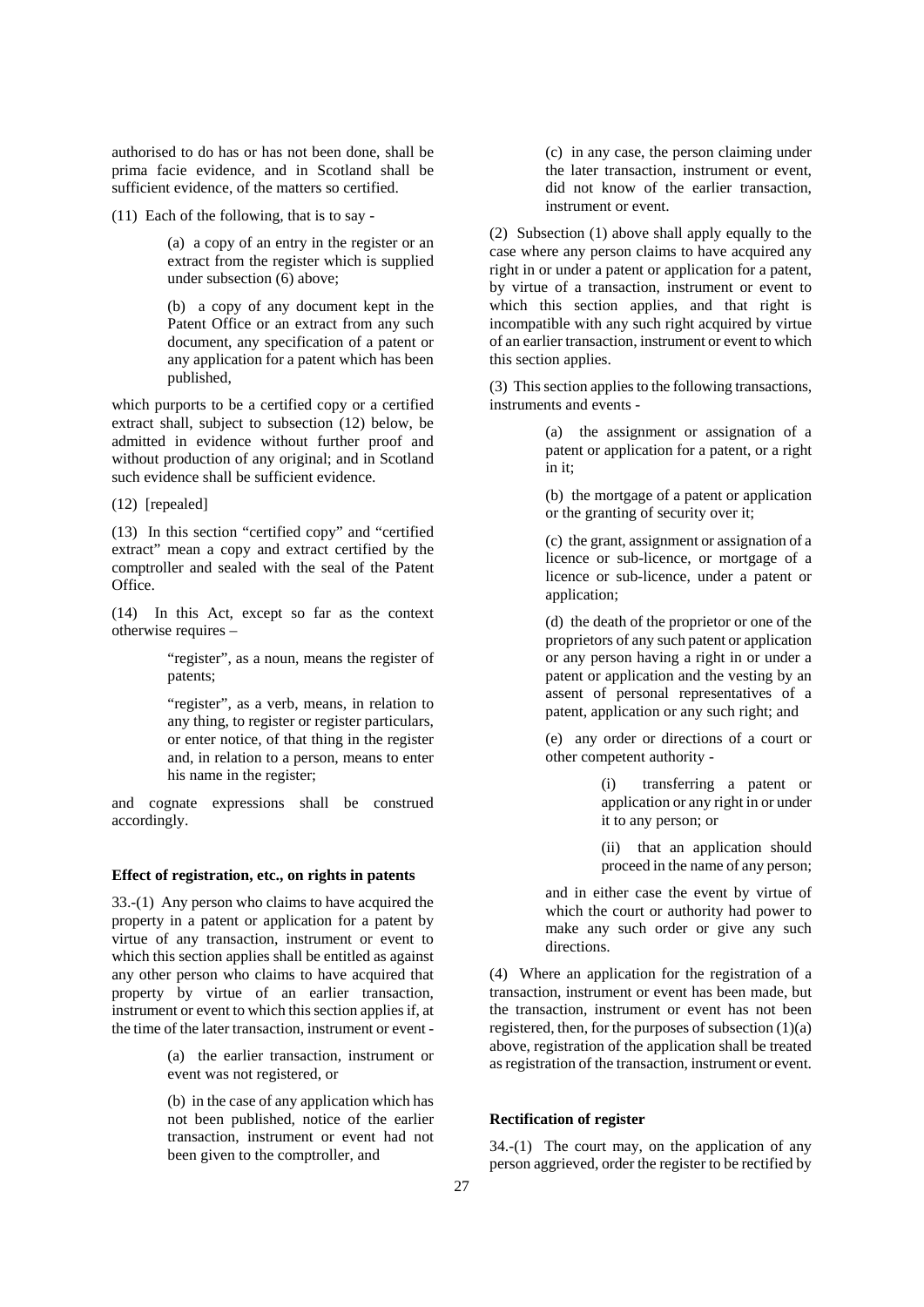the making, or the variation or deletion, of any entry in it.

(2) In proceedings under this section the court may determine any question which it may be necessary or expedient to decide in connection with the rectification of the register.

(3) Rules of court may provide for the notification of any application under this section to the comptroller and for his appearance on the application and for giving effect to any order of the court on the application.

## **Evidence of register, documents, etc.**

35. [repealed]

## **Co-ownership of patents and applications for patents**

36.-(1) Where a patent is granted to two or more persons, each of them shall, subject to any agreement to the contrary, be entitled to an equal undivided share in the patent.

(2) Where two or more persons are proprietors of a patent, then, subject to the provisions of this section and subject to any agreement to the contrary -

> (a) each of them shall be entitled, by himself or his agents, to do in respect of the invention concerned, for his own benefit and without the consent of or the need to account to the other or others, any act which would apart from this subsection and section 55 below, amount to an infringement of the patent concerned; and

> (b) any such act shall not amount to an infringement of the patent concerned.

(3) Subject to the provisions of sections 8 and 12 above and section 37 below and to any agreement for the time being in force, where two or more persons are proprietors of a patent one of them shall not without the consent of the other or others –

> (a) amend the specification of the patent or apply for such an amendment to be allowed or for the patent to be revoked, or

> (b) grant a licence under the patent or assign or mortgage a share in the patent or in Scotland cause or permit security to be granted over it.

(4) Subject to the provisions of those sections, where two or more persons are proprietors of a patent, anyone else may supply one of those persons with the means, relating to an essential element of the invention, for putting the invention into effect, and the supply of those means by virtue of this subsection shall not amount to an infringement of the patent.

(5) Where a patented product is disposed of by any of two or more proprietors to any person, that person and any other person claiming through him shall be entitled to deal with the product in the same way as if it had been disposed of by a sole registered proprietor.

(6) Nothing in subsection (1) or (2) above shall affect the mutual rights or obligations of trustees or of the personal representatives of a deceased person, or their rights or obligations as such.

(7) The foregoing provisions of this section shall have effect in relation to an application for a patent which is filed as they have effect in relation to a patent and -

> (a) references to a patent and a patent being granted shall accordingly include references respectively to any such application and to the application being filed; and

> (b) the reference in subsection (5) above to a patented product shall be construed accordingly.

#### **Determination of right to patent after grant**

37.-(1) After a patent has been granted for an invention any person having or claiming a proprietary interest in or under the patent may refer to the comptroller the question -

> (a) who is or are the true proprietor or proprietors of the patent,

> (b) whether the patent should have been granted to the person or persons to whom it was granted, or

> (c) whether any right in or under the patent should be transferred or granted to any other person or persons;

and the comptroller shall determine the question and make such order as he thinks fit to give effect to the determination.

(2) Without prejudice to the generality of subsection (1) above, an order under that subsection may contain provision -

> (a) directing that the person by whom the reference is made under that subsection shall be included (whether or not to the exclusion of any other person) among the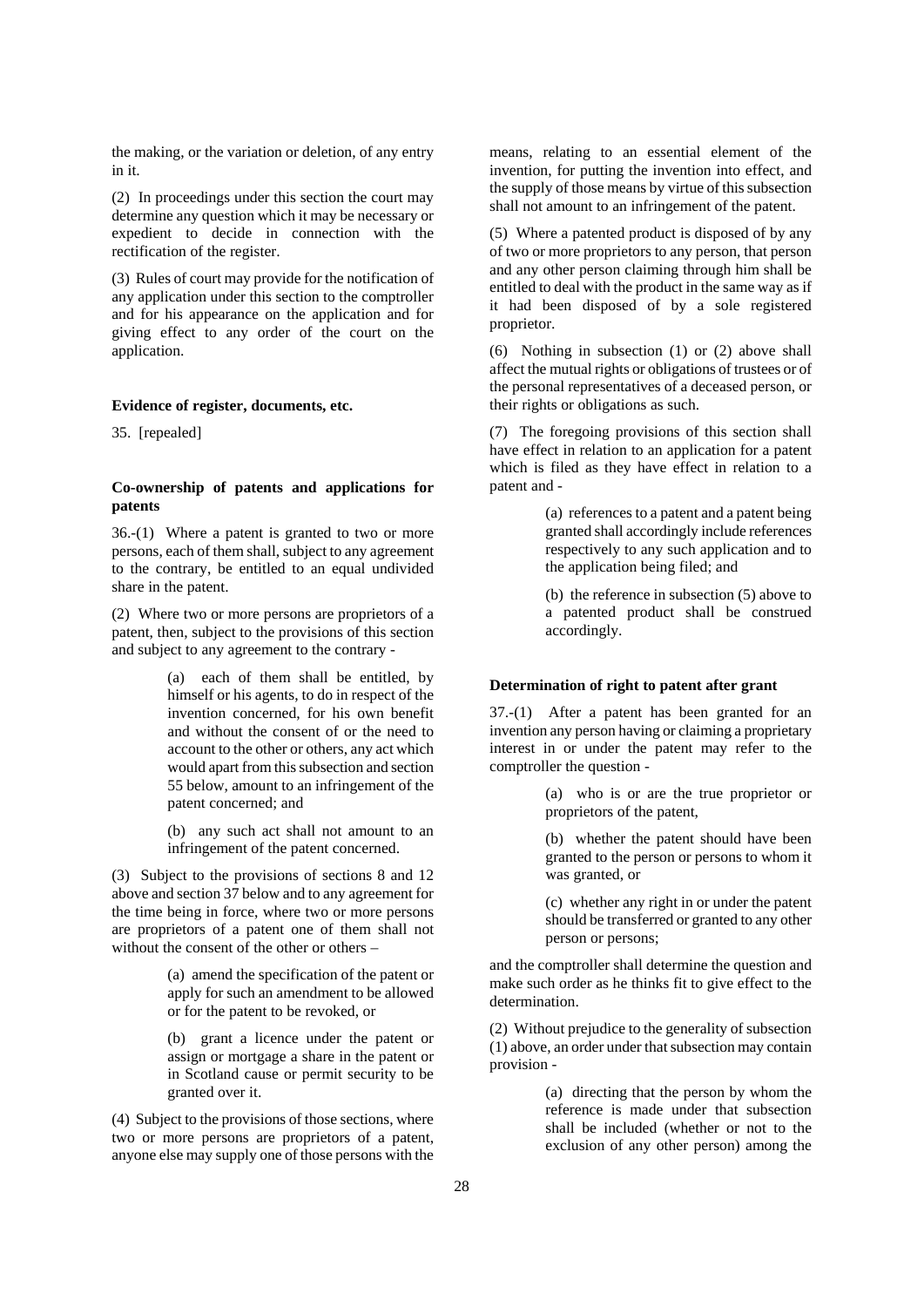persons registered as proprietors of the patent;

(b) directing the registration of a transaction, instrument or event by virtue of which that person has acquired any right in or under the patent;

(c) granting any licence or other right in or under the patent;

(d) directing the proprietor of the patent or any person having any right in or under the patent to do anything specified in the order as necessary to carry out the other provisions of the order.

(3) If any person to whom directions have been given under subsection (2)(d) above fails to do anything necessary for carrying out any such directions within 14 days after the date of the order containing the directions, the comptroller may, on application made to him by any person in whose favour or on whose reference the order containing the directions was made, authorise him to do that thing on behalf of the person to whom the directions were given.

(4) Where the comptroller finds on a reference under this section that the patent was granted to a person not entitled to be granted that patent (whether alone or with other persons) and on application made under section 72 below makes an order on that ground for the conditional or unconditional revocation of the patent, the comptroller may order that the person by whom the application was made or his successor in title may, subject to section 76 below, make a new application for a patent -

> (a) in the case of unconditional revocation, for the whole of the matter comprised in the specification of that patent; and

> (b) in the case of conditional revocation, for the matter which in the opinion of the comptroller should be excluded from that specification by amendment under section 75 below;

and where such new application is made, it shall be treated as having been filed on the date of filing the application for the patent to which the reference relates.

(5) On any such reference no order shall be made under this section transferring the patent to which the reference relates on the ground that the patent was granted to a person not so entitled, and no order shall be made under subsection (4) above on that ground, if the reference was made after the end of the period of two years beginning with the date of the grant, unless it is shown that any person registered as a proprietor of the patent knew at the time of the grant or, as the case may be, of the transfer of the patent to him that he was not entitled to the patent.

(6) An order under this section shall not be so made as to affect the mutual rights or obligations of trustees or of the personal representatives of a deceased person, or their rights or obligations as such.

(7) Where a question is referred to the comptroller under this section an order shall not be made by virtue of subsection (2) or under subsection (4) above on the reference unless notice of the reference is given to all persons registered as proprietor of the patent or as having a right in or under the patent, except those who are parties to the reference.

(8) If it appears to the comptroller on a reference under this section that the question referred to him would more properly be determined by the court, he may decline to deal with it and, without prejudice to the court's jurisdiction to determine any such question and make a declaration, or any declaratory jurisdiction of the court in Scotland, the court shall have jurisdiction to do so.

(9) The court shall not in the exercise of any such declaratory jurisdiction determine a question whether a patent was granted to a person not entitled to be granted the patent if the proceedings in which the jurisdiction is invoked were commenced after the end of the period of two years beginning with the date of the grant of the patent, unless it is shown that any person registered as a proprietor of the patent knew at the time of the grant or, as the case may be, of the transfer of the patent to him that he was not entitled to the patent.

#### **Effect of transfer of patent under section 37**

38.-(1) Where an order is made under section 37 above that a patent shall be transferred from any person or persons (the old proprietor or proprietors) to one or more persons (whether or not including an old proprietor), then, except in a case falling within subsection (2) below, any licences or other rights granted or created by the old proprietor or proprietors shall, subject to section 33 above and to the provisions of the order, continue in force and be treated as granted by the person or persons to whom the patent is ordered to be transferred (the new proprietor or proprietors).

(2) Where an order is so made that a patent shall be transferred from the old proprietor or proprietors to one or more persons none of whom was an old proprietor (on the ground that the patent was granted to a person not entitled to be granted the patent), any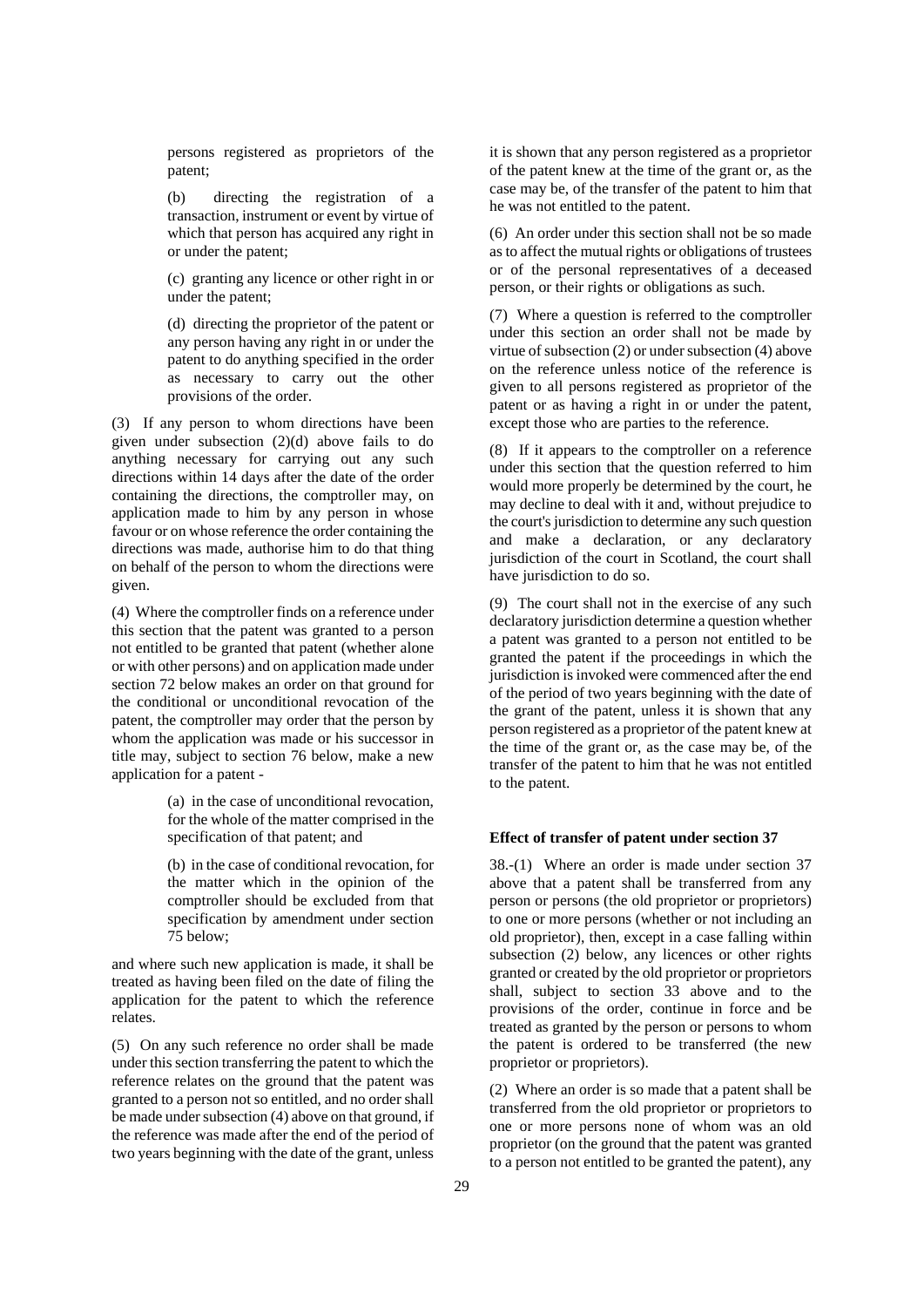licences or other rights in or under the patent shall, subject to the provisions of the order and subsection (3) below, lapse on the registration of that person or those persons as the new proprietor or proprietors of the patent.

(3) Where an order is so made that a patent shall be transferred as mentioned in subsection (2) above or that a person other than an old proprietor may make a new application for a patent and before the reference of the question under that section resulting in the making of any such order is registered, the old proprietor or proprietors or a licensee of the patent, acting in good faith, worked the invention in question in the United Kingdom or made effective and serious preparations to do so, the old proprietor or proprietors or the licensee shall, on making a request to the new proprietor or proprietors or, as the case may be, the new applicant within the prescribed period, be entitled to be granted a licence (but not an exclusive licence) to continue working or, as the case may be, to work the invention, so far as it is the subject of the new application.

(4) Any such licence shall be granted for a reasonable period and on reasonable terms.

(5) The new proprietor or proprietors of the patent or, as the case may be, the new applicant or any person claiming that he is entitled to be granted any such licence may refer to the comptroller the question whether that person is so entitled and whether any such period is or terms are reasonable, and the comptroller shall determine the question and may, if he considers it appropriate, order the grant of such a licence.

## *Employees' inventions*

#### **Right to employees' inventions**

39.-(1) Notwithstanding anything in any rule of law, an invention made by an employee shall, as between him and his employer, be taken to belong to his employer for the purposes of this Act and all other purposes if -

> (a) it was made in the course of the normal duties of the employee or in the course of duties falling outside his normal duties, but specifically assigned to him, and the circumstances in either case were such that an invention might reasonably be expected to result from the carrying out of his duties; or

> (b) the invention was made in the course of the duties of the employee and, at the time

of making the invention, because of the nature of his duties and the particular responsibilities arising from the nature of his duties he had a special obligation to further the interests of the employer's undertaking.

(2) Any other invention made by an employee shall, as between him and his employer, be taken for those purposes to belong to the employee.

(3) Where by virtue of this section an invention belongs, as between him and his employer, to an employee, nothing done -

> (a) by or on behalf of the employee or any person claiming under him for the purposes of pursuing an application for a patent, or

> (b) by any person for the purpose of performing or working the invention,

shall be taken to infringe any copyright or design right to which, as between him and his employer, his employer is entitled in any model or document relating to the invention.

#### **Compensation of employees for certain inventions**

40.-(1) Where it appears to the court or the comptroller on an application made by an employee within the prescribed period that -

> (a) the employee has made an invention belonging to the employer for which a patent has been granted,

> (b) having regard among other things to the size and nature of the employer's undertaking, the invention or the patent for it (or the combination of both) is of outstanding benefit to the employer, and

> (c) by reason of those facts it is just that the employee should be awarded compensation to be paid by the employer,

the court or the comptroller may award him such compensation of an amount determined under section 41 below.

(2) Where it appears to the court or the comptroller on an application made by an employee within the prescribed period that -

> (a) a patent has been granted for an invention made by and belonging to the employee;

> (b) his rights in the invention, or in any patent or application for a patent for the invention, have since the appointed day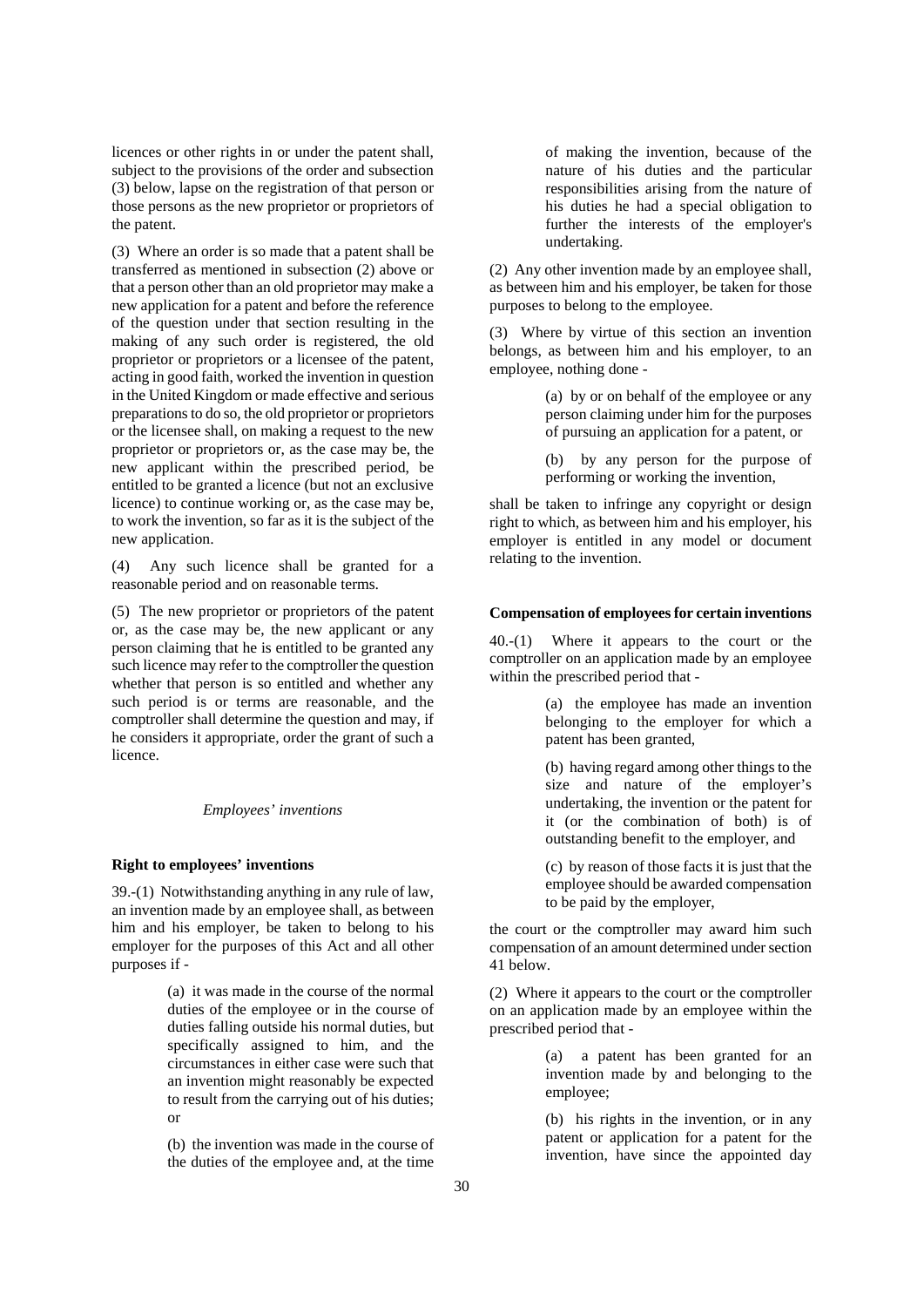been assigned to the employer or an exclusive licence under the patent or application has since the appointed day been granted to the employer;

(c) the benefit derived by the employee from the contract of assignment, assignation or grant or any ancillary contract ("the relevant contract") is inadequate in relation to the benefit derived by the employer from the invention or the patent for it (or both); and

(d) by reason of those facts it is just that the employee should be awarded compensation to be paid by the employer in addition to the benefit derived from the relevant contract;

the court or the comptroller may award him such compensation of an amount determined under section 41 below.

(3) Subsections (1) and (2) above shall not apply to the invention of an employee where a relevant collective agreement provides for the payment of compensation in respect of inventions of the same description as that invention to employees of the same description as that employee.

(4) Subsection (2) above shall have effect notwithstanding anything in the relevant contract or any agreement applicable to the invention (other than any such collective agreement).

(5) If it appears to the comptroller on an application under this section that the application involves matters which would more properly be determined by the court, he may decline to deal with it.

(6) In this section -

"the prescribed period", in relation to proceedings before the court, means the period prescribed by rules of court, and

"relevant collective agreement" means a collective agreement within the meaning of the Trade Union and Labour Relations (Consolidation) Act 1992, made by or on behalf of a trade union to which the employee belongs, and by the employer or an employers' association to which the employer belongs which is in force at the time of the making of the invention.

(7) References in this section to an invention belonging to an employer or employee are references to it belonging as between the employer and the employee.

#### **Amount of compensation**

41.-(1) An award of compensation to an employee under section  $40(1)$  or (2) above shall be such as will secure for the employee a fair share (having regard to all the circumstances) of the benefit which the employer has derived, or may reasonably be expected to derive, from any of the following -

- (a) the invention in question;
- (b) the patent for the invention;
- (c) the assignment, assignation or grant of -

(i) the property or any right in the invention, or

- (ii) the property in, or any right in or under, an application for the patent,
- to a person connected with the employer.

(2) For the purposes of subsection (1) above the amount of any benefit derived or expected to be derived by an employer from the assignment, assignation or grant of -

> (a) the property in, or any right in or under, a patent for the invention or an application for such a patent; or

> (b) the property or any right in the invention;

to a person connected with him shall be taken to be the amount which could reasonably be expected to be so derived by the employer if that person had not been connected with him.

(3) Where the Crown or a Research Council in its capacity as employer assigns or grants the property in, or any right in or under, an invention, patent or application for a patent to a body having among its functions that of developing or exploiting inventions resulting from public research and does so for no consideration or only a nominal consideration, any benefit derived from the invention, patent or application by that body shall be treated for the purposes of the foregoing provisions of this section as so derived by the Crown or, as the case may be, Research Council.

In this subsection "Research Council" means a body which is a Research Council for the purposes of the Science and Technology Act 1965.

(4) In determining the fair share of the benefit to be secured for an employee in respect of an invention which has always belonged to an employer, the court or the comptroller shall, among other things, take the following matters into account, that is to say -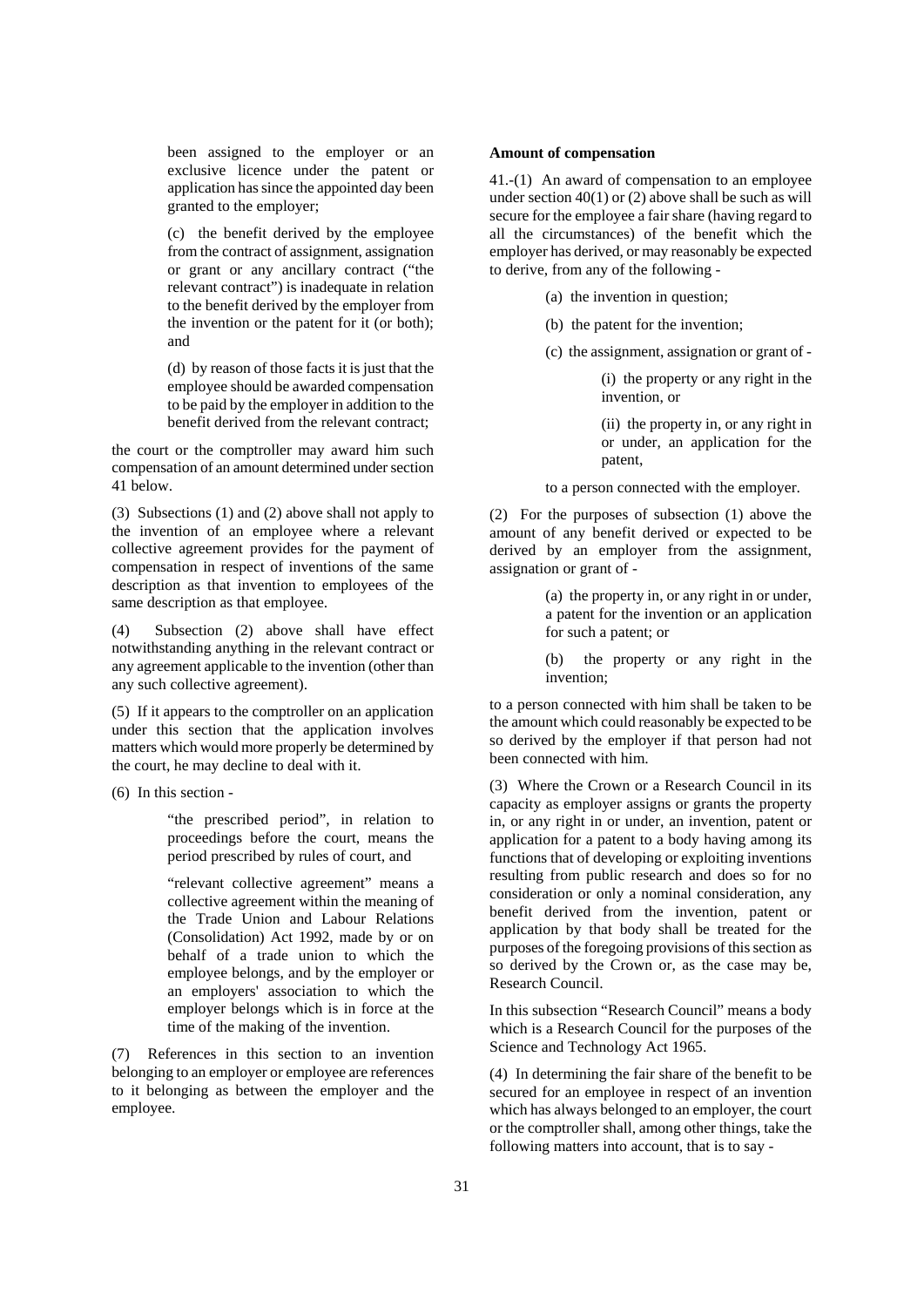(a) the nature of the employee's duties, his remuneration and the other advantages he derives or has derived from his employment or has derived in relation to the invention under this Act;

(b) the effort and skill which the employee has devoted to making the invention;

(c) the effort and skill which any other person has devoted to making the invention jointly with the employee concerned, and the advice and other assistance contributed by any other employee who is not a joint inventor of the invention; and

(d) the contribution made by the employer to the making, developing and working of the invention by the provision of advice, facilities and other assistance, by the provision of opportunities and by his managerial and commercial skill and activities.

(5) In determining the fair share of the benefit to be secured for an employee in respect of an invention which originally belonged to him, the court or the comptroller shall, among other things, take the following matters into account, that is to say –

> (a) any conditions in a licence or licences granted under this Act or otherwise in respect of the invention or the patent for it;

> (b) the extent to which the invention was made jointly by the employee with any other person; and

> (c) the contribution made by the employer to the making, developing and working of the invention as mentioned in subsection  $(4)(d)$  above.

(6) Any order for the payment of compensation under section 40 above may be an order for the payment of a lump sum or for periodical payment, or both.

(7) Without prejudice to section 32 of the Interpretation Act  $1889^3$  (which provides that a statutory power may in general be exercised from time to time), the refusal of the court or the comptroller to make any such order on an application made by an employee under section 40 above shall not prevent a further application being made under that section by him or any successor in title of his.

(8) Where the court or the comptroller has made any such order, the court or he may on the application of

1

either the employer or the employee vary or discharge it or suspend any provision of the order and revive any provision so suspended, and section 40(5) above shall apply to the application as it applies to an application under that section.

(9) In England and Wales any sums awarded by the comptroller under section 40 above shall, if a county court so orders, be recoverable by execution issued from the county court or otherwise as if they were payable under an order of that court.

(10) In Scotland an order made under section 40 above by the comptroller for the payment of any sums may be enforced in like manner as an extract registered decree arbitral bearing a warrant for execution issued by the sheriff court of any sheriffdom in Scotland.

(11) In Northern Ireland an order made under section 40 above by the comptroller for the payment of any sums may be enforced as if it were a money judgment.

(12) In the Isle of Man an order made under section 40 above by the comptroller for the payment of any sums may be enforced in like manner as an execution issued out of the court.

## **Enforceability of contracts relating to employees' inventions**

42.-(1) This section applies to any contract (whenever made) relating to inventions made by an employee, being a contract entered into by him -

> (a) with the employer (alone or with another); or

> (b) with some other person at the request of the employer or in pursuance of the employee's contract of employment.

(2) Any term in a contract to which this section applies which diminishes the employee's rights in inventions of any description made by him after the appointed day and the date of the contract, or in or under patents for those inventions or applications for such patents, shall be unenforceable against him to the extent that it diminishes his rights in an invention of that description so made, or in or under a patent for such an invention or an application for any such patent.

(3) Subsection (2) above shall not be construed as derogating from any duty of confidentiality owed to his employer by an employee by virtue of any rule of law or otherwise.

(4) This section applies to any arrangements made with a Crown employee by or on behalf of the Crown

<sup>3.</sup> To be construed as a reference to sections 12 and 14 of the Interpretation Act 1978.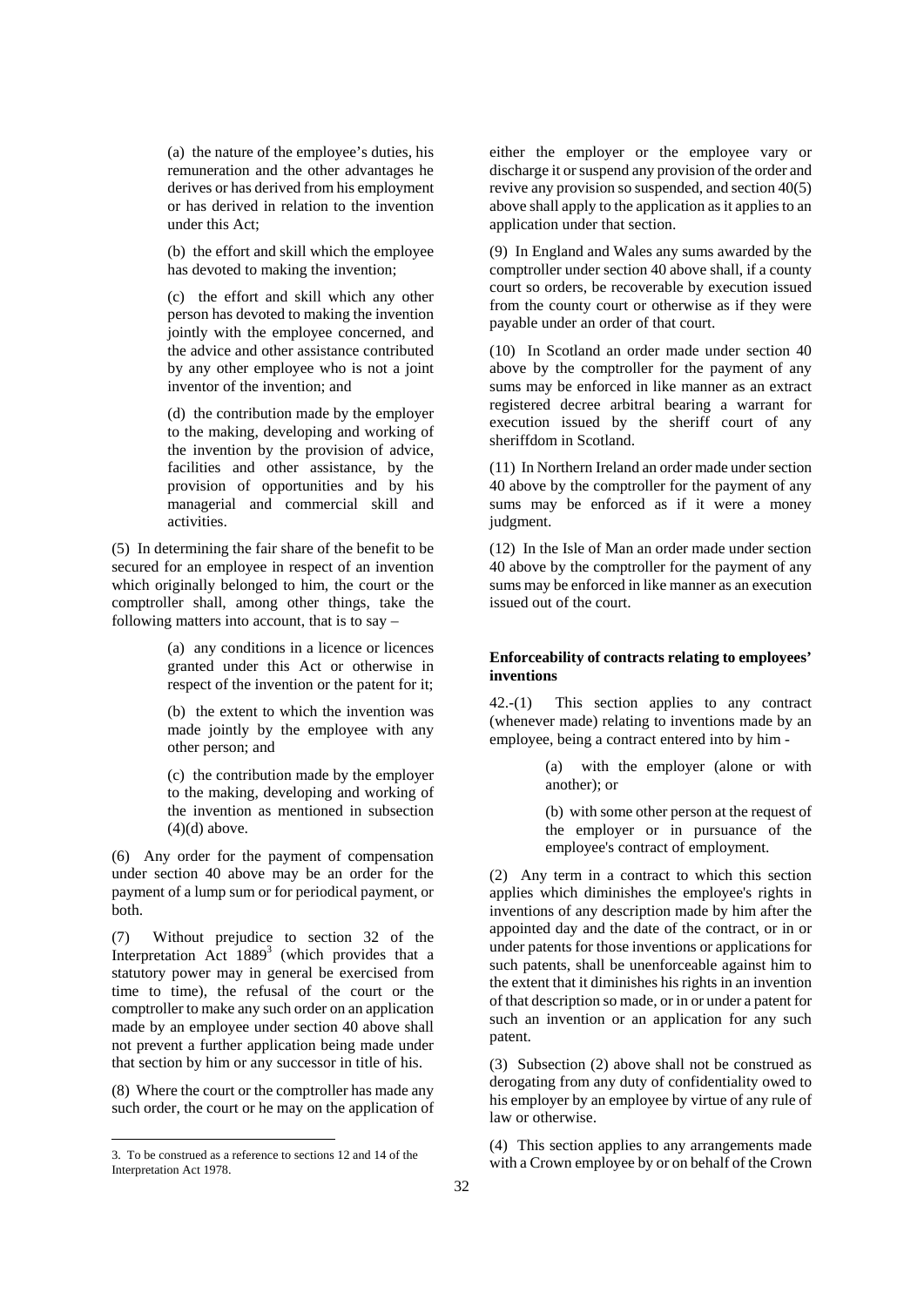as his employer as it applies to any contract made between an employee and an employer other than the Crown, and for the purposes of his section "Crown employee" means a person employed under or for the purposes of a government department or any officer or body exercising on behalf of the Crown functions conferred by any enactment or a person serving in the naval, military or air forces of the Crown.

#### **Supplementary**

43.-(1) Sections 39 to 42 above shall not apply to an invention made before the appointed day.

(2) Sections 39 to 42 above shall not apply to an invention made by an employee unless at the time he made the invention one of the following conditions was satisfied in his case, that is to say -

> (a) he was mainly employed in the United Kingdom; or

> (b) he was not mainly employed anywhere or his place of employment could not be determined, but his employer had a place of business in the United Kingdom to which the employee was attached, whether or not he was also attached elsewhere.

(3) In sections 39 to 42 above and this section, except so far as the context otherwise requires, references to the making of an invention by an employee are references to his making it alone or jointly with any other person, but do not include references to his merely contributing advice or other assistance in the making of an invention by another employee.

(4) Any references in sections 39 to 42 above to a patent and to a patent being granted are respectively references to a patent or other protection and to its being granted whether under the law of the United Kingdom or the law in force in any other country or under any treaty or international convention.

(5) For the purposes of sections 40 and 41 above the benefit derived or expected to be derived by an employer from an invention or patent shall, where he dies before any award is made under section 40 above in respect of it, include any benefit derived or expected to be derived from it by his personal representatives or by any person in whom it was vested by their assent.

(5A) For the purposes of sections 40 and 41 above the benefit derived or expected to be derived by an employer from an invention shall not include any benefit derived or expected to be derived from the invention after the patent for it has expired or has been surrendered or revoked.

(6) Where an employee dies before an award is made under section 40 above in respect of a patented invention made by him, his personal representatives or their successors in title may exercise his right to make or proceed with an application for compensation under subsection (1) or (2) of that section.

(7) In sections 40 and 41 above and this section "benefit" means benefit in money or money's worth.

(8) Section 533 of the Income and Corporation Taxes Act 1970<sup>4</sup> (definition of connected persons) shall apply for determining for the purposes of section 41(2) above whether one person is connected with another as it applies for determining that question for the purposes of the Tax Acts.

*Contracts as to patented products, etc.* 

## **Avoidance of certain restrictive conditions**

44. [repealed]

**Determination of parts of certain contracts** 

45. [repealed]

*Licences of right and compulsory licences* 

## **Patentee's application for entry in register that licences are available as of right**

46.-(1) At any time after the grant of a patent its proprietor may apply to the comptroller for an entry to be made in the register to the effect that licences under the patent are to be available as of right.

(2) Where such an application is made, the comptroller shall give notice of the application to any person registered as having a right in or under the patent and, if satisfied that the proprietor of the patent is not precluded by contract from granting licences under the patent, shall make that entry.

(3) Where such an entry is made in respect of a patent -

> (a) any person shall, at any time after the entry is made, be entitled as of right to a licence under the patent on such terms as may be settled by agreement or, in default of agreement, by the comptroller on the

<u>.</u>

<sup>4.</sup> To be construed as a reference to section 839 of the Income and Corporation Taxes Act 1988.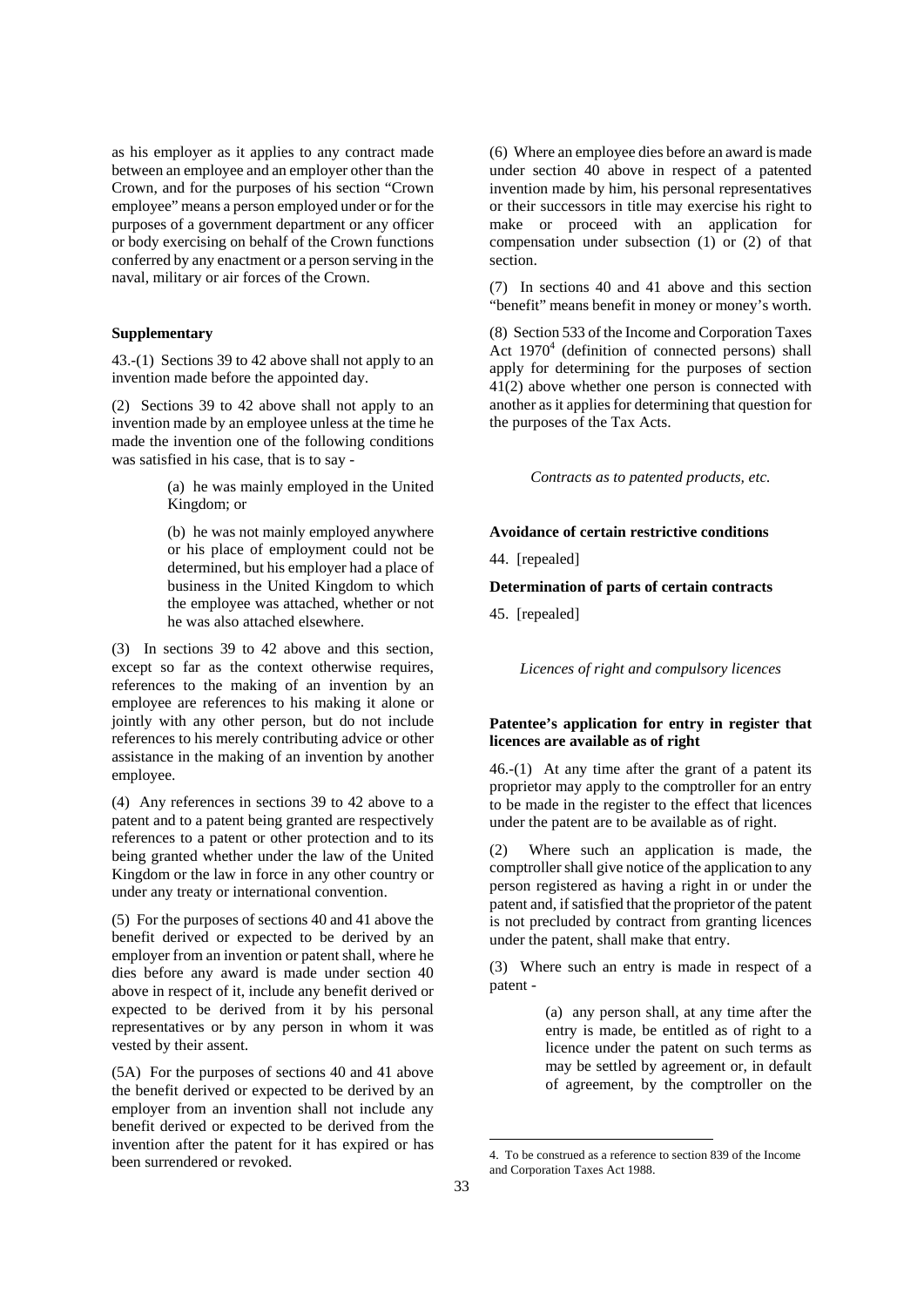application of the proprietor of the patent or the person requiring the licence;

(b) the comptroller may, on the application of the holder of any licence granted under the patent before the entry was made, order the licence to be exchanged for a licence of right on terms so settled.

(c) if in proceedings for infringement of the patent (otherwise than by the importation of any article from a country which is not a member State of the European Economic Community $5$ ) the defendant or defender undertakes to take a licence on such terms, no injunction or interdict shall be granted against him and the amount (if any) recoverable against him by way of damages shall not exceed double the amount which would have been payable by him as licensee if such a licence on those terms had been granted before the earliest infringement;

(d) if the expiry date in relation to a renewal fee falls after the date of the entry, that fee shall be half the fee which would be payable had the entry not been made.

(3A) An undertaking under subsection (3)(c) above may be given at any time before final order in the proceedings, without any admission of liability.

(3B) For the purposes of subsection (3)(d) above the expiry date in relation to a renewal fee is the day at the end of which, by virtue of section 25(3) above, the patent in question ceases to have effect if that fee is not paid.

(4) The licensee under a licence of right may (unless, in the case of a licence the terms of which are settled by agreement, the licence otherwise expressly provides) request the proprietor of the patent to take proceedings to prevent any infringement of the patent; and if the proprietor refuses or neglects to do so within two months after being so requested, the licensee may institute proceedings for the infringement in his own name as if he were proprietor, making the proprietor a defendant or defender.

(5) A proprietor so added as defendant or defender shall not be liable for any costs or expenses unless he enters an appearance and takes part in the proceedings.

1

#### **Cancellation of entry made under s.46**

47.-(1) At any time after an entry has been made under section 46 above in respect of a patent, the proprietor of the patent may apply to the comptroller for cancellation of the entry.

(2) Where such an application is made and the balance paid of all renewal fees which would have been payable if the entry had not been made, the comptroller may cancel the entry, if satisfied that there is no existing licence under the patent or that all licensees under the patent consent to the application.

(3) Within the prescribed period after an entry has been made under section 46 above in respect of a patent, any person who claims that the proprietor of the patent is, and was at the time of the entry, precluded by a contract in which the claimant is interested from granting licences under the patent may apply to the comptroller for cancellation of the entry.

(4) Where the comptroller is satisfied, on an application under subsection (3) above, that the proprietor of the patent is and was so precluded, he shall cancel the entry; and the proprietor shall then be liable to pay, within a period specified by the comptroller, a sum equal to the balance of all renewal fees which would have been payable if the entry had not been made, and the patent shall cease to have effect at the expiration of that period if that sum is not so paid.

(5) Where an entry is cancelled under this section, the rights and liabilities of the proprietor of the patent shall afterwards be the same as if the entry had not been made.

(6) Where an application has been made under this section, then -

> (a) in the case of an application under subsection (1) above, any person, and

> (b) in the case of an application under subsection (3) above, the proprietor of the patent,

may within the prescribed period give notice to the comptroller of opposition to the cancellation; and the comptroller shall, in considering the application, determine whether the opposition is justified.

## **Compulsory licences: general**

48.-(1) At any time after the expiration of three years, or of such other period as may be prescribed, from the date of the grant of a patent, any person may apply to the comptroller on one or more of the relevant grounds -

<sup>5.</sup> Under section 2(1) of the European Economic Area Act 1993, this provision is to be construed as "…not a member state of the European Economic Area".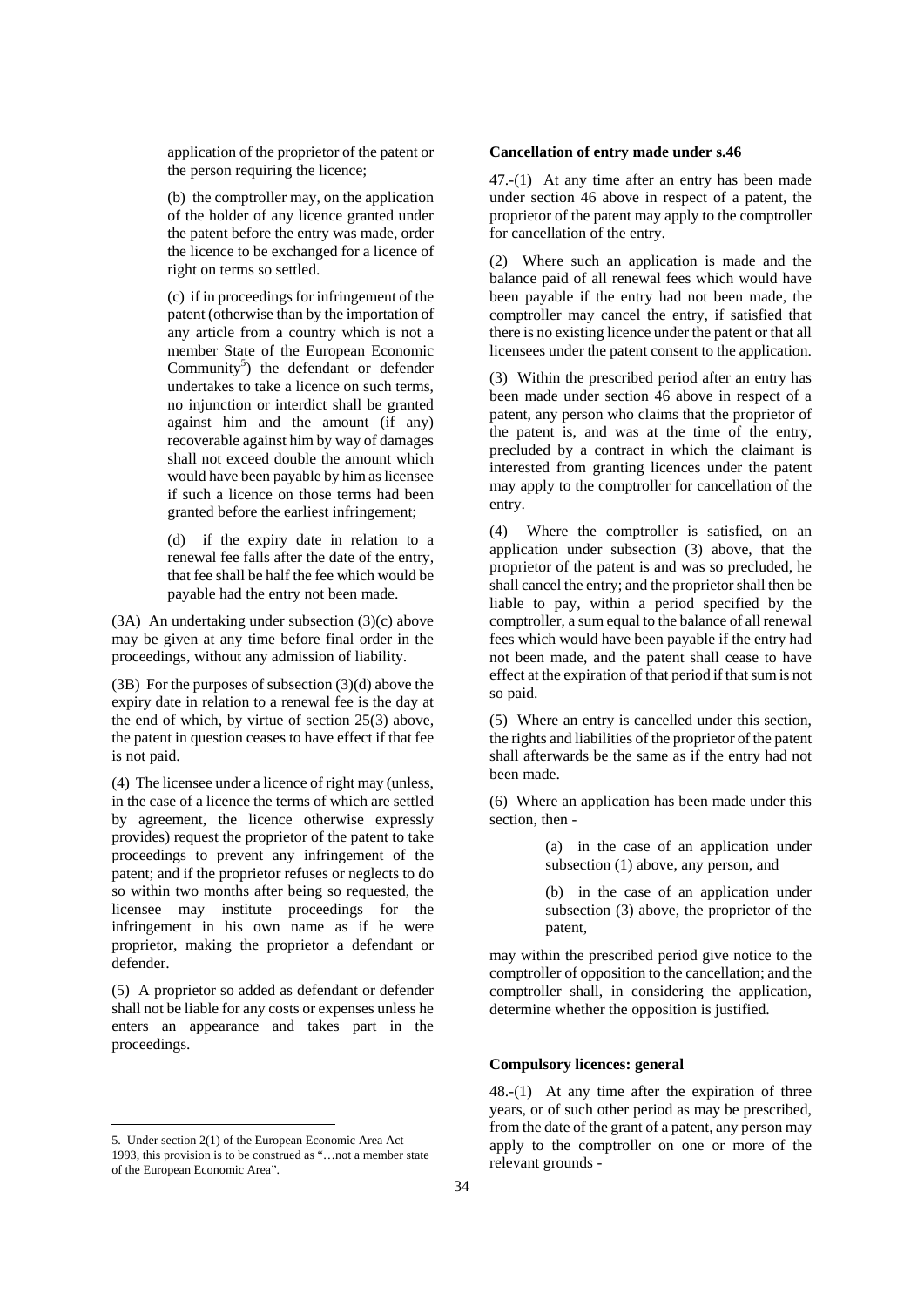(a) for a licence under the patent;

(b) for an entry to be made in the register to the effect that licences under the patent are to be available as of right; or

(c) where the applicant is a government department, for the grant to any person specified in the application of a licence under the patent.

(2) Subject to sections 48A and 48B below, if he is satisfied that any of the relevant grounds are established, the comptroller may -

> (a) where the application is under subsection (1)(a) above, order the grant of a licence to the applicant on such terms as the comptroller thinks fit;

> (b) where the application is under subsection (1)(b) above, make such an entry as is there mentioned;

> (c) where the application is under subsection  $(1)(c)$  above, order the grant of a licence to the person specified in the application on such terms as the comptroller thinks fit.

(3) An application may be made under this section in respect of a patent even though the applicant is already the holder of a licence under the patent; and no person shall be estopped or barred from alleging any of the matters specified in the relevant grounds by reason of any admission made by him, whether in such a licence or otherwise, or by reason of his having accepted a licence.

(4) In this section "the relevant grounds" means -

(a) in the case of an application made in respect of a patent whose proprietor is a WTO proprietor, the grounds set out in section  $48A(1)$  below;

(b) in any other case, the grounds set out in section 48B(1) below.

(5) A proprietor is a WTO proprietor for the purposes of this section and sections 48A, 48B, 50 and 52 below if -

> (a) he is a national of, or is domiciled in, a country which is a member of the World Trade Organisation; or

> (b) he has a real and effective industrial or commercial establishment in such a country.

(6) A rule prescribing any such other period under subsection (1) above shall not be made unless a draft of the rule has been laid before, and approved by resolution of, each House of Parliament.

## **Compulsory licences: WTO proprietors**

48A.-(1) In the case of an application made under section 48 above in respect of a patent whose proprietor is a WTO proprietor, the relevant grounds are -

> (a) where the patented invention is a product, that a demand in the United Kingdom for that product is not being met on reasonable terms;

> (b) that by reason of the refusal of the proprietor of the patent concerned to grant a licence or licences on reasonable terms -

> > (i) the exploitation in the United Kingdom of any other patented invention which involves an important technical advance of considerable economic significance in relation to the invention for which the patent concerned was granted is prevented or hindered, or

> > (ii) the establishment or development of commercial or industrial activities in the United Kingdom is unfairly prejudiced;

(c) that by reason of conditions imposed by the proprietor of the patent concerned on the grant of licences under the patent, or on the disposal or use of the patented product or on the use of the patented process, the manufacture, use or disposal of materials not protected by the patent, or the establishment or development of commercial or industrial activities in the United Kingdom, is unfairly prejudiced.

(2) No order or entry shall be made under section 48 above in respect of a patent whose proprietor is a WTO proprietor unless -

> (a) the applicant has made efforts to obtain a licence from the proprietor on reasonable commercial terms and conditions; and

> (b) his efforts have not been successful within a reasonable period.

(3) No order or entry shall be so made if the patented invention is in the field of semi-conductor technology.

(4) No order or entry shall be made under section 48 above in respect of a patent on the ground mentioned in subsection  $(1)(b)(i)$  above unless the comptroller is satisfied that the proprietor of the patent for the other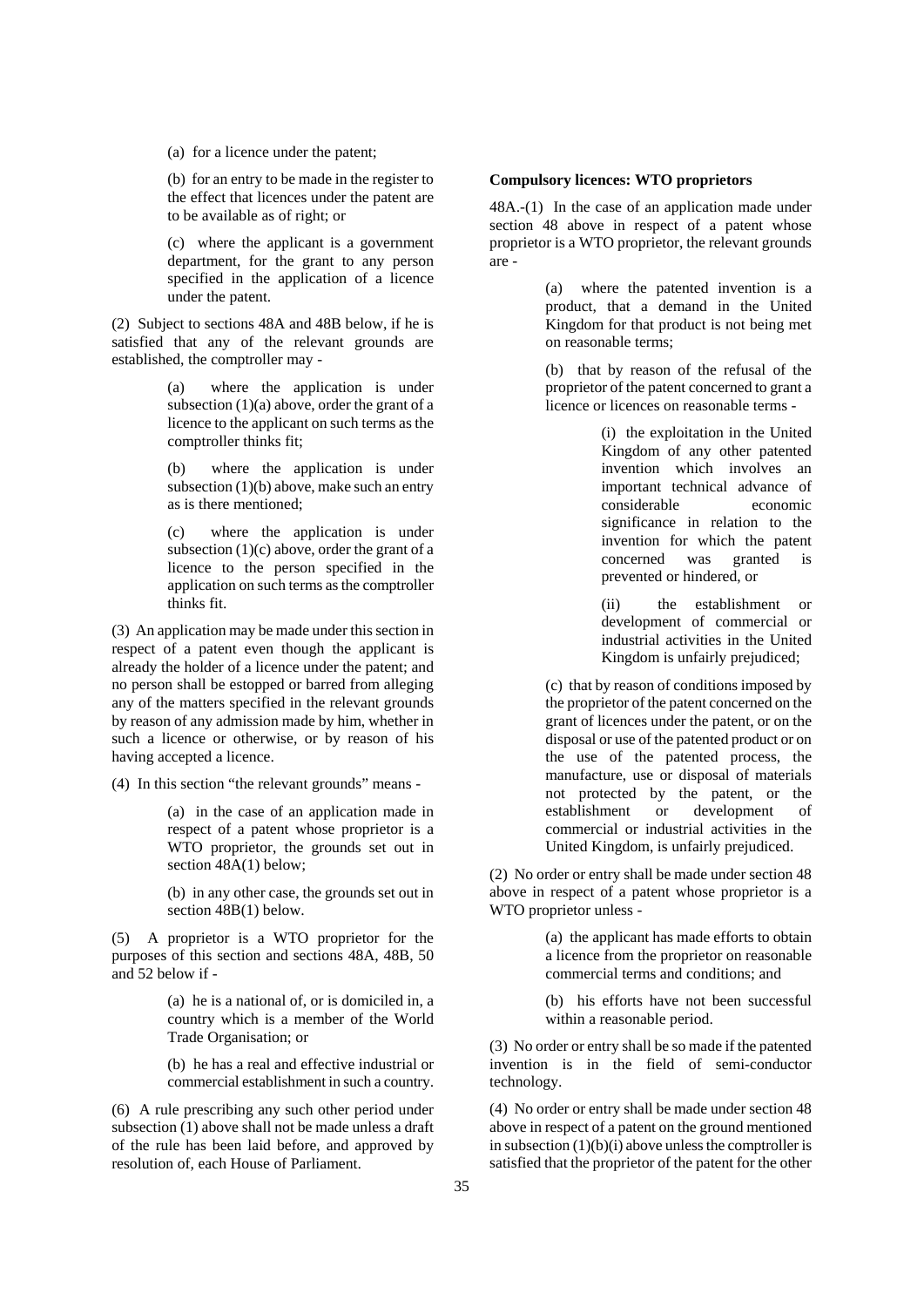invention is able and willing to grant the proprietor of the patent concerned and his licensees a licence under the patent for the other invention on reasonable terms.

(5) A licence granted in pursuance of an order or entry so made shall not be assigned except to a person to whom the patent for the other invention is also assigned.

(6) A licence granted in pursuance of an order or entry made under section 48 above in respect of a patent whose proprietor is a WTO proprietor -

(a) shall not be exclusive;

(b) shall not be assigned except to a person to whom there is also assigned the part of the enterprise that enjoys the use of the patented invention, or the part of the goodwill that belongs to that part;

(c) shall be predominantly for the supply of the market in the United Kingdom;

(d) shall include conditions entitling the proprietor of the patent concerned to remuneration adequate in the circumstances of the case, taking into account the economic value of the licence; and

(e) shall be limited in scope and in duration to the purpose for which the licence was granted.

## **Compulsory licences: other cases**

48B.-(1) In the case of an application made under section 48 above in respect of a patent whose proprietor is not a WTO proprietor, the relevant grounds are -

> (a) where the patented invention is capable of being commercially worked in the United Kingdom, that it is not being so worked or is not being so worked to the fullest extent that is reasonably practicable;

> (b) where the patented invention is a product, that a demand for the product in the United Kingdom -

> > (i) is not being met on reasonable terms, or

> > (ii) is being met to a substantial extent by importation from a country which is not a member State;

(c) where the patented invention is capable of being commercially worked in the United

Kingdom, that it is being prevented or hindered from being so worked -

> (i) where the invention is a product, by the importation of the product from a country which is not a member State,

> (ii) where the invention is a process, by the importation from such a country of a product obtained directly by means of the process or to which the process has been applied;

(d) that by reason of the refusal of the proprietor of the patent to grant a licence or licences on reasonable terms -

> (i) a market for the export of any patented product made in the United Kingdom is not being supplied, or

> (ii) the working or efficient working in the United Kingdom of any other patented invention which makes a substantial contribution to the art is prevented or hindered, or

> (iii) the establishment or development of commercial or industrial activities in the United Kingdom is unfairly prejudiced;

(e) that by reason of conditions imposed by the proprietor of the patent on the grant of licences under the patent, or on the disposal or use of the patented product or on the use of the patented process, the manufacture, use or disposal of materials not protected by the patent, or the establishment or development of commercial or industrial activities in the United Kingdom, is unfairly prejudiced.

(2) Where -

(a) an application is made on the ground that the patented invention is not being commercially worked in the United Kingdom or is not being so worked to the fullest extent that is reasonably practicable; and

(b) it appears to the comptroller that the time which has elapsed since the publication in the journal of a notice of the grant of the patent has for any reason been insufficient to enable the invention to be so worked,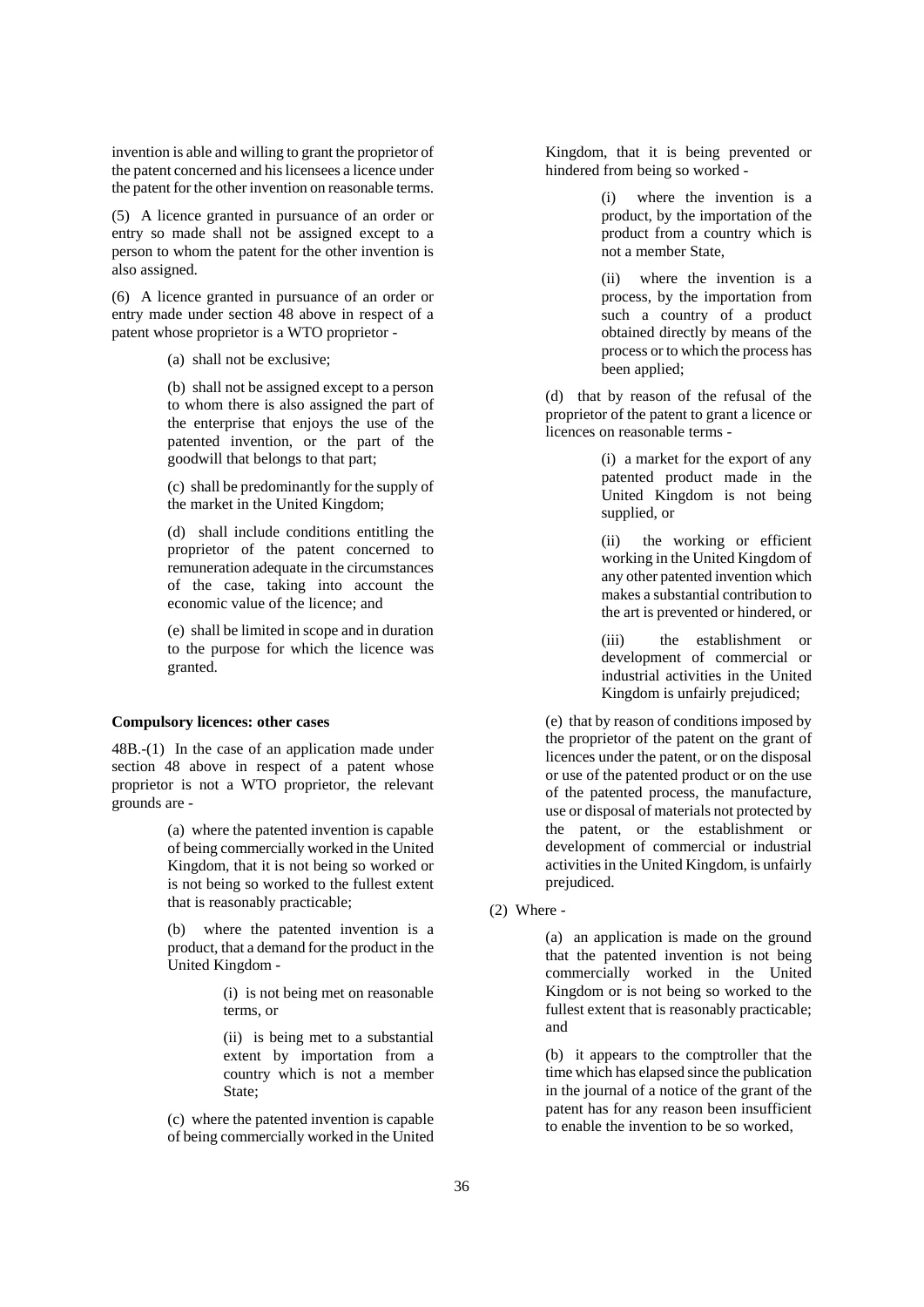he may by order adjourn the application for such period as will in his opinion give sufficient time for the invention to be so worked.

(3) No order or entry shall be made under section 48 above in respect of a patent on the ground mentioned in subsection  $(1)(a)$  above if -

> (a) the patented invention is being commercially worked in a country which is a member State; and

> (b) demand in the United Kingdom is being met by importation from that country.

(4) No entry shall be made in the register under section 48 above on the ground mentioned in subsection  $(1)(d)(i)$  above, and any licence granted under section 48 above on that ground shall contain such provisions as appear to the comptroller to be expedient for restricting the countries in which any product concerned may be disposed of or used by the licensee.

(5) No order or entry shall be made under section 48 above in respect of a patent on the ground mentioned in subsection  $(1)(d)(ii)$  above unless the comptroller is satisfied that the proprietor of the patent for the other invention is able and willing to grant to the proprietor of the patent concerned and his licensees a licence under the patent for the other invention on reasonable terms.

# **Provisions about licences under section 48**

49.-(1) Where the comptroller is satisfied, on an application made under section 48 above in respect of a patent, that the manufacture, use or disposal of materials not protected by the patent is unfairly prejudiced by reason of conditions imposed by the proprietor of the patent on the grant of licences under the patent, or on the disposal or use of the patented product or the use of the patented process, he may (subject to the provisions of that section) order the grant of licences under the patent to such customers of the applicant as he thinks fit as well as to the applicant.

(2) Where an application under section 48 above is made in respect of a patent by a person who holds a licence under the patent, the comptroller -

> (a) may, if he orders the grant of a licence to the applicant, order the existing licence to be cancelled, or

> (b) may, instead of ordering the grant of a licence to the applicant, order the existing licence to be amended.

(3) [repealed]

(4) Section 46(4) and (5) above shall apply to a licence granted in pursuance of an order under section 48 above and to a licence granted by virtue of an entry under that section as it applies to a licence granted by virtue of an entry under section 46 above.

# **Exercise of powers on application under section 48**

50.-(1) The powers of the comptroller on an application under section 48 above in respect of a patent whose proprietor is not a WTO proprietor shall be exercised with a view to securing the following general purposes -

> (a) that inventions which can be worked on a commercial scale in the United Kingdom and which should in the public interest be so worked shall be worked there without undue delay and to the fullest extent that is reasonably practicable;

> (b) that the inventor or other person beneficially entitled to a patent shall receive reasonable remuneration having regard to the nature of the invention;

> (c) that the interests of any person for the time being working or developing an invention in the United Kingdom under the protection of a patent shall not be unfairly prejudiced.

(2) Subject to subsection (1) above, the comptroller shall, in determining whether to make an order or entry in pursuance of any application under section 48 above, take account of the following matters, that is to say -

> (a) the nature of the invention, the time which has elapsed since the publication in the journal of a notice of the grant of the patent and the measures already taken by the proprietor of the patent or any licensee to make full use of the invention;

> (b) the ability of any person to whom a licence would be granted under the order concerned to work the invention to the public advantage; and

> (c) the risks to be undertaken by that person in providing capital and working the invention if the application for an order is granted,

but shall not be required to take account of matters subsequent to the making of the application.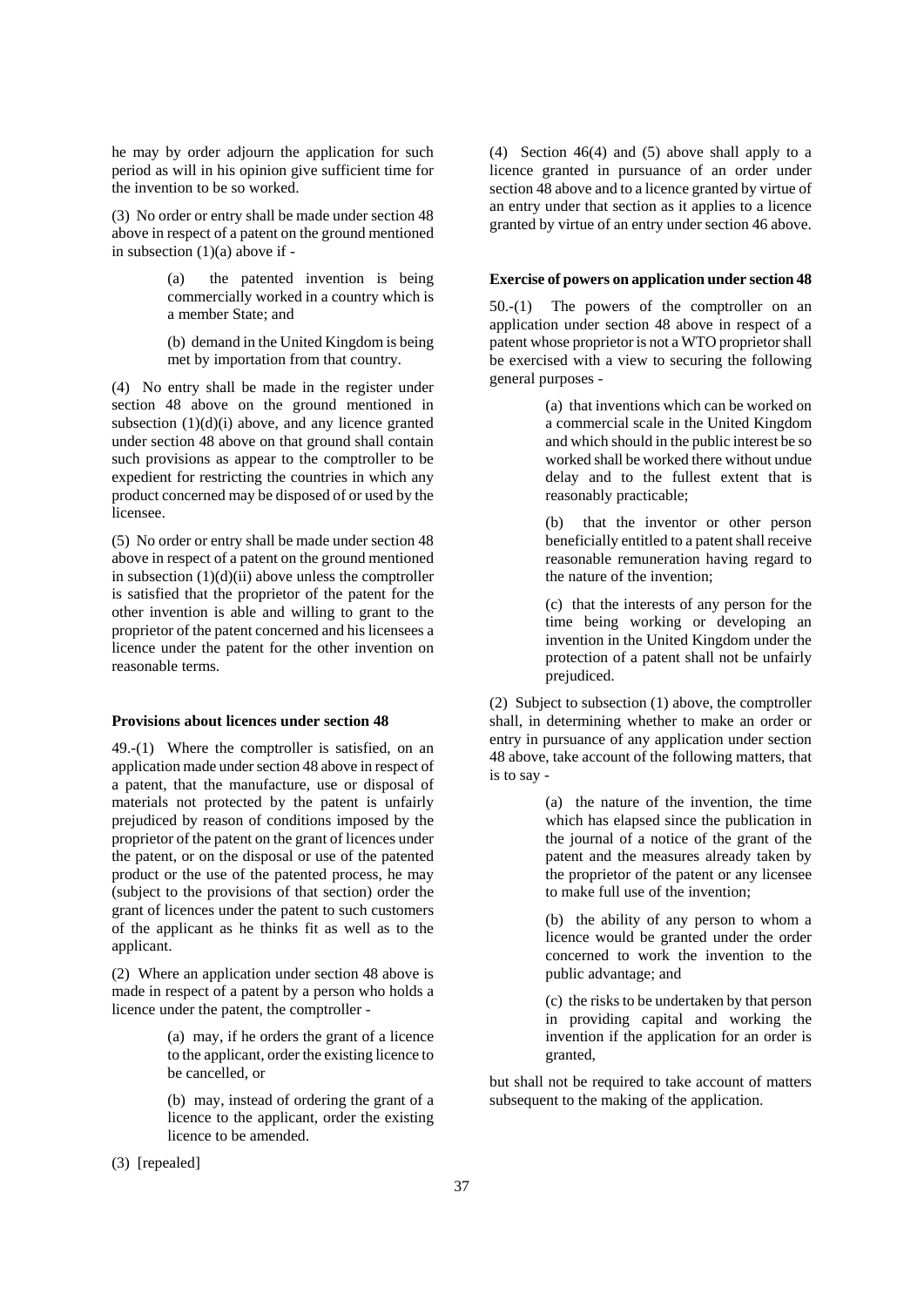## **Powers exercisable following merger and market investigations**

50A.-(1) Subsection (2) below applies where -

(a) section  $41(2)$ ,  $55(2)$ ,  $66(6)$ ,  $75(2)$ ,  $83(2)$ , 138(2), 147(2) or 160(2) of, or paragraph  $5(2)$  or  $10(2)$  of Schedule 7 to, the Enterprise Act 2002 (powers to take remedial action following merger or market investigations) applies<sup>6</sup>;

(b) the Competition Commission or (as the case may be) the Secretary of State considers that it would be appropriate to make an application under this section for the purpose of remedying, mitigating or preventing a matter which cannot be dealt with under the enactment concerned; and

(c) the matter concerned involves -

(i) conditions in licences granted under a patent by its proprietor restricting the use of the invention by the licensee or the right of the proprietor to grant other licences; or

(ii) a refusal by the proprietor of a patent to grant licences on reasonable terms.

(2) The Competition Commission or (as the case may be) the Secretary of State may apply to the comptroller to take action under this section.

(3) Before making an application the Competition Commission or (as the case may be) the Secretary of State shall publish, in such manner as it or he thinks appropriate, a notice describing the nature of the proposed application and shall consider any representations which may be made within 30 days of such publication by persons whose interests appear to it or him to be affected.

(4) The comptroller may, if it appears to him on an application under this section that the application is made in accordance with this section, by order cancel or modify any condition concerned of the kind mentioned in subsection  $(1)(c)(i)$  above or may, instead or in addition, make an entry in the register to the effect that licences under the patent are to be available as of right.

(5) References in this section to the Competition Commission shall, in cases where section 75(2) of the

<u>.</u>

Enterprise Act 2002 applies, be read as references to the Office of Fair Trading.

(6) References in section 35, 36, 47, 63, 134 or 141 of the Enterprise Act 2002 (questions to be decided by the Competition Commission in its reports) to taking action under section  $41(2)$ , 55, 66, 138 or 147 shall include references to taking action under subsection  $(2)$  above<sup>7</sup>.

(7) Action taken by virtue of subsection (4) above in consequence of an application under subsection (2) above where an enactment mentioned in subsection  $(1)(a)$  above applies shall be treated, for the purposes of sections 91(3), 92(1)(a), 162(1) and 166(3) of the Enterprise Act 2002 (duties to register and keep under review enforcement orders etc.), as if it were the making of an enforcement order (within the meaning of the Part concerned) under the relevant power in Part 3 or (as the case may be) 4 of that  $Act<sup>8</sup>$ .

# **Powers exercisable in consequence of report of Competition Commission**

51.-(1) Where a report of the Competition Commission has been laid before Parliament containing conclusions to the effect -

- (a) [repealed]
- (b) [repealed]

(c) on a competition reference, that a person was engaged in an anti-competitive practice which operated or may be expected to operate against the public interest, or

(d) on a reference under section 11 of the Competition Act 1980 (reference of public bodies and certain other persons), that a person is pursuing a course of conduct which operates against the public interest,

the appropriate Minister or Ministers may apply to the comptroller to take action under this section.

(2) Before making an application the appropriate Minister or Ministers shall publish, in such manner as he or they think appropriate, a notice describing the nature of the proposed application and shall consider any representations which may be made within 30

1

<sup>6.</sup> This paragraph has effect as if it included references to article 12(7) of, and paragraph 5(2) and 10(2) of Schedule 2 to, the Enterprise Act 2002 (Protection of Legitimate Interests) Order 2003 (SI 2003/1592).

<sup>7.</sup> The references in this subsection to sections 63 and 66 of the Enterprise Act 2002 have effect as if they included (respectively) references to articles 6 and 12 of the Enterprise Act 2002 (Protection of Legitimate Interests) Order 2003 (SI 2003/1592).

<sup>8.</sup> The reference in this subsection to Part 3 of the Enterprise Act 2002 has effect as if it included a reference to the Enterprise Act 2002 (Protection of Legitimate Interests) Order 2003 (SI 2003/1592).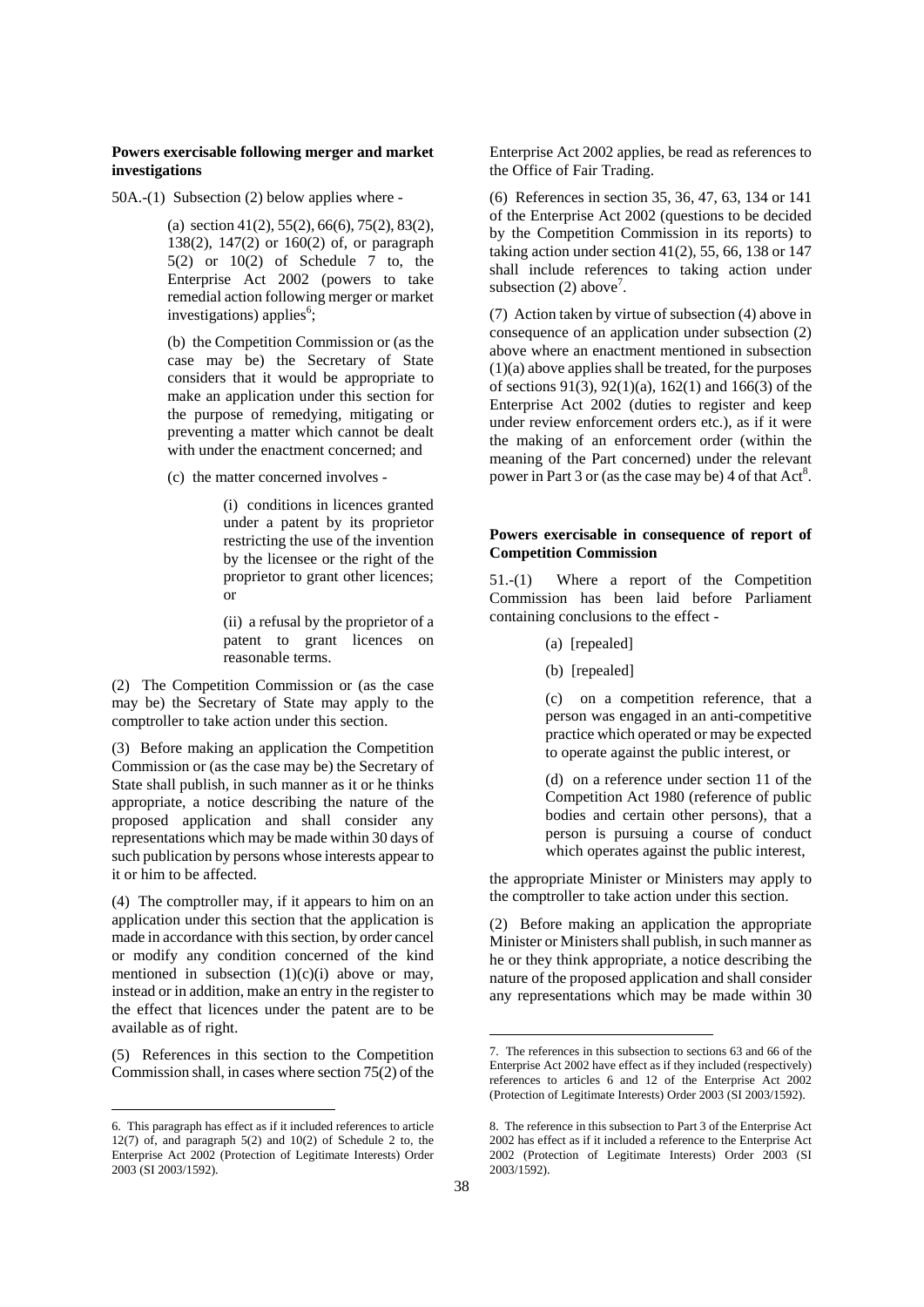days of such publication by persons whose interests appear to him or them to be affected.

(3) If on an application under this section it appears to the comptroller that the matters specified in the Commission's report as being those which in the Commission's opinion operate, or operated or may be expected to operate, against the public interest include -

> (a) conditions in licences granted under a patent by its proprietor restricting the use of the invention by the licensee or the right of the proprietor to grant other licences, or

> (b) a refusal by the proprietor of a patent to grant licences on reasonable terms

he may by order cancel or modify any such condition or may, instead or in addition, make an entry in the register to the effect that licences under the patent are to be available as of right.

(4) In this section "the appropriate Minister or Ministers" means the Minister or Ministers to whom the report of the Commission was made.

#### **Opposition, appeal and arbitration**

52.-(1) The proprietor of the patent concerned or any other person wishing to oppose an application under sections 48 to 51 above may, in accordance with rules, give to the comptroller notice of opposition; and the comptroller shall consider any opposition in deciding whether to grant the application.

(2) Where an order or entry has been made under section 48 above in respect of a patent whose proprietor is a WTO proprietor -

> (a) the proprietor or any other person may, in accordance with rules, apply to the comptroller to have the order revoked or the entry cancelled on the grounds that the circumstances which led to the making of the order or entry have ceased to exist and are unlikely to recur;

> (b) any person wishing to oppose an application under paragraph (a) above may, in accordance with rules, give to the comptroller notice of opposition; and

> (c) the comptroller shall consider any opposition in deciding whether to grant the application.

(3) If it appears to the comptroller on an application under subsection  $(2)(a)$  above that the circumstances which led to the making of the order or entry have ceased to exist and are unlikely to recur, he may -

(a) revoke the order or cancel the entry; and

(b) terminate any licence granted to a person in pursuance of the order or entry subject to such terms and conditions as he thinks necessary for the protection of the legitimate interests of that person.

(4) Where an appeal is brought -

(a) from an order made by the comptroller in pursuance of an application under sections 48 to 51 above:

(b) from a decision of his to make an entry in the register in pursuance of such an application;

(c) from a revocation or cancellation made by him under subsection (3) above; or

(d) from a refusal of his to make such an order, entry, revocation or cancellation,

the Attorney General, the appropriate Law Officer within the meaning of section 4A of the Crown Suits (Scotland) Act 1857 or the Attorney General for Northern Ireland, or such other counsel as any of them may appoint, shall be entitled to appear and be heard.

(5) Where an application under sections 48 to 51 above or subsection (2) above is opposed, and either -

(a) the parties consent, or

(b) the proceedings require a prolonged examination of documents or any scientific or local investigation which cannot in the opinion of the comptroller conveniently be made before him,

the comptroller may at any time order the whole proceedings, or any question or issue of fact arising in them, to be referred to an arbitrator or arbiter agreed on by the parties or, in default of agreement, appointed by the comptroller.

(6) Where the whole proceedings are so referred, unless the parties otherwise agree before the award of the arbitrator or arbiter is made, an appeal shall lie from the award to the court.

(7) Where a question or issue of fact is so referred, the arbitrator shall report his findings to the comptroller.

# **Compulsory licences: supplementary provisions**

53.-(1) [repealed]

(2) In any proceedings on an application made under section 48 above in respect of a patent, any statement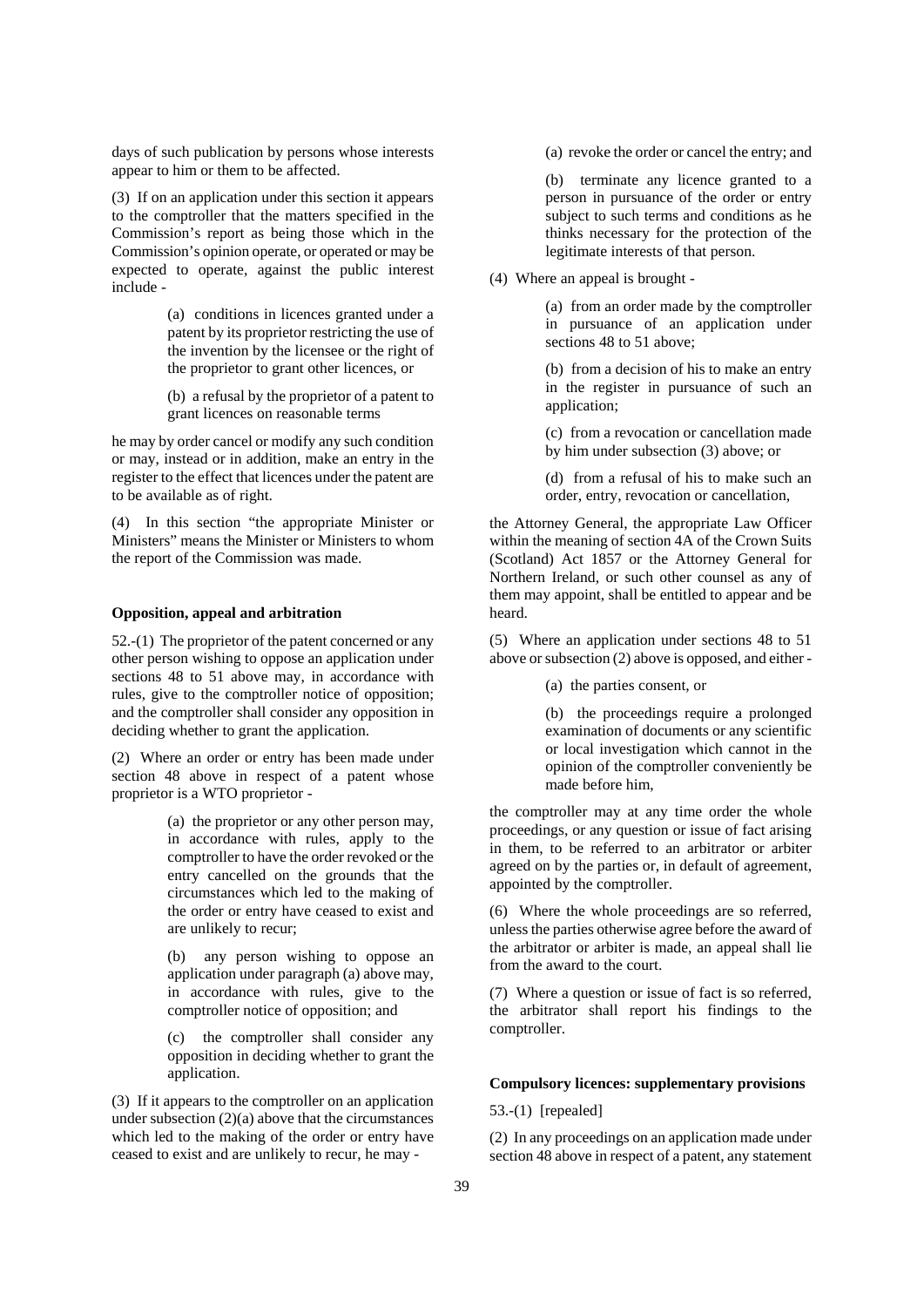with respect to any activity in relation to the patented invention, or with respect to the grant or refusal of licences under the patent, contained in a report of the Competition Commission laid before Parliament under Part VII of the Fair Trading Act 1973 or section 17 of the Competition Act 1980 or published under Part 3 or 4 of the Enterprise Act 2002 shall be prima facie evidence of the matters stated, and in Scotland shall be sufficient evidence of those matters<sup>9</sup>.

(3) The comptroller may make an entry in the register under sections 48 to 51 above notwithstanding any contract which would have precluded the entry on the application of the proprietor of the patent under section 46 above.

(4) An entry made in the register under sections 48 to 51 above shall for all purposes have the same effect as an entry made under section 46 above.

(5) No order or entry shall be made in pursuance of an application under sections 48 to 51 above which would be at variance with any treaty or international convention to which the United Kingdom is a party.

### **Special provisions where patented invention is being worked abroad**

54.-(1) Her Majesty may by Order in Council provide that the comptroller may not (otherwise than for purposes of the public interest) make an order or entry in respect of a patent in pursuance of an application under sections 48 to 51 above if the invention concerned is being commercially worked in any relevant country specified in the Order and demand in the United Kingdom for any patented product resulting from that working is being met by importation from that country.

(2) In subsection (1) above "relevant country" means a country other than a member state or a member of the World Trade Organisation whose law in the opinion of Her Majesty in Council incorporates or will incorporate provisions treating the working of an invention in, and importation from, the United Kingdom in a similar way to that in which the Order in Council would (if made) treat the working of an invention in, and importation from, that country.

<u>.</u>

# *Use of patented inventions for services of the Crown*

# **Use of patented inventions for services of the Crown**

55.-(1) Notwithstanding anything in this Act, any government department and any person authorised in writing by a government department may, for the services of the Crown and in accordance with this section, do any of the following acts in the United Kingdom in relation to a patented invention without the consent of the proprietor of the patent, that is to say -

(a) where the invention is a product, may -

(i) make, use, import or keep the product, or sell or offer to sell it where to do so would be incidental or ancillary to making, using, importing or keeping it; or

(ii) in any event, sell or offer to sell it for foreign defence purposes or for the production or supply of specified drugs and medicines, or dispose or offer to dispose of it (otherwise than by selling it) for any purpose whatever;

(b) where the invention is a process, may use it or do in relation to any product obtained directly by means of the process anything mentioned in paragraph (a) above;

(c) without prejudice to the foregoing, where the invention or any product obtained directly by means of the invention is a specified drug or medicine, may sell or offer to sell the drug or medicine;

(d) may supply or offer to supply to any person any of the means, relating to an essential element of the invention, for putting the invention into effect;

(e) may dispose or offer to dispose of anything which was made, used, imported or kept in the exercise of the powers conferred by this section and which is no longer required for the purpose for which it was made, used, imported or kept (as the case may be),

and anything done by virtue of this subsection shall not amount to an infringement of the patent concerned.

(2) Any act done in relation to an invention by virtue of this section is in the following provisions of this

<sup>9.</sup> The reference in this subsection to Part 3 of the Enterprise Act 2002 has effect as if it included a reference to the Enterprise Act 2002 (Protection of Legitimate Interests) Order 2003 (SI 2003/1592).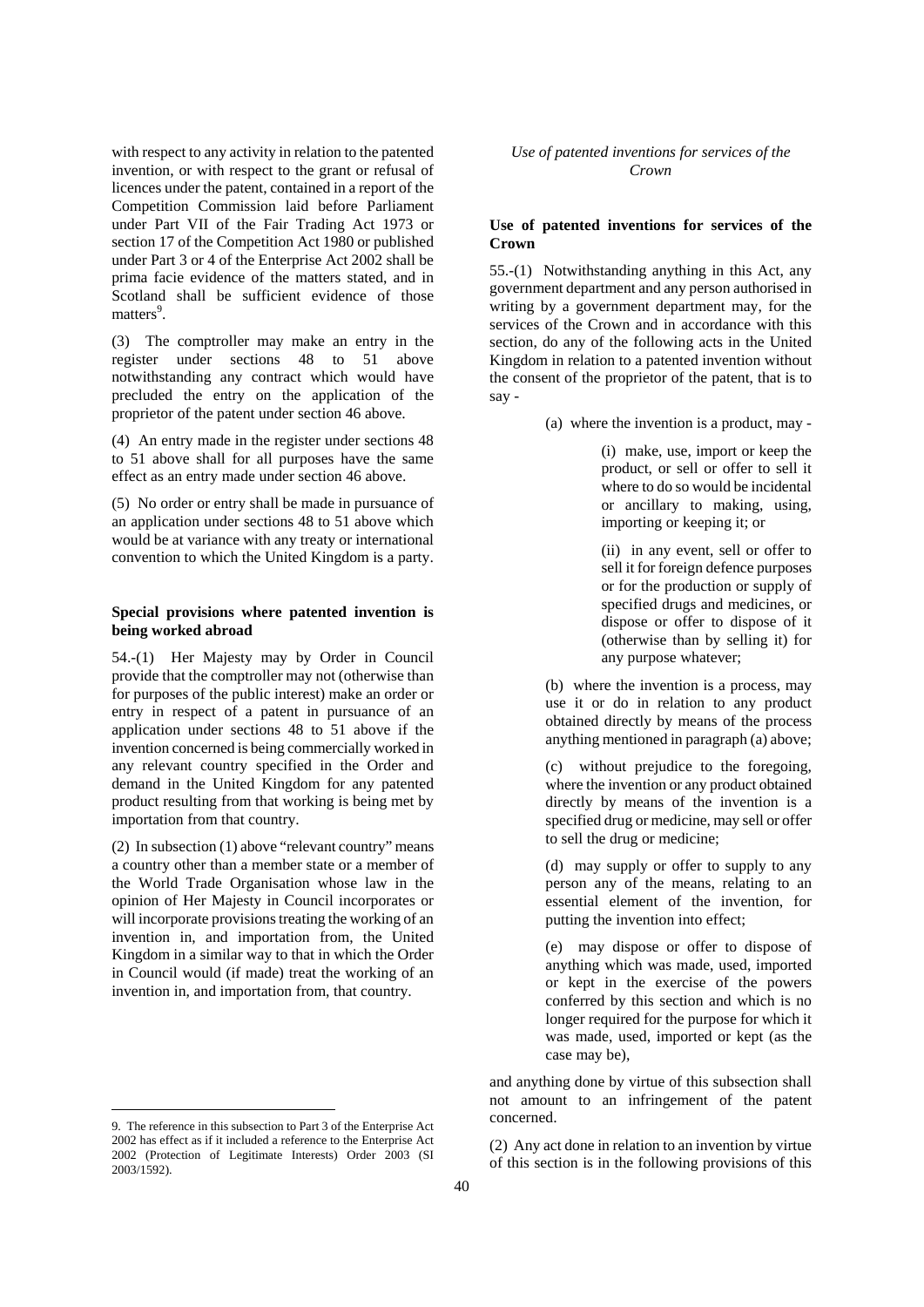section referred to as use of the invention; and "use", in relation to an invention, in sections 56 to 58 below shall be construed accordingly.

(3) So far as the invention has before its priority date been duly recorded by or tried by or on behalf of a government department or the United Kingdom Atomic Energy Authority otherwise than in consequence of a relevant communication made in confidence, any use of the invention by virtue of this section may be made free of any royalty or other payment to the proprietor.

(4) So far as the invention has not been so recorded or tried, any use of it made by virtue of this section at any time either -

> (a) after the publication of the application for the patent for the invention; or

> (b) without prejudice to paragraph (a) above, in consequence of a relevant communication made after the priority date of the invention otherwise than in confidence;

shall be made on such terms as may be agreed either before or after the use by the government department and the proprietor of the patent with the approval of the Treasury or as may in default of agreement be determined by the court on a reference under section 58 below.

(5) Where an invention is used by virtue of this section at any time after publication of an application for a patent for the invention but before such a patent is granted, and the terms for its use agreed or determined as mentioned in subsection (4) above include terms as to payment for the use, then (notwithstanding anything in those terms) any such payment shall be recoverable only -

(a) after such a patent is granted; and

(b) if (apart from this section) the use would, if the patent had been granted on the date of the publication of the application, have infringed not only the patent but also the claims (as interpreted by the description and any drawings referred to in the description or claims) in the form in which they were contained in the application immediately before the preparations for its publication were completed by the Patent Office.

(6) The authority of a government department in respect of an invention may be given under this section either before or after the patent is granted and either before or after the use in respect of which the authority is given is made, and may be given to any

person whether or not he is authorised directly or indirectly by the proprietor of the patent to do anything in relation to the invention.

(7) Where any use of an invention is made by or with the authority of a government department under this section, then, unless it appears to the department that it would be contrary to the public interest to do so, the department shall notify the proprietor of the patent as soon as practicable after the second of the following events, that is to say, the use is begun and the patent is granted, and furnish him with such information as to the extent of the use as he may from time to time require.

(8) A person acquiring anything disposed of in the exercise of powers conferred by this section, and any person claiming through him, may deal with it in the same manner as if the patent were held on behalf of the Crown.

(9) In this section "relevant communication", in relation to an invention, means a communication of the invention directly or indirectly by the proprietor of the patent or any person from whom he derives title.

(10) Subsection (4) above is without prejudice to any rule of law relating to the confidentiality of information.

(11) In the application of this section to Northern Ireland, the reference in subsection (4) above to the Treasury shall, where the government department referred to in that subsection is a department of the Government of Northern Ireland, be construed as a reference to the Department of Finance for Northern Ireland.

# **Interpretation, etc., of provisions about Crown use**

56.-(1) Any reference in section 55 above to a patented invention, in relation to any time, is a reference to an invention for which a patent has before that time been, or is subsequently, granted.

(2) In this Act, except so far as the context otherwise requires, "the services of the Crown" includes -

> (a) the supply of anything for foreign defence purposes;

> (b) the production or supply of specified drugs and medicines; and

> (c) such purposes relating to the production or use of atomic energy or research into matters connected therewith as the Secretary of State thinks necessary or expedient;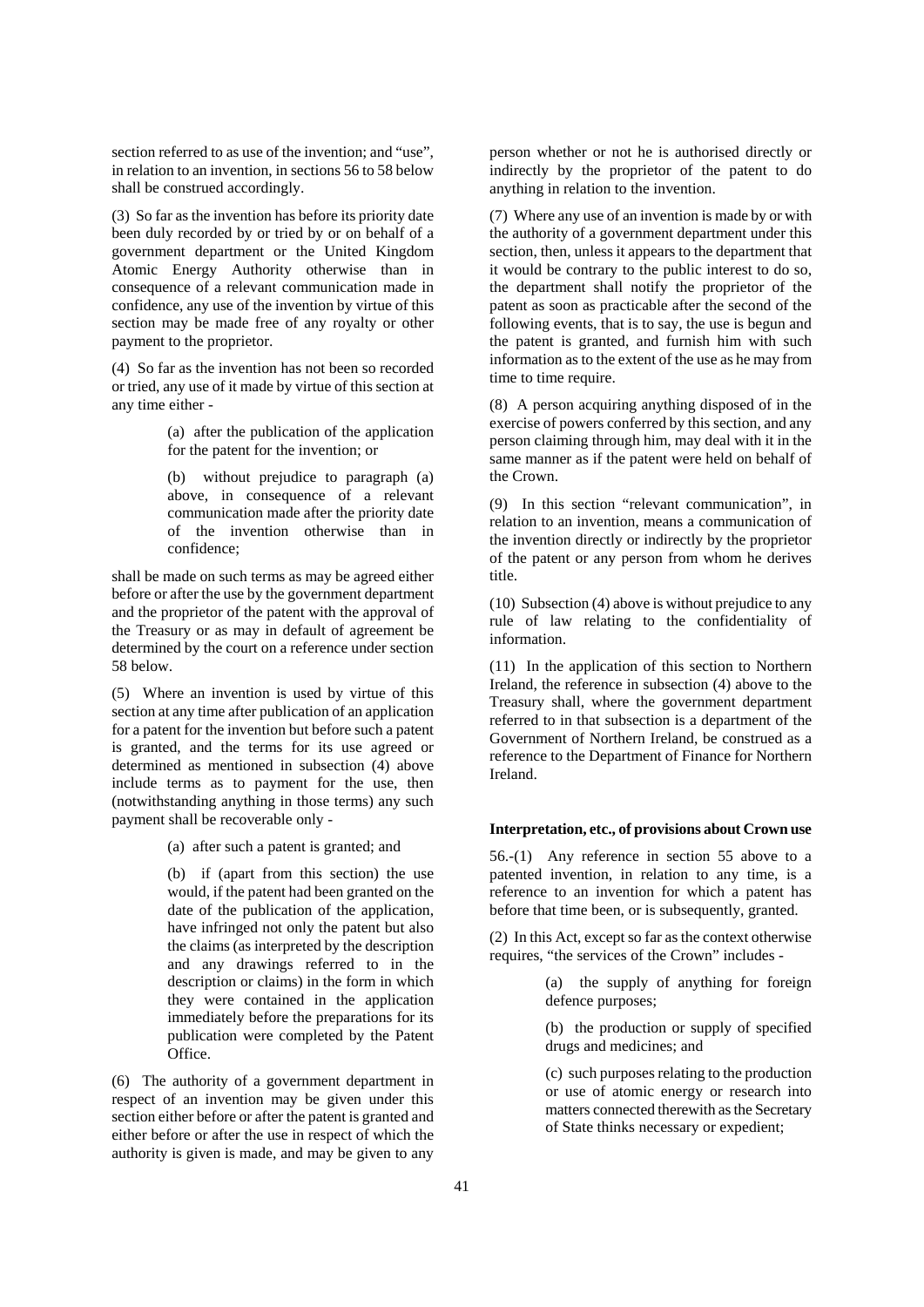and "use for the services of the Crown" shall be construed accordingly.

(3) In section  $55(1)(a)$  above and subsection  $(2)(a)$ above, references to a sale or supply of anything for foreign defence purposes are references to a sale or supply of the thing -

> (a) to the government of any country outside the United Kingdom, in pursuance of an agreement or arrangement between Her Majesty's Government in the United Kingdom and the government of that country, where the thing is required for the defence of that country or of any other country whose government is party to any agreement or arrangement with Her Majesty's Government in respect of defence matters; or

> (b) to the United Nations, or to the government of any country belonging to that organisation, in pursuance of an agreement or arrangement between Her Majesty's Government and that organisation or government, where the thing is required for any armed forces operating in pursuance of a resolution of that organisation or any organ of that organisation.

(4) For the purposes of section  $55(1)(a)$  and (c) above and subsection (2)(b) above, specified drugs and medicines are drugs and medicines which are both -

(a) required for the provision of –

(ai) primary medical services under the National Health Service Act 2006, the National Health Service (Wales) Act 2006, part I of the National Health Service (Scotland) Act 1978 or any corresponding provisions of the law in force in Northern Ireland or the Isle of Man or primary dental services under the National Health Service Act 2006, the National Health Service (Wales) Act 2006, or any corresponding provisions of the law in force in Northern Ireland or the Isle of Man, or

pharmaceutical services, general medical services or general dental services under Chapter 1 of Part 7 of the National Health Service Act 2006 or Chapter 1 of Part 7 of the National Health Service (Wales) Act 2006 (in the case of pharmaceutical services), Part II of the National Health Service (Scotland) Act 1978 (in the case of pharmaceutical services or general dental services), or the corresponding provisions of the law in force in Northern Ireland or the Isle of Man, or

(ii) personal medical services or personal dental services provided in accordance with arrangements made under section 17C of the 1978 Act (in the case of personal dental services), or the corresponding provisions of the law in force in Northern Ireland or the Isle of Man, or

(iii) local pharmaceutical services provided under a pilot scheme established under section 134 of the National Health Service Act 2006, or section 92 of the National Health Service (Wales) Act 2006, or an LPS scheme established under Schedule 12 to the National Health Service Act 2006, or Schedule 7 to the National Health Service (Wales) Act 2006, or under any corresponding provision of the law in force in the Isle of Man, and

(b) specified for the purposes of this subsection in regulations made by the Secretary of State.

# **Rights of third parties in respect of Crown use**

 $57-(1)$  In relation to -

(a) any use made for the services of the Crown of an invention by a government department, or a person authorised by a government department, by virtue of section 55 above, or

(b) anything done for the services of the Crown to the order of a government department by the proprietor of a patent in respect of a patented invention or by the proprietor of an application in respect of an invention for which an application for a patent has been filed and is still pending,

the provisions of any licence, assignment, assignation or agreement to which this subsection applies shall be of no effect so far as those provisions restrict or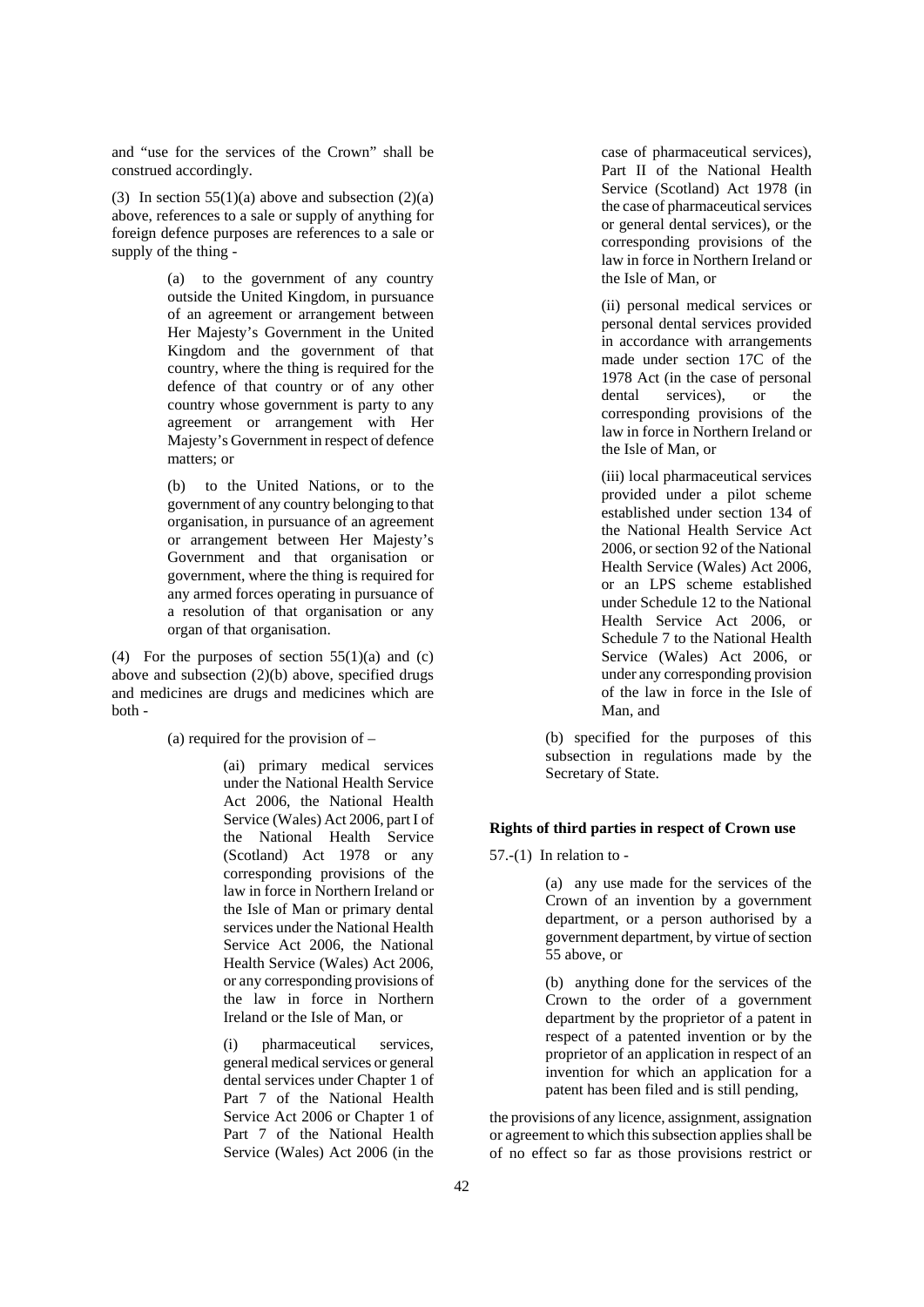regulate the working of the invention, or the use of any model, document or information relating to it, or provide for the making of payments in respect of, or calculated by reference to, such working or use; and the reproduction or publication of any model or document in connection with the said working or use shall not be deemed to be an infringement of any copyright or design right subsisting in the model or document.

(2) Subsection (1) above applies to a licence, assignment, assignation or agreement which is made, whether before or after the appointed day, between (on the one hand) any person who is a proprietor of or an applicant for the patent, or anyone who derives title from any such person or from whom such person derives title, and (on the other hand) any person whatever other than a government department.

(3) Where an exclusive licence granted otherwise than for royalties or other benefits determined by reference to the working of the invention is in force under the patent or application concerned, then -

> (a) in relation to anything done in respect of the invention which, but for the provisions of this section and section 55 above, would constitute an infringement of the rights of the licensee, subsection (4) of that section shall have effect as if for the reference to the proprietor of the patent there were substituted a reference to the licensee; and

> (b) in relation to anything done in respect of the invention by virtue of an authority given under that section, that section shall have effect as if the said subsection (4) were omitted.

(4) Subject to the provisions of subsection (3) above, where the patent, or the right to the grant of the patent, has been assigned to the proprietor of the patent or application in consideration of royalties or other benefits determined by reference to the working of the invention, then -

> (a) in relation to any use of the invention by virtue of section 55 above, subsection (4) of that section shall have effect as if the reference to the proprietor of the patent included a reference to the assignor, and any sum payable by virtue of that subsection shall be divided between the proprietor of the patent or application and the assignor in such proportion as may be agreed on by them or as may in default of agreement be determined by the court on a reference under section 58 below; and

(b) in relation to any act done in respect of the invention for the services of the Crown by the proprietor of the patent or application to the order of a government department, section 55(4) above shall have effect as if that act were use made by virtue of an authority given under that section.

(5) Where section 55(4) above applies to any use of an invention and a person holds an exclusive licence under the patent or application concerned (other than such a licence as is mentioned in subsection (3) above) authorising him to work the invention, then subsections (7) and (8) below shall apply.

(6) In those subsections "the section 55(4)" payment means such payment (if any) as the proprietor of the patent or application and the department agree under section 55 above, or the court determines under section 58 below, should be made by the department to the proprietor in respect of the use of the invention.

(7) The licensee shall be entitled to recover from the proprietor of the patent or application such part (if any) of the section 55(4) payment as may be agreed on by them or as may in default of agreement be determined by the court under section 58 below to be just having regard to any expenditure incurred by the licensee -

(a) in developing the invention, or

(b) in making payments to the proprietor in consideration of the licence, other than royalties or other payments determined by reference to the use of the invention.

(8) Any agreement by the proprietor of the patent or application and the department under section 55(4) above as to the amount of the section 55(4) payment shall be of no effect unless the licensee consents to the agreement; and any determination by the court under section 55(4) above as to the amount of that payment shall be of no effect unless the licensee has been informed of the reference to the court and is given an opportunity to be heard.

(9) Where any models, documents or information relating to an invention are used in connection with any use of the invention which falls within subsection (1)(a) above, or with anything done in respect of the invention which falls within subsection (1)(b) above, subsection (4) of section 55 above shall (whether or not it applies to any such use of the invention) apply to the use of the models, documents or information as if for the reference in it to the proprietor of the patent there were substituted a reference to the person entitled to the benefit of any provision of an agreement which is rendered inoperative by this section in relation to that use; and in section 58 below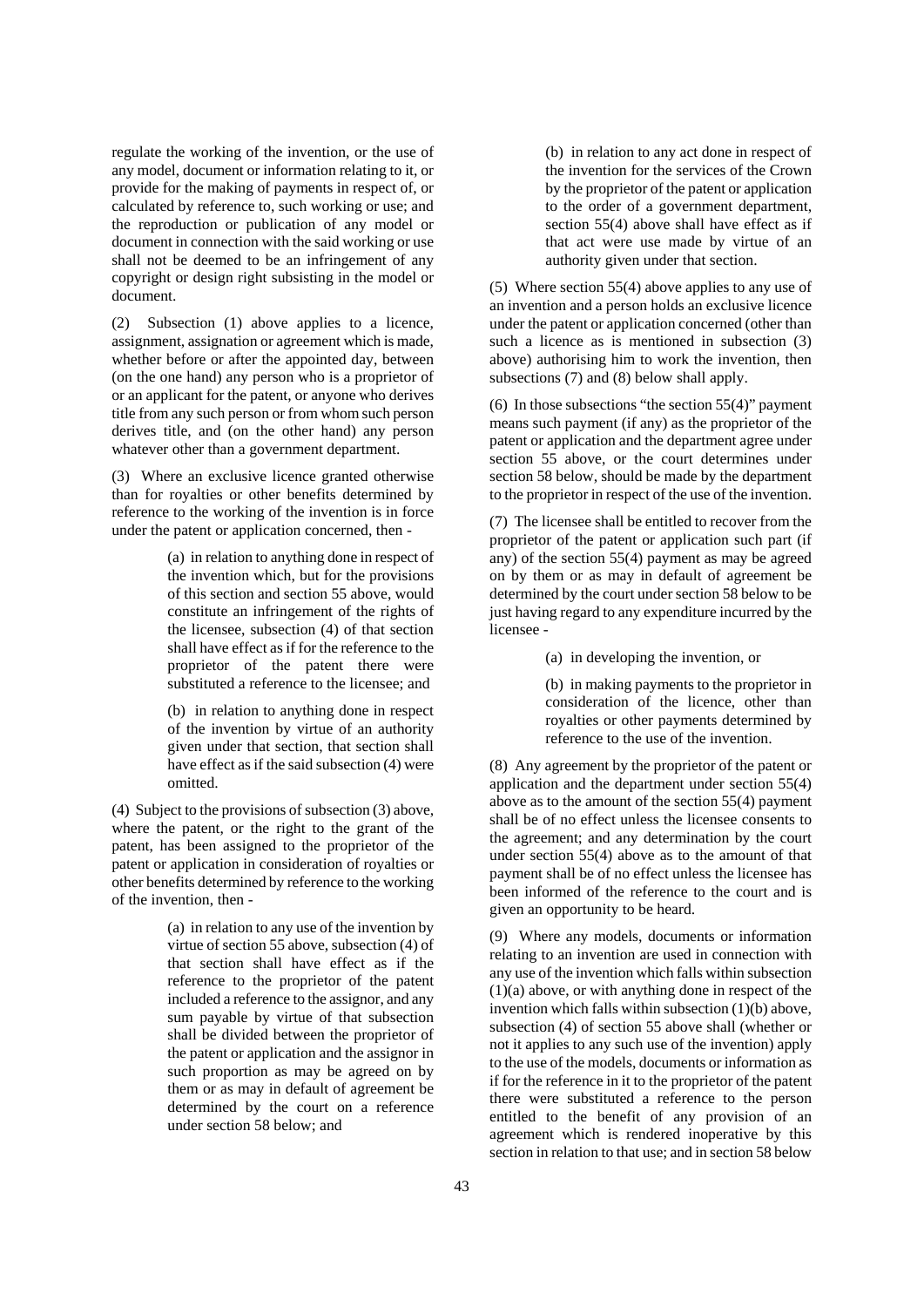the references to terms for the use of an invention shall be construed accordingly.

(10) Nothing in this section shall be construed as authorising the disclosure to a government department or any other person of any model, document or information to the use of which this section applies in contravention of any such licence, assignment, assignation or agreement as is mentioned in this section.

#### **Compensation for loss of profit**

57A.-(1) Where use is made of an invention for the services of the Crown, the government department concerned shall pay -

(a) to the proprietor of the patent, or

(b) if there is an exclusive licence in force in respect of the patent, to the exclusive licensee,

compensation for any loss resulting from his not being awarded a contract to supply the patented product or, as the case may be, to perform the patented process or supply a thing made by means of the patented process.

(2) Compensation is payable only to the extent that such a contract could have been fulfilled from his existing manufacturing or other capacity; but is payable notwithstanding the existence of circumstances rendering him ineligible for the award of such a contract.

(3) In determining the loss, regard shall be had to the profit which would have been made on such a contract and to the extent to which any manufacturing or other capacity was under-used.

(4) No compensation is payable in respect of any failure to secure contracts to supply the patented product or, as the case may be, to perform the patented process or supply a thing made by means of the patented process, otherwise than for the services of the Crown.

(5) The amount payable shall, if not agreed between the proprietor or licensee and the government department concerned with the approval of the Treasury, be determined by the court on a reference under section 58, and is in addition to any amount payable under section 55 or 57.

(6) In this section "the government department concerned", in relation to any use of an invention for the services of the Crown, means the government department by whom or on whose authority the use was made.

(7) In the application of this section to Northern Ireland, the reference in subsection (5) above to the Treasury shall, where the government department concerned is a department of the Government of Northern Ireland, be construed as a reference to the Department of Finance and Personnel.

#### **References of disputes as to Crown use**

58.-(1) Any dispute as to -

(a) the exercise by a government department, or a person authorised by a government department, of the powers conferred by section 55 above,

(b) terms for the use of an invention for the services of the Crown under that section,

(c) the right of any person to receive any part of a payment made in pursuance of subsection (4) of that section, or

(d) the right of any person to receive a payment under section 57A,

may be referred to the court by either party to the dispute after a patent has been granted for the invention.

(2) If in such proceedings any question arises whether an invention has been recorded or tried as mentioned in section 55 above, and the disclosure of any document recording the invention, or of any evidence of the trial thereof, would in the opinion of the department be prejudicial to the public interest, the disclosure may be made confidentially to counsel for the other party or to an independent expert mutually agreed upon.

(3) In determining under this section any dispute between a government department and any person as to the terms for the use of an invention for the services of the Crown, the court shall have regard -

> (a) to any benefit or compensation which that person or any person from whom he derives title may have received or may be entitled to receive directly or indirectly from any government department in respect of the invention in question;

> (b) to whether that person or any person from whom he derives title has in the court's opinion without reasonable cause failed to comply with a request of the department to use the invention for the services of the Crown on reasonable terms.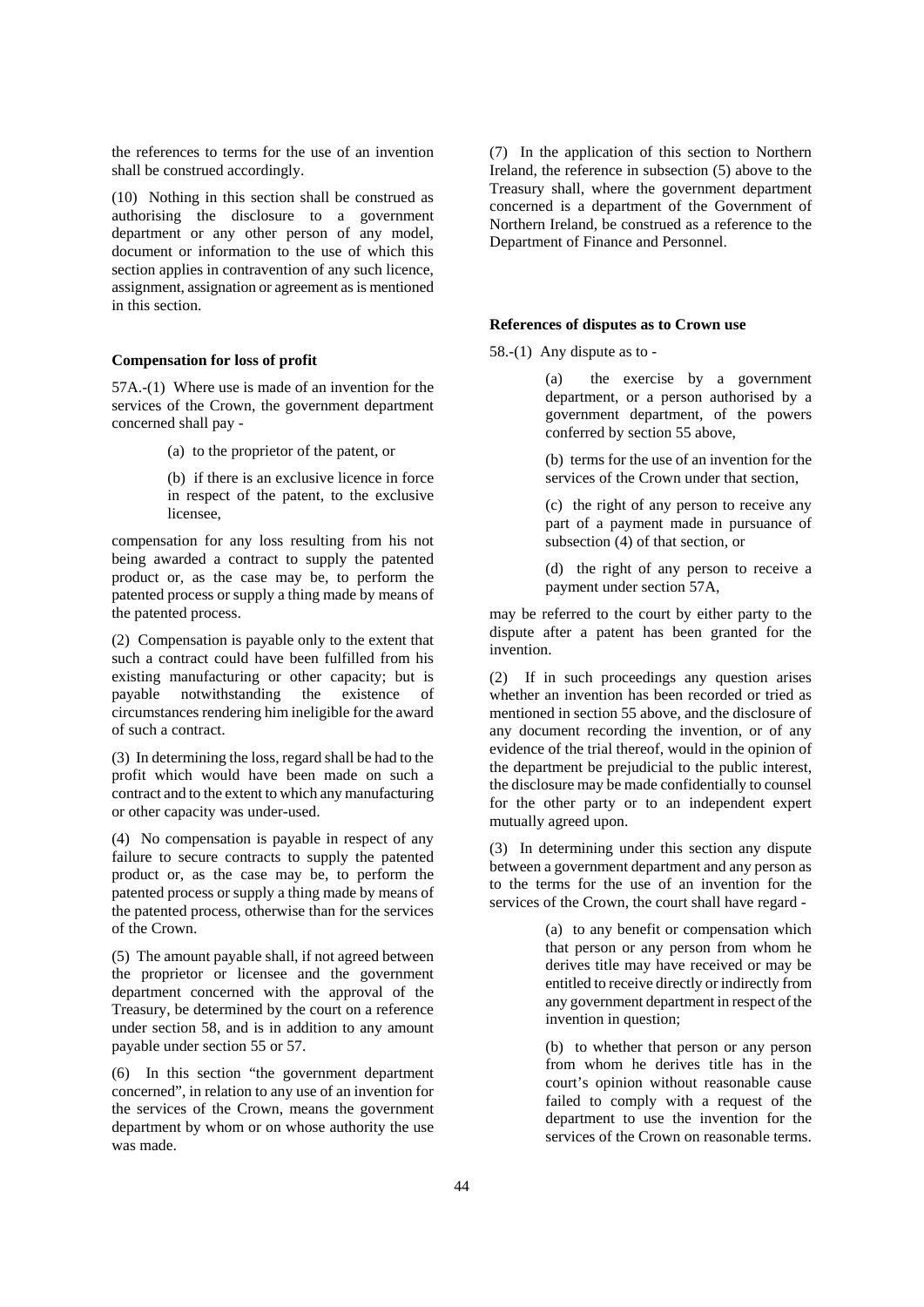(4) In determining whether or not to grant any relief under subsection  $(1)(a)$ ,  $(b)$  or  $(c)$  above and the nature and extent of the relief granted the court shall, subject to the following provisions of this section, apply the principles applied by the court immediately before the appointed day to the granting of relief under section 48 of the 1949 Act.

(5) On a reference under this section the court may refuse to grant relief by way of compensation in respect of the use of an invention for the services of the Crown during any further period specified under section 25(4) above, but before the payment of the renewal fee and any additional fee prescribed for the purposes of that section.

(6) Where an amendment of the specification of a patent has been allowed under any of the provisions of this Act, the court shall not grant relief by way of compensation under this section in respect of any such use before the decision to allow the amendment unless the court is satisfied that –

> (a) the specification of the patent as published was framed in good faith and with reasonable skill and knowledge and

(b) the relief is sought in good faith.

(7) If the validity of a patent is put in issue in proceedings under this section and it is found that the patent is only partially valid, the court may, subject to subsection (8) below, grant relief to the proprietor of the patent in respect of that part of the patent which is found to be valid and to have been used for the services of the Crown.

(8) Where in any such proceedings it is found that a patent is only partially valid the Court shall not grant relief by way of compensation, costs or expenses except where the proprietor of the patent proves that –

> (a) the specification of the patent was framed in good faith and with reasonable skill and knowledge, and

(b) the relief is sought in good faith,

and in that event the court may grant relief in respect of the part of the patent which is valid and has been so used, subject to the discretion of the court as to costs and expenses and as to the date from which compensation should be awarded.

(9) As a condition of any such relief the court may direct that the specification of the patent shall be amended to its satisfaction upon an application made for that purpose under section 75 below, and an application may be so made accordingly, whether or not all other issues in the proceedings have been determined.

(9A) The court may also grant such relief in the case of a European patent (UK) on condition that the claims of the patent are limited to its satisfaction by the European Patent Office at the request of the proprietor.

(10) In considering the amount of any compensation for the use of an invention for the services of the Crown after publication of an application for a patent for the invention and before such a patent is granted, the court shall consider whether or not it would have been reasonable to expect, from a consideration of the application as published under section 16 above, that a patent would be granted conferring on the proprietor of the patent protection for an act of the same description as that found to constitute that use, and if the court finds that it would not have been reasonable, it shall reduce the compensation to such amount as it thinks just.

(11) Where by virtue of a transaction, instrument or event to which section 33 above applies a person becomes the proprietor or one of the proprietors or an exclusive licensee of a patent (the new proprietor or licensee) and a government department or a person authorised by a government department subsequently makes use under section 55 above of the patented invention, the new proprietor or licensee shall not be entitled to any compensation under section 55(4) above (as it stands or as modified by section 57(3) above), or to any compensation under section 57A above, in respect of a subsequent use of the invention before the transaction, instrument or event is registered unless -

> (a) the transaction, instrument or event is registered within the period of six months beginning with its date; or

> (b) the court is satisfied that it was not practicable to register the transaction, instrument or event before the end of that period and that it was registered as soon as practicable thereafter.

(12) In any proceedings under this section the court may at any time order the whole proceedings or any question or issue of fact arising in them to be referred, on such terms as the court may direct, to a Circuit judge discharging the functions of an official referee or an arbitrator in England and Wales, the Isle of Man or Northern Ireland, or to an arbiter in Scotland; and references to the court in the foregoing provisions of this section shall be construed accordingly.

(13) One of two or more joint proprietors of a patent or application for a patent may without the concurrence of the others refer a dispute to the court under this section, but shall not do so unless the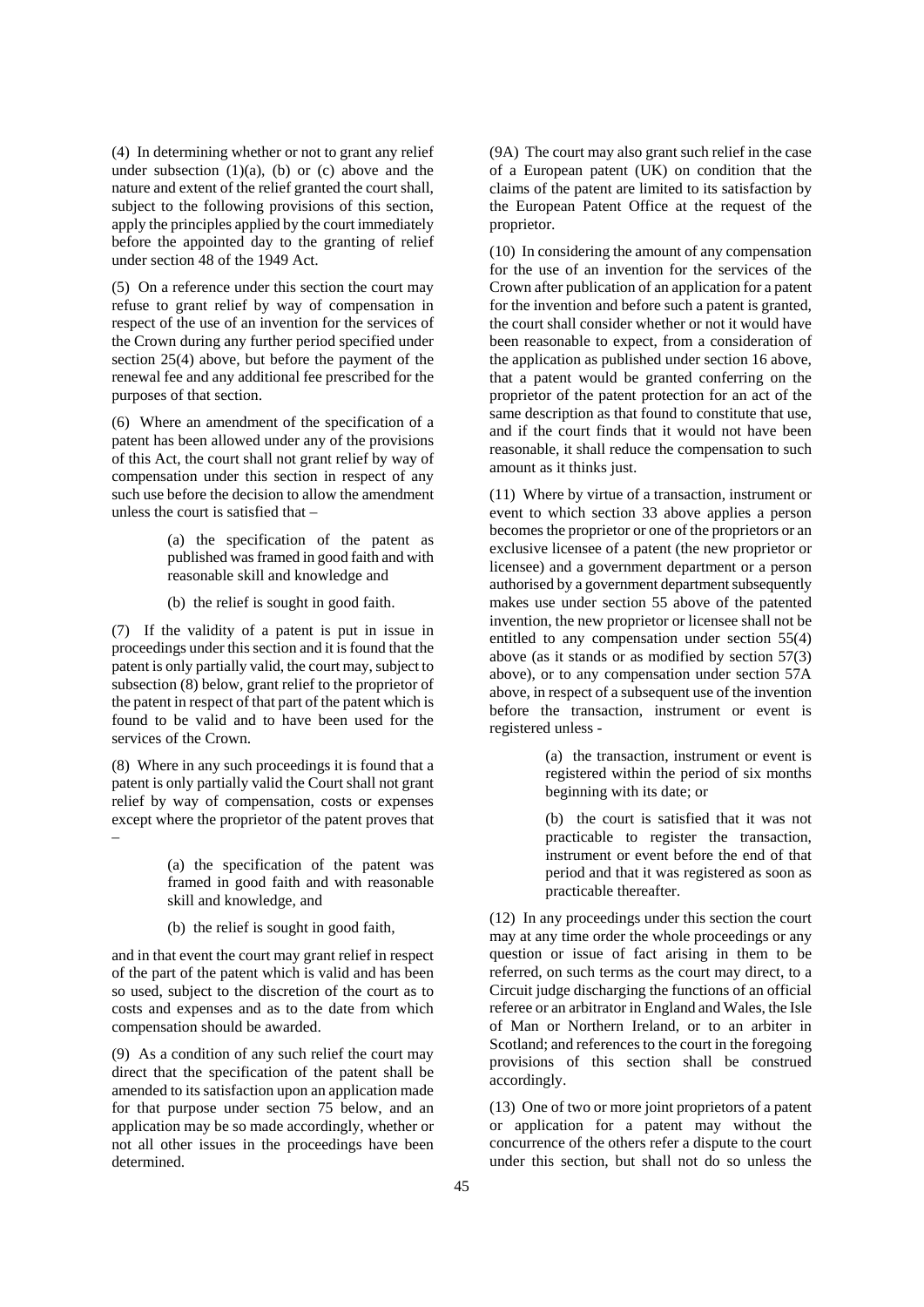others are made parties to the proceedings; but any of the others made a defendant or defender shall not be liable for any costs or expenses unless he enters an appearance and takes part in the proceedings.

# **Special provisions as to Crown use during emergency**

59.-(1) During any period of emergency within the meaning of this section the powers exercisable in relation to an invention by a government department or a person authorised by a government department under section 55 above shall include power to use the invention for any purpose which appears to the department necessary or expedient -

> (a) for the efficient prosecution of any war in which Her Majesty may be engaged;

> (b) for the maintenance of supplies and services essential to the life of the community;

> (c) for securing a sufficiency of supplies and services essential to the well-being of the community;

> (d) for promoting the productivity of industry, commerce and agriculture;

> (e) for fostering and directing exports and reducing imports, or imports of any classes, from all or any countries and for redressing the balance of trade;

> (f) generally for ensuring that the whole resources of the community are available for use, and are used, in a manner best calculated to serve the interests of the community; or

> (g) for assisting the relief of suffering and the restoration and distribution of essential supplies and services in any country or territory outside the United Kingdom which is in grave distress as the result of war;

and any reference in this Act to the services of the Crown shall, as respects any period of emergency, include a reference to those purposes.

(2) In this section the use of an invention includes, in addition to any act constituting such use by virtue of section 55 above, any act which would, apart from that section and this section, amount to an infringement of the patent concerned or, as the case may be, give rise to a right under section 69 below to bring proceedings in respect of the application concerned, and any reference in this Act to "use for the services of the Crown" shall, as respects any period of emergency, be construed accordingly.

(3) In this section "period of emergency" means any period beginning with such date as may be declared by Order in Council to be the commencement, and ending with such date as may be so declared to be the termination, of a period of emergency for the purposes of this section.

(4) A draft of an Order under this section shall not be submitted to Her Majesty unless it has been laid before, and approved by resolution of, each House of Parliament.

#### *Infringement*

### **Meaning of infringement**

60.-(1) Subject to the provisions of this section, a person infringes a patent for an invention if, but only if, while the patent is in force, he does any of the following things in the United Kingdom in relation to the invention without the consent of the proprietor of the patent, that is to say -

> (a) where the invention is a product, he makes, disposes of, offers to dispose of, uses or imports the product or keeps it whether for disposal or otherwise;

> (b) where the invention is a process, he uses the process or he offers it for use in the United Kingdom when he knows, or it is obvious to a reasonable person in the circumstances, that its use there without the consent of the proprietor would be an infringement of the patent;

> (c) where the invention is a process, he disposes of, offers to dispose of, uses or imports any product obtained directly by means of that process or keeps any such product whether for disposal or otherwise.

(2) Subject to the following provisions of this section, a person (other than the proprietor of the patent) also infringes a patent for an invention if, while the patent is in force and without the consent of the proprietor, he supplies or offers to supply in the United Kingdom a person other than a licensee or other person entitled to work the invention with any of the means, relating to an essential element of the invention, for putting the invention into effect when he knows, or it is obvious to a reasonable person in the circumstances, that those means are suitable for putting, and are intended to put, the invention into effect in the United Kingdom.

(3) Subsection (2) above shall not apply to the supply or offer of a staple commercial product unless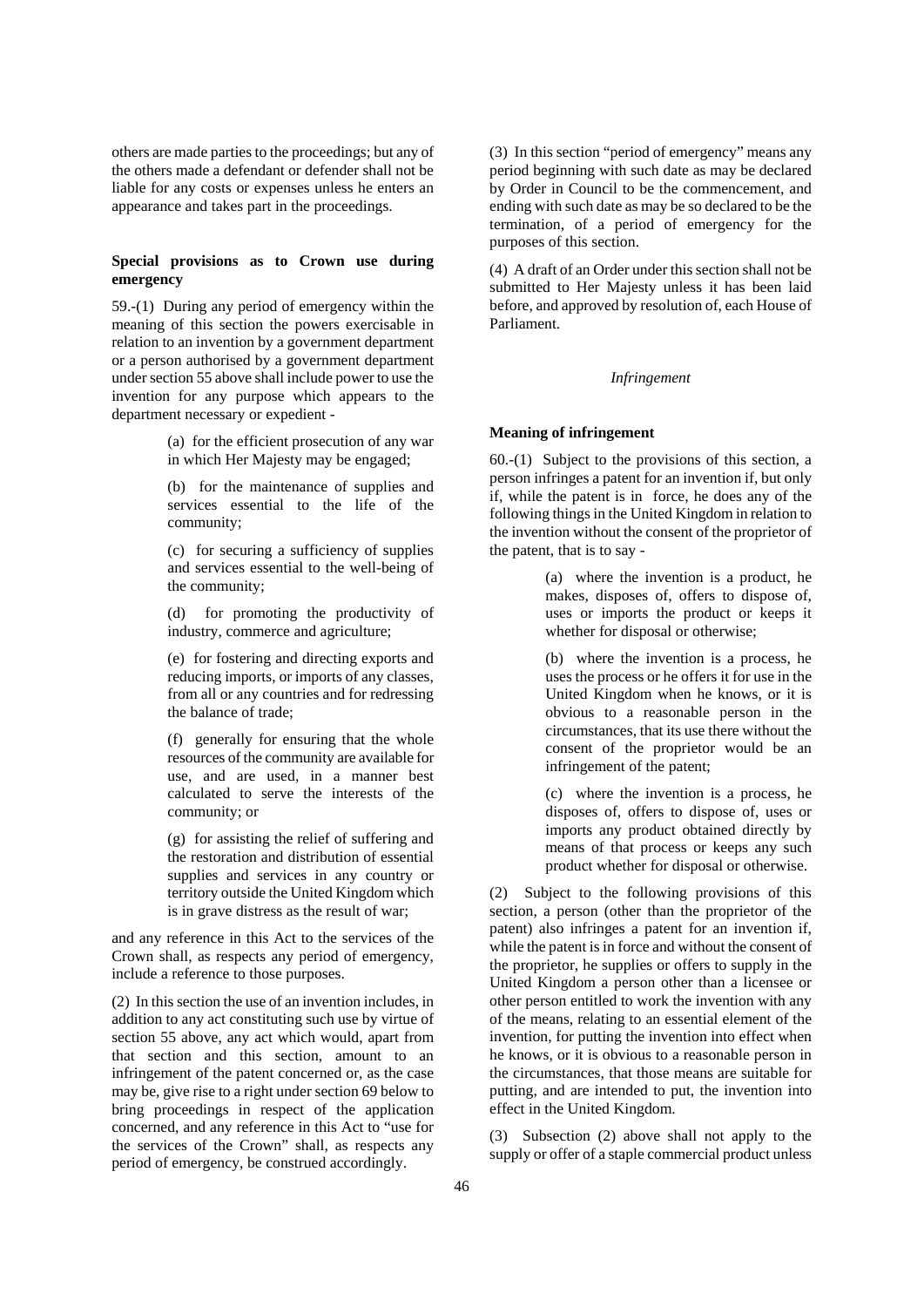the supply or the offer is made for the purpose of inducing the person supplied or, as the case may be, the person to whom the offer is made to do an act which constitutes an infringement of the patent by virtue of subsection (1) above.

(4) [repealed]

(5) An act which, apart from this subsection, would constitute an infringement of a patent for an invention shall not do so if -

> (a) it is done privately and for purposes which are not commercial;

> (b) it is done for experimental purposes relating to the subject-matter of the invention;

> (c) it consists of the extemporaneous preparation in a pharmacy of a medicine for an individual in accordance with a prescription given by a registered medical or dental practitioner or consists of dealing with a medicine so prepared;

> (d) it consists of the use, exclusively for the needs of a relevant ship, of a product or process in the body of such a ship or in its machinery, tackle, apparatus or other accessories, in a case where the ship has temporarily or accidentally entered the internal or territorial waters of the United Kingdom;

> (e) it consists of the use of a product or process in the body or operation of a relevant aircraft, hovercraft or vehicle which has temporarily or accidentally entered or is crossing the United Kingdom (including the air space above it and its territorial waters) or the use of accessories for such a relevant aircraft, hovercraft or vehicle;

> (f) it consists of the use of an exempted aircraft which has lawfully entered or is lawfully crossing the United Kingdom as aforesaid or of the importation into the United Kingdom, or the use or storage there, of any part or accessory for such an aircraft.

> (g) it consists of the use by a farmer of the product of his harvest for propagation or multiplication by him on his own holding, where there has been a sale of plant propagating material to the farmer by the proprietor of the patent or with his consent for agricultural use;

> (h) it consists of the use of an animal or animal reproductive material by a farmer for an agricultural purpose following a sale to

the farmer, by the proprietor of the patent or with his consent, of breeding stock or other animal reproductive material which constitutes or contains the patented invention

 $(i)$  it consists of  $-$ 

(i) an act done in conducting a study, test or trial which is necessary for and is conducted with a view to the application of paragraphs 1 to 5 of article 13 of Directive 2001/82/EC or paragraphs 1 to 4 of article 10 of Directive 2001/83/EC, or

(ii) any other act which is required for the purpose of the application of those paragraphs..

(6) For the purposes of subsection (2) above a person who does an act in relation to an invention which is prevented only by virtue of paragraph (a), (b) or (c) of subsection (5) above from constituting an infringement of a patent for the invention shall not be treated as a person entitled to work the invention, but -

> (a) the reference in that subsection to a person entitled to work an invention includes a reference to a person so entitled by virtue of section 55 above, and

> (b) a person who by virtue of section  $20B(4)$  or (5) above or section  $28A(4)$  or (5) above or section 64 below or section  $117A(4)$  or  $(5)$  below is entitled to do an act in relation to the invention without it constituting such an infringement shall, so far as concerns that act, be treated as a person entitled to work the invention.

(6A) Schedule A1 contains -

(a) provisions restricting the circumstances in which subsection  $(5)(g)$  applies; and

(b) provisions which apply where an act would constitute an infringement of a patent but for subsection (5)(g).

 $(6B)$  For the purposes of subsection  $(5)(h)$ , use for an agricultural purpose -

> (a) includes making an animal or animal reproductive material available for the purposes of pursuing the farmer's agricultural activity; but

> (b) does not include sale within the framework, or for the purposes, of a commercial reproduction activity.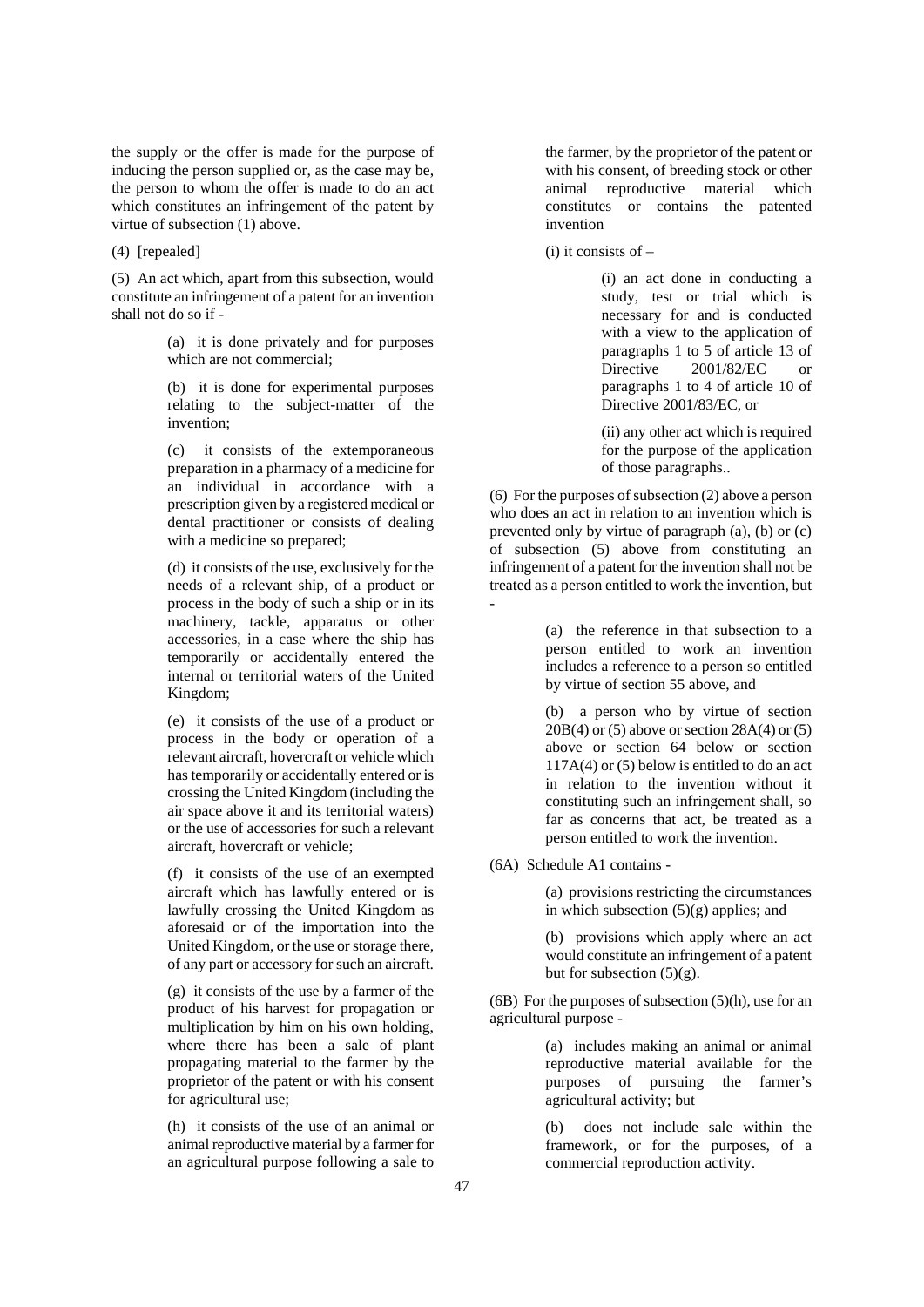(6C) In paragraphs (g) and (h) of subsection (5) "sale" includes any other form of commercialisation.

(7) In this section -

"relevant ship" and "relevant aircraft, hovercraft or vehicle" mean respectively a ship and an aircraft, hovercraft or vehicle registered in, or belonging to, any country, other than the United Kingdom, which is a party to the Convention for the Protection of Industrial Property signed at Paris on 20th March 1883 or which is a member of the World Trade Organisation; and

"exempted aircraft" means an aircraft to which section 89 of the Civil Aviation Act 1982 (aircraft exempted from seizure in respect of patent claims) applies

"Directive 2001/82/EC" means Directive 2001/82/EC of the European Parliament and of the Council on the Community code relating to veterinary medicinal products as amended by Directive 2004/28 of the European Parliament and of the Council;

"Directive 2001/83/EC" means Directive 2001/83/EC of the European Parliament and of the Council on the Community code relating to medicinal products for human use, as amended by Directive 2002/98/EC of the European Parliament and of the Council, by Commission Directive 2003/63/EC, and by Directives 2004/24/EC and 2004/27/EC of the European Parliament and of the Council.

## **Proceedings for infringement of patent**

61.-(1) Subject to the following provisions of this Part of this Act, civil proceedings may be brought in the court by the proprietor of a patent in respect of any act alleged to infringe the patent and (without prejudice to any other jurisdiction of the court) in those proceedings a claim may be made -

> (a) for an injunction or interdict restraining the defendant or defender from any apprehended act of infringement;

> (b) for an order for him to deliver up or destroy any patented product in relation to which the patent is infringed or any article in which that product is inextricably comprised;

> (c) for damages in respect of the infringement;

(d) for an account of the profits derived by him from the infringement;

(e) for a declaration or declarator that the patent is valid and has been infringed by him.

(2) The court shall not, in respect of the same infringement, both award the proprietor of a patent damages and order that he shall be given an account of the profits.

(3) The proprietor of a patent and any other person may by agreement with each other refer to the comptroller the question whether that other person has infringed the patent and on the reference the proprietor of the patent may make any claim mentioned in subsection  $(1)(c)$  or  $(e)$  above.

(4) Except so far as the context requires, in the following provisions of this Act -

> (a) any reference to proceedings for infringement and the bringing of such proceedings includes a reference to a reference under subsection (3) above and the making of such a reference;

> (b) any reference to a claimant or pursuer includes a reference to the proprietor of the patent; and

> (c) any reference to a defendant or defender includes a reference to any other party to the reference.

(5) If it appears to the comptroller on a reference under subsection (3) above that the question referred to him would more properly be determined by the court, he may decline to deal with it and the court shall have jurisdiction to determine the question as if the reference were proceedings brought in the court.

(6) Subject to the following provisions of this Part of this Act, in determining whether or not to grant any kind of relief claimed under this section and the extent of the relief granted the court or the comptroller shall apply the principles applied by the court in relation to that kind of relief immediately before the appointed day.

(7) If the comptroller awards any sum by way of damages on a reference under subsection (3) above, then -

> (a) in England and Wales, the sum shall be recoverable, if a county court so orders, by execution issued from the county court or otherwise as if it were payable under an order of that court;

> (b) in Scotland, payment of the sum may be enforced in like manner as an extract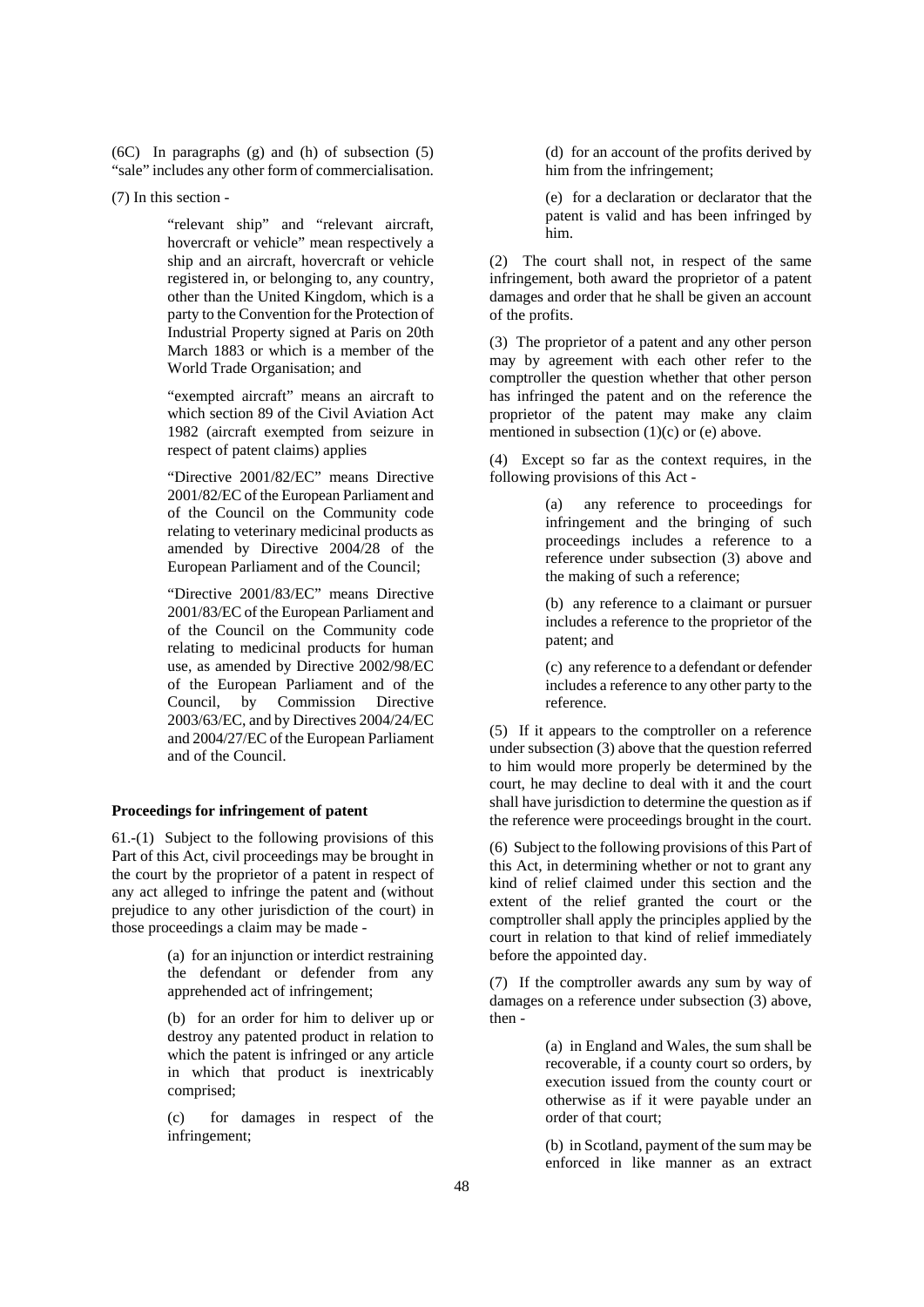registered decree arbitral bearing a warrant for execution issued by the sheriff court of any sheriffdom in Scotland;

(c) in Northern Ireland, payment of the sum may be enforced as if it were a money judgment.

## **Restrictions on recovery of damages for infringement**

62.-(1) In proceedings for infringement of a patent damages shall not be awarded, and no order shall be made for an account of profits, against a defendant or defender who proves that at the date of the infringement he was not aware, and had no reasonable grounds for supposing, that the patent existed; and a person shall not be taken to have been so aware or to have had reasonable grounds for so supposing by reason only of the application to a product of the word "patent" or "patented", or any word or words expressing or implying that a patent has been obtained for the product, unless the number of the patent accompanied the word or words in question.

(2) In proceedings for infringement of a patent the court or the comptroller may, if it or he thinks fit, refuse to award any damages or make any such order in respect of an infringement committed during the further period specified in section 25(4) above, but before the payment of the renewal fee and any additional fee prescribed for the purposes of that subsection.

(3) Where an amendment of the specification of a patent has been allowed under any of the provisions of this Act, the court or comptroller shall, when awarding damages or making an order for an account of profits in proceedings for an infringement of the patent committed before the decision to allow the amendment, take into account the following –

> (a) whether at the date of infringement the defendant or defender knew, or had reasonable grounds to know, that he was infringing the patent;

> (b) whether the specification of the patent as published was framed in good faith and with reasonable skill and knowledge;

> (c) whether the proceedings are brought in good faith.

# **Relief for infringement of partially valid patent**

63.-(1) If the validity of a patent is put in issue in proceedings for infringement of the patent and it is

found that the patent is only partially valid, the court or the comptroller may, subject to subsection (2) below, grant relief in respect of that part of the patent which is found to be valid and infringed.

(2) Where in any such proceedings it is found that a patent is only partially valid, the court or the comptroller shall, when awarding damages, costs or expenses or making an order for an account of profits, take into account the following –

> (a) whether at the date of the infringement the defendant or defender knew, or had reasonable grounds to know, that he was infringing the patent;

> (b) whether the specification of the patent was framed in good faith and with reasonable skill and knowledge;

> (c) whether the proceedings are brought in good faith;

and any relief granted shall be subject to the discretion of the court or comptroller as to costs or expenses and as to the date from which damages or an account should be reckoned.

 (3) As a condition of relief under this section the court or the comptroller may direct that the specification of the patent shall be amended to its or his satisfaction upon an application made for that purpose under section 75 below, and an application may be so made accordingly, whether or not all other issues in the proceedings have been determined.

(4) The court or the comptroller may also grant relief under this section in the case of a European patent (UK) on condition that the claims of the patent are limited to its or his satisfaction by the European Patent Office at the request of the proprietor.

### **Right to continue use begun before priority date**

64.-(1) Where a patent is granted for an invention, a person who in the United Kingdom before the priority date of the invention -

> (a) does in good faith an act which would constitute an infringement of the patent if it were in force, or

> (b) makes in good faith effective and serious preparations to do such an act,

has the right to continue to do the act or, as the case may be, to do the act, notwithstanding the grant of the patent; but this right does not extend to granting a licence to another person to do the act.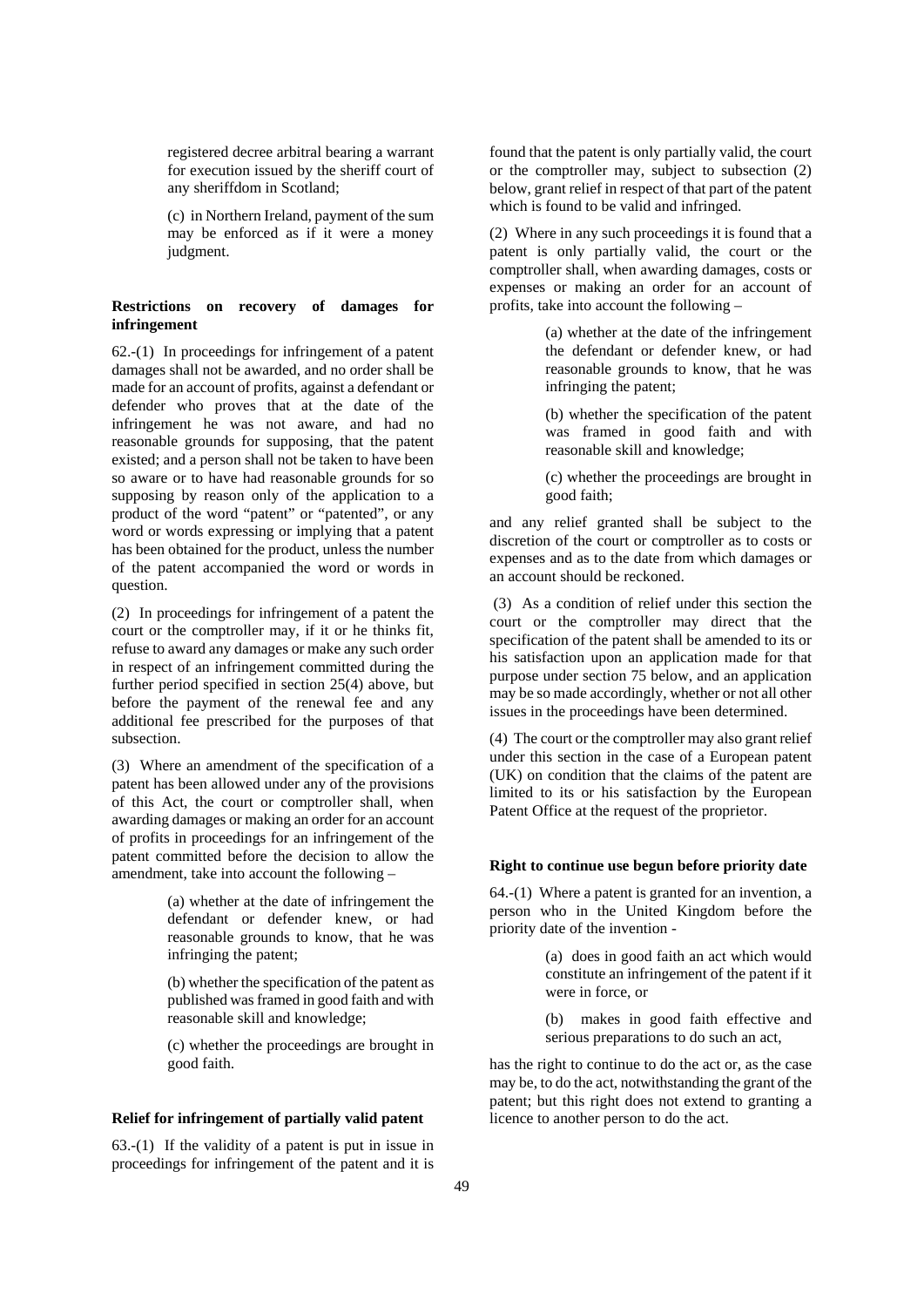(2) If the act was done, or the preparations were made, in the course of a business, the person entitled to the right conferred by subsection (1) may -

> (a) authorise the doing of that act by any partners of his for the time being in that business, and

> (b) assign that right, or transmit it on death (or in the case of a body corporate on its dissolution), to any person who acquires that part of the business in the course of which the act was done or the preparations were made.

(3) Where a product is disposed of to another in exercise of the rights conferred by subsection (1) or (2), that other and any person claiming through him may deal with the product in the same way as if it had been disposed of by the registered proprietor of the patent.

# **Certificate of contested validity**

65.-(1) If in any proceedings before the court or the comptroller the validity of a patent to any extent is contested and that patent is found by the court or the comptroller to be wholly or partially valid, the court or the comptroller may certify the finding and the fact that the validity of the patent was so contested.

(2) Where a certificate is granted under this section, then, if in any subsequent proceedings before the court or the comptroller for infringement of the patent concerned or for revocation of the patent a final order or judgment or interlocutor is made or given in favour of the party relying on the validity of the patent as found in the earlier proceedings, that party shall, unless the court or the comptroller otherwise directs, be entitled to his costs or expenses as between solicitor and own client (other than the costs or expenses of any appeal in the subsequent proceedings).

#### **Proceedings for infringement by a co-owner**

66.-(1) In the application of section 60 above to a patent of which there are two or more joint proprietors the reference to the proprietor shall be construed -

> (a) in relation to any act, as a reference to that proprietor or those proprietors who, by virtue of section 36 above or any agreement referred to in that section, is or are entitled to do that act without its amounting to an infringement; and

(b) in relation to any consent, as a reference to that proprietor or those proprietors who, by virtue of section 36 above or any such agreement, is or are the proper person or persons to give the requisite consent.

(2) One of two or more joint proprietors of a patent may without the concurrence of the others bring proceedings in respect of an act alleged to infringe the patent, but shall not do so unless the others are made parties to the proceedings; but any of the others made a defendant or defender shall not be liable for any costs or expenses unless he enters an appearance and takes part in the proceedings.

## **Proceedings for infringement by exclusive licensee**

67.-(1) Subject to the provisions of this section, the holder of an exclusive licence under a patent shall have the same right as the proprietor of the patent to bring proceedings in respect of any infringement of the patent committed after the date of the licence; and references to the proprietor of the patent in the provisions of this Act relating to infringement shall be construed accordingly.

(2) In awarding damages or granting any other relief in any such proceedings the court or the comptroller shall take into consideration any loss suffered or likely to be suffered by the exclusive licensee as such as a result of the infringement, or, as the case may be, the profits derived from the infringement, so far as it constitutes an infringement of the rights of the exclusive licensee as such.

(3) In any proceedings taken by an exclusive licensee by virtue of this section the proprietor of the patent shall be made a party to the proceedings, but if made a defendant or defender shall not be liable for any costs or expenses unless he enters an appearance and takes part in the proceedings.

# **Effect on non-registration on infringement proceedings**

68. Where by virtue of a transaction, instrument or event to which section 33 above applies a person becomes the proprietor or one of the proprietors or an exclusive licensee of a patent and the patent is subsequently infringed, before the transaction, instrument or event is registered, in proceedings for such an infringement, the court or comptroller shall not award him costs or expenses unless -

> (a) the transaction, instrument or event is registered within the period of six months beginning with its date; or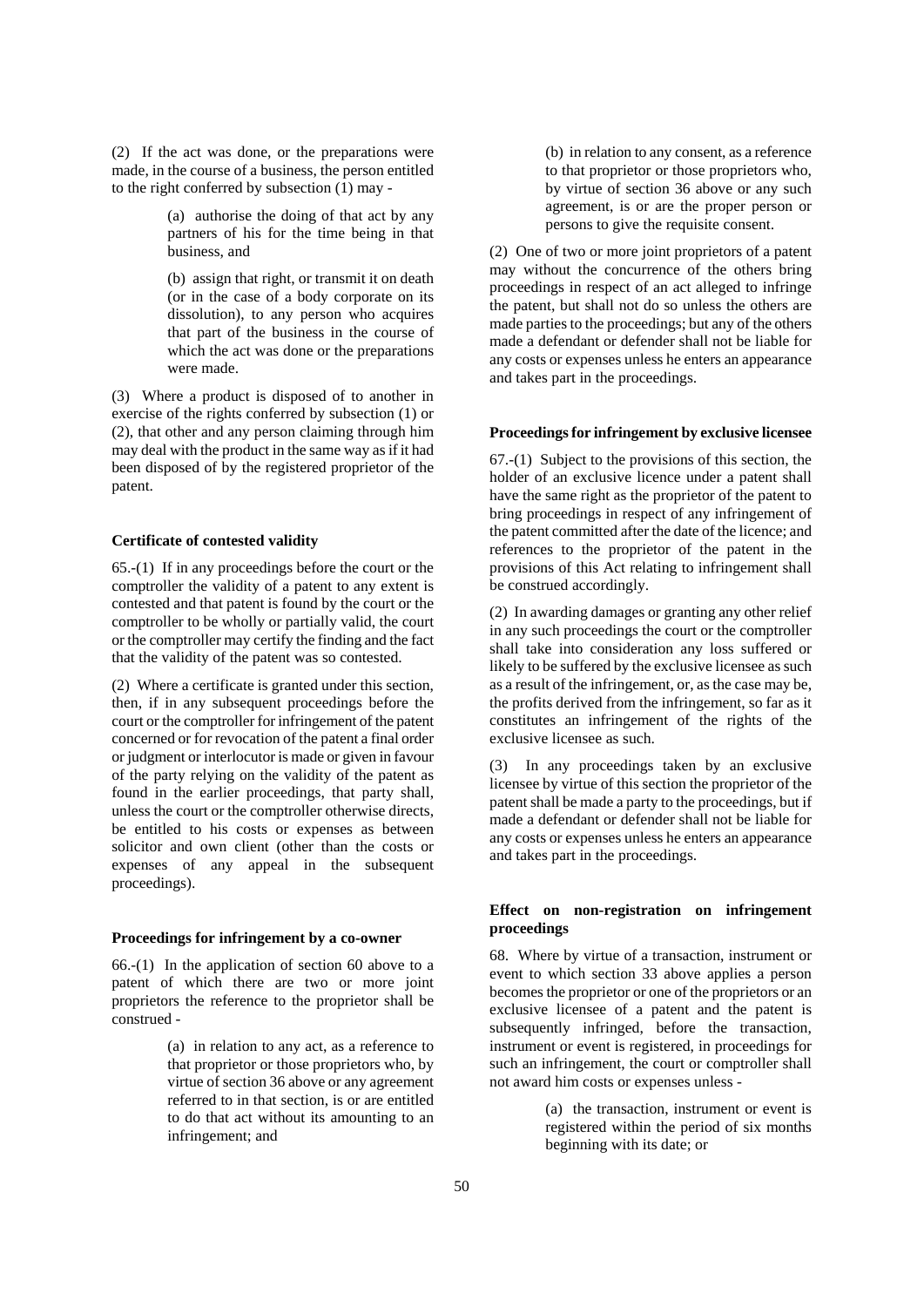(b) the court or the comptroller is satisfied that it was not practicable to register the transaction, instrument or event before the end of that period and that it was registered as soon as practicable thereafter.

# **Infringement of rights conferred by publication of application**

69.-(1) Where an application for a patent for an invention is published, then, subject to subsections (2) and (3) below, the applicant shall have, as from the publication and until the grant of the patent, the same right as he would have had, if the patent had been granted on the date of the publication of the application, to bring proceedings in the court or before the comptroller for damages in respect of any act which would have infringed the patent; and (subject to subsections (2) and (3) below) references in sections 60 to 62 and 66 to 68 above to a patent and the proprietor of a patent shall be respectively construed as including references to any such application and the applicant, and references to a patent being in force, being granted, being valid or existing shall be construed accordingly.

(2) The applicant shall be entitled to bring proceedings by virtue of this section in respect of any act only -

(a) after the patent has been granted; and

(b) if the act would, if the patent had been granted on the date of the publication of the application, have infringed not only the patent, but also the claims (as interpreted by the description and any drawings referred to in the description or claims) in the form in which they were contained in the application immediately before the preparations for its publication were completed by the Patent Office.

(3) Section 62(2) and (3) above shall not apply to an infringement of the rights conferred by this section, but in considering the amount of any damages for such an infringement the court or the comptroller shall consider whether or not it would have been reasonable to expect from a consideration of the application as published under section 16 above, that a patent would be granted conferring on the proprietor of the patent protection from an act of the same description as that found to infringe those rights, and if the court or the comptroller finds that it would not have been reasonable, it or he shall reduce the damages to such an amount as it or he thinks just.

# **Remedy for groundless threats of infringement proceedings**

70.-(1) Where a person (whether or not the proprietor of, or entitled to any right in, a patent) by circulars, advertisements or otherwise threatens another person with proceedings for any infringement of a patent, a person aggrieved by the threats (whether or not he is the person to whom the threats are made) may, subject to subsection (4) below, bring proceedings in the court against the person making the threats, claiming any relief mentioned in subsection (3) below.

(2) In any such proceedings the claimant or pursuer shall, subject to subsection (2A) below, be entitled to the relief claimed if he proves that the threats were so made and satisfies the court that he is a person aggrieved by them.

(2A) If the defendant or defender proves that the acts in respect of which proceedings were threatened constitute or, if done, would constitute an infringement of a patent -

> (a) the claimant or pursuer shall be entitled to the relief claimed only if he shows that the patent alleged to be infringed is invalid in a relevant respect;

> (b) even if the claimant or pursuer does show that the patent is invalid in a relevant respect, he shall not be entitled to the relief claimed if the defendant or defender proves that at the time of making the threats he did not know, and had no reason to suspect, that the patent was invalid in that respect.

(3) The said relief is -

(a) a declaration or declarator to the effect that the threats are unjustifiable;

(b) an injunction or interdict against the continuance of the threats; and

(c) damages in respect of any loss which the claimant or pursuer has sustained by the threats.

(4) Proceedings may not be brought under this section for -

> (a) a threat to bring proceedings for an infringement alleged to consist of making or importing a product for disposal or of using a process, or

> (b) a threat, made to a person who has made or imported a product for disposal or used a process, to bring proceedings for an infringement alleged to consist of doing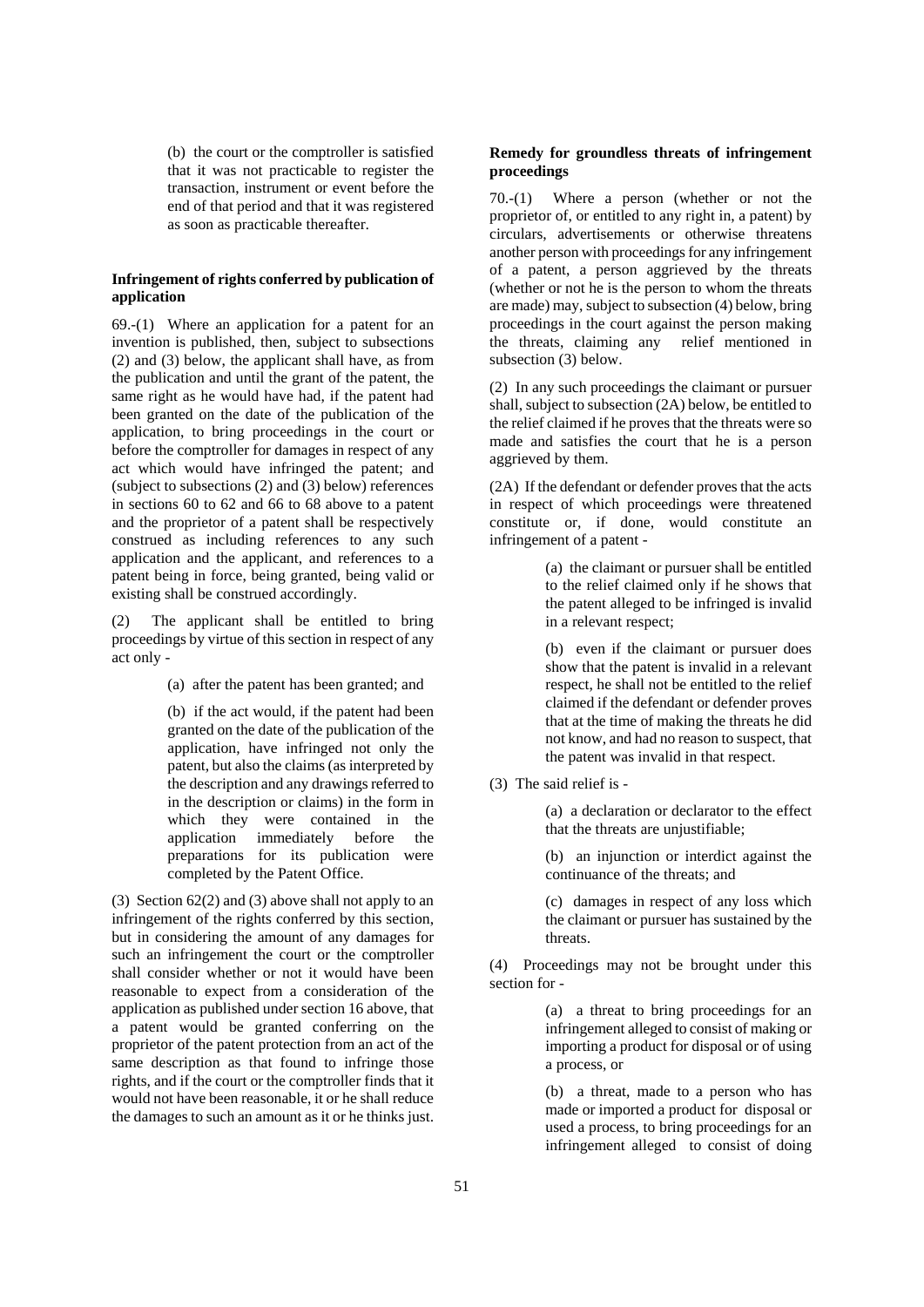anything else in relation to that product or process.

(5) For the purposes of this section a person does not threaten another person with proceedings for infringement of a patent if he merely -

> (a) provides factual information about the patent,

> (b) makes enquiries of the other person for the sole purpose of discovering whether, or by whom, the patent has been infringed as mentioned in subsection (4)(a) above, or

> (c) makes an assertion about the patent for the purpose of any enquiries so made.

(6) In proceedings under this section for threats made by one person (A) to another (B) in respect of an alleged infringement of a patent for an invention, it shall be a defence for A to prove that he used his best endeavours, without success, to discover -

> (a) where the invention is a product, the identity of the person (if any) who made or (in the case of an imported product) imported it for disposal;

> (b) where the invention is a process and the alleged infringement consists of offering it for use, the identity of a person who used the process;

> (c) where the invention is a process and the alleged infringement is an act falling within section  $60(1)(c)$  above, the identity of the person who used the process to produce the product in question;

and that he notified B accordingly, before or at the time of making the threats, identifying the endeavours used.

#### **Declaration or declarator as to non-infringement**

71.-(1) Without prejudice to the court's jurisdiction to make a declaration or declarator apart from this section, a declaration or declarator that an act does not, or a proposed act would not, constitute an infringement of a patent may be made by the court or the comptroller in proceedings between the person doing or proposing to do the act and the proprietor of the patent, notwithstanding that no assertion to the contrary has been made by the proprietor, if it is shown -

> (a) that that person has applied in writing to the proprietor for a written acknowledgment to the effect of the declaration or declarator claimed, and has furnished him with full

particulars in writing of the act in question; and

(b) that the proprietor has refused or failed to give any such acknowledgment.

(2) Subject to section 72(5) below, a declaration made by the comptroller under this section shall have the same effect as a declaration or declarator by the court.

#### *Revocation of patents*

## **Power to revoke patents on application**

72.-(1) Subject to the following provisions of this Act, the court or the comptroller may by order revoke a patent for an invention on the application of any person (including the proprietor of the patent) on (but only on) any of the following grounds, that is to say -

> (a) the invention is not a patentable invention;

> (b) that the patent was granted to a person who was not entitled to be granted that patent;

> (c) the specification of the patent does not disclose the invention clearly enough and completely enough for it to be performed by a person skilled in the art;

> (d) the matter disclosed in the specification of the patent extends beyond that disclosed in the application for the patent, as filed, or, if the patent was granted on a new application filed under section 8(3), 12 or 37(4) above or as mentioned in section 15(9) above, in the earlier application, as filed;

> (e) the protection conferred by the patent has been extended by an amendment which should not have been allowed.

(2) An application for the revocation of a patent on the ground mentioned in subsection (1)(b) above -

> (a) may only be made by a person found by the court in an action for a declaration or declarator, or found by the court or the comptroller on a reference under section 37 above, to be entitled to be granted that patent or to be granted a patent for part of the matter comprised in the specification of the patent sought to be revoked; and

> (b) may not be made if that action was commenced or that reference was made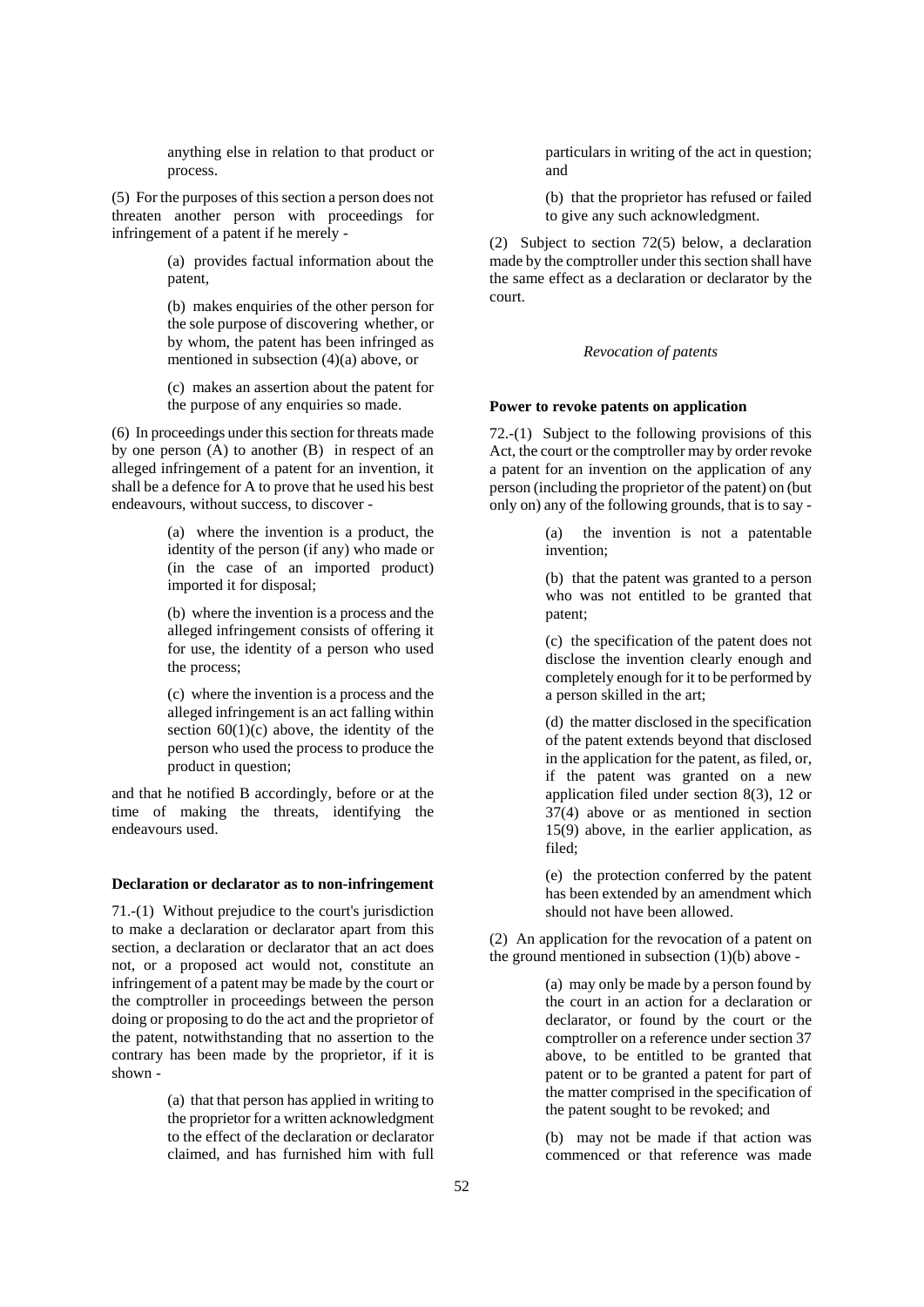after the end of the period of two years beginning with the date of the grant of the patent sought to be revoked, unless it is shown that any person registered as a proprietor of the patent knew at the time of the grant or of the transfer of the patent to him that he was not entitled to the patent.

## (3) [repealed]

(4) An order under this section may be an order for the unconditional revocation of the patent or, where the court or the comptroller determines that one of the grounds mentioned in subsection (1) above has been established, but only so as to invalidate the patent to a limited extent, an order that the patent should be revoked unless within a specified time the specification is amended to the satisfaction of the court or the comptroller, as the case may be.

(4A) The reference in subsection (4) above to the specification being amended is to its being amended under section 75 below and also, in the case of a European Patent (UK), to its being amended under any provision of the European Patent Convention under which the claims of the patent may be limited by amendment at the request of the proprietor.

(5) A decision of the comptroller or on appeal from the comptroller shall not estop any party to civil proceedings in which infringement of a patent is in issue from alleging invalidity of the patent on any of the grounds referred to in subsection (1) above, whether or not any of the issues involved were decided in the said decision.

(6) Where the comptroller refuses to grant an application made to him by any person under this section, no application (otherwise than by way of appeal or by way of putting validity in issue in proceedings for infringement) may be made to the court by that person under this section in relation to the patent concerned, without the leave of the court.

(7) Where the comptroller has not disposed of an application made to him under this section, the applicant may not apply to the court under this section in respect of the patent concerned unless either -

> (a) the proprietor of the patent agrees that the applicant may so apply, or

> (b) the comptroller certifies in writing that it appears to him that the question whether the patent should be revoked is one which would more properly be determined by the court.

### **Comptroller's power to revoke patents on his own initiative**

73.-(1) If it appears to the comptroller that an invention for which a patent has been granted formed part of the state of the art by virtue only of section 2(3) above, he may on his own initiative by order revoke the patent, but shall not do so without giving the proprietor of the patent an opportunity of making any observations and of amending the specification of the patent so as to exclude any matter which formed part of the state of the art as aforesaid without contravening section 76 below.

(2) If it appears to the comptroller that a patent under this Act and a European patent (UK) have been granted for the same invention having the same priority date, and that the applications for the patents were filed by the same applicant or his successor in title, he shall give the proprietor of the patent under this Act an opportunity of making observations and of amending the specification of the patent, and if the proprietor fails to satisfy the comptroller that there are not two patents in respect of the same invention, or to amend the specification so as to prevent there being two patents in respect of the same invention, the comptroller shall revoke the patent.

(3) The comptroller shall not take action under subsection (2) above before -

> (a) the end of the period for filing an opposition to the European patent (UK) under the European Patent Convention, or

> (b) if later, the date on which opposition proceedings are finally disposed of;

and he shall not then take any action if the decision is not to maintain the European patent or if it is amended so that there are not two patents in respect of the same invention.

(4) The comptroller shall not take action under subsection (2) above if the European patent (UK) has been surrendered under section 29(1) above before the date on which by virtue of section 25(1) above the patent under this Act is to be treated as having been granted or, if proceedings for the surrender of the European patent (UK) have been begun before that date, until those proceedings are finally disposed of; and he shall not then take any action if the decision is to accept the surrender of the European patent.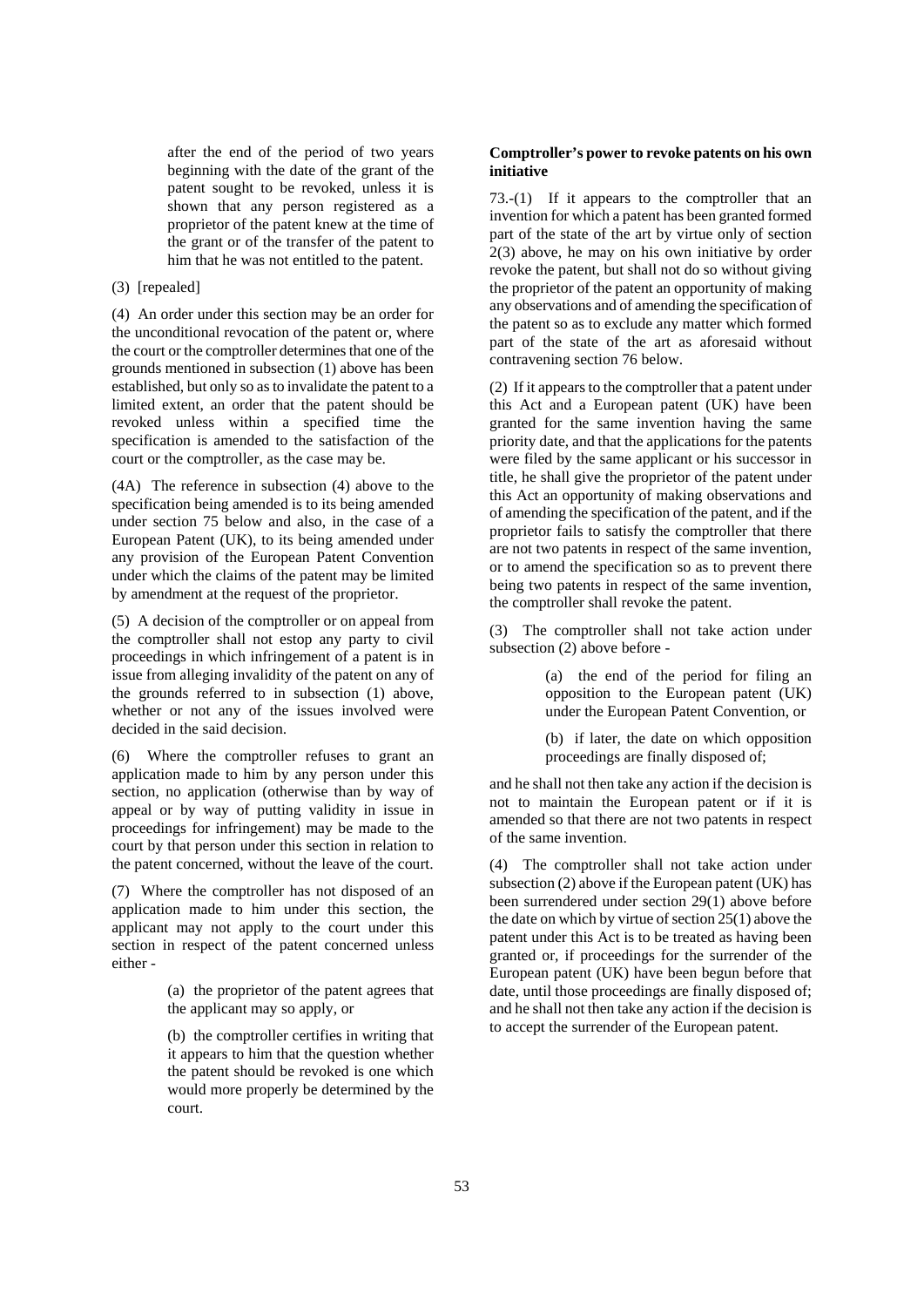### *Putting validity in issue*

### **Proceedings in which validity of patent may be put in issue**

74.-(1) Subject to the following provisions of this section, the validity of a patent may be put in issue -

> (a) by way of defence, in proceedings for infringement of the patent under section 61 above or proceedings under section 69 above for infringement of rights conferred by the publication of an application;

> (b) in proceedings under section 70 above;

(c) in proceedings in which a declaration in relation to the patent is sought under section 71 above;

(d) in proceedings before the court or the comptroller under section 72 above for the revocation of the patent;

(e) in proceedings under section 58 above.

(2) The validity of a patent may not be put in issue in any other proceedings and, in particular, no proceedings may be instituted (whether under this Act or otherwise) seeking only a declaration as to the validity or invalidity of a patent.

(3) The only grounds on which the validity of a patent may be put in issue (whether in proceedings for revocation under section 72 above or otherwise) are the grounds on which the patent may be revoked under that section.

(4) No determination shall be made in any proceedings mentioned in subsection (1) above on the validity of a patent which any person puts in issue on the ground mentioned in section  $72(1)(b)$  above unless -

> (a) it has been determined in entitlement proceedings commenced by that person or in the proceedings in which the validity of the patent is in issue that the patent should have been granted to him and not some other person; and

> (b) except where it has been so determined in entitlement proceedings, the proceedings in which the validity of the patent is in issue are commenced before the end of the period of two years beginning with the date of the grant of the patent or it is shown that any person registered as a proprietor of the patent knew at the time of the grant or of the transfer of the patent to him that he was not entitled to the patent.

(5) Where the validity of a patent is put in issue by way of defence or counterclaim the court or the comptroller shall, if it or he thinks it just to do so, give the defendant an opportunity to comply with the condition in subsection (4)(a) above.

(6) In subsection (4) above "entitlement proceedings", in relation to a patent, means a reference under section 37(1) above on the ground that the patent was granted to a person not entitled to it or proceedings for a declaration or declarator that it was so granted.

(7) Where proceedings with respect to a patent are pending in the court under any provision of this Act mentioned in sub-section (1) above, no proceedings may be instituted without the leave of the court before the comptroller with respect to that patent under section 61(3), 69, 71 or 72 above.

(8) It is hereby declared that for the purposes of this Act the validity of a patent is not put in issue merely because –

> (a) the comptroller is considering its validity in order to decide whether to revoke it under section 73 above, or

> (b) its validity is being considered in connection with an opinion under section 74A below or a review of such an opinion.

*Opinions by Patent Office*

# **Opinions as to validity or infringement**

74A.-(1) The proprietor of a patent or any other person may request the comptroller to issue an opinion –

> (a) as to whether a particular act constitutes, or (if done) would constitute, an infringement of the patent;

> (b) as to whether, or to what extent, the invention in question is not patentable because the condition in section  $1(1)(a)$  or (b) above is not satisfied.

(2) Subsection (1) above applies even if the patent has expired or has been surrendered.

(3) The comptroller shall issue an opinion if requested to do so under subsection (1) above, but shall not do so –

> (a) in such circumstances as may be prescribed, or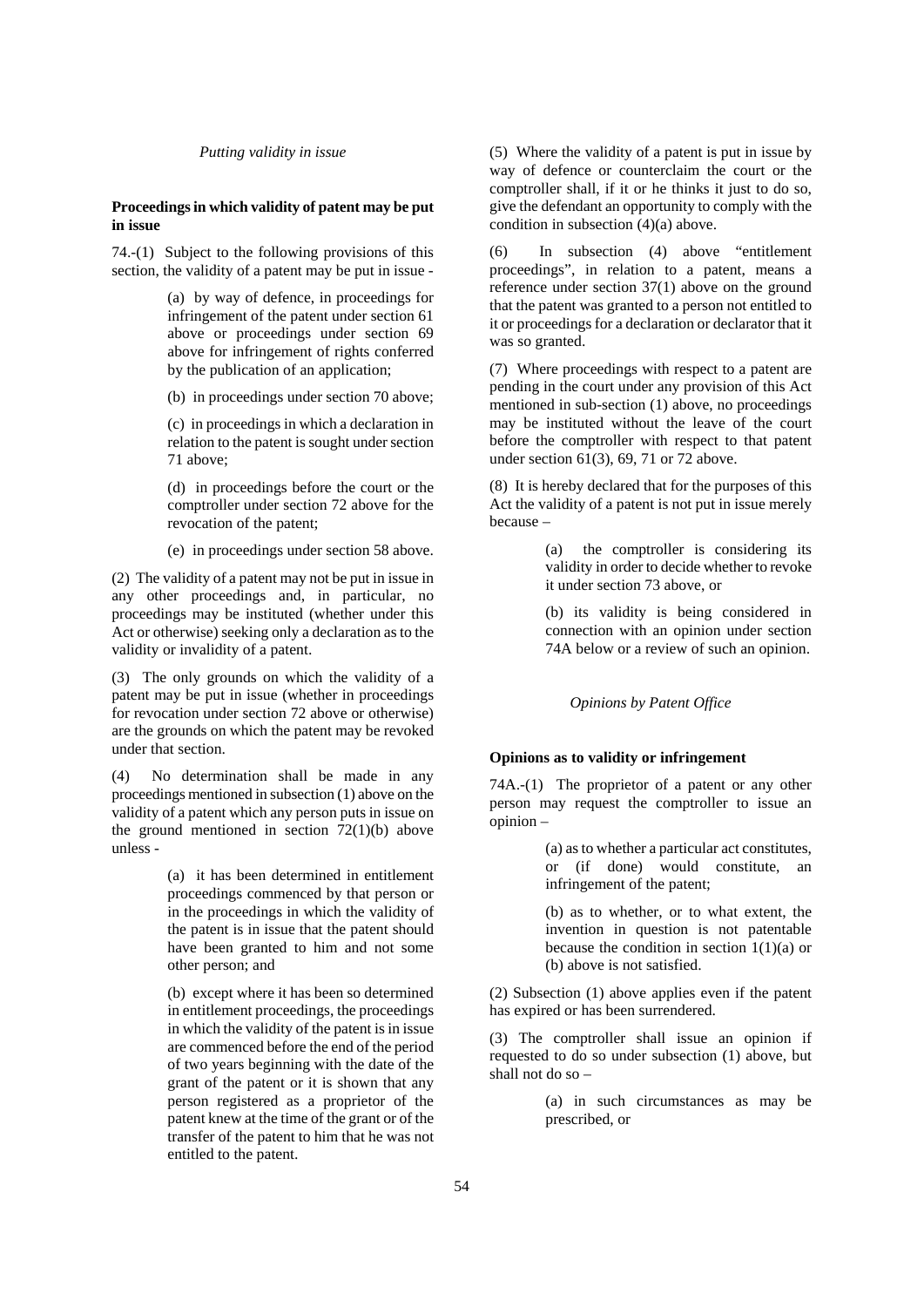(b) if for any reason he considers it inappropriate in all the circumstances to do so.

(4) An opinion under this section shall not be binding for any purposes.

(5) An opinion under this section shall be prepared by an examiner.

(6) In relation to a decision of the comptroller whether to issue an opinion under this section –

> (a) for the purposes of section 101 below, only the person making the request under subsection (1) above shall be regarded as a party to a proceeding before the comptroller; and

> (b) no appeal shall lie at the instance of any other person.

## **Reviews of opinions under section 74A**

74B.-(1) Rules may make provision for a review before the comptroller, on an application by the proprietor or an exclusive licensee of the patent in question, of an opinion under section 74A above.

(2) The rules may, in particular –

(a) prescribe the circumstances in which, and the period within which, an application may be made;

(b) provide that, in prescribed circumstances, proceedings for a review may not be brought or continued where other proceedings have been brought;

(c) make provision under which, in prescribed circumstances, proceedings on a review are to be treated for prescribed purposes as if they were proceedings under section 61(1)(c) or (e), 71(1) or 72(1)(a) above;

(d) provide for there to be a right of appeal against a decision made on a review only in prescribed cases.

*General provisions as to amendment of patents and applications* 

# **Amendment of patent in infringement or revocation proceedings**

75.-(1) In any proceedings before the court or the comptroller in which the validity of a patent may be put in issue the court or, as the case may be, the comptroller may, subject to section 76 below, allow the proprietor of the patent to amend the specification of the patent in such manner, and subject to such terms as to advertising the proposed amendment and as to costs, expenses or otherwise, as the court or comptroller thinks fit.

(2) A person may give notice to the court or the comptroller of his opposition to an amendment proposed by the proprietor of the patent under this section, and if he does so the court or the comptroller shall notify the proprietor and consider the opposition in deciding whether the amendment or any amendment should be allowed.

(3) An amendment of a specification of a patent under this section shall have effect and be deemed always to have had effect from the grant of the patent.

(4) Where an application for an order under this section is made to the court, the applicant shall notify the comptroller, who shall be entitled to appear and be heard and shall appear if so directed by the court.

(5) In considering whether or not to allow an amendment proposed under this section, the court or the comptroller shall have regard to any relevant principles applicable under the European Patent Convention.

# **Amendment of applications and patents not to include added matter**

76.-(1) An application for a patent which -

(a) is made in respect of matter disclosed in an earlier application, or in the specification of a patent which has been granted, and

(b) discloses additional matter, that is, matter extending beyond that disclosed in the earlier application, as filed, or the application for the patent, as filed,

may be filed under section 8(3), 12 or 37(4) above, or as mentioned in section 15(9) above, but shall not be allowed to proceed unless it is amended so as to exclude the additional matter.

(1A) Where, in relation to an application for a patent -

> (a) a reference to an earlier relevant application has been filed as mentioned in section  $15(1)(c)(ii)$  above; and

> (b) the description filed under section 15(10)(b)(i) above discloses additional matter, that is, matter extending beyond that disclosed in the earlier relevant application,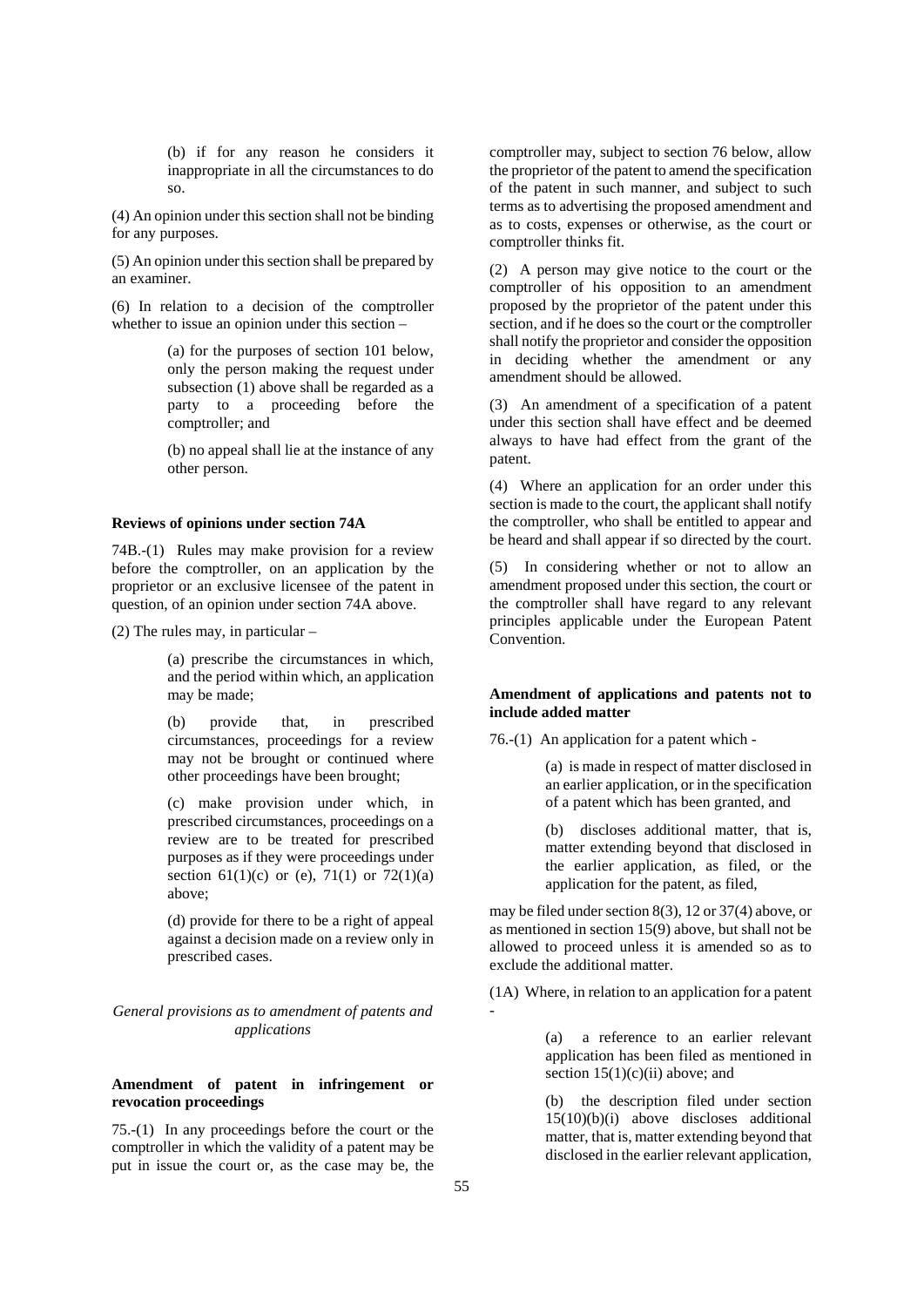the application shall not be allowed to proceed unless it is amended so as to exclude the additional matter.

(2) No amendment of an application for a patent shall be allowed under section  $15A(6)$ ,  $18(3)$  or  $19(1)$ if it results in the application disclosing matter extending beyond that disclosed in the application as filed.

(3) No amendment of the specification of a patent shall be allowed under section 27(1), 73 or 75 if it -

> (a) results in the specification disclosing additional matter, or

> (b) extends the protection conferred by the patent.

(4) In subsection (1A) above "relevant application" has the meaning given by section 5(5) above.

# **Biotechnological inventions**

76A.-(1) Any provision of, or made under, this Act is to have effect in relation to a patent or an application for a patent which concerns a biotechnological invention, subject to the provisions of Schedule A2.

(2) Nothing in this section or Schedule A2 is to be read as affecting the application of any provision in relation to any other kind of patent or application for a patent.

# PART II

# PROVISIONS ABOUT INTERNATIONAL **CONVENTIONS**

*European patents and patent applications* 

#### **Effect of European patent (UK)**

77.-(1) Subject to the provisions of this Act, a European patent (UK) shall, as from the publication of the mention of its grant in the European Patent Bulletin, be treated for the purposes of Parts I and III of this Act as if it were a patent under this Act granted in pursuance of an application made under this Act and as if notice of the grant of the patent had, on the date of that publication, been published under section 24 above in the journal; and -

> (a) the proprietor of a European patent (UK) shall accordingly as respects the United Kingdom have the same rights and

remedies, subject to the same conditions, as the proprietor of a patent under this Act;

(b) references in Parts I and III of this Act to a patent shall be construed accordingly; and

(c) any statement made and any certificate filed for the purposes of the provision of the convention corresponding to section  $2(4)(c)$ above shall be respectively treated as a statement made and written evidence filed for the purposes of the said paragraph (c).

 (2) Subsection (1) above shall not affect the operation in relation to a European patent (UK) of any provisions of the European Patent Convention relating to the amendment or revocation of such a patent in proceedings before the European Patent Office.

(3) Where in the case of a European patent (UK) -

(a) proceedings for infringement, or proceedings under section 58 above, have been commenced before the court or the comptroller and have not been finally disposed of, and

(b) it is established in proceedings before the European Patent Office that the patent is only partially valid,

the provisions of section 63 or, as the case may be, of subsections (7) to (9) of section 58 apply as they apply to proceedings in which the validity of a patent is put in issue and in which it is found that the patent is only partially valid.

(4) Where a European patent (UK) is amended in accordance with the European Patent Convention, the amendment shall have effect for the purposes of Parts I and III of this Act as if the specification of the patent had been amended under this Act; but subject to subsection (6)(b) below.

(4A) Where a European patent (UK) is revoked in accordance with the European Patent Convention, the patent shall be treated for the purposes of Parts I and III of this Act as having been revoked under this Act.

(5) Where -

(a) under the European Patent Convention a European patent (UK) is revoked for failure to observe a time limit and is subsequently restored or is revoked by the Board of Appeal and is subsequently restored by the Enlarged Board of Appeal; and

(b) between the revocation and publication of the fact that it has been restored a person begins in good faith to do an act which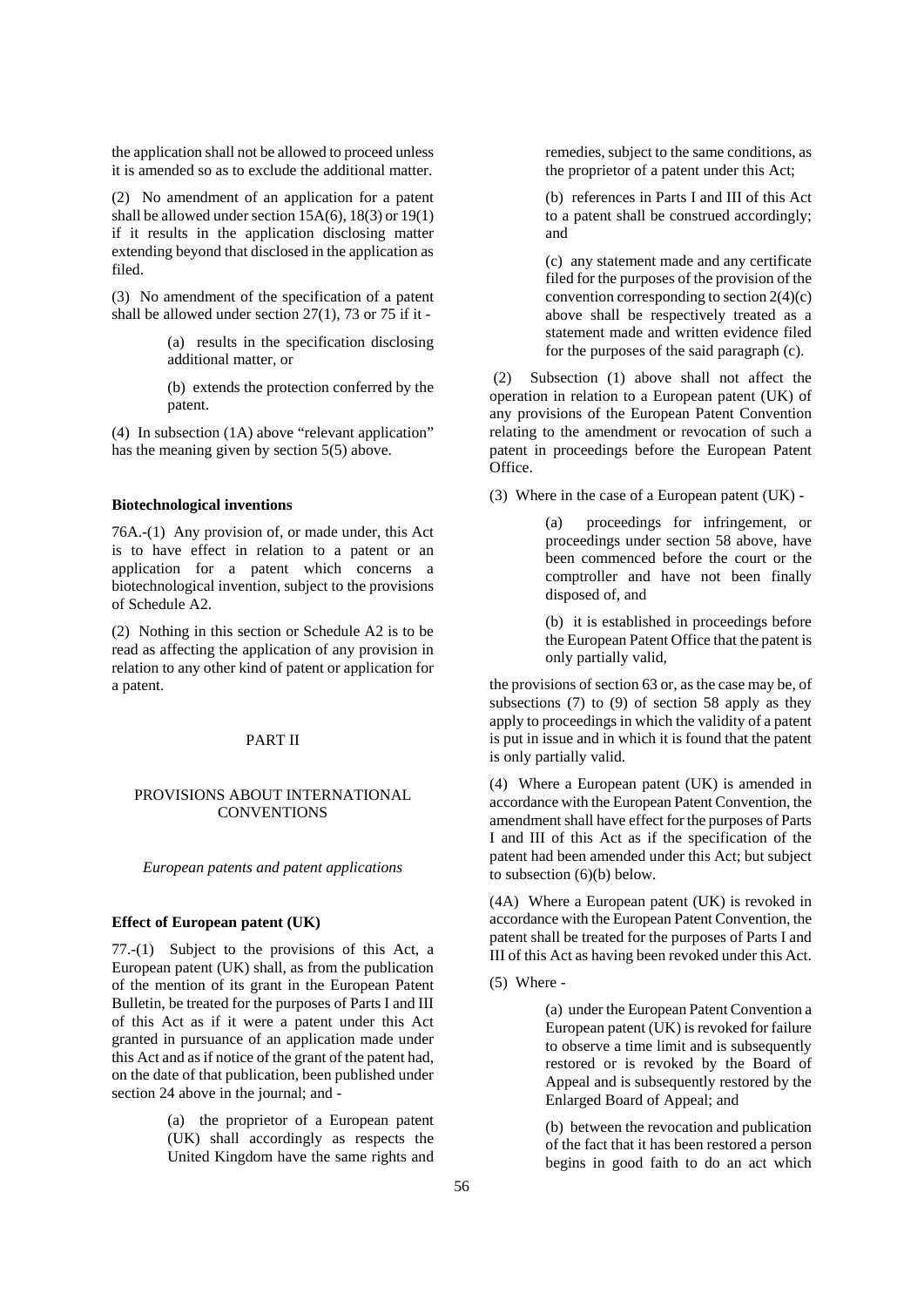would, apart from section 55 above, constitute an infringement of the patent or makes in good faith effective and serious preparations to do such an act;

he shall have the rights conferred by section 28A(4) and (5) above, and subsections (6) and (7) of that section shall apply accordingly.

(6) While this subsection is in force -

(a) subsection (1) above shall not apply to a European patent (UK) the specification of which was published in French or German, unless a translation of the specification into English is filed at the Patent Office and the prescribed fee is paid before the end of the prescribed period;

(b) subsection (4) above shall not apply to an amendment made in French or German unless a translation into English of the specification as amended is filed at the Patent Office and the prescribed fee is paid before the end of the prescribed period.

(7) Where such a translation is not filed, the patent shall be treated as always having been void.

(8) The comptroller shall publish any translation filed at the Patent Office under subsection (6) above.

(9) Subsection (6) above shall come into force on a day appointed for the purpose by rules and shall cease to have effect on a day so appointed, without prejudice, however, to the power to bring it into force again.

# **Effect of filing an application for a European patent (UK)**

78.-(1) Subject to the provisions of this Act, an application for a European patent (UK) having a date of filing under the European Patent Convention shall be treated for the purposes of the provisions of this Act to which this section applies as an application for a patent under this Act having that date as its date of filing and having the other incidents listed in subsection (3) below, but subject to the modifications mentioned in the following provisions of this section.

(2) This section applies to the following provisions of this Act:–

> section  $2(3)$  and so much of section  $14(7)$  as relates to section 2(3);

section 5;

section 6;

so much of section 13(3) as relates to an application for and issue of a certificate under that subsection;

sections 30 to 33:

section 36;

sections 55 to 69:

section 74, so far as relevant to any of the provisions mentioned above;

section 111; and

section 125.

(3) The incidents referred to in subsection (1) above in relation to an application for a European patent (UK) are as follows:–

> (a) any declaration of priority made in connection with the application under the European Patent Convention shall be treated for the purposes of this Act as a declaration made under section 5(2) above;

> (b) where a period of time relevant to priority is extended under that convention, the period of twelve months allowed under section 5(2A)(a) above shall be so treated as altered correspondingly;

> (c) where the date of filing an application is re-dated under that convention to a later date, that date shall be so treated as the date of filing the application;

> (d) the application, if published in accordance with that convention, shall, subject to subsection (7) and section 79 below, be so treated as published under section 16 above:

> (e) any designation of the inventor under that convention or any statement under it indicating the origin of the right to a European patent shall be treated for the purposes of section 13(3) above as a statement filed under section 13(2) above;

> (f) registration of the application in the register of European patents shall be treated as registration under this Act.

(4) Rules under section 32 above may not impose any requirements as to the registration of applications for European patents (UK) but may provide for the registration of copies of entries relating to such applications in the European register of patents.

(5) Subsections (1) to (3) above shall cease to apply to an application for a European patent (UK), except as mentioned in subsection (5A) below, if -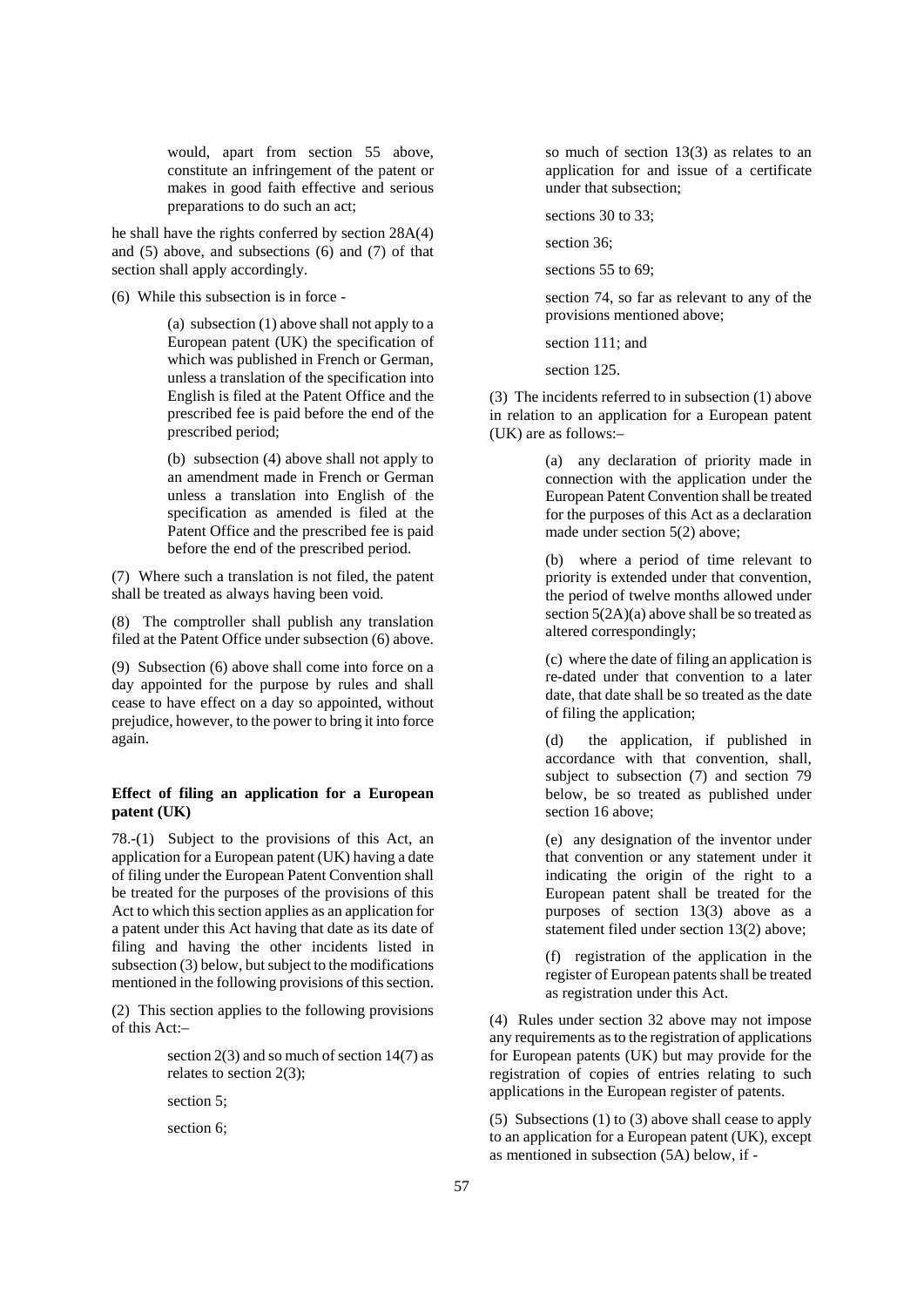(a) the application is refused or withdrawn or deemed to be withdrawn, or

(b) the designation of the United Kingdom in the application is withdrawn or deemed to be withdrawn, but shall apply again if the rights of the applicant are re-established under the European Patent Convention, as from their reestablishment.

(5A) The occurrence of any of the events mentioned in subsection  $(5)(a)$  or  $(b)$  shall not affect the continued operation of section 2(3) above in relation to matter contained in an application for a European patent (UK) which by virtue of that provision has become part of the state of the art as regards other inventions; and the occurrence of any event mentioned in subsection (5)(b) shall not prevent matter contained in an application for a European patent (UK) becoming part of the state of the art by virtue of section 2(3) above as regards other inventions where the event occurs before the publication of that application..

(6) Where, between subsections (1) to (3) above ceasing to apply to an application for a European patent (UK) and the re-establishment of the rights of the applicant, a person –

(a) begins in good faith to do an act which would constitute an infringement of the rights conferred by publication of the application if those subsections then applied, or

(b) makes in good faith effective and serious preparations to do such an act,

he shall have the right to continue to do the act, or as the case may be, to do the act, notwithstanding subsections (1) to (3) applying again and notwithstanding the grant of the patent.

(6A) Subsections (5) and (6) of section 20B above have effect for the purposes of subsection (6) above as they have effect for the purposes of that section and as if the references to subsection (4) of that section were references to subsection 6 above.

(6B) Subject to subsection (6A) above, the right conferred by subsection (6) above does not extend to granting a licence to another person to do the act in question.

(6C) Subsections (6) to (6B) above apply in relation to the use of a patented invention for the services of the Crown as they apply in relation to an infringement of the rights conferred by publication of the application (or, as the case may be, infringement of the patent).

"Patented invention" has the same meaning as in section 55 above.

(7) While this subsection is in force, an application for a European patent (UK) published by the European Patent Office under the European Patent Convention in French or German shall be treated for the purposes of sections 55 and 69 above as published under section 16 above when a translation into English of the claims of the specification of the application has been filed at and published by the Patent Office and the prescribed fee has been paid, but an applicant –

> (a) may recover a payment by virtue of section 55(5) above in respect of the use of the invention in question before publication of that translation; or

> (b) may bring proceedings by virtue of section 69 above in respect of an act mentioned in that section which is done before publication of that translation;

if before that use or the doing of that act he has sent by post or delivered to the government department who made use or authorised the use of the invention, or, as the case may be, to the person alleged to have done the act, a translation into English of those claims.

(8) Subsection (7) above shall come into force on a day appointed for the purpose by rules and shall cease to have effect on a day so appointed, without prejudice, however, to the power to bring it into force again.

# **Operation of section 78 in relation to certain European patent applications**

79.-(1) Subject to the following provisions of this section, section 78 above, in its operation in relation to an international application for a patent (UK) which is treated by virtue of the European Patent Convention as an application for a European patent (UK), shall have effect as if any reference in that section to anything done in relation to the application under the European Patent Convention included a reference to the corresponding thing done under the Patent Co-operation Treaty.

(2) Any such international application which is published under that treaty shall be treated for the purposes of section 2(3) above as published only when a copy of the application has been supplied to the European Patent Office in English, French or German and the relevant fee has been paid under that convention.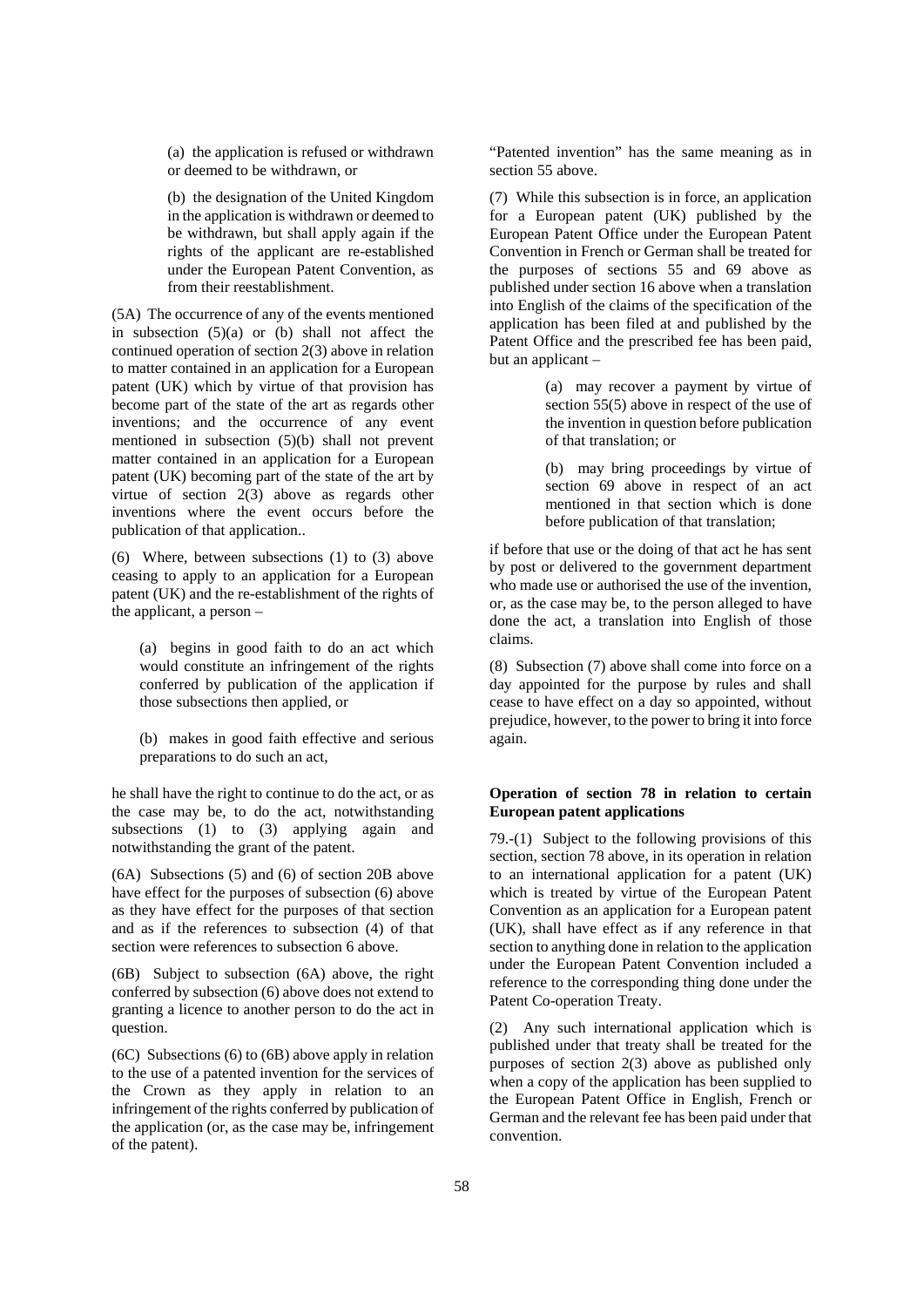(3) Any such international application which is published under that treaty in a language other than English, French or German shall, subject to section 78(7) above, be treated for the purposes of sections 55 and 69 above as published only when it is republished in English, French or German by the European Patent Office under that convention.

# **Authentic text of European patents and patent applications**

80.-(1) Subject to subsection (2) below, the text of a European patent or application for such a patent in the language of the proceedings, that is to say, the language in which proceedings relating to the patent or the application are to be conducted before the European Patent Office, shall be the authentic text for the purposes of any domestic proceedings, that is to say, any proceedings relating to the patent or application before the comptroller or the court.

(2) Where the language of the proceedings is French or German, a translation into English of the specification of the patent under section 77 above or of the claims of the application under section 78 above shall be treated as the authentic text for the purpose of any domestic proceedings, other than proceedings for the revocation of the patent, if the patent or application as translated into English confers protection which is narrower than that conferred by it in French or German.

(3) If any such translation results in a European patent or application conferring the narrower protection, the proprietor of or applicant for the patent may file a corrected translation with the Patent Office and, if he pays the prescribed fee within the prescribed period, the Patent Office shall publish it, but -

> (a) any payment for any use of the invention which (apart from section 55 above) would have infringed the patent as correctly translated, but not as originally translated, or in the case of an application would have infringed it as aforesaid if the patent had been granted, shall not be recoverable under that section,

> (b) the proprietor or applicant shall not be entitled to bring proceedings in respect of an act which infringed the patent as correctly translated, but not as originally translated, or in the case of an application would have infringed it as aforesaid if the patent had been granted,

unless before that use or the doing of the act the corrected translation has been published by the Patent Office or the proprietor or applicant has sent the corrected translation by post or delivered it to the government department who made use or authorised the use of the invention or, as the case may be, to the person alleged to have done that act.

(4) Where a correction of a translation is published under subsection (3) above and before it is so published a person –

> (a) begins in good faith to do an act which would not constitute an infringement of the patent as originally translated, or of the rights conferred by publication of the application as originally translated, but would do so under the amended translation, or

> (b) makes in good faith effective and serious preparations to do such an act,

he shall have the right to continue to do the act or, as the case may be, to do the act, notwithstanding the publication of the corrected translation and notwithstanding the grant of the patent.

(5) Subsections (5) and (6) of section 28A above have effect for the purposes of subsection (4) above as they have effect for the purposes of that section and as if -

> (a) the references to subsection (4) of that section were references to subsection (4) above;

> (b) the reference to the registered proprietor of the patent included a reference to the applicant.

(6) Subject to subsection (5) above, the right conferred by subsection (4) above does not extend to granting a licence to another person to do the act in question.

(7) Subsections (4) to (6) above apply in relation to the use of a patented invention for the services of the Crown as they apply in relation to an infringement of the patent or of the rights conferred by the publication of the application.

 "Patented invention" has the same meaning as in section 55 above.

## **Conversion of European patent applications**

81.-(1) The comptroller may direct that on compliance with the relevant conditions mentioned in subsection (2) below an application for a European patent (UK) shall be treated as an application for a patent under this Act where the application is deemed to be withdrawn under the provisions of the European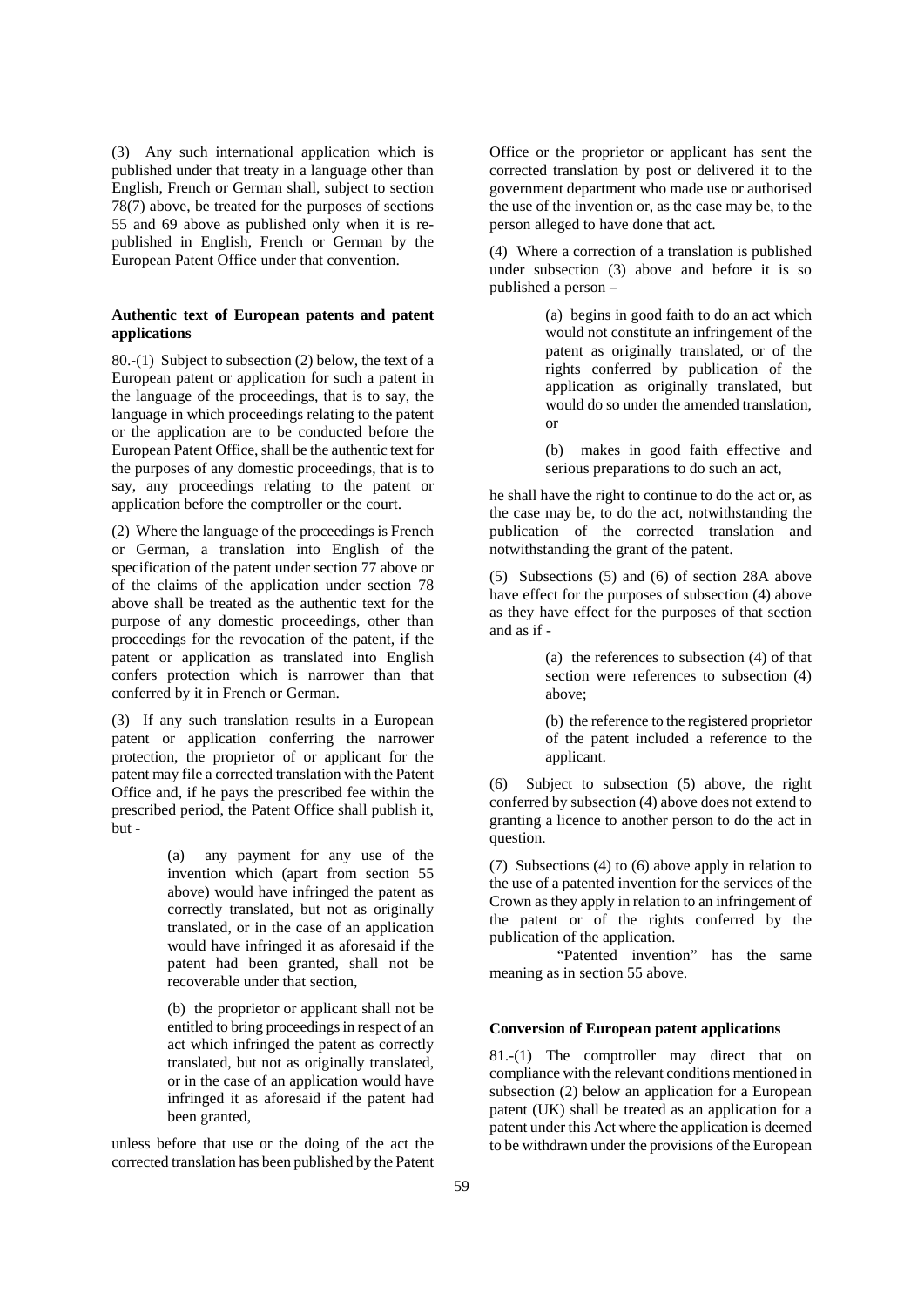Patent Convention relating to the time for forwarding applications to the European Patent Office.

- (2) The relevant conditions referred to above are
	- (a) [repealed]
	- (b) that  $-$

(i) the applicant requests the comptroller within the relevant prescribed period (where the application was filed with the Patent Office) to give a direction under this section, or

(ii) the central industrial property office of a country which is party to the convention, other than the United Kingdom, with which the application was filed transmits within the relevant prescribed period a request that the application should be converted into an application under this Act, together with a copy of the application; and

(c) that the applicant within the relevant prescribed period pays the application fee and if the application is in a language other than English, files a translation into English of the application and of any amendments previously made in accordance with the convention.

(3) Where an application for a European patent falls to be treated as an application for a patent under this Act by virtue of a direction under this section -

> (a) the date which is the date of filing the application under the European Patent Convention shall be treated as its date of filing for the purposes of this Act, but if that date is re-dated under the convention to a later date, that later date shall be treated for those purposes as the date of filing the application;

> (b) if the application satisfies a requirement of the convention corresponding to any of the requirements of this Act or rules designated as formal requirements, it shall be treated as satisfying that formal requirement;

> (c) any document filed with the European Patent Office under any provision of the convention corresponding to any of the following provisions of this Act, that is to say, sections 2(4)(c), 5, 13(2) and 14, or any rule made for the purposes of any of those

provisions, shall be treated as filed with the Patent Office under that provision or rule;

and

(d) the comptroller shall refer the application for only so much of the examination and search required by sections 15A, 17 and 18 above as he considers appropriate in view of any examination and search carried out under the convention, and those sections shall apply with any necessary modifications accordingly.

# **Jurisdiction to determine questions as to right to a patent**

82.-(1) The court shall not have jurisdiction to determine a question to which this section applies except in accordance with the following provisions of this section.

(2) Section 12 above shall not confer jurisdiction on the comptroller to determine a question to which this section applies except in accordance with the following provisions of this section.

(3) This section applies to a question arising before the grant of a European patent whether a person has a right to be granted a European patent, or a share in any such patent, and in this section "employeremployee question" means any such question between an employer and an employee, or their successors in title, arising out of an application for a European patent for an invention made by the employee.

(4) The court and the comptroller shall have jurisdiction to determine any question to which this section applies, other than an employer-employee question, if either of the following conditions is satisfied, that is to say -

> (a) the applicant has his residence or principal place of business in the United Kingdom; or

> (b) the other party claims that the patent should be granted to him and he has his residence or principal place of business in the United Kingdom and the applicant does not have his residence or principal place of business in any of the relevant contracting states;

and also if in either of those cases there is no written evidence that the parties have agreed to submit to the jurisdiction of the competent authority of a relevant contracting state other than the United Kingdom.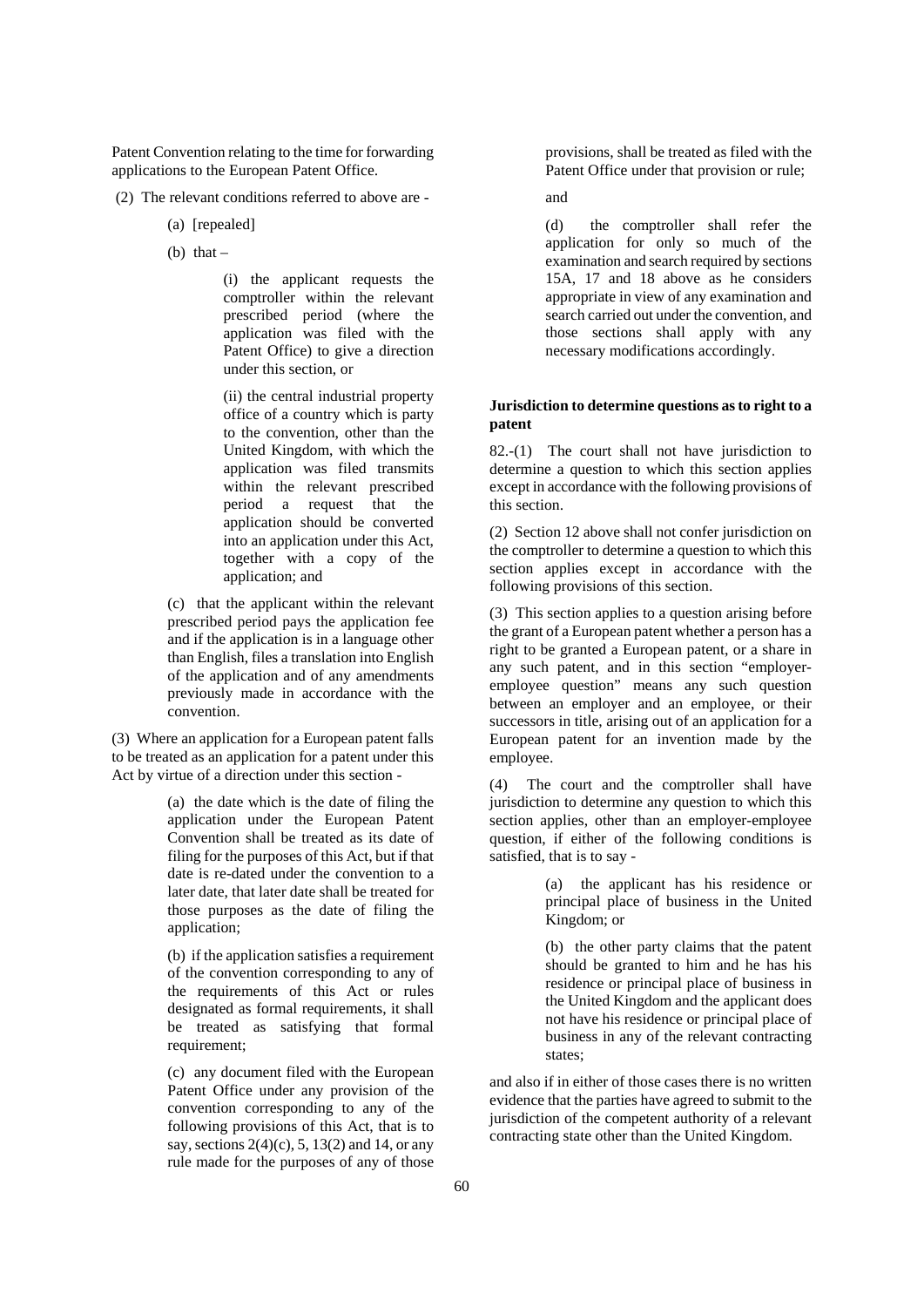(5) The court and the comptroller shall have jurisdiction to determine an employer-employee question if either of the following conditions is satisfied, that is to say -

> (a) the employee is mainly employed in the United Kingdom; or

> (b) the employee is not mainly employed anywhere or his place of main employment cannot be determined, but the employer has a place of business in the United Kingdom to which the employee is attached (whether or not he is also attached elsewhere);

and also if in either of those cases there is no written evidence that the parties have agreed to submit to the jurisdiction of the competent authority of a relevant contracting state other than the United Kingdom or, where there is such evidence of such an agreement, if the law applicable to the contract of employment does not recognise the validity of the agreement.

(6) Without prejudice to subsections (2) to (5) above, the court and the comptroller shall have jurisdiction to determine any question to which this section applies if there is written evidence that the parties have agreed to submit to the jurisdiction of the court or the comptroller, as the case may be, and, in the case of an employer-employee question, the law applicable to the contract of employment recognises the validity of the agreement.

(7) If, after proceedings to determine a question to which this section applies have been brought before the competent authority of a relevant contracting state other than the United Kingdom, proceedings are begun before the court or a reference is made to the comptroller under section 12 above to determine that question, the court or the comptroller, as the case may be, shall stay or sist the proceedings before the court or the comptroller unless or until the competent authority of that other state either -

> (a) determines to decline jurisdiction and no appeal lies from the determination or the time for appealing expires, or

> (b) makes a determination which the court or the comptroller refuses to recognise under section 83 below.

(8) References in this section to the determination of a question include respectively references to -

> (a) the making of a declaration or the grant of a declarator with respect to that question (in the case of the court); and

> (b) the making of an order under section 12 above in relation to that question (in the case of the court or the comptroller).

(9) In this section and section 83 below "relevant contracting state" means a country which is a party to the European Patent Convention and has not exercised its right under the convention to exclude the application of the protocol to the convention known as the Protocol on Recognition.

# **Effect of patent decisions of competent authorities of other states**

83.-(1) A determination of a question to which section 82 above applies by the competent authority of a relevant contracting state other than the United Kingdom shall, if no appeal lies from the determination or the time for appealing has expired, be recognised in the United Kingdom as if it had been made by the court or the comptroller unless the court or he refuses to recognise it under subsection (2) below.

(2) The court or the comptroller may refuse to recognise any such determination that the applicant for a European patent had no right to be granted the patent, or any share in it, if either -

> (a) the applicant did not contest the proceedings in question because he was not notified of them at all or in the proper manner or was not notified of them in time for him to contest the proceedings; or

> (b) the determination in the proceedings in question conflicts with the determination of the competent authority of any relevant contracting state in proceedings instituted earlier between the same parties as in the proceedings in question.

# **Patent agents and other representatives**

84. [repealed]

### **European patent attorneys**

85. [repealed]

*Community patents* 

#### **Implementation of Community Patent Convention**

86. [repealed]

### **Decisions on Community Patent Convention**

87. [repealed]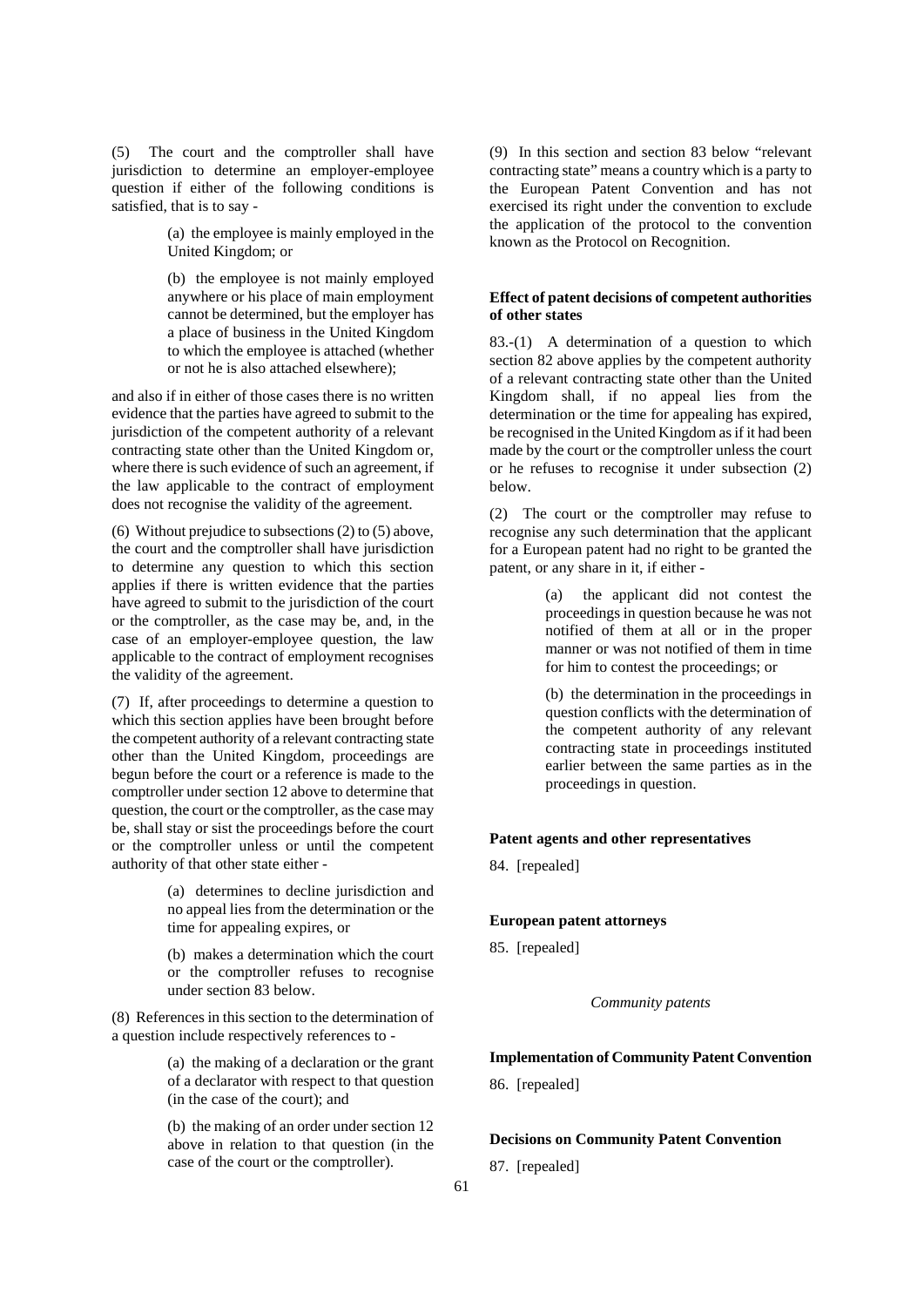# **Jurisdiction in legal proceedings in connection with Community Patent Convention**

88. [repealed]

## *International applications for patents*

#### **Effect of international application for patent**

89.-(1) An international application for a patent (UK) for which a date of filing has been accorded under the Patent Co-operation Treaty shall, subject to -

> section 89A (international and national phases of application), and

> section 89B (adaptation of provisions in relation to international application),

be treated for the purposes of Parts I and III of this Act as an application for a patent under this Act.

(2) If the application, or the designation of the United Kingdom in it, is withdrawn or (except as mentioned in subsection (3)) deemed to be withdrawn under the Treaty, it shall be treated as withdrawn under this Act.

(3) An application shall not be treated as withdrawn under this Act if it, or the designation of the United Kingdom in it, is deemed to be withdrawn under the Treaty -

> (a) because of an error or omission in an institution having functions under the Treaty, or

> (b) because, owing to circumstances outside the applicant's control, a copy of the application was not received by the International Bureau before the end of the time limited for that purpose under the Treaty,

or in such other circumstances as may be prescribed.

# (4) [repealed]

(5) If an international application for a patent which designates the United Kingdom is refused a filing date under the Treaty and the comptroller determines that the refusal was caused by an error or omission in an institution having functions under the Treaty, he may direct that the application shall be treated as an application under this Act, having such date of filing as he may direct.

# **International and national phases of application**

89A.-(1) The provisions of the Patent Co-operation Treaty relating to publication, search, examination and amendment, and not those of this Act, apply to an international application for a patent (UK) during the international phase of the application.

(2) The international phase of the application means the period from the filing of the application in accordance with the Treaty until the national phase of the application begins.

(3) The national phase of the application begins -

(a) when the prescribed period expires, provided any necessary translation of the application into English has been filed at the Patent Office and the prescribed fee has been paid by the applicant; or

(b) on the applicant expressly requesting the comptroller to proceed earlier with the national phase of the application, filing at the Patent Office -

> (i) a copy of the application, if none has yet been sent to the Patent Office in accordance with the Treaty, and

> (ii) any necessary translation of the application into English,

and paying the prescribed fee.

For this purpose a "copy of the application" includes a copy published in accordance with the Treaty in a language other than that in which it was originally filed.

(4) If the prescribed period expires without the conditions mentioned in subsection (3)(a) being satisfied, the application shall be taken to be withdrawn.

Where during the international phase the application is amended in accordance with the Treaty, the amendment shall be treated as made under this Act if -

> (a) when the prescribed period expires, any necessary translation of the amendment into English has been filed at the Patent Office, or

> (b) where the applicant expressly requests the comptroller to proceed earlier with the national phase of the application, there is then filed at the Patent Office -

> > (i) a copy of the amendment, if none has yet been sent to the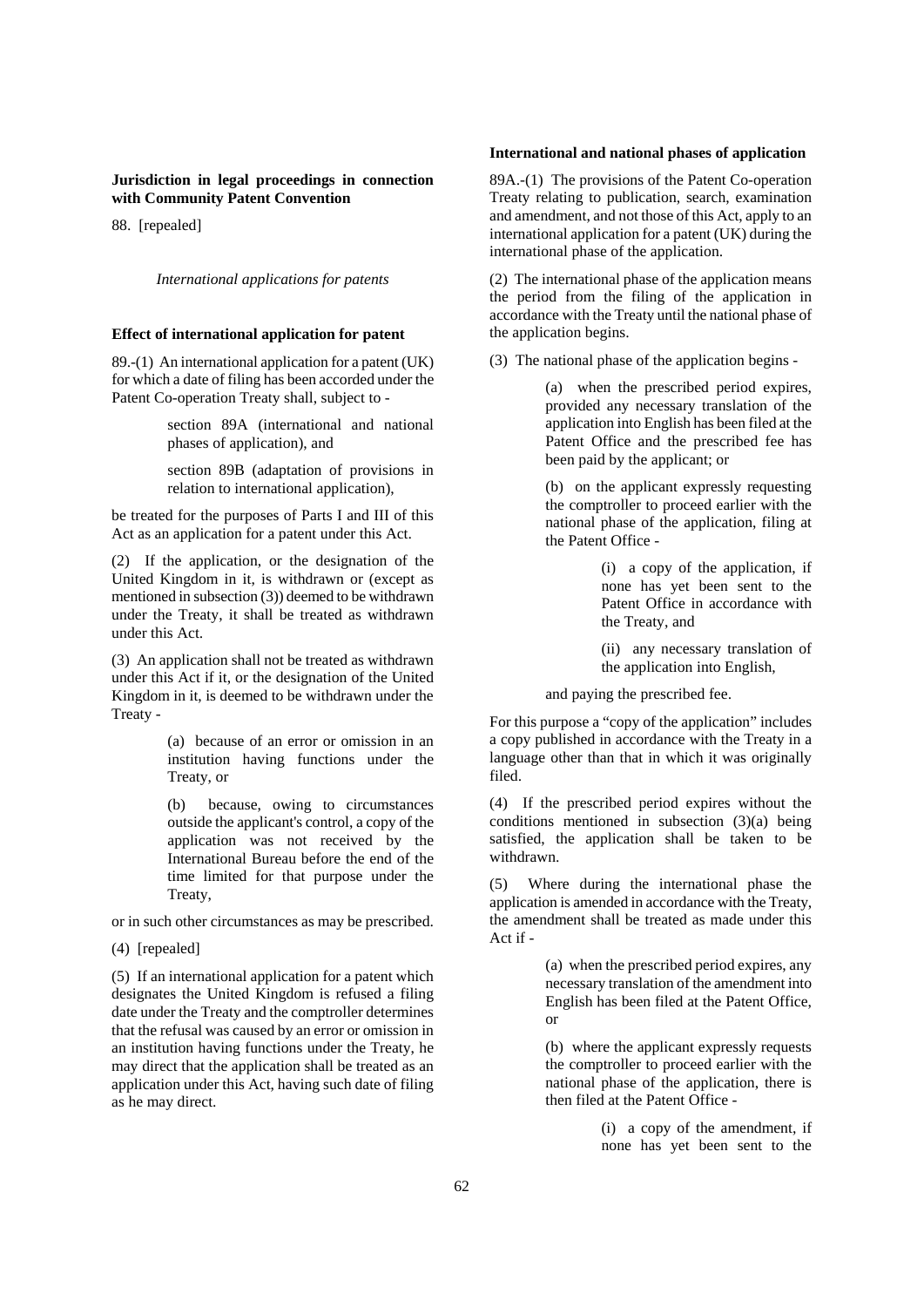Patent Office in accordance with the Treaty, and

(ii) any necessary translation of the amendment into English;

otherwise the amendment shall be disregarded.

(6) The comptroller shall on payment of the prescribed fee publish any translation filed at the Patent Office under subsection (3) or (5) above.

### **Adaptation of provisions in relation to international application**

89B.-(1) Where an international application for a patent (UK) is accorded a filing date under the Patent Co -operation Treaty -

> (a) that date, or if the application is re-dated under the Treaty to a later date that later date, shall be treated as the date of filing the application under this Act,

> (b) any declaration of priority made under the Treaty shall be treated as made under section 5(2) above, and where in accordance with the Treaty any extra days are allowed, the period of 12 months allowed under section  $5(2A)(a)$  above shall be treated as altered accordingly, and

> (c) any statement of the name of the inventor under the Treaty shall be treated as a statement filed under section 13(2) above.

(2) If the application, not having been published under this Act, is published in accordance with the Treaty it shall be treated, for purposes other than those mentioned in subsection  $(3)$ , as published under section 16 above when the national phase of the application begins or, if later, when published in accordance with the Treaty.

(3) For the purposes of section 55 (use of invention for service of the Crown) and section 69 (infringement of rights conferred by publication) the application, not having been published under this Act, shall be treated as published under section 16 above -

> (a) if it is published in accordance with the Treaty in English, on its being so published; and

> (b) if it is so published in a language other than English -

> > (i) on the publication of a translation of the application in accordance with section 89A(6) above, or

(ii) on the service by the applicant of a translation into English of the specification of the application of the government department concerned or, as the case may be, on the person committing the infringing act.

The reference in paragraph (b)(ii) to the service of a translation on a government department or other person is to its being sent by post or delivered to that department or person.

(4) During the international phase of the application, section 8 above does not apply (determination of questions of entitlement in relation to application under this Act) and section 12 above (determination of entitlement in relation to foreign and convention patents) applies notwithstanding the application; but after the end of the international phase, section 8 applies and section 12 does not.

(5) When the national phase begins the comptroller shall refer the application for so much of the examination and search under sections 15A, 17 and 18 above as he considers appropriate in view of any examination or search carried out under the Treaty.

*Convention countries* 

# **Orders in Council as to convention countries**

90.-(1) Her Majesty may with a view to the fulfilment of a treaty or international convention, arrangement or engagement, by Order in Council declare that any country specified in the Order is a convention country for the purposes of section 5 above.

(2) Her Majesty may by Order in Council direct that any of the Channel Islands, any colony shall be taken to be a convention country for those purposes.

(3) For the purposes of subsection (1) above every colony, protectorate, and territory subject to the authority or under the suzerainty of another country, and every territory administered by another country under the trusteeship system of the United Nations shall be taken to be a country in the case of which a declaration may be made under that subsection.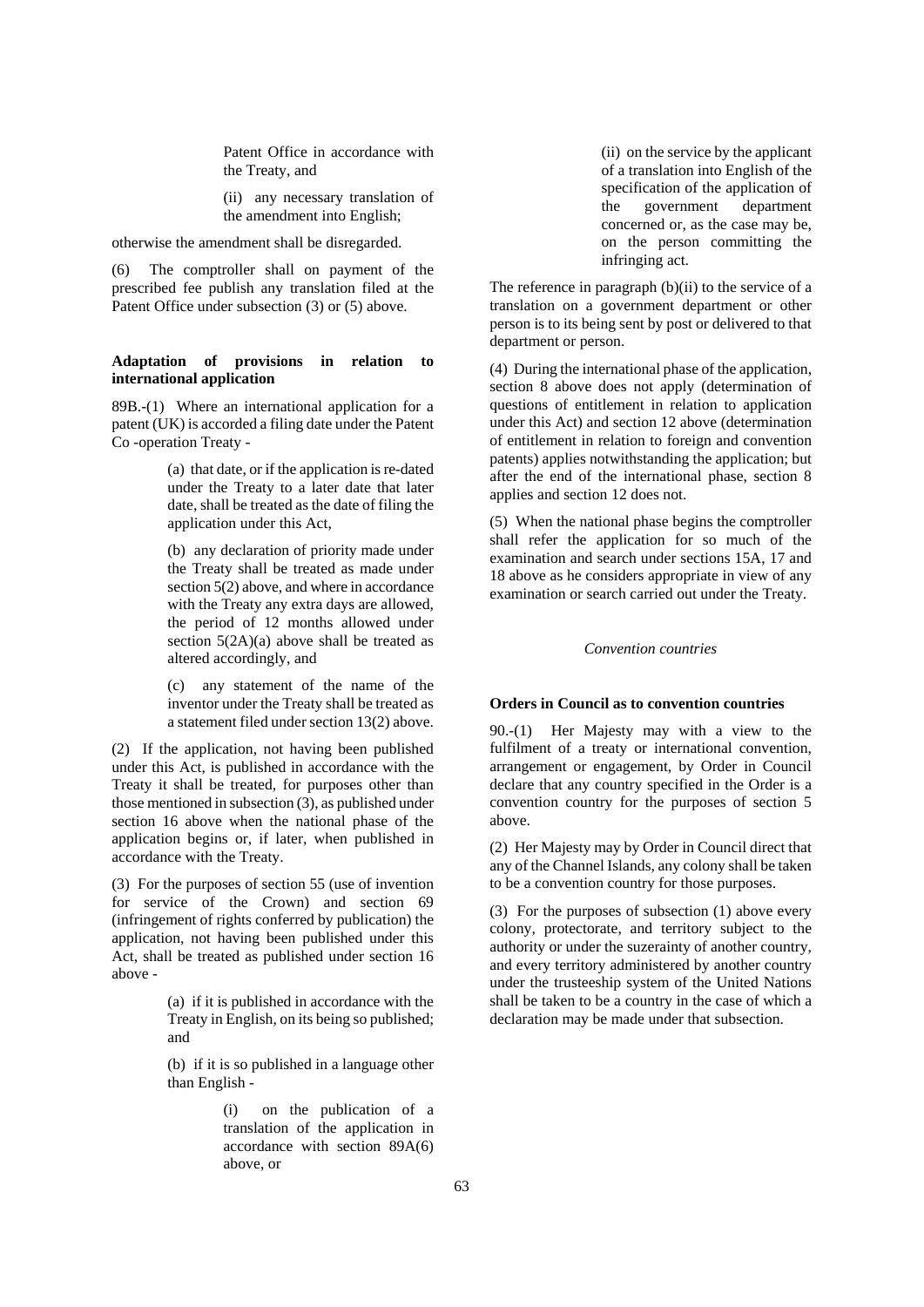### *Miscellaneous*

# **Evidence of conventions and instruments under conventions**

91.-(1) Judicial notice shall be taken of the following, that is to say -

> (a) the European Patent Convention, the Community Patent Convention and the Patent Co-operation Treaty (each of which is hereafter in this section referred to as the relevant convention);

> (b) any bulletin, journal or gazette published under the relevant convention and the register of European patents kept under the European Patent Convention; and

> any decision of, or expression of opinion by, the relevant convention court on any question arising under or in connection with the relevant convention.

(2) Any document mentioned in subsection (1)(b) above shall be admissible as evidence of any instrument or other act thereby communicated of any convention institution.

(3) Evidence of any instrument issued under the relevant convention by any such institution, including any judgment or order of the relevant convention court, or of any document in the custody of any such institution or reproducing in legible form any information in such custody otherwise than in legible form, or any entry in or extract from such a document, may be given in any legal proceedings by production of a copy certified as a true copy by an official of that institution; and any document purporting to be such a copy shall be received in evidence without proof of the official position or handwriting of the person signing the certificate.

(4) Evidence of any such instrument may also be given in any legal proceedings -

> (a) by production of a copy purporting to be printed by the Queen's Printer;

> (b) where the instrument is in the custody of a government department, by production of a copy certified on behalf of the department to be a true copy by an officer of the department generally or specially authorised to do so;

and any document purporting to be such a copy as is mentioned in paragraph (b) above of an instrument in the custody of a department shall be received in evidence without proof of the official position or handwriting of the person signing the certificate, or

of his authority to do so, or of the document being in the custody of the department.

(5) In any legal proceedings in Scotland evidence of any matter given in a manner authorised by this section shall be sufficient evidence of it.

(6) In this section -

"convention institution" means an institution established by or having functions under the relevant convention;

"relevant convention court" does not include a court of the United Kingdom or of any other country which is a party to the relevant convention; and

"legal proceedings", in relation to the United Kingdom, includes proceedings before the comptroller.

# **Obtaining evidence for proceedings under the European Patent Convention**

92.-(1) Sections 1 to 3 of the Evidence (Proceedings in Other Jurisdictions) Act 1975 (provisions enabling United Kingdom courts to assist in obtaining evidence for foreign courts) shall apply for the purpose of proceedings before a relevant convention court under the European Patent Convention as they apply for the purpose of civil proceedings in a court exercising jurisdiction in a country outside the United Kingdom.

(2) In the application of those sections by virtue of this section any reference to the High Court, the Court of Session or the High Court of Justice in Northern Ireland shall include a reference to the comptroller.

(3) Rules under this Act may include provision -

(a) as to the manner in which an application under section 1 of the said Act of 1975 is to be made to the comptroller for the purpose of proceedings before a relevant convention court under the European Patent Convention; and

(b) subject to the provisions of that Act, as to the circumstances in which an order can be made under section 2 of that Act on any such application.

(4) Rules of the court and rules under this Act may provide for an officer of the European Patent Office to attend the hearing of an application under section 1 of that Act before the court or the comptroller, as the case may be, and examine the witnesses or request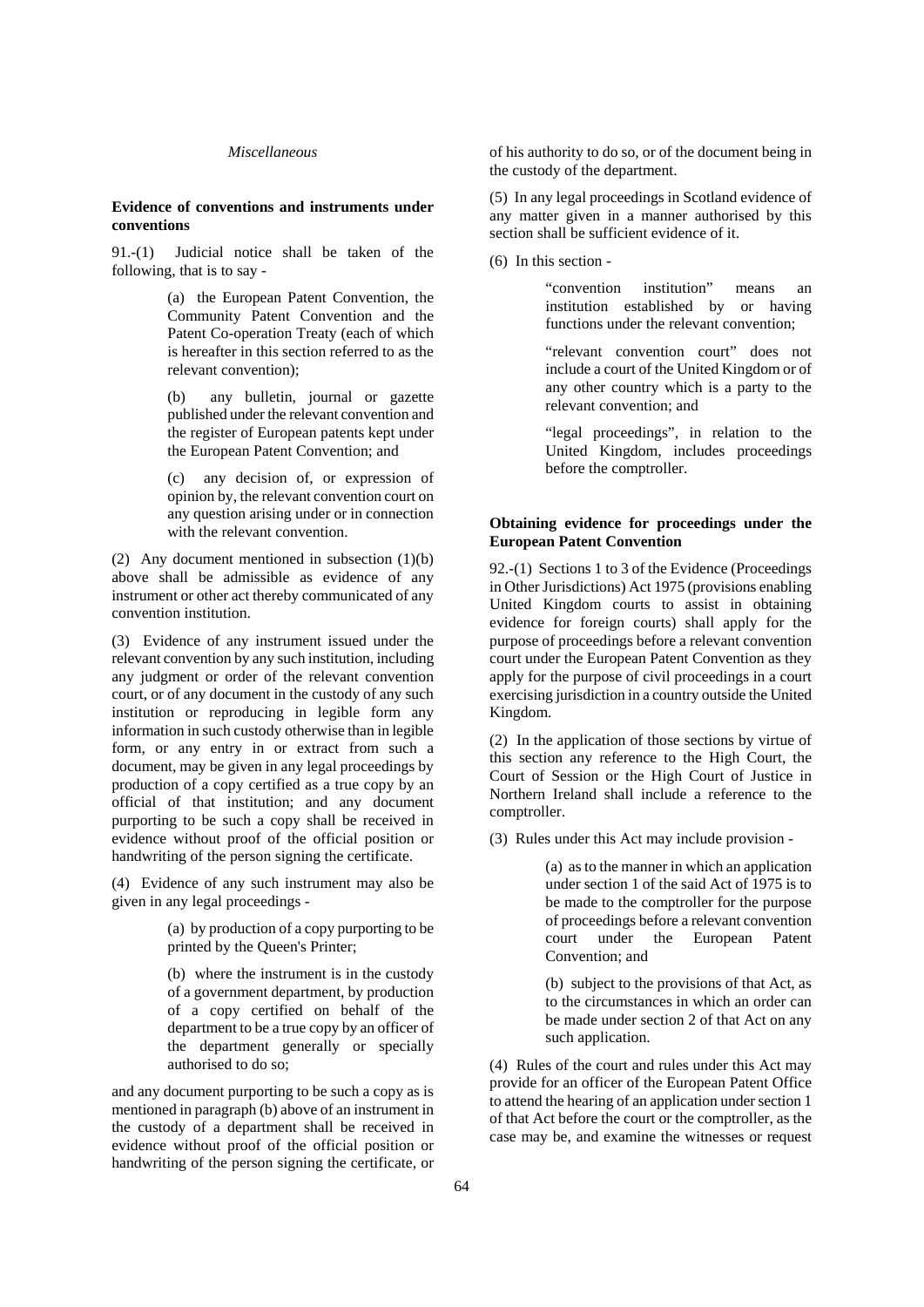the court or comptroller to put specified questions to the witnesses.

(5) Section 1(4) of the Perjury Act 1911 and article 3(4) of the Perjury (Northern Ireland) Order 1979 (statements made for the purposes, among others, of judicial proceedings in a tribunal of a foreign state) shall apply in relation to proceedings before a relevant convention court under the European Patent Convention as they apply to a judicial proceeding in a tribunal of a foreign state.

#### **Enforcement of orders for costs**

93. If the European Patent Office orders the payment of costs in any proceedings before it -

> (a) in England and Wales the costs shall, if a county court so orders, be recoverable by execution issued from the county court or otherwise as if they were payable under an order of that court;

> (b) in Scotland the order may be enforced in like manner as an extract registered decree arbitral bearing a warrant for execution issued by the sheriff court of any sheriffdom in Scotland;

> (c) in Northern Ireland the order may be enforced as if it were a money judgment;

> (d) in the Isle of Man the order may be enforced in like manner as an execution issued out of the court.

# **Communication of information to the European Patent Office, etc.**

94. It shall not be unlawful by virtue of any enactment to communicate the following information in pursuance of the European Patent Convention to the European Patent Office or the competent authority of any country which is party to the Convention, that is to say -

> (a) information in the files of the court which, in accordance with the rules of court, the court authorises to be so communicated;

> (b) information in the files of the Patent Office which, in accordance with rules under this Act, the comptroller authorises to be so communicated.

## **Financial provisions**

95.-(1) There shall be paid out of moneys provided by Parliament any sums required by any Minister of the Crown or government department to meet any financial obligation of the United Kingdom under the European Patent Convention or the Patent Co-operation Treaty.

(2) Any sums received by any Minister of the Crown or government department in pursuance of that convention or that treaty shall be paid into the Consolidated Fund.

## PART III

### MISCELLANEOUS AND GENERAL

*Legal Proceedings* 

## **The Patents Court**

96. [repealed]

# **Appeals from the comptroller**

97.-(1) Except as provided by subsection (4) below, an appeal shall lie to the Patents Court from any decision of the comptroller under this Act or rules except any of the following decisions, that is to say -

> (a) a decision falling within section 14(7) above;

> (b) a decision under section 16(2) above to omit matter from a specification;

> (c) a decision to give directions under subsection (1) or (2) of section 22 above;

> (d) a decision under rules which is excepted by rules from the right of appeal conferred by this section.

(2) For the purpose of hearing appeals under this section the Patents Court may consist of one or more judges of that court in accordance with directions given by the Lord Chief Justice of England and Wales after consulting the Lord Chancellor.

(3) An appeal shall not lie to the Court of Appeal from a decision of the Patents Court on appeal from a decision of the comptroller under this Act or rules -

> (a) except where the comptroller's decision was given under section 8, 12, 18, 20, 27, 37, 40, 61, 72, 73 or 75 above; or

> (b) except where the ground of appeal is that the decision of the Patents Court is wrong in law;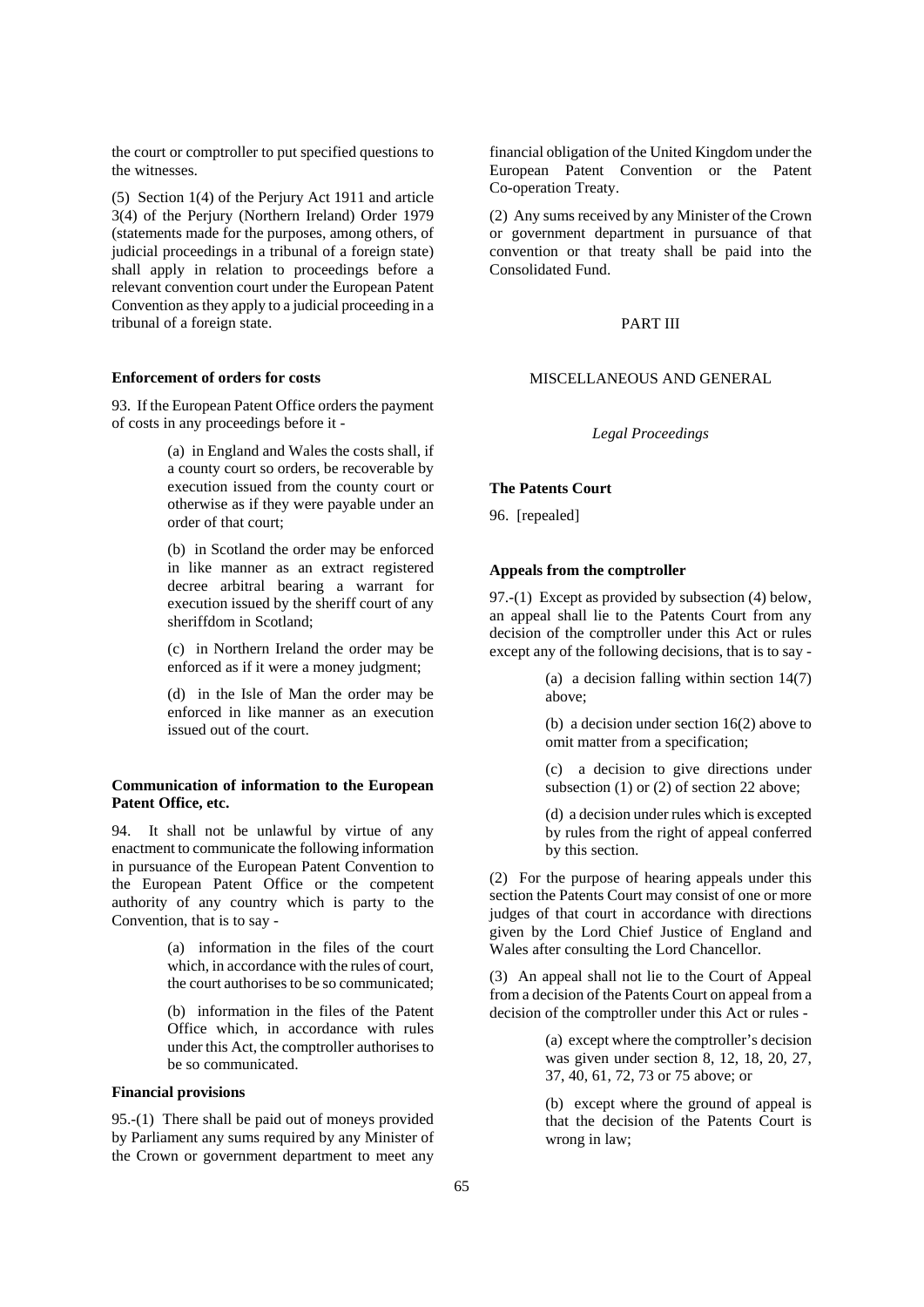but an appeal shall only lie to the Court of Appeal under this section if leave to appeal is given by the Patents Court or the Court of Appeal.

(4) The Lord Chief Justice may nominate a judicial office holder (as defined in section 109(4) of the Constitutional Reform Act 2005) to exercise his functions under subsection  $(2)^{10}$ .

(4) An appeal shall lie to the Court of Session from any decision of the comptroller in proceedings which under rules are held in Scotland, except any decision mentioned in paragraphs (a) to (d) of subsection (1) above.

(5) An appeal shall not lie to the Inner House of the Court of Session from a decision of an Outer House judge on appeal from a decision of the comptroller under this Act or rules -

> (a) except where the comptroller's decision was given under section 8, 12, 18, 20, 27, 37, 40, 61, 72, 73 or 75 above; or

> (b) except where the ground of appeal is that the decision of the Outer House judge is wrong in law.

### **Proceedings in Scotland**

98.-(1) In Scotland proceedings relating primarily to patents (other than proceedings before the comptroller) shall be competent in the Court of Session only, and any jurisdiction of the sheriff court relating to patents is hereby abolished except in relation to questions which are incidental to the issue in proceedings which are otherwise competent there.

(2) The remuneration of any assessor appointed to assist the court in proceedings under this Act in the Court of Session shall be determined by the Lord President of the Court of Session with the consent of the Treasury and shall be defrayed out of moneys provided by Parliament.

#### **General powers of the court**

<u>.</u>

99. The court may, for the purpose of determining any question in the exercise of its original or appellate jurisdiction under this Act or any treaty or international convention to which the United Kingdom is a party, make any order or exercise any other power which the comptroller could have made

or exercised for the purpose of determining that question.

#### **Power of Patents Court to order report**

99A.-(1) Rules of court shall make provision empowering the Patents Court in any proceedings before it under this Act, on or without the application of any party, to order the Patent Office to inquire into and report on any question of fact or opinion.

(2) Where the court makes such an order on the application of a party, the fee payable to the Patent Office shall be at such rate as may be determined in accordance with rules of court and shall be costs of the proceedings unless otherwise ordered by the court.

(3) Where the court makes such an order of its own motion, the fee payable to the Patent Office shall be at such rate as may be determined by the Lord Chancellor with the approval of the Treasury and shall be paid out of money provided by Parliament.

#### **Power of Court of Session to order report**

99B.-(1) In any proceedings before the Court of Session under this Act the court may, either of its own volition or on the application of any party, order the Patent Office to inquire into and report on any question of fact or opinion.

(2) Where the court makes an order under subsection (1) above of its own volition the fee payable to the Patent Office shall be at such rate as may be determined by the Lord President of the Court of Session with the consent of the Treasury and shall be defrayed out of moneys provided by Parliament.

(3) Where the court makes an order under subsection (1) above on the application of a party, the fee payable to the Patent Office shall be at such rate as may be provided for in rules of court and shall be treated as expenses in the cause.

#### **Burden of proof in certain cases**

100.-(1) If the invention for which a patent is granted is a process for obtaining a new product, the same product produced by a person other than the proprietor of the patent or a licensee of his shall, unless the contrary is proved, be taken in any proceedings to have been obtained by that process.

(2) In considering whether a party has discharged the burden imposed upon him by this section, the court shall not require him to disclose any manufacturing

<sup>10.</sup> This subsection was inserted by paragraph 91 of Schedule 4 to the Constitutional Reform Act 2005, in which it was

erroneously numbered as another section 97(4), without existing section 97(4) being repealed. Both sections 97(4) are therefore shown.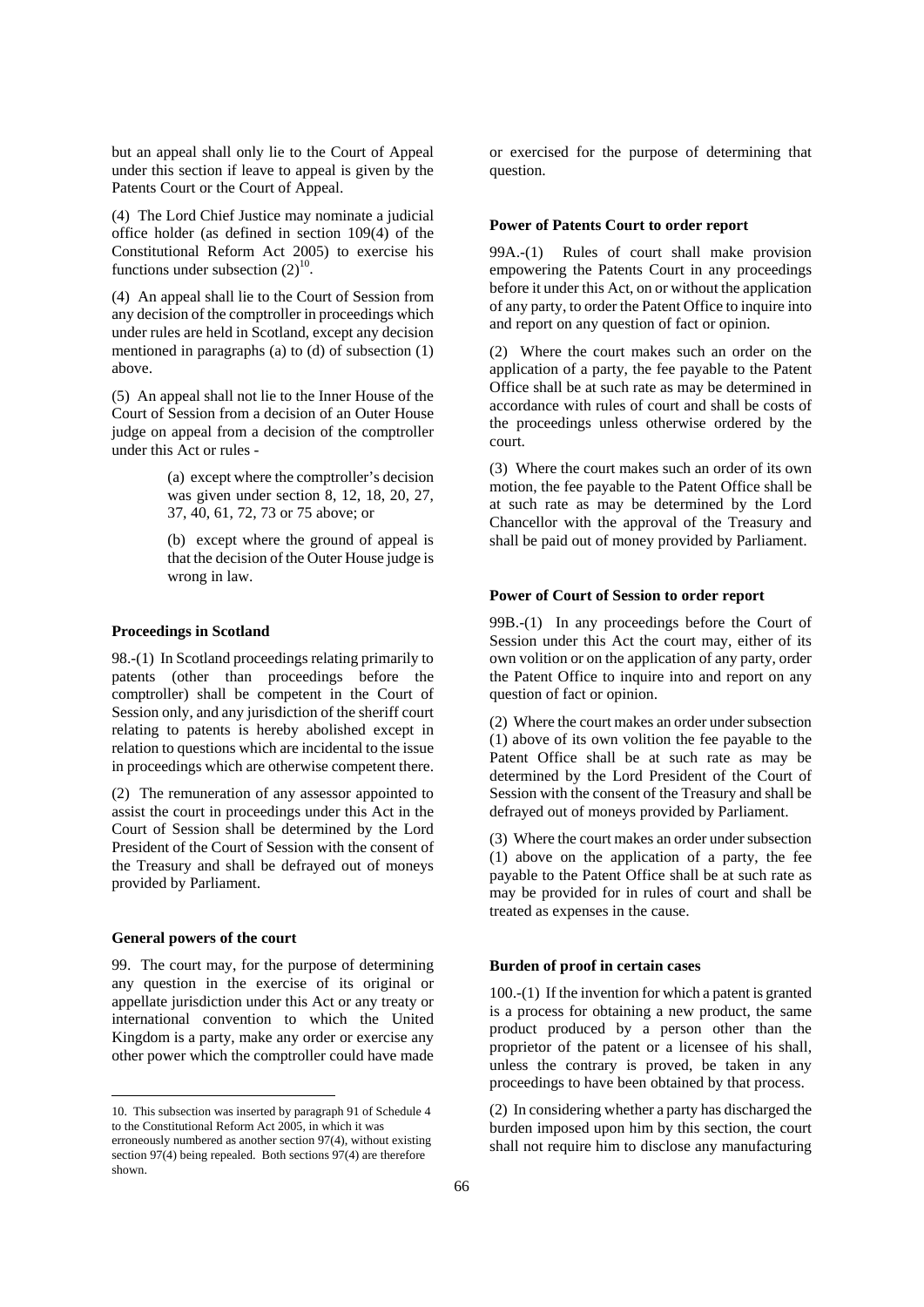or commercial secrets if it appears to the court that it would be unreasonable to do so.

#### **Exercise of comptroller's discretionary powers**

101. Without prejudice to any rule of law, the comptroller shall give any party to a proceeding before him an opportunity of being heard before exercising adversely to that party any discretion vested in the comptroller by this Act or rules.

# **Right of audience, etc., in proceedings before the comptroller**

102.-(1) A party to proceedings before the comptroller under this Act, or under any treaty or international convention to which the United Kingdom is a party, may appear before the comptroller in person or be represented by any person whom he desires to represent him.

(2) No offence is committed under the enactments relating to the preparation of documents by persons not legally qualified by reason only of the preparation by any person of a document, other than a deed, for use in such proceedings.

(2A) For the purposes of subsection (2), as it has effect in relation to England and Wales, "the enactment relating to the preparation of documents by persons not qualified" means section 14 of the Legal Services Act 2007 (offence to carry on a reserved legal activity if not entitled) as it applies in relation to an activity which amounts to the carrying on of reserved instrument activities within the meaning of that Act.

(3) Subsection (1) has effect subject to rules made under section 281 of the Copyright, Designs and Patents Act 1988 (power of comptroller to refuse to recognise certain agents).

(4) In its application to proceedings in relation to application for, or otherwise in connection with, European patents, this section has effect subject to any restrictions imposed by or under the European Patent Convention.

(5) Nothing in this section is to be taken to limit any entitlement to prepare deeds conferred on a registered patent attorney by virtue of the Legal Services Act 2007.

# **Right of audience, etc., in proceedings on appeal from the comptroller**

102A [repealed]

# **Extension of privilege for communications with solicitors relating to patent proceedings**

103.-(1) It is hereby declared that the rule of law which confers privilege from disclosure in legal proceedings in respect of communications made with a solicitor<sup> $11$ </sup> or a person acting on his behalf, or in relation to information obtained or supplied for submission to a solicitor or a person acting on his behalf, for the purpose of any pending or contemplated proceedings before a court in the United Kingdom extends to such communications so made for the purpose of any pending or contemplated -

> (a) proceedings before the comptroller under this Act or any of the relevant conventions, or

> (b) proceedings before the relevant convention court under any of those conventions.

(2) In this section -

"legal proceedings" includes proceedings before the comptroller;

the references to legal proceedings and pending or contemplated proceedings include references to applications for a patent or a European patent and to international applications for a patent; and

"the relevant conventions" means the European Patent Convention and the Patent Co-operation Treaty.

(3) This section shall not extend to Scotland.

# **Privilege for communication with patent agents relating to patent proceedings**

104. [repealed]

# **Extension of privilege in Scotland for communications relating to patent proceedings**

105.-(1) It is hereby declared that in Scotland the rules of law which confer privilege from disclosure in legal proceedings in respect of communications, reports or other documents (by whomsoever made) made for the purpose of any pending or contemplated proceedings in a court in the United Kingdom extend

1

<sup>11.</sup> A reference in this section to a solicitor or solicitors is to be construed as including a reference to a body recognised under section 9 of the Administration of Justice Act 1985.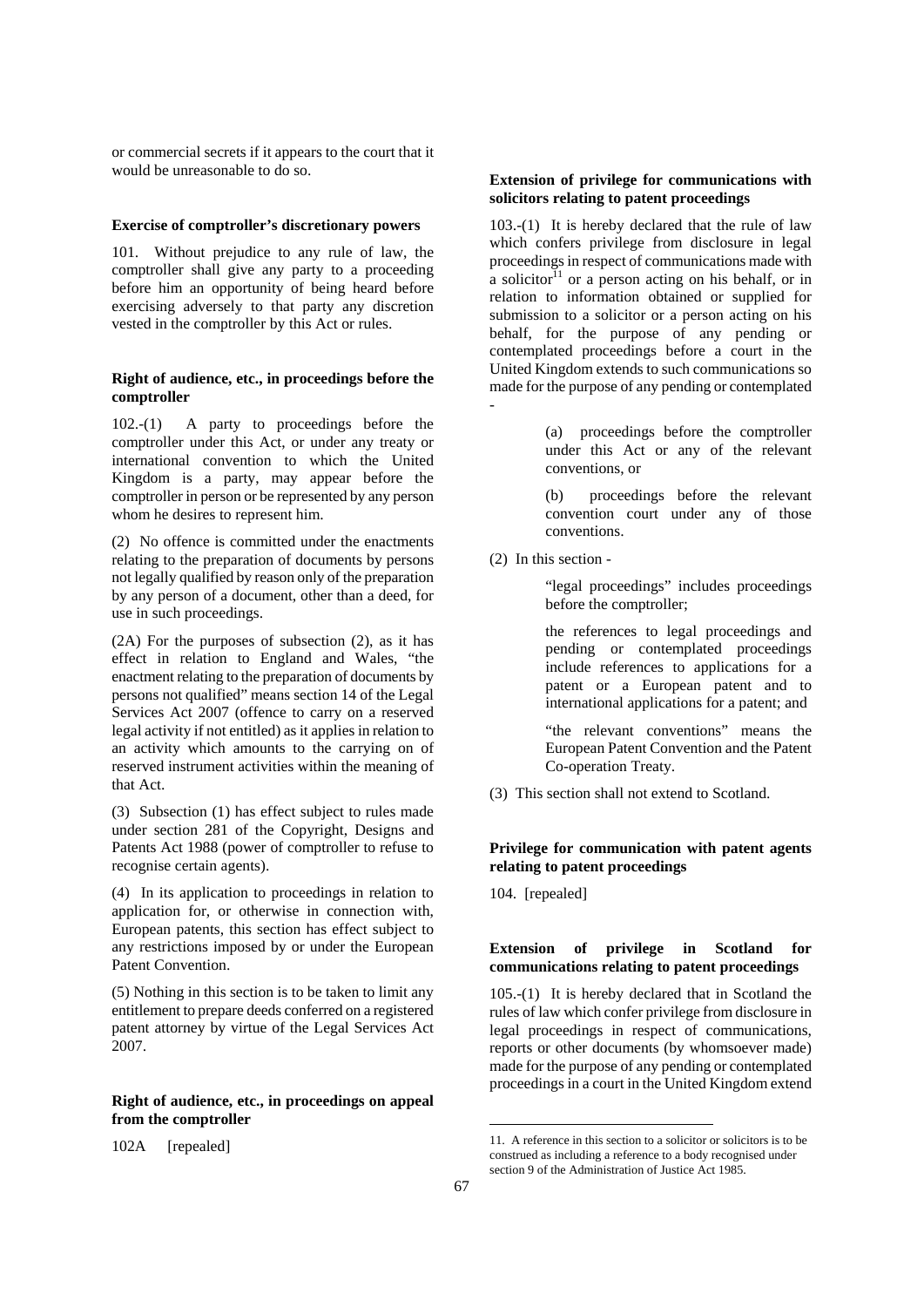to communications, reports or other documents made for the purpose of patent proceedings.

(2) In this section -

"patent proceedings" means proceedings under this Act or any of the relevant conventions, before the court, the comptroller or the relevant convention court, whether contested or uncontested and including an application for a patent; and

"the relevant conventions" means the European Patent Convention and the Patent Co-operation Treaty.

# **Costs and expenses in proceedings before the Court**

106.-(1) In proceedings to which this section applies, the court, in determining whether to award costs or expenses to any party and what costs or expenses to award, shall have regard to all the relevant circumstances, including the financial position of the parties.

(1A) This section applies to proceedings before the court (including proceedings on an appeal to the court) which are -

- (a) proceedings under section 40;
- (b) proceedings for infringement;
- (c) proceedings under section 70; or

(d) proceedings on an application for a declaration or declarator under section 71.

(2) If in any such proceedings the Patents Court directs that any costs of one party shall be paid by another party, the court may settle the amount of the costs by fixing a lump sum or may direct that the costs shall be taxed on a scale specified by the court, being a scale of costs prescribed by the Rules of the Supreme Court or by the County Court Rules.

## **Costs and expenses in proceedings before the comptroller**

107.-(1) The comptroller may, in proceedings before him under this Act, by order award to any party such costs or, in Scotland, such expenses as he may consider reasonable and direct how and by what parties they are to be paid.

(2) In England and Wales any costs awarded under this section shall, if a county court so orders, be recoverable by execution issued from the county court or otherwise as if they were payable under an order of that court.

(3) In Scotland any order under this section for the payment of expenses may be enforced in like manner as an extract registered decree arbitral bearing a warrant for execution issued by the sheriff court of any sheriffdom in Scotland.

(4) The comptroller may make an order for security for costs or expenses against any party to proceedings before him under this Act if –

(a) the prescribed conditions are met, and

(b) he is satisfied that it is just to make the order, having regard to all the circumstances of the case;

and in default of the required security being given the comptroller may treat the reference, application or notice in question as abandoned.

(5) In Northern Ireland any order under this section for the payment of costs may be enforced as if it were a money judgment.

(6) In the Isle of Man any order under this section for the payment of costs may be enforced in like manner to an execution issued out of the court.

# **Licences granted by order of comptroller**

108. Any order for the grant of a licence under section 11, 38, 48 or 49 above shall, without prejudice to any other method of enforcement, have effect as if it were a deed, executed by the proprietor of the patent and all other necessary parties, granting a licence in accordance with the order.

# *Offences*

#### **Falsification of register etc.**

109. If a person makes or causes to be made a false entry in any register kept under this Act, or a writing falsely purporting to be a copy or reproduction of an entry in any such register, or produces or tenders or causes to be produced or tendered in evidence any such writing, knowing the entry or writing to be false, he shall be liable -

> (a) on summary conviction, to a fine not exceeding the prescribed sum,

> (b) on conviction on indictment, to imprisonment for a term not exceeding two years or a fine, or both.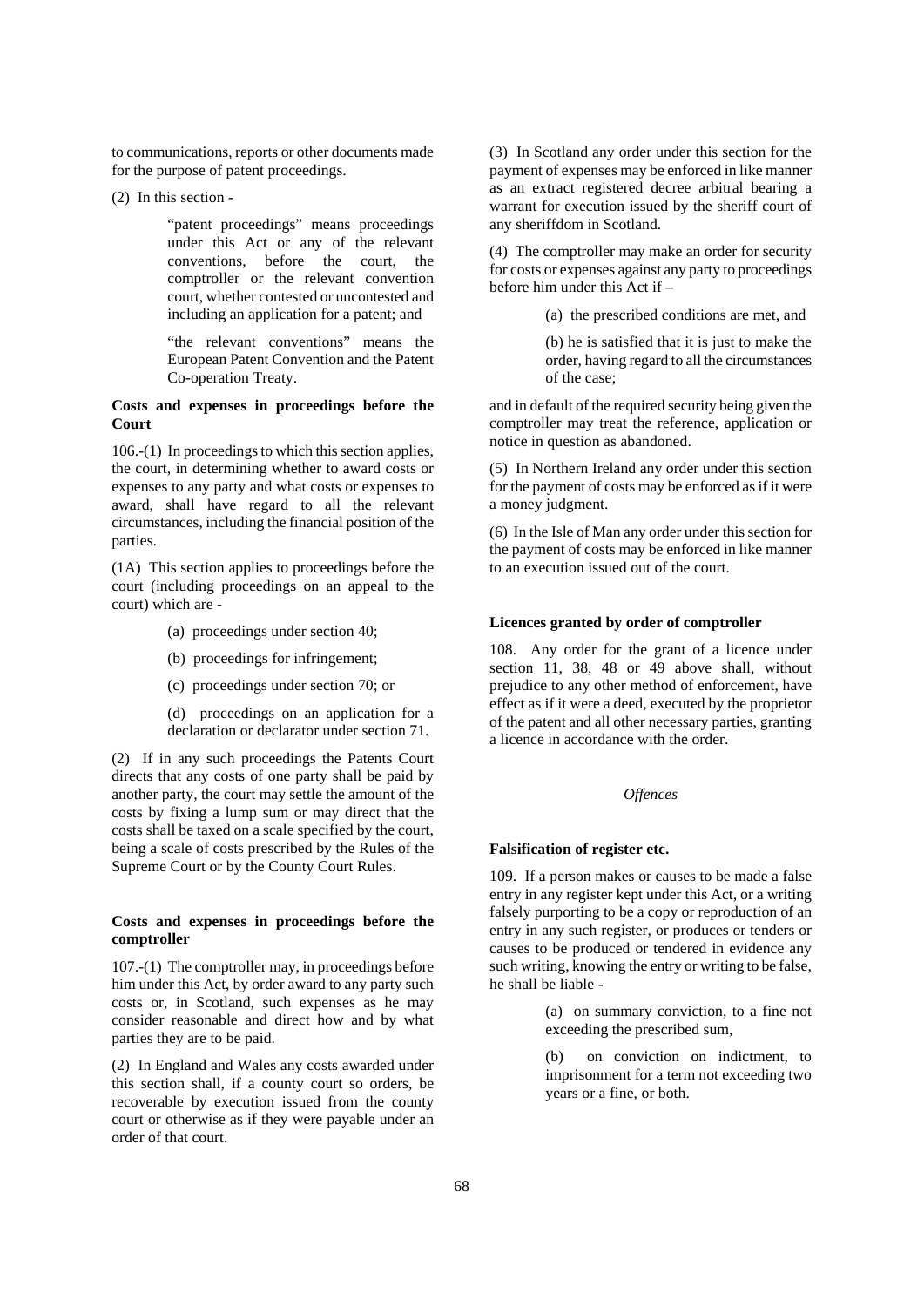#### **Unauthorised claim of patent rights**

110.-(1) If a person falsely represents that anything disposed of by him for value is a patented product he shall, subject to the following provisions of this section, be liable on summary conviction to a fine not exceeding level 3 on the standard scale.

(2) For the purposes of subsection (1) above a person who for value disposes of an article having stamped, engraved or impressed on it or otherwise applied to it the word "patent" or "patented" or anything expressing or implying that the article is a patented product, shall be taken to represent that the article is a patented product.

(3) Subsection (1) above does not apply where the representation is made in respect of a product after the patent for that product or, as the case may be, the process in question has expired or been revoked and before the end of a period which is reasonably sufficient to enable the accused to take steps to ensure that the representation is not made (or does not continue to be made).

(4) In proceedings for an offence under this section it shall be a defence for the accused to prove that he used due diligence to prevent the commission of the offence.

# **Unauthorised claim that patent has been applied for**

111.-(1) If a person represents that a patent has been applied for in respect of any article disposed of for value by him and -

- (a) no such application has been made, or
- (b) any such application has been refused or withdrawn,

he shall, subject to the following provisions of this section, be liable on summary conviction to a fine not exceeding level 3 on the standard scale.

(2) Subsection (1)(b) above does not apply where the representation is made (or continues to be made) before the expiry of a period which commences with the refusal or withdrawal and which is reasonably sufficient to enable the accused to take steps to ensure that the representation is not made (or does not continue to be made).

(3) For the purposes of subsection (1) above a person who for value disposes of an article having stamped, engraved or impressed on it or otherwise applied to it the words "patent applied for" or "patent pending", or anything expressing or implying that a patent has been applied for in respect of the article, shall be

taken to represent that a patent has been applied for in respect of it.

(4) In any proceedings for an offence under this section it shall be a defence for the accused to prove that he used due diligence to prevent the commission of such an offence.

## **Misuse of title "Patent Office"**

112. If any person uses on his place of business, or on any document issued by him, or otherwise, the words "Patent Office" or any other words suggesting that his place of business is, or is officially connected with, the Patent Office, he shall be liable on summary conviction to a fine not exceeding level 4 on the standard scale.

### **Offences by corporations**

113.-(1) Where an offence under this Act which has been committed by a body corporate is proved to have been committed with the consent or connivance of, or to be attributable to any neglect on the part of, a director, manager, secretary or other similar officer of the body corporate, or any person who was purporting to act in any such capacity, he, as well as the body corporate, shall be guilty of that offence and shall be liable to be proceeded against and punished accordingly.

(2) Where the affairs of a body corporate are managed by its members, subsection (1) above shall apply in relation to acts and defaults of a member in connection with his functions of management as if he were a director of the body corporate.

### *Patent agents*

# **Restrictions on practice as patent agent**

114. [repealed]

# **Power of comptroller to refuse to deal with certain agents**

115. [repealed]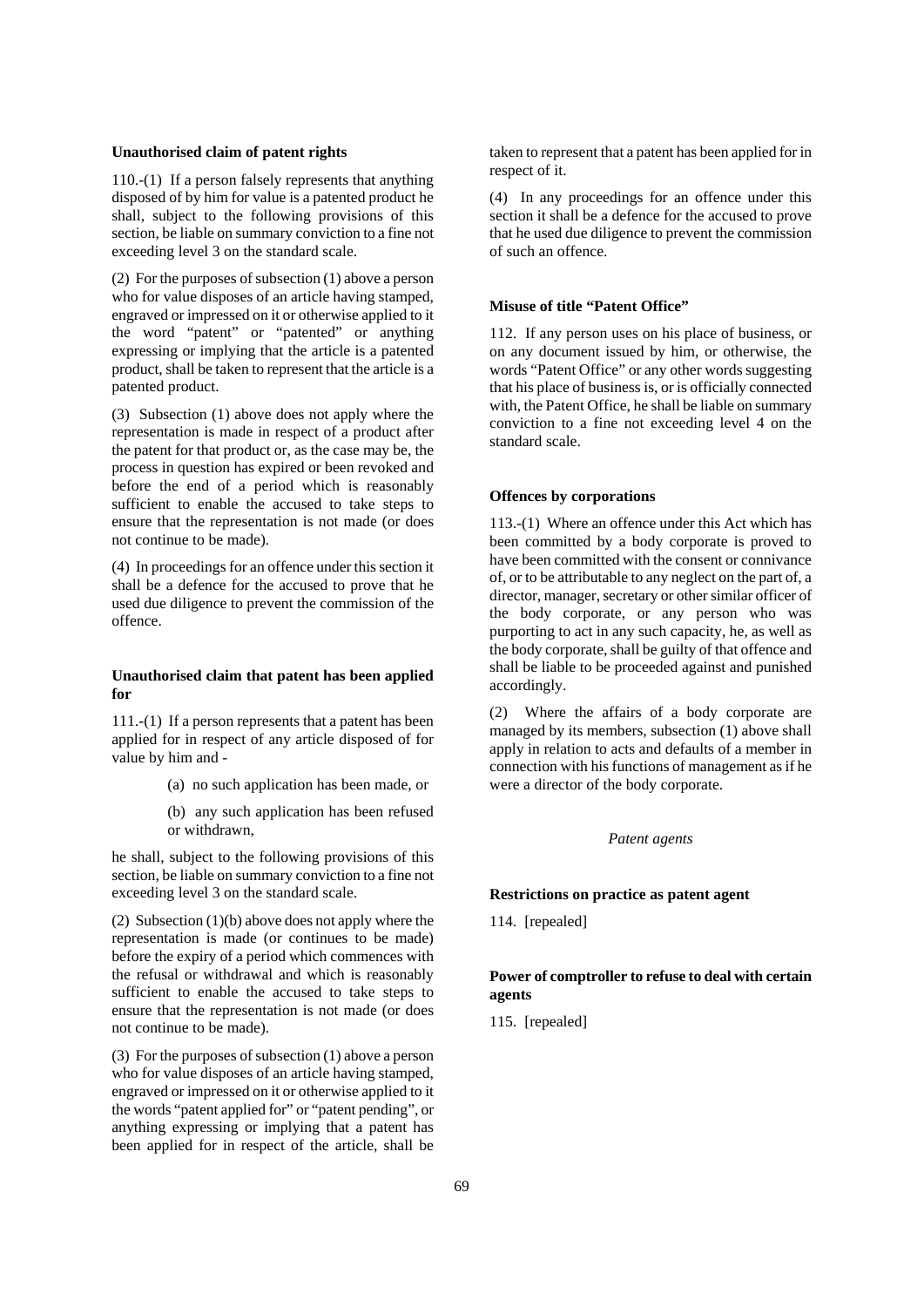### *Immunity of department*

### **Immunity of department as regards official acts**

116. Neither the Secretary of State nor any officer of his -

> (a) shall be taken to warrant the validity of any patent granted under this Act or any treaty or international convention to which the United Kingdom is a party; or

> (b) shall incur any liability by reason of or in connection with any examination or investigation required or authorised by this Act or any such treaty or convention, or any report or other proceedings consequent on any such examination or investigation.

*Administrative provisions* 

#### **Correction of errors in patents and applications**

117.-(1) The comptroller may, subject to any provision of rules, correct any error of translation or transcription, clerical error or mistake in any specification of a patent or application for a patent or any document filed in connection with a patent or such an application.

(2) Where the comptroller is requested to correct such an error or mistake, any person may in accordance with rules give the comptroller notice of opposition to the request and the comptroller shall determine the matter.

(3) Where the comptroller is requested to correct an error or mistake in a withdrawal of an application for a patent, and -

> (a) the application was published under section 16 above; and

> (b) details of the withdrawal were published by the comptroller;

the comptroller shall publish notice of such a request in the prescribed manner.

(4) Where the comptroller publishes a notice under subsection (3) above, the comptroller may only correct an error or mistake under subsection (1) above by order.

# **Effect of resuscitation of a withdrawn application under section 117**

117A.-(1) Where -

(a) the comptroller is requested to correct an error or mistake in a withdrawal of an application for a patent; and

(b) an application has been resuscitated in accordance with that request,

the effect of that resuscitation is as follows.

(2) Anything done under or in relation to the application during the period between the application being withdrawn and its resuscitation shall be treated as valid.

(3) If the comptroller has published notice of the request as mentioned in section 117(3) above, anything done during that period which would have constituted an infringement of the rights conferred by publication of the application if the application had not been withdrawn shall be treated as an infringement of those rights if it was a continuation or repetition of an earlier act infringing those rights.

(4) If the comptroller has published notice of the request as mentioned in section 117(3) above and, after the withdrawal of the application and before publication of the notice, a person -

> (a) began in good faith to do an act which would have constituted an infringement of the rights conferred by publication of the application if the withdrawal had not taken place, or

> (b) made in good faith effective and serious preparations to do such an act,

he has the right to continue to do the act or, as the case may be, to do the act, notwithstanding the resuscitation of the application and the grant of the patent; but this right does not extend to granting a licence to another person to do the act.

(5) If the act was done, or the preparations were made, in the course of a business, the person entitled to the right conferred by subsection (4) above may -

> (a) authorise the doing of that act by any partners of his for the time being in that business, and

> (b) assign that right, or transmit it on death (or in the case of a body corporate on its dissolution), to any person who acquires that part of the business in the course of which the act was done or the preparations were made.

(6) Where a product is disposed of to another in exercise of a right conferred by subsection (4) or (5) above, that other and any person claiming through him may deal with the product in the same way as if it had been disposed of by the applicant.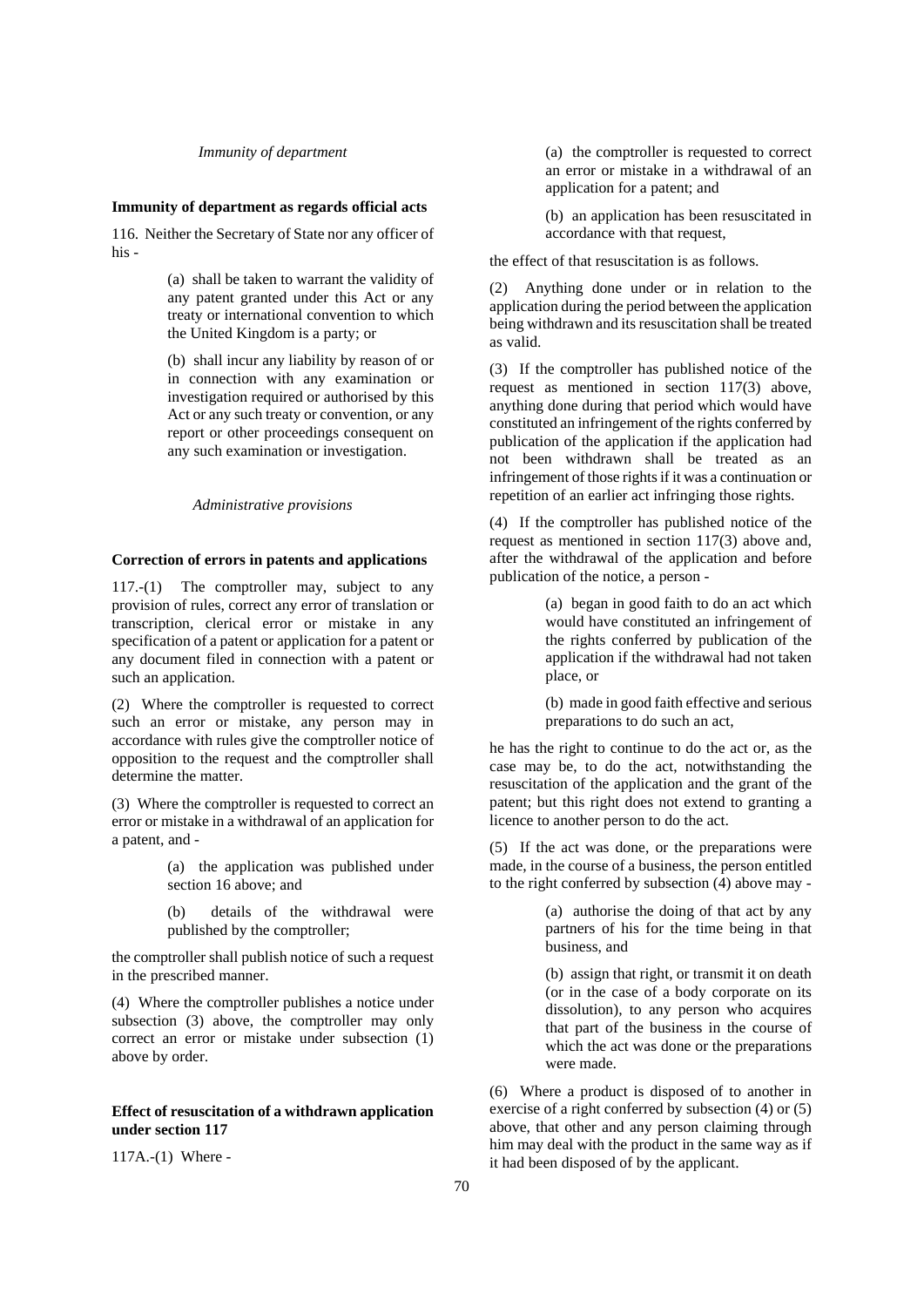(7) The above provisions apply in relation to the use of a patented invention for the services of the Crown as they apply in relation to infringement of the rights conferred by publication of the application for a patent (or, as the case may be, infringement of the patent).

"Patented invention" has the same meaning as in section 55 above.

#### **Extension of time limits specified by comptroller**

117B.-(1) Subsection (2) below applies in relation to a period if it is specified by the comptroller in connection with an application for a patent, or a patent.

(2) Subject to subsections (4) and (5) below, the comptroller shall extend a period to which this subsection applies if -

> (a) the applicant or the proprietor of the patent requests him to do so; and

> (b) the request complies with the relevant requirements of rules.

(3) An extension of a period under subsection (2) above expires -

> (a) at the end of the period prescribed for the purposes of this subsection, or

> (b) if sooner, at the end of the period prescribed for the purposes of section 20 above.

(4) If a period has already been extended under subsection (2) above -

> (a) that subsection does not apply in relation to it again;

> (b) the comptroller may further extend the period subject to such conditions as he thinks fit.

(5) Subsection (2) above does not apply to a period specified in relation to proceedings before the comptroller.

# **Information about patent applications and patents, and inspection of documents**

118.-(1) After publication of an application for a patent in accordance with section 16 above the comptroller shall on a request being made to him in the prescribed manner and on payment of the prescribed fee (if any) give the person making the request such information, and permit him to inspect such documents, relating to the application or to any

patent granted in pursuance of the application as may be specified in the request, subject, however, to any prescribed restrictions.

(2) Subject to the following provisions of this section, until an application for a patent is so published documents or information constituting or relating to the application shall not, without the consent of the applicant, be published or communicated to any person by the comptroller.

(3) Subsection (2) above shall not prevent the comptroller from -

> (a) sending the European Patent Office information which it is his duty to send that office in accordance with any provision of the European Patent Convention; or

> (b) publishing or communicating to others any prescribed bibliographic information about an unpublished application for a patent;

nor shall that subsection prevent the Secretary of State from inspecting or authorising the inspection of an application for a patent or any connected documents under section 22(6) above.

(4) Where a person is notified that an application for a patent has been made, but not published in accordance with section 16 above, and that the applicant will, if the patent is granted, bring proceedings against that person in the event of his doing an act specified in the notification after the application is so published, that person may make a request under subsection (1) above, notwithstanding that the application has not been published, and that subsection shall apply accordingly.

(5) Where an application for a patent is filed, but not published, and a new application is filed in respect of any part of the subject-matter of the earlier application (either in accordance with rules or in pursuance of an order under section 8 above) and is published, any person may make a request under subsection (1) above relating to the earlier application and on payment of the prescribed fee the comptroller shall give him such information and permit him to inspect such documents as could have been given or inspected if the earlier application had been published.

# **Service by post**

119. Any notice required or authorised to be given by this Act or rules, and any application or other document so authorised or required to be made or filed, may be given, made or filed by post.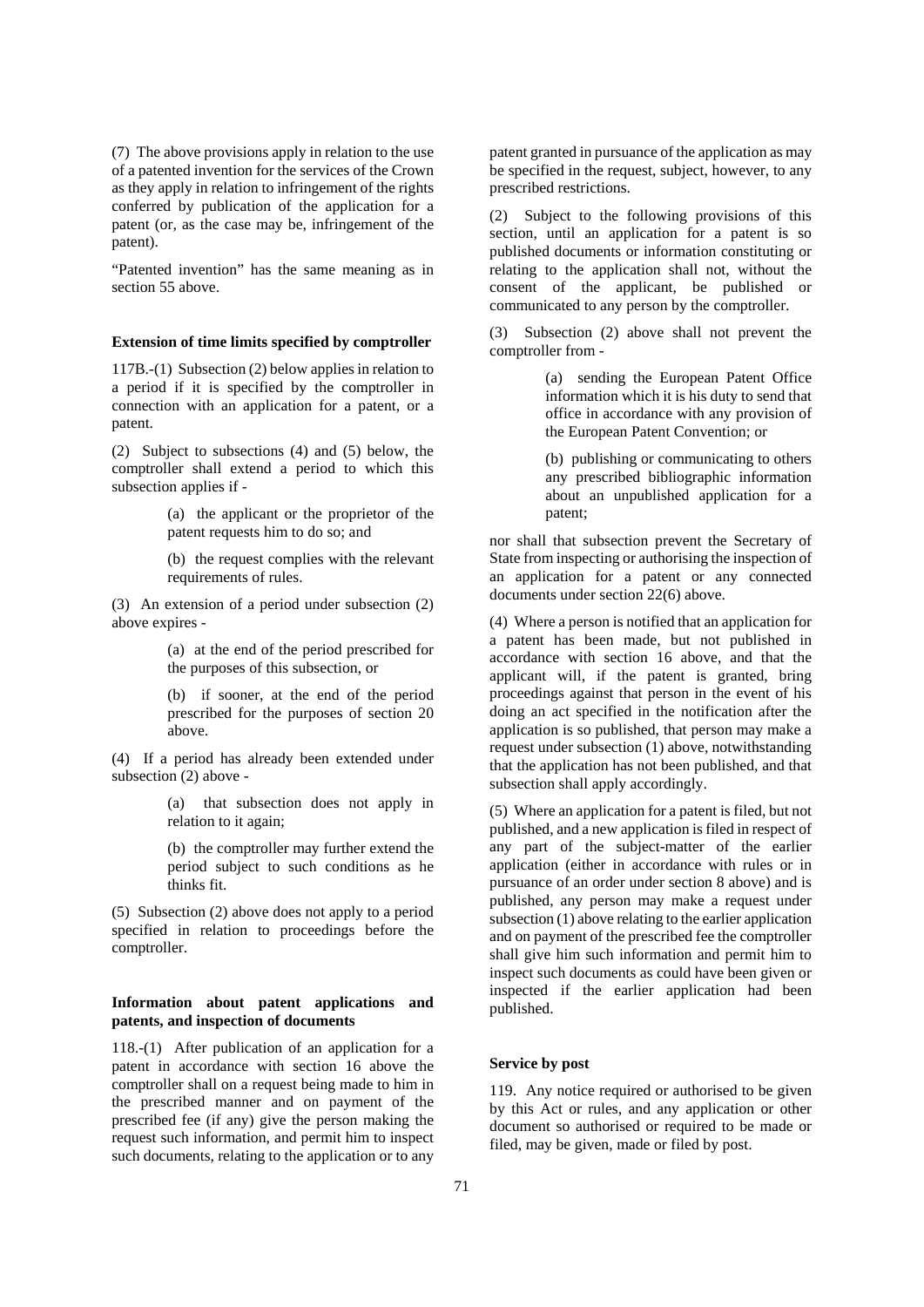## **Hours of business and excluded days**

120.-(1) The comptroller may give directions specifying the hour at which the Patent Office shall be taken to be closed on any day for purposes of the transaction by the public of business under this Act or of any class of such business, and the directions may specify days as excluded days for any such purposes.

(2) Any business done under this Act on any day after the hour so specified in relation to business of that class, or on a day which is an excluded day in relation to business of that class, shall be taken to have been done on the next following day not being an excluded day; and where the time for doing anything under this Act expires on an excluded day that time shall be extended to the next following day not being an excluded day.

(3) Directions under this section shall be published in the prescribed manner.

#### **Comptroller's annual report**

121. Before 1st December in every financial year the comptroller shall cause to be laid before both Houses of Parliament a report with respect to the execution of this Act and the discharge of his functions under the European Patent Convention and the Patent Co-operation Treaty, and every such report shall include an account of all fees, salaries and allowances, and other money received and paid by him under this Act, that convention and that treaty during the previous financial year.

#### *Supplemental*

#### **Crown's right to sell forfeited articles**

122. Nothing in this Act affects the right of the Crown or any person deriving title directly or indirectly from the Crown to dispose of or use articles forfeited under the laws relating to customs or excise.

### **Rules**

123.-(1) The Secretary of State may make such rules as he thinks expedient for regulating the business of the Patent Office in relation to patents and applications for patents (including European patents, applications for European patents and international applications for patents) and for regulating all matters placed by this Act under the direction or control of the comptroller; and in this Act, except so far as the context otherwise requires, "prescribed" means

prescribed by rules and "rules" means rules made under this section.

(2) Without prejudice to the generality of subsection (1) above, rules may make provision -

> (a) prescribing the form and contents of applications for patents and other documents which may be filed at the Patent Office and requiring copies to be furnished of any such documents;

> (b) regulating the procedure to be followed in connection with any proceeding or other matter before the comptroller or the Patent Office and authorising the rectification of irregularities of procedure;

> (c) requiring fees to be paid in connection with any such proceeding or matter or in connection with the provision of any service by the Patent Office and providing for the remission of fees in the prescribed circumstances;

> (d) regulating the mode of giving evidence in any such proceeding and empowering the comptroller to compel the attendance of witnesses and the discovery of and production of documents;

> (e) requiring the comptroller to advertise any proposed amendments of patents and any other prescribed matters, including any prescribed steps in any such proceeding;

> (f) requiring the comptroller to hold proceedings in Scotland in such circumstances as may be specified in the rules where there is more than one party to proceedings under section 8, 12, 37, 40(1) or (2), 41(8), 61(3), 71 or 72 above;

> (g) providing for the appointment of advisers to assist the comptroller in any proceeding before him;

> (h) prescribing time limits for doing anything required to be done in connection with any such proceeding by this Act or the rules and providing for the alteration of any period of time specified in this Act or the rules;

> (i) giving effect to an inventor's rights to be mentioned conferred by section 13, and providing for an inventor's waiver of any such right to be subject to acceptance by the comptroller;

> (j) without prejudice to any other provision of this Act, requiring and regulating the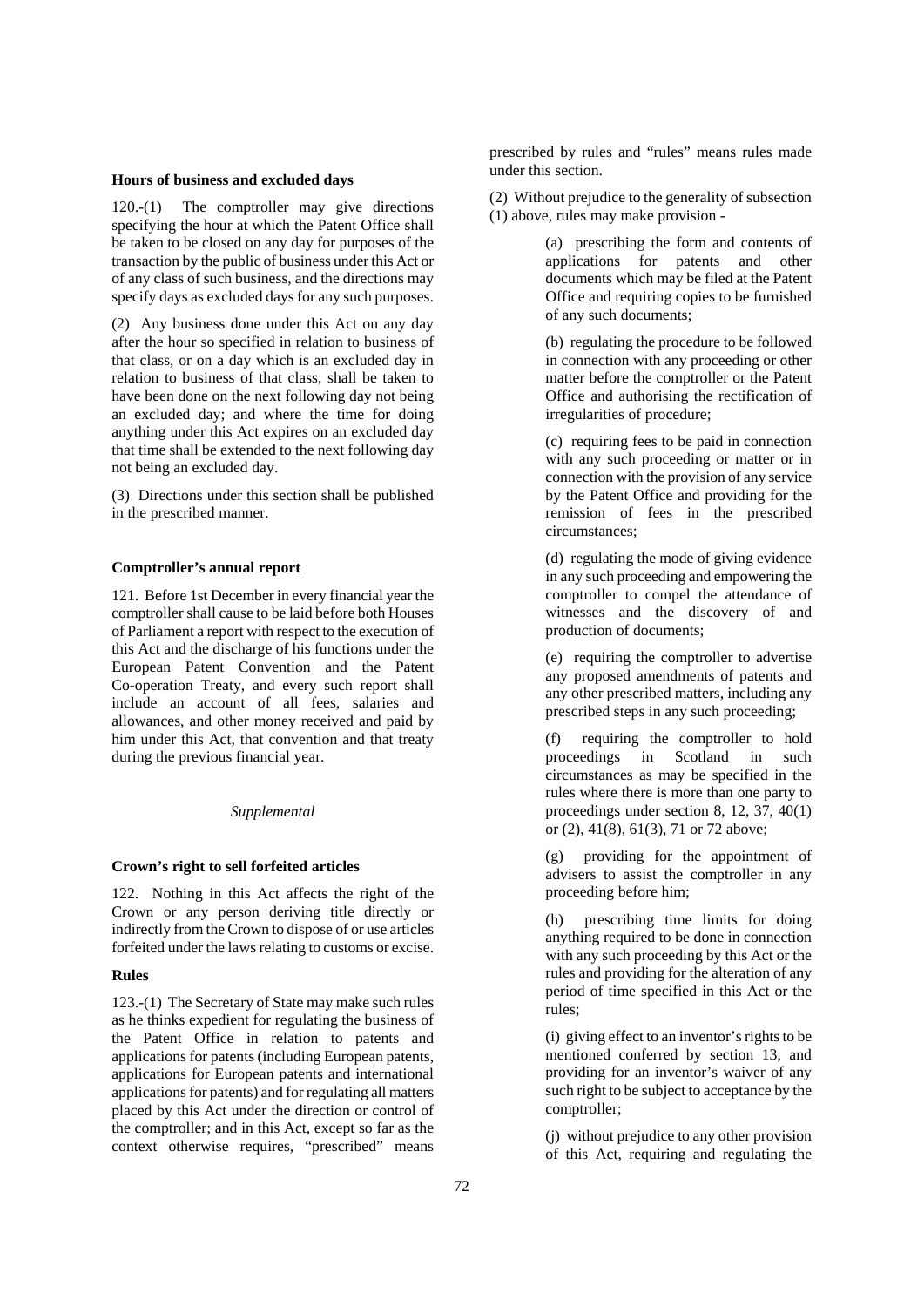translation of documents in connection with an application for a patent or a European patent or an international application for a patent and the filing and authentication of any such translations;

(k) [repealed]

(l) providing for the publication and sale of documents in the Patent Office and of information about such documents.

(2A) The comptroller may set out in directions any forms the use of which is required by rules; and any such directions shall be published in the prescribed manner.

(3) Rules may make different provision for different cases.

(3A) It is hereby declared that rules -

(a) authorising the rectification of irregularities of procedure, or

(b) providing for the alteration of any period of time,

may authorise the comptroller to extend or further extend any period notwithstanding that the period has already expired.

(4) [repealed]

(5) [repealed]

(6) Rules shall provide for the publication by the comptroller of a journal (in this Act referred to as "the journal") containing particulars of applications for and grants of patents, and of other proceedings under this Act.

(7) Rules shall require or authorise the comptroller to make arrangements for the publication of reports of cases relating to patents, trade marks, registered designs or design right decided by him and of cases relating to patents (whether under this Act or otherwise) trade marks, registered designs, copyright and design right decided by any court or body (whether in the United Kingdom or elsewhere).

## **Rules, regulations and orders; supplementary**

124.-(1) Any power conferred on the Secretary of State by this Act to make rules, regulations or orders shall be exercisable by statutory instrument.

(2) Any Order in Council and any statutory instrument containing an order, rules or regulations under this Act, other than an order or rule required to be laid before Parliament in draft or an order under section 132(5) below, shall be subject to annulment in pursuance of a resolution of either House of Parliament.

(3) Any Order in Council or order under any provision of this Act may be varied or revoked by a subsequent order.

#### **Use of electronic communications**

124A.-(1) The comptroller may give directions as to the form and manner in which documents to be delivered to the comptroller B

(a) in electronic form; or

(b) using electronic communications,

are to be delivered to him.

(2) A direction under subsection (1) may provide that in order for a document to be delivered in compliance with the direction it shall be accompanied by one or more additional documents specified in the direction.

(3) Subject to subsections (14) and (15), if a document to which a direction under subsection (1) or (2) applies is delivered to the comptroller in a form or manner which does not comply with the direction the comptroller may treat the document as not having been delivered.

(4) Subsection (5) applies in relation to a case where -

> (a) a document is delivered using electronic communications, and

> (b) there is a requirement for a fee to accompany the document.

(5) The comptroller may give directions specifying B

(a) how the fee shall be paid; and

(b) when the fee shall be deemed to have been paid.

(6) The comptroller may give directions specifying that a person who delivers a document to the comptroller in electronic form or using electronic communications cannot treat the document as having been delivered unless its delivery has been acknowledged.

(7) The comptroller may give directions specifying how a time of delivery is to be accorded to a document delivered to him in electronic form or using electronic communications.

(8) A direction under this section may be given B

(a) generally

(b) in relation to a description of cases specified in the direction;

(c) in relation to a particular person or persons.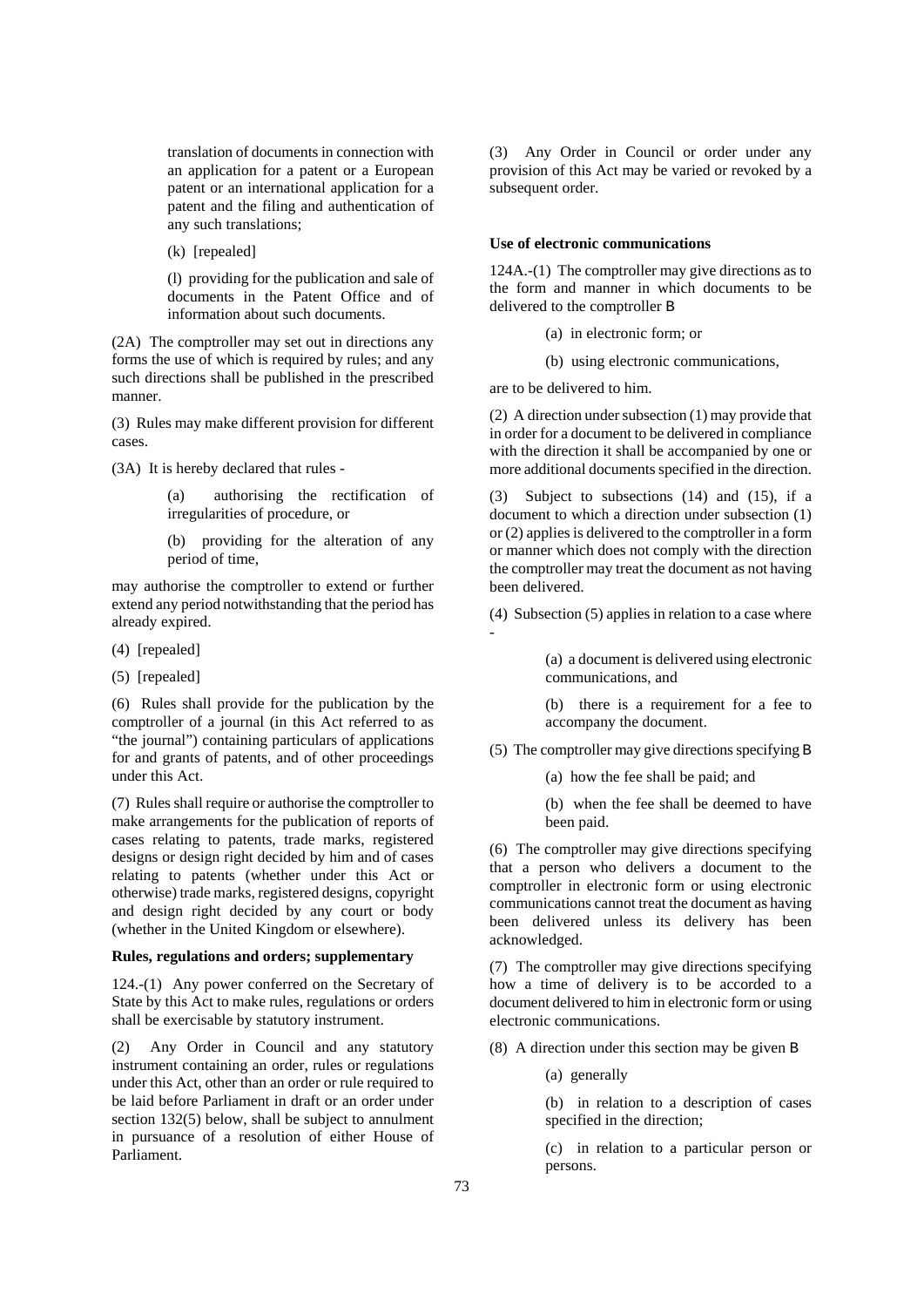(9) [repealed]

(10) [repealed]

(11) A direction under this section may be varied or revoked by a subsequent direction under this section.

(12) [repealed]

(13) The delivery using electronic communications to any person by the comptroller of any document is deemed to be effected, unless the comptroller has otherwise specified, by transmitting an electronic communication containing the document to an address provided or made available to the comptroller by that person as an address of his for the receipt of electronic communications; and unless the contrary is proved such delivery is deemed to be effected immediately upon the transmission of the communication.

(14) A requirement of this Act that something must be done in the prescribed manner is satisfied in the case of something that is done –

(a) using a document in electronic form, or

(b) using electronic communications,

only if the directions under this section that apply to the manner in which it is done are complied with.

(15) In the case of an application made as mentioned in subsection  $(14)(a)$  or (b) above, a reference in this Act to the application not having been made in compliance with rules or requirements of this Act includes a reference to its not having been made in compliance with any applicable directions under this section.

(16) This section applies –

(a) to delivery at, in, with or to the Patent Office as it applies to delivery to the comptroller; and

(b) to delivery by the Patent Office as it applies to delivery by the comptroller.

# **Extent of invention**

125.-(1) For the purposes of this Act an invention for a patent for which an application has been made or for which a patent has been granted shall, unless the context otherwise requires, be taken to be that specified in a claim of the specification of the application or patent, as the case may be, as interpreted by the description and any drawings contained in that specification, and the extent of the protection conferred by a patent or application for a patent shall be determined accordingly.

(2) It is hereby declared for the avoidance of doubt that where more than one invention is specified in any such claim, each invention may have a different priority date under section 5 above.

(3) The Protocol on the Interpretation of Article 69 of the European Patent Convention (which Article contains a provision corresponding to subsection (1) above) shall, as for the time being in force, apply for the purposes of subsection (1) above as it applies for the purposes of that Article.

## **Disclosure of invention by specification: availability of samples of biological material**

125A.-(1) Provision may be made by rules prescribing the circumstances in which the specification of an application for a patent, or of a patent, for an invention which involves the use of or concerns biological material is to be treated as disclosing the invention in a manner which is clear enough and complete enough for the invention to be performed by a person skilled in the art.

(2) The rules may in particular require the applicant or patentee –

> (a) to take such steps as may be prescribed for the purposes of making available to the public samples of the biological material, and

> (b) not to impose or maintain restrictions on the uses to which such samples may be put, except as may be prescribed.

(3) The rules may provide that, in such cases as may be prescribed, samples need only be made available to such persons or descriptions of persons as may be prescribed; and the rules may identify a description of persons by reference to whether the comptroller has given his certificate as to any matter.

(4) An application for revocation of the patent under section  $72(1)(c)$  above may be made if any of the requirements of the rules cease to be complied with.

# **Stamp duty**

126. [repealed]

# **Existing patents and applications**

127.-(1) No application for a patent may be made under the 1949 Act on or after the appointed day.

(2) Schedule 1 to this Act shall have effect for securing that certain provisions of the 1949 Act shall continue to apply on and after the appointed day to -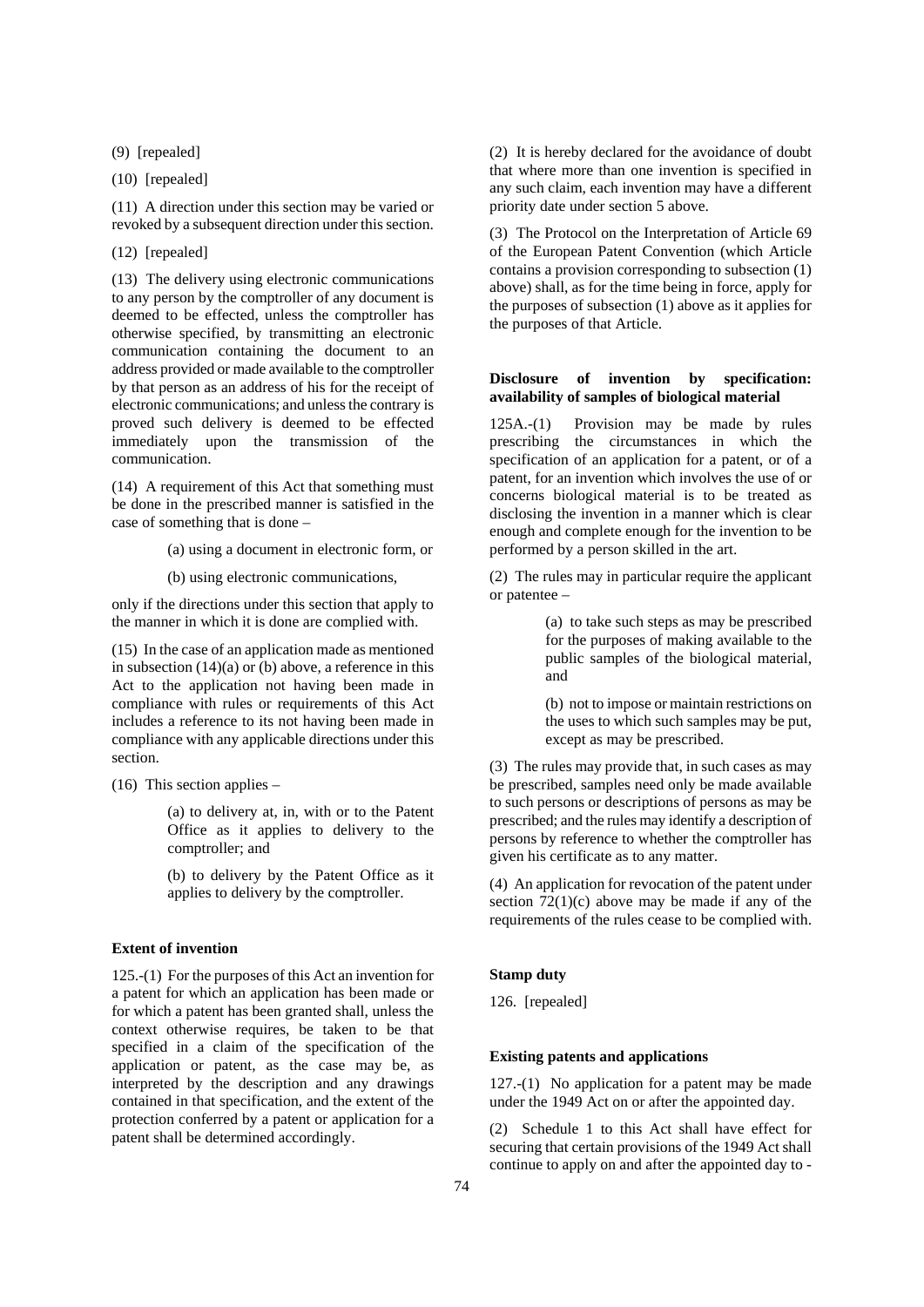(a) a patent granted before that day:

(b) an application for a patent which is filed before that day, and which is accompanied by a complete specification or in respect of which a complete specification is filed before that day;

(c) a patent granted in pursuance of such an application.

(3) Schedule 2 to this Act shall have effect for securing that (subject to the provisions of that Schedule) certain provisions of this Act shall apply on and after the appointed day to any patent and application to which subsection (2) above relates, but, except as provided by the following provisions of this Act, this Act shall not apply to any such patent or application.

(4) An application for a patent which is made before the appointed day, but which does not comply with subsection (2)(b) above, shall be taken to have been abandoned immediately before that day, but, notwithstanding anything in section 5(3) above, the application may nevertheless serve to establish a priority date in relation to a later application for a patent under this Act if the date of filing the abandoned application falls within the period of fifteen months immediately preceding the filing of the later application.

(5) Schedule 3 to this Act shall have effect for repealing certain provisions of the 1949 Act.

(6) The transitional provisions and savings in Schedule 4 to this Act shall have effect.

(7) In Schedules 1 to 4 to this Act "existing patent" means a patent mentioned in subsection (2)(a) and (c) above, "existing application" means an application mentioned in subsection (2)(b) above, and expressions used in the 1949 Act and those Schedules have the same meanings in those Schedules as in that Act.

# **Priorities between patents and applications under the 1949 Act and this Act**

128.-(1) The following provisions of this section shall have effect for the purpose of resolving questions of priority arising between patents and applications for patents under the 1949 Act and patents and applications for patents under this Act.

(2) A complete specification under the 1949 Act shall be treated for the purposes of sections 2(3) and 5(2) above -

(a) if published under that Act, as a published application for a patent under this Act;

(b) if it has a date of filing under that Act, as an application for a patent under this Act which has a date of filing under this Act;

and in the said section 2(3), as it applies by virtue of this sub-section in relation to any such specification, the words "both as filed and" shall be omitted.

(3) In section 8(1), (2) and (4) of the 1949 Act (search for anticipation by prior claim) the references to any claim of a complete specification, other than the applicant's, published and filed as mentioned in section 8(1) shall include references to any claim contained in an application made and published under this Act or in the specification of a patent granted under this Act, being a claim in respect of an invention having a priority date earlier than the date of filing the complete specification under the 1949 Act.

(4) In section  $32(1)(a)$  of the 1949 Act (which specifies, as one of the grounds of revoking a patent, that the invention was claimed in a valid claim of earlier priority date contained in the complete specification of another patent), the reference to such a claim shall include a reference to a claim contained in the specification of a patent granted under this Act (a new claim) which satisfies the following conditions -

> (a) the new claim must be in respect of an invention having an earlier priority date than that of the relevant claim of the complete specification of the patent sought to be revoked; and

> (b) the patent containing the new claim must be wholly valid or be valid in those respects which have a bearing on that relevant claim.

(5) For the purposes of this section and the provisions of the 1949 Act mentioned in this section the date of filing an application for a patent under that Act and the priority date of a claim of a complete specification under that Act shall be determined in accordance with the provisions of that Act, and the priority date of an invention which is the subject of a patent or application for a patent under this Act shall be determined in accordance with the provisions of this Act.

# **EU compulsory licences**

128A.-(1) In this Act an "EU compulsory licence" means a compulsory licence granted under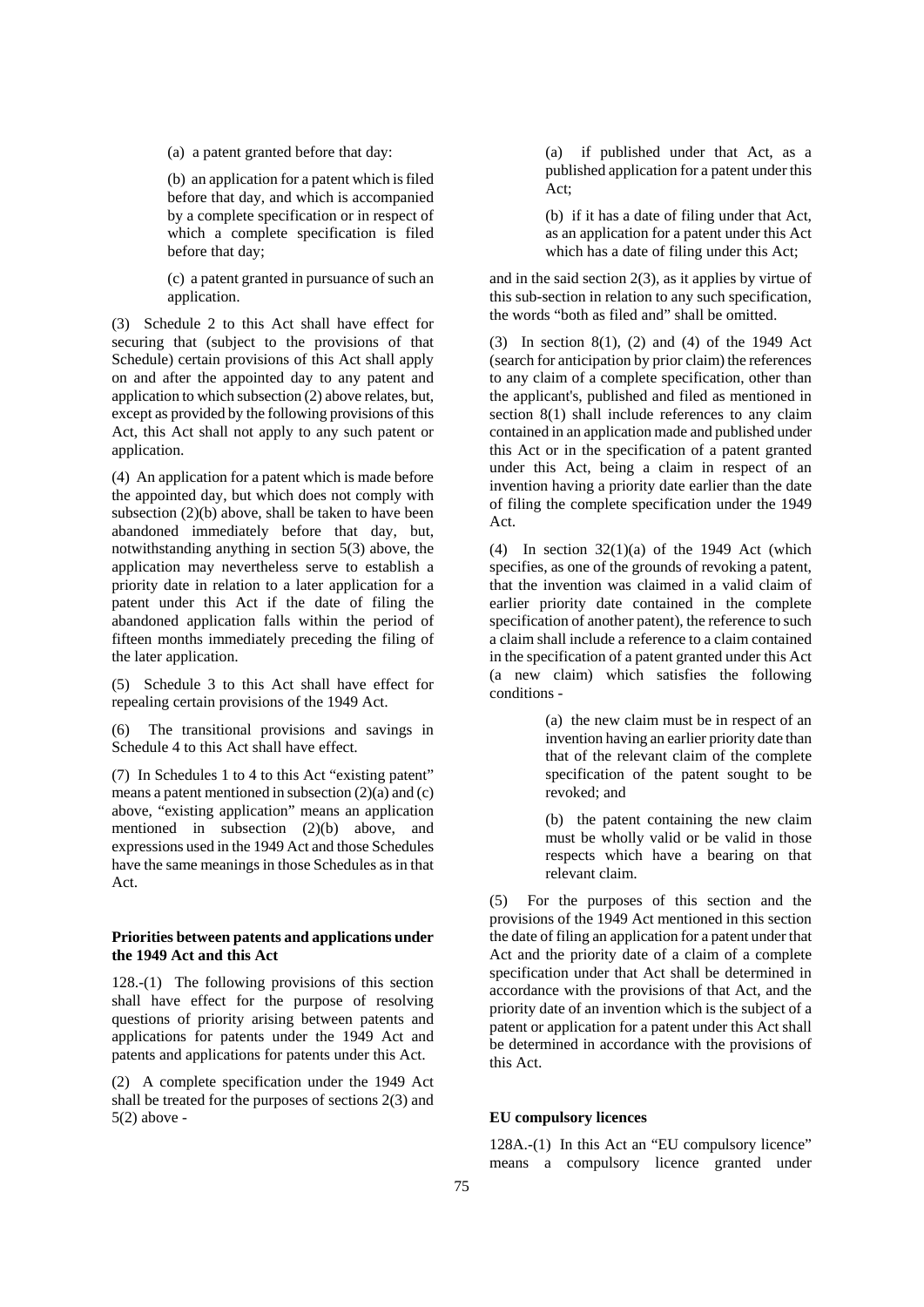Regulation (EC) No 816/2006 of the European Parliament and of the Council of 17 May 2006 on compulsory licensing of patents relating to the manufacture of pharmaceutical products for export to countries with public health problems<sup>12</sup> (referred to in this Act as "the Compulsory Licensing Regulation").

(2) In the application to EU compulsory licences of the provisions of this Act listed in subsection (3) -

- (a) references to a licence under a patent,
- (b) references to a right under a patent, and

(c) references to a proprietary interest under a patent,

include an EU compulsory licence.

(3) The provisions referred to in subsection (2) are -

sections 32 and 33 (registration of patents etc);

section 37 (determination of right to patent after grant);

section 38 (effect of transfer etc of patent under section 37), apart from subsection (2) and subsections (3) to (5) so far as relating to subsection (2);

section 41 (amount of compensation);

section 46(2) (notice of application for entry that licences are available as of right);

section 57(1) and (2) (rights of third parties in respect of Crown use).

(4) In the following provisions references to this Act include the Compulsory Licensing Regulation -

> sections 97 to 99B, 101 to 103, 105 and 107 (legal proceedings);

section 119 (service by post);

section 120 (hours of business and excluded days);

section 121 (comptroller's annual report);

section 123 (rules);

section 124A (use of electronic communications);

section 130(8) (disapplication of Part 1 of Arbitration Act 1996).

(5) In section 108 (licences granted by order of comptroller) the reference to a licence under section 11, 38, 48 or 49 includes an EU compulsory licence.

1

(6) References in this Act to the Compulsory Licensing Regulation are to that Regulation as amended from time to time.

## **Supplementary protection certificates**

128B.-(1) Schedule 4A contains provision about the application of this Act in relation to supplementary protection certificates and other provision about such certificates.

(2) In this Act a "supplementary protection certificate" means a certificate issued under -

> (a) Council Regulation (EEC) No 1768/92 of 18 June 1992 concerning the creation of a supplementary protection certificate for medicinal products<sup>13</sup>, or

> (b) Regulation (EC) No 1610/96 of the European Parliament and of the Council of 23 July 1996 concerning the creation of a supplementary protection certificate for plant protection products $^{14}$ .

### **Application of Act to Crown**

129. This Act does not affect Her Majesty in her private capacity, but subject to that, it binds the Crown.

# **Interpretation**

130.-(1) In this Act, except so far as the context otherwise requires -

> "application fee" means the fee prescribed for the purposes of section 14(1A) above;

> "application for a European patent (UK)" and (subject to subsection (4A) below) "international application for a patent (UK)" each mean an application of the relevant description which, on its date of filing, designates the United Kingdom;

> "appointed day", in any provision of this Act, means the day appointed under section 132 below for the coming into operation of that provision;

> "biological material" means any material containing genetic information and capable of reproducing itself or being reproduced in a biological system;

<u>.</u>

<sup>12.</sup> OJ No L 157, 9.6.2006, pl.

<sup>13.</sup> OJ No L 182, 2.7.92, pl.

<sup>14.</sup> OJ No L 198, 8.8.96, p30.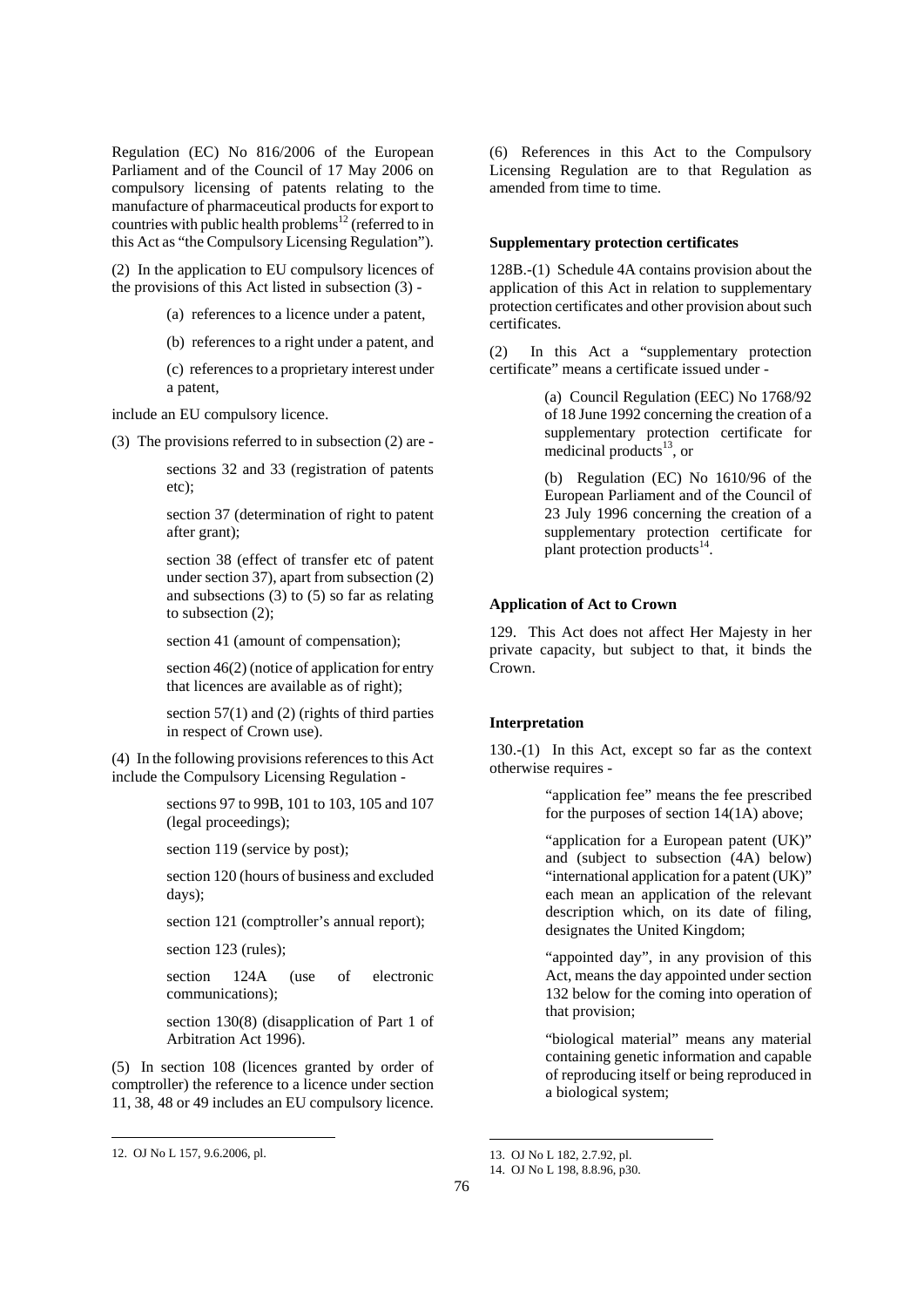"biotechnological invention" means an invention which concerns a product consisting of or containing biological material or a process by means of which biological material is produced, processed or used;

"Community Patent Convention" means the Convention for the European Patent for the Common Market;

"comptroller" means the Comptroller-General of Patents, Designs and Trade Marks;

"Convention on International Exhibitions" means the Convention relating to International Exhibitions signed in Paris on 22 November 1928, as amended or supplemented by any protocol to that convention which is for the time being in force;

"court" means

(a) as respects England and Wales, the High Court or any patents county court having jurisdiction by virtue of an order under section 287 of the Copyright, Designs and Patents Act 1988;

(b) as respects Scotland, the Court of Session;

(c) as respects Northern Ireland, the High Court in Northern Ireland;

(d) as respects the Isle of Man, Her Majesty's High Court of Justice of the Isle of Man;

"date of filing" means -

(a) in relation to an application for a patent made under this Act, the date which is the date of filing that application by virtue of section 15 above; and

(b) in relation to any other application, the date which, under the law of the country where the application was made or in accordance with the terms of a treaty or convention to which that country is a party, is to be treated as the date of filing that application or is equivalent to the date of filing an application in that

country (whatever the outcome of the application);

"designate" in relation to an application or a patent, means designate the country or countries (in pursuance of the European Patent Convention or the Patent Co-operation Treaty) in which protection is sought for the invention which is the subject of the application or patent and includes a reference to a country being treated as designated in pursuance of the convention or treaty.

"electronic communication" has the same meaning as in the Electronic Communications Act 2000;

"employee" means a person who works or (where the employment has ceased) worked under a contract of employment or in employment under or for the purposes of a government department or a person who serves (or served) in the naval, military or air forces of the Crown;

"employer" in relation to an employee, means the person by whom the employee is or was employed;

"enactment" includes an Act of Tynwald;

"European Patent Convention" means the Convention on the Grant of European Patents, "European patent" means a patent granted under that convention, "European patent (UK)" means a European patent designating the United Kingdom, "European Patent Bulletin" means the bulletin of that name published under the convention, and "European Patent Office" means the office of that name established by that convention;

"exclusive licence" means a licence from the proprietor of or applicant for a patent conferring on the licensee, or on him and persons authorised by him, to the exclusion of all other persons (including the proprietor or applicant), any right in respect of the invention to which the patent or application relates, and "exclusive licensee" and "non-exclusive licence" shall be construed accordingly;

"formal requirements" means those requirements designated as such by rules made for the purposes of section 15A above;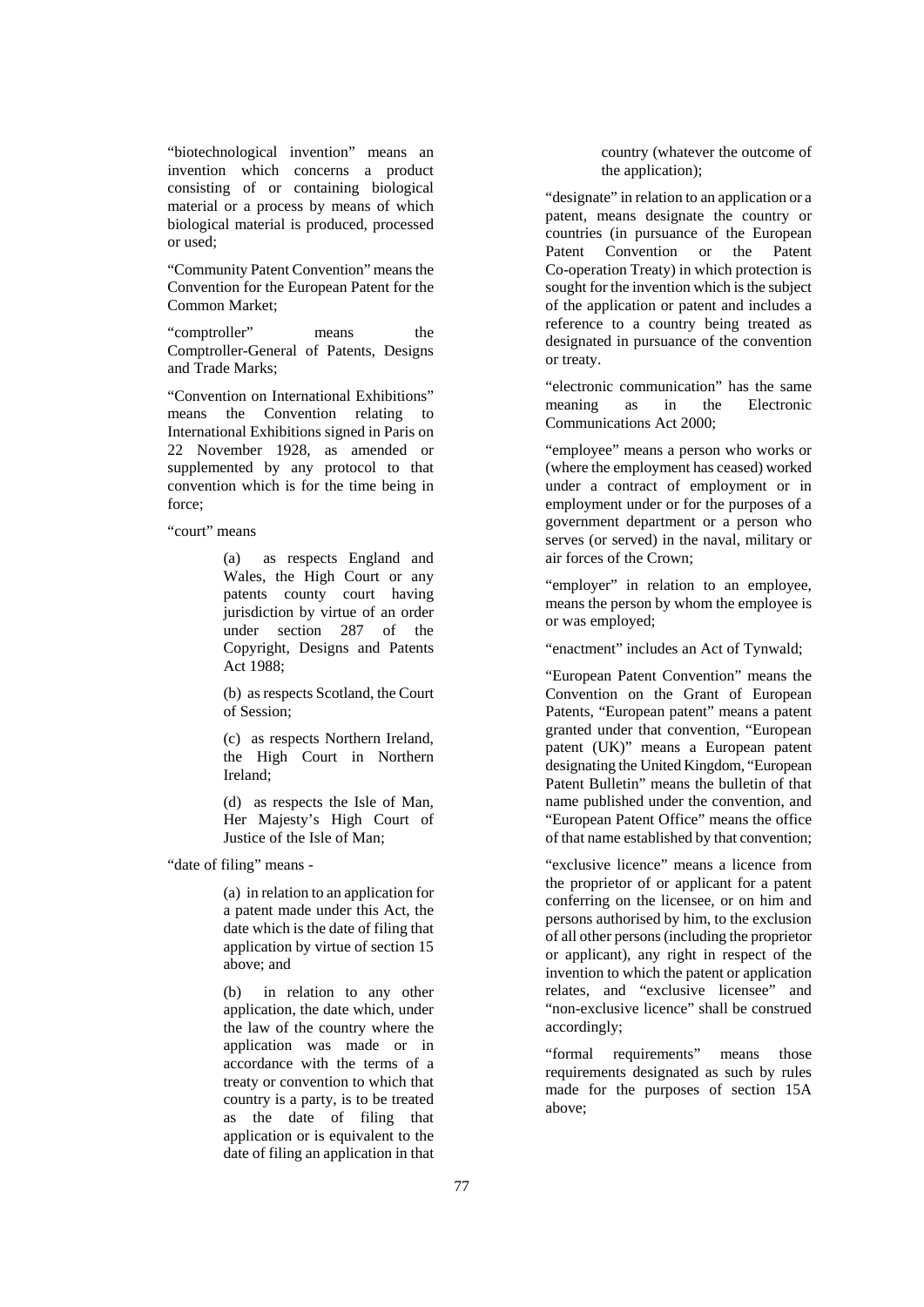"international application for a patent" means an application made under the Patent Co-operation Treaty;

"International Bureau" means the secretariat of the World Intellectual Property Organization established by a convention signed at Stockholm on 14 July 1967;

"international exhibition" means an official or officially recognised international exhibition falling within the terms of the Convention on International Exhibitions or falling within the terms of any subsequent treaty or convention replacing that convention;

"inventor" has the meaning assigned to it by section 7 above;

"journal" has the meaning assigned to it by section 123(6) above;

"mortgage", when used as a noun, includes a charge for securing money or money's worth and, when used as a verb, shall be construed accordingly;

"1949 Act" means the Patents Act 1949;

"patent" means a patent under this Act;

"Patent Co-operation Treaty" means the treaty of that name signed at Washington on 19 June 1970;

"patented invention" means an invention for which a patent is granted and "patented process" shall be construed accordingly;

"patented product" means a product which is a patented invention or, in relation to a patented process, a product obtained directly by means of the process or to which the process has been applied;

"prescribed" and "rules" have the meanings assigned to them by section 123 above;

"priority date" means the date determined as such under section 5 above;

"published" means made available to the public (whether in the United Kingdom or elsewhere) and a document shall be taken to be published under any provision of this Act if it can be inspected as of right at any place in the United Kingdom by members of the public, whether on payment of a fee or not; and "republished" shall be construed accordingly;

"register" and cognate expressions have the meanings assigned to them by section 32 above;

"relevant convention court", in relation to any proceedings under the European Patent Convention or the Patent Co-operation Treaty, means that court or other body which under that convention or treaty has jurisdiction over those proceedings, including (where it has such jurisdiction) any department of the European Patent Office:

"right", in relation to any patent or application, includes an interest in the patent or application and, without prejudice to the foregoing, any reference to a right in a patent includes a reference to a share in the patent;

"search fee" means the fee prescribed for the purposes of section 17(1) above;

"services of the Crown" and "use for the services of the Crown" have the meanings assigned to them by section 56(2) above, including, as respects any period of emergency within the meaning of section 59 above, the meanings assigned to them by the said section 59.

(2) Rules may provide for stating in the journal that an exhibition falls within the definition of international exhibition in subsection (1) above and any such statement shall be conclusive evidence that the exhibition falls within that definition.

(3) For the purposes of this Act matter shall be taken to have been disclosed in any relevant application within the meaning of section 5 above or in the specification of a patent if it was either claimed or disclosed (otherwise than by way of disclaimer or acknowledgment of prior art) in that application or specification.

(4) References in this Act to an application for a patent, as filed, are references to such an application in the state it was on the date of filing.

(4A) An international application for a patent is not, by reason of being treated by virtue of the European Patent Convention as an application for a European patent (UK), to be treated also as an international application for a patent (UK).

(5) References in this Act to an application for a patent being published are references to its being published under section 16 above.

(5A) References in this Act to the amendment of a patent or its specification (whether under this Act or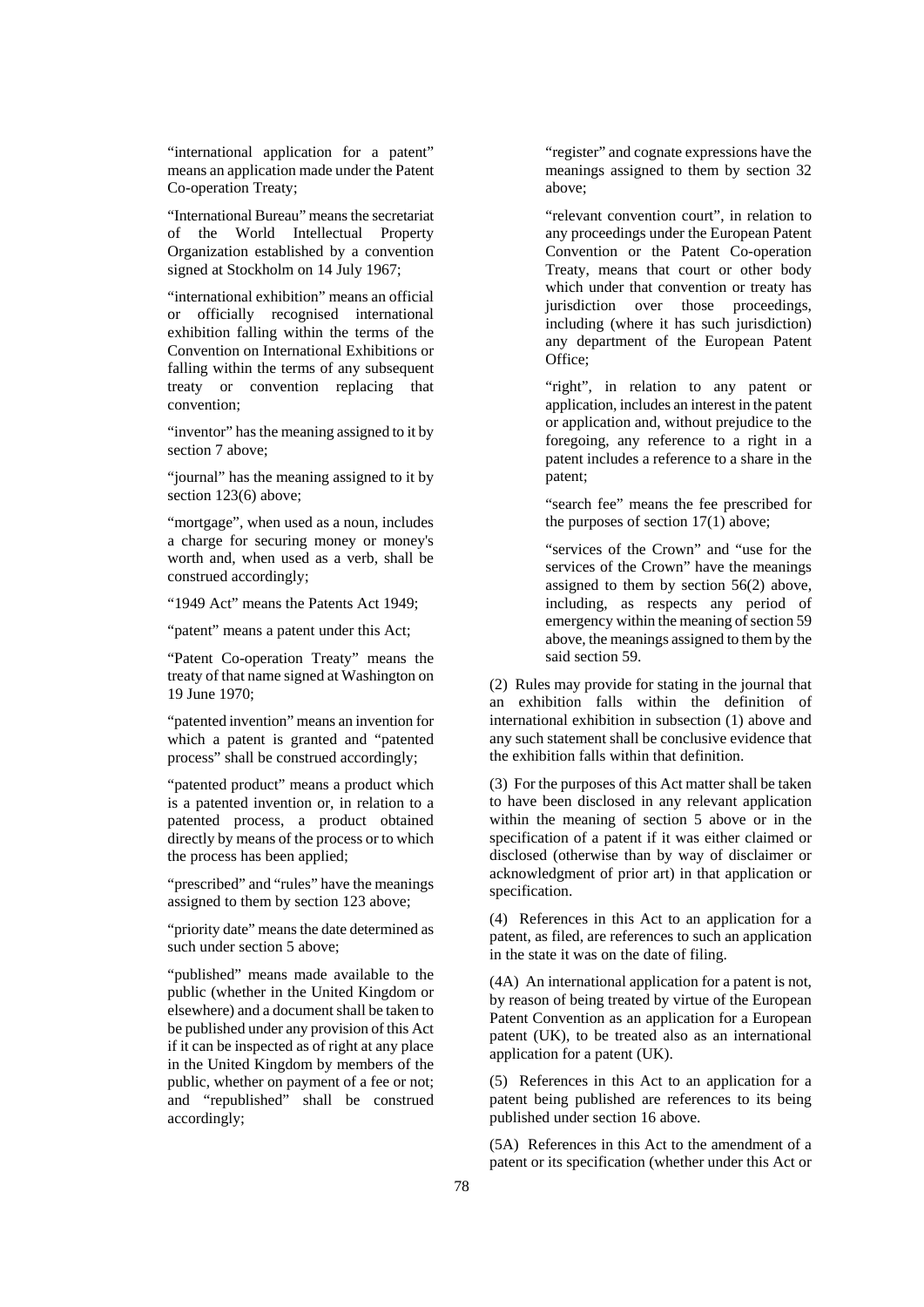by the European Patent Office) include, in particular, limitation of the claims (as interpreted by the description and any drawings referred to in the description or claims).

(6) References in this Act to any of the following conventions, that is to say -

- (a) The European Patent Convention;
- (b) The Community Patent Convention;
- (c) The Patent Co-operation Treaty;

are references to that convention or any other international convention or agreement replacing it, as amended or supplemented by any convention or international agreement (including in either case any protocol or annex), or in accordance with the terms of any such convention or agreement, and include references to any instrument made under any such convention or agreement.

(7) Whereas by a resolution made on the signature of the Community Patent Convention the governments of the member states of the European Economic Community resolved to adjust their laws relating to patents so as (among other things) to bring those laws into conformity with the corresponding provisions of the European Patent Convention, the Community Patent Convention and the Patent Co-operation Treaty, it is hereby declared that the following provisions of this Act, that is to say, sections 1(1) to  $(4)$ , 2 to 6, 14(3), (5) and (6), 37(5), 54, 60, 69, 72(1) and (2), 74(4), 82, 83, 100 and 125, are so framed as to have, as nearly as practicable, the same effects in the United Kingdom as the corresponding provisions of the European Patent Convention, the Community Patent Convention and the Patent Co-operation Treaty have in the territories to which those Conventions apply.

(8) Part I of the Arbitration Act 1996 shall not apply to any proceedings before the comptroller under this Act.

(9) Except so far as the context otherwise requires, any reference in this Act to any enactment shall be construed as a reference to that enactment as amended or extended by or under any other enactment, including this Act.

## **Northern Ireland**

131. In the application of this Act to Northern Ireland -

> (a) "enactment" includes an enactment of the Parliament of Northern Ireland and a Measure of the Northern Ireland Assembly;

(b) any reference to a government department includes a reference to a Department of the Government of Northern Ireland;

(c) any reference to the Crown includes a reference to the Crown in right of Her Majesty's Government in Northern Ireland;

(d) any reference to the Companies Act 1985 includes a reference to the corresponding enactments in force in Northern Ireland; and

(e) [repealed]

(f) any reference to a claimant includes a reference to a plaintiff.

#### **Scotland**

131A. In the application of this Act to Scotland -

(a) "enactment" includes an enactment comprised in, or in an instrument made under, an Act of the Scottish Parliament;

(b) any reference to a government department includes a reference to any part of the Scottish Administration; and

(c) any reference to the Crown includes a reference to the Crown in right of the Scottish Administration.

# **Short title, extent, commencement, consequential amendments and repeals**

132.-(1) This Act may be cited as the Patents Act 1977.

(2) This Act shall extend to the Isle of Man, subject to any modifications contained in an Order made by Her Majesty in Council, and accordingly, subject to any such order, references in this Act to the United Kingdom shall be construed as including references to the Isle of Man.

(3) For the purposes of this Act the territorial waters of the United Kingdom shall be treated as part of the United Kingdom.

(4) This Act applies to acts done in an area designated by order under section 1(7) of the Continental Shelf Act 1964, or specified by Order under section 10(8) of the Petroleum Act 1998 in connection with any activity falling within section 11(2) of that Act, as it applies to acts done in the United Kingdom.

(5) This Act (except sections  $77(6)$ ,  $(7)$  and  $(9)$ , 78(7) and (8), this subsection and the repeal of section 41 of the 1949 Act) shall come into operation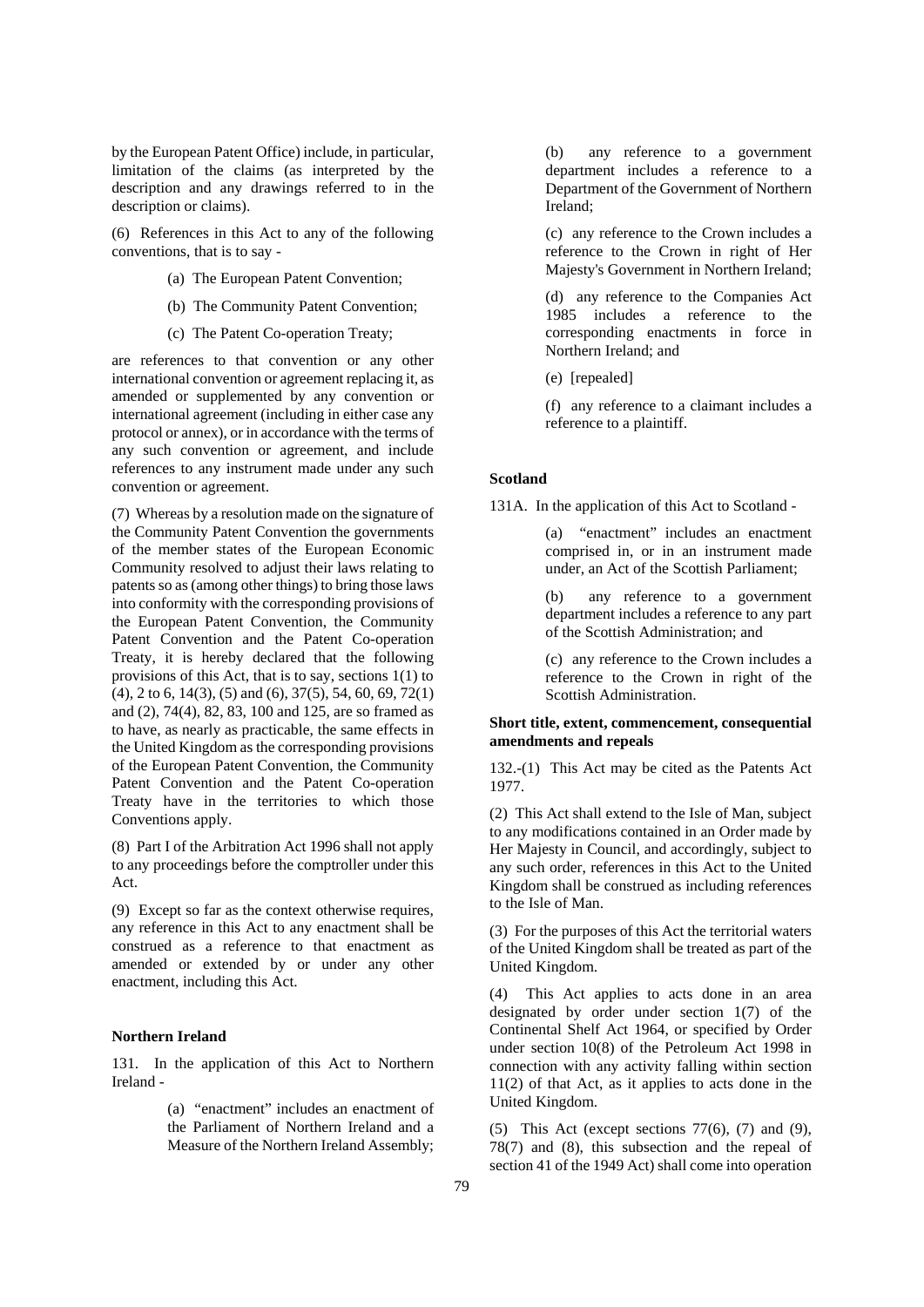on such day as may be appointed by the Secretary of State by order, and different days may be appointed under this subsection for different purposes.

(6) The consequential amendments in Schedule 5 shall have effect.

(7) Subject to the provisions of Schedule 4 to this Act, the enactments specified in Schedule 6 to this Act (which include certain enactments which were spent before the passing of this Act) are hereby repealed to the extent specified in column 3 of that Schedule.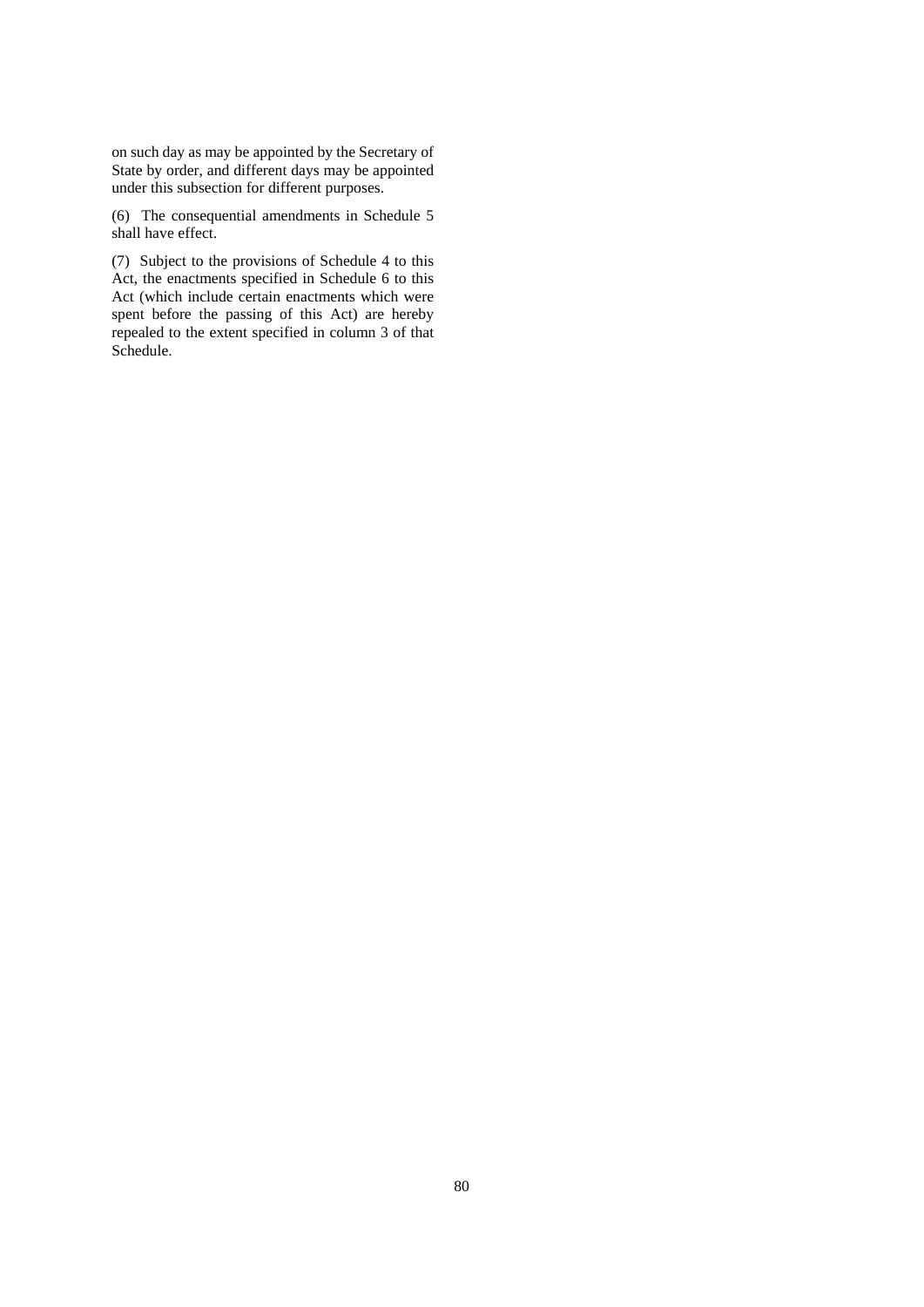# **SCHEDULES**

## **SCHEDULE 1 (section 127)**

# **APPLICATION OF 1949 ACT TO EXISTING PATENTS AND APPLICATIONS**

1.-(1) The provisions of the 1949 Act referred to in sub-paragraph (2) below shall continue to apply on and after the appointed day in relation to existing patents and applications (but not in relation to patents and applications for patents under this Act).

(2) The provisions are sections 1 to 10, 11(1) and (2), 12, 13, 15 to 17, 19 to 21, 22(1) to (3), 23 to 26, 28 to 33, 46 to 53, 55, 56, 59 to 67, 69, 76, 80, 87(2), 92(1), 96, 101, 102(1) and 103 to 107.

(3) Sub-paragraph (1) above shall have effect subject to the following provisions of this Schedule, paragraph 2(b) of Schedule 3 below and the provisions of Schedule 4 below.

2.-(1) In section 6 of the 1949 Act, at the end of the proviso to subsection (3) (post-dating of application) there shall be inserted "and -

> (c) no application shall, on or after the appointed day, be post-dated under this section to a date which is that of the appointed day or which falls after it",

and there shall be inserted at the end of subsection (4) "; but no application shall on or after the appointed day be post-dated under this subsection to a date which is that of the appointed day or falls after it".

(2) At the end of subsection (5) of that section (antedating) there shall be inserted "; but a fresh application or specification may not be filed on or after the appointed day in accordance with this subsection and those rules unless the comptroller agrees that he will direct that the application or specification shall be ante-dated to a date which falls before the appointed day.".

3.-(1) This paragraph and paragraph 4 below shall have effect with respect to the duration of existing patents after the appointed day, and in those paragraphs -

> (a) "old existing patent" means an existing patent the date of which fell eleven years or more before the appointed day and also any patent of addition where the patent for the main invention is, or was at any time, an old existing patent by virtue of the foregoing provision;

(b) "new existing patent" means any existing patent not falling within paragraph (a) above; and

(c) any reference to the date of a patent shall, in relation to a patent of addition, be construed as a reference to the date of the patent for the main invention.

(2) Sections 23 to 25 of the 1949 Act (extension of patents on grounds of inadequate remuneration and war loss) shall not apply to a new existing patent.

(3) The period for which the term of an old existing patent may be extended under section 23 or 24 of that Act shall not exceed in the aggregate four years, except where an application for an order under the relevant section has been made before the appointed day and has not been disposed of before that day.

4.-(1) The term of every new existing patent under section 22(3) of the 1949 Act shall be twenty instead of sixteen years from the date of the patent, but -

> (a) the foregoing provision shall have effect subject to section 25(3) to (5) above; and

> (b) on and after the end of the sixteenth year from that date a patent shall not be renewed under section 25(3) to (5) above except by or with the consent of the proprietor of the patent.

(2) Where the term of a new existing patent is extended by this paragraph, -

> (a) any licence in force under the patent from immediately before the appointed day until the end of the sixteenth year from the date of the patent shall, together with any contract relating to the licence, continue in force so long as the patent remains in force (unless determined otherwise than in accordance with this sub-paragraph), but, if it is an exclusive licence, it shall after the end of that year be treated as a non-exclusive licence;

> (b) notwithstanding the terms of the licence, the licensee shall not be required to make any payment to the proprietor for working the invention in question after the end of that year;

> (c) every such patent shall after the end of that year be treated as endorsed under section 35 of the 1949 Act (licences of right), but subject to paragraph 4A below.

(3) Where the term of a new existing patent is extended by this paragraph and any government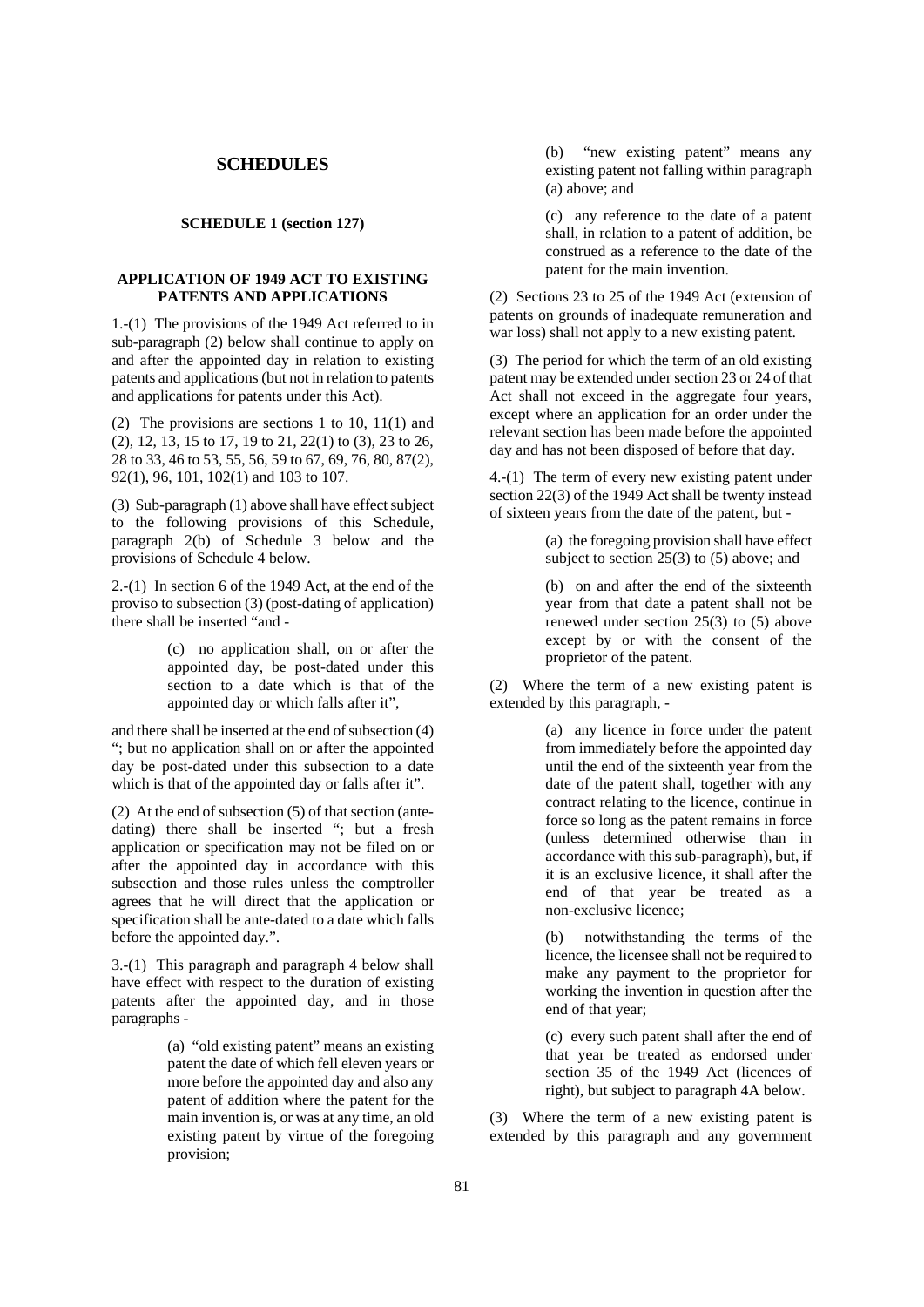department or any person authorised by a government department -

> (a) has before the appointed day, used the invention in question for the services of the Crown; and

> (b) continues to so use it until the end of the sixteenth year from the date of the patent, any such use of the invention by any government department or person so authorised, after the end of that year, may be made free of any payment to the proprietor of the patent.

(4) Without prejudice to any rule of law about the frustration of contracts, where any person suffers loss or is subjected to liability by reason of the extension of the term of a patent by this paragraph, the court may on the application of that person determine how and by whom the loss or liability is to be borne and make such order as it thinks fit to give effect to the determination.

(5) No order shall be made on an application under sub-paragraph (4) above which has the effect of imposing a liability on any person other than the applicant unless notification of the application is given to that person.

4A.-(1) If the proprietor of a patent for an invention which is a product files a declaration with the Patent Office in accordance with this paragraph, the licences to which persons are entitled by virtue of paragraph 4(2)(c) above shall not extend to a use of the product which is excepted by or under this paragraph.

(2) Pharmaceutical use is excepted, that is -

(a) use as a medicinal product within the meaning of the Medicines Act 1968, and

(b) the doing of any other act mentioned in section  $60(1)(a)$  above with a view to such use.

(3) The Secretary of State may by order except such other uses as he thinks fit; and an order may -

> (a) specify as an excepted use any act mentioned in section  $60(1)(a)$  above, and

> (b) make different provision with respect to acts done in different circumstances or for different purposes.

(4) For the purposes of this paragraph the question what uses are excepted, so far as that depends on -

> (a) orders under section 130 of the Medicines Act 1968 (meaning of "medicinal product"), or

(b) orders under sub-paragraph (3) above,

shall be determined in relation to a patent at the beginning of the sixteenth year of the patent.

(5) A declaration under this paragraph shall be in the prescribed form and shall be filed in the prescribed manner and within the prescribed time limits.

(6) A declaration may not be filed -

(a) in respect of a patent which has at the commencement of section 293 of the Copyright, Designs and Patents Act 1988 passed the end of its fifteenth year; or

(b) if at the date of filing there is -

(i) an existing licence for any description of excepted use of the product, or

(ii) an outstanding application under section  $46(3)(a)$  or (b) above for the settlement by the comptroller of the terms of a licence for any description of excepted use of the product,

and, in either case, the licence took or is to take effect at or after the end of the sixteenth year of the patent.

(7) Where a declaration has been filed under this paragraph in respect of a patent -

> (a) section  $46(3)(c)$  above (restriction of remedies for infringement where licences available as of right) does not apply to an infringement of the patent in so far as it consists of the excepted use of the product after the filing of the declaration; and

> (b) section 46(3)(d) above (abatement of renewal fee if licences available as of right) does not apply to the patent.

4B.-(1) An application under section  $46(3)(a)$  or (b) above for the settlement by the comptroller of the terms on which a person is entitled to a licence by virtue of paragraph  $4(2)(c)$  above is ineffective if made before the beginning of the sixteenth year of the patent.

(2) This paragraph applies to applications made after the commencement of section 294 of the Copyright, Designs and Patents Act 1988 and to any application made before the commencement of that section in respect of a patent which has not at the commencement of that section passed the end of its fifteenth year.

5. In section 26(3) of the 1949 Act (no patent of addition unless date of filing of complete specification was the same as or later than the date of filing of complete specification in respect of main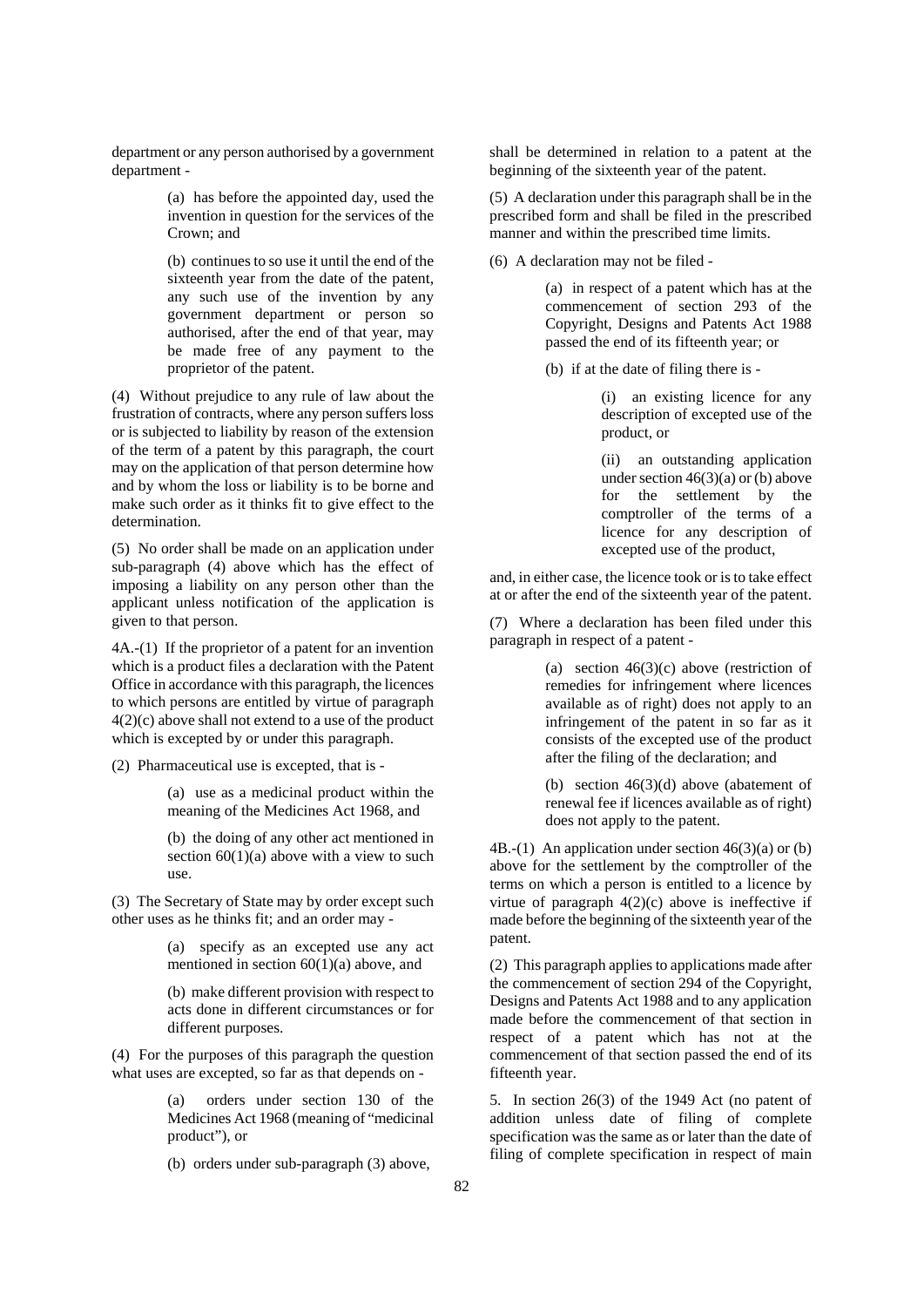invention) after "main invention" there shall be inserted "and was earlier than the date of the appointed day".

6. Notwithstanding anything in section  $32(1)(i)$  of the 1949 Act (ground for revocation that patent was obtained on a false suggestion or representation), it shall not be a ground of revoking a patent under that subsection that the patent was obtained on a false suggestion or representation that a claim of the complete specification of the patent had a priority date earlier than the date of filing the application for the patent, but if it is shown -

> (a) on a petition under that section or an application under section 33 of that Act; or

> (b) by way of defence or on a counterclaim on an action for infringement;

that such a suggestion or representation was falsely made, the priority date of the claim shall be taken to be the date of filing the application for that patent.

7.-(1) In section 33 of the 1949 Act (revocation of patent by comptroller), in subsection (1) for the words preceding the proviso there shall be substituted –

> "(1) Subject to the provisions of this Act, a patent may, on the application of any person interested, be revoked by the comptroller on any of the grounds set out in section 32(1) of this Act:".

(2) At the end of the said section 33 there shall be added the following subsection:–

> "(5) A decision of the comptroller or on appeal from the comptroller shall not estop any party to civil proceedings in which infringement of the patent is in issue from alleging that any claim of the specification is invalid on any of the grounds set out in section 32(1) of this Act, whether or not any of the issues were decided in that decision.".

8. In Section 101(1) of the 1949 Act (interpretation) there shall be inserted in the appropriate place -

> "appointed day" means the day appointed under section 132 of the Patents Act 1977 for the coming into operation of Schedule 1 to that Act;".

#### **SCHEDULE 2 (section 127)**

# **APPLICATION OF THIS ACT TO EXISTING PATENTS AND APPLICATIONS**

1.-(1) Without prejudice to those provisions of Schedule 4 below which apply (in certain circumstances) provisions of this Act in relation to existing patents and applications, the provisions of this Act referred to in sub-paragraph (2) below shall apply in relation to existing patents and applications on and after the appointed day subject to the following provisions of this Schedule and the provisions of Schedule 4 below.

(2) The provisions are sections 22, 23, 25(3) to  $(5)$ , 28 to 36, 44 to 54, 86, 98, 99, 101 to 105, 107 to 111, 113 to 116, 118(1) to (3), 119 to 124, 130 and 132(2), (3) and (4).

2. In those provisions as they apply by virtue of this Schedule -

> (a) a reference to this Act includes a reference to the 1949 Act;

> (b) a reference to a specified provision of this Act other than one of those provisions shall be construed as a reference to the corresponding provision of the 1949 Act (any provision of that Act being treated as corresponding to a provision of this Act if it was enacted for purposes which are the same as or similar to that provision of this Act);

> (c) a reference to rules includes a reference to rules under the 1949 Act;

> (d) references to a patent under this Act and to an application for such a patent include respectively a reference to an existing patent and application;

> (e) references to the grant of a patent under this Act includes a reference to the sealing and grant of an existing patent;

> (f) a reference to a patented product and to a patented invention include respectively a reference to a product and invention patented under an existing patent;

> (g) references to a published application for a patent under this Act, and to publication of such an application, include respectively references to a complete specification which has been published under the 1949 Act and to publication of such a specification (and a reference to an application for a patent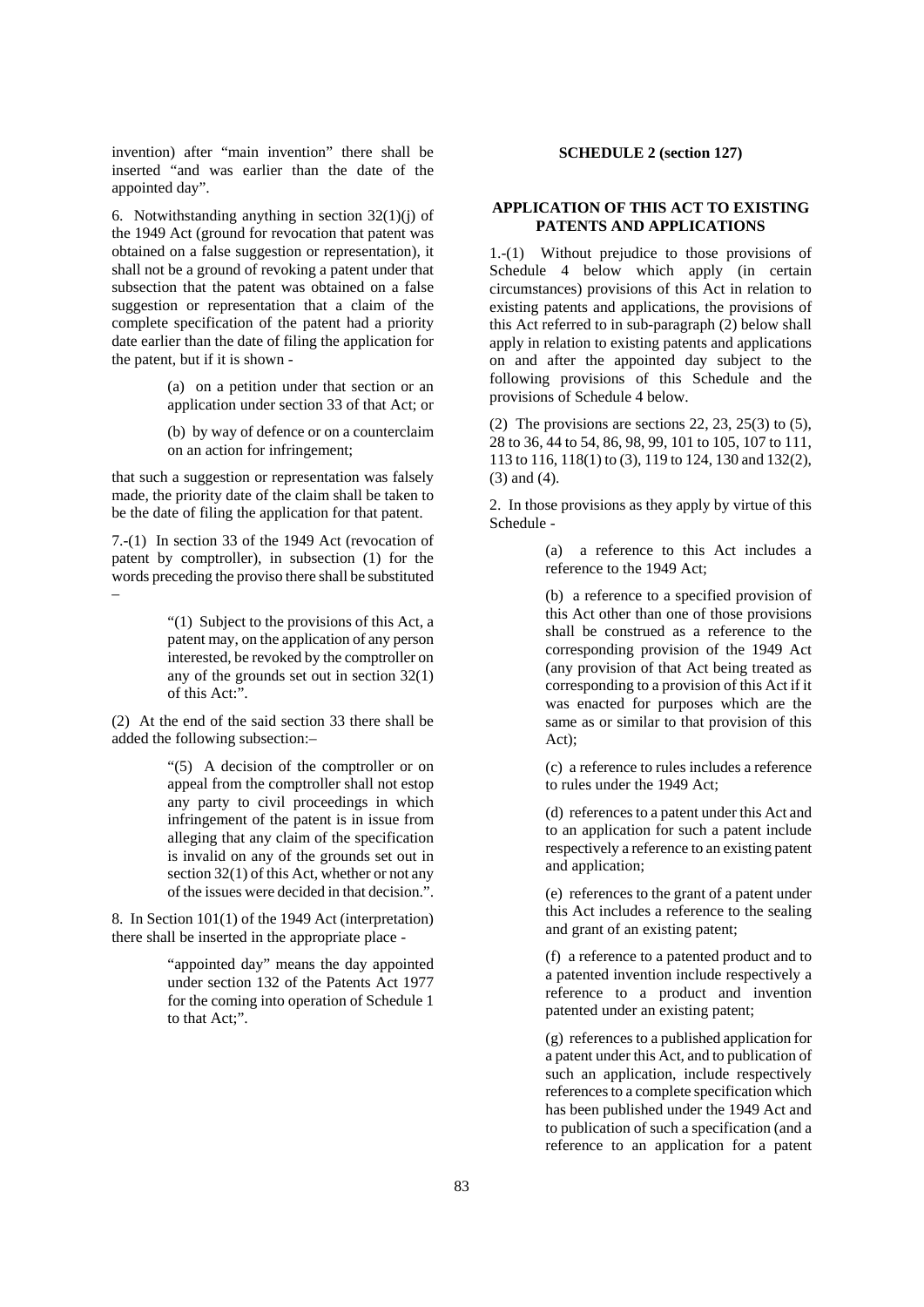under this Act which has not been published shall be construed accordingly);

(h) a reference to the publication in the journal of a notice of the grant of a patent includes a reference to the date of an existing patent;

(i) a reference to the priority date of an invention includes a reference to the priority date of the relevant claim of the complete specification.

#### **SCHEDULE 3 (section 127)**

# **REPEALS OF PROVISIONS OF 1949 ACT**

1. Subject to the provisions of Schedule 4 below, the provisions of the 1949 Act referred to in paragraph 2 below (which have no counterpart in the new law of patents established by this Act in relation to future patents and applications) shall cease to have effect.

2. The provisions are:–

(a) section 14 (opposition to grant of patent);

(b) section 32(3) (revocation for refusal to comply with Crown request to use invention);

(c) section 41 (inventions relating to food or medicine, etc.);

(d) section 42 (controller's power to revoke patent after expiry of two years from grant of compulsory licence);

(e) section 71 (extension of time for certain convention applications);

(f) section 72 (protection of inventions communicated under international agreements).

#### **SCHEDULE 4 (section 127)**

# **TRANSITIONAL PROVISIONS**

*General* 

1. In so far as any instrument made or other thing done under any provision of the 1949 Act which is repealed by virtue of this Act could have been made or done under a corresponding provision of this Act, it shall not be invalidated by the repeals made by

virtue of this Act but shall have effect as if made or done under that corresponding provision.

*Use of patented invention for services of the Crown* 

2.-(1) Any question whether -

(a) an act done before the appointed day by a government department or a person authorised in writing by a government department amounts to the use of an invention for the services of the Crown; or

(b) any payment falls to be made in respect of any such use (whether to a person entitled to apply for a patent for the invention, to the patentee or to an exclusive licensee);

shall be determined under sections 46 to 49 of that Act and those sections shall apply accordingly.

(2) Sections 55 to 59 above shall apply to an act so done on or after the appointed day in relation to an invention -

> (a) for which an existing patent has been granted or an existing application for a patent has been made; or

> (b) which was communicated before that day to a government department or any person authorised in writing by a government department by the proprietor of the patent or any person from whom he derives title;

and shall so apply subject to sub-paragraph (3) below, the modifications contained in paragraph 2 of Schedule 2 above and the further modification that section  $55(5)(b)$  and  $58(10)$  above shall not apply in relation to an existing application.

(3) Where an act is commenced before the appointed day and continues to be done on or after that day, then, if it would not amount to the use of an invention for the services of the Crown under the 1949 Act, its continuance on or after that day shall not amount to such use under this Act.

#### *Infringement*

3.-(1) Any question whether an act done before the appointed day infringes an existing patent or the privileges or rights arising under a complete specification which has been published shall be determined in accordance with the law relating to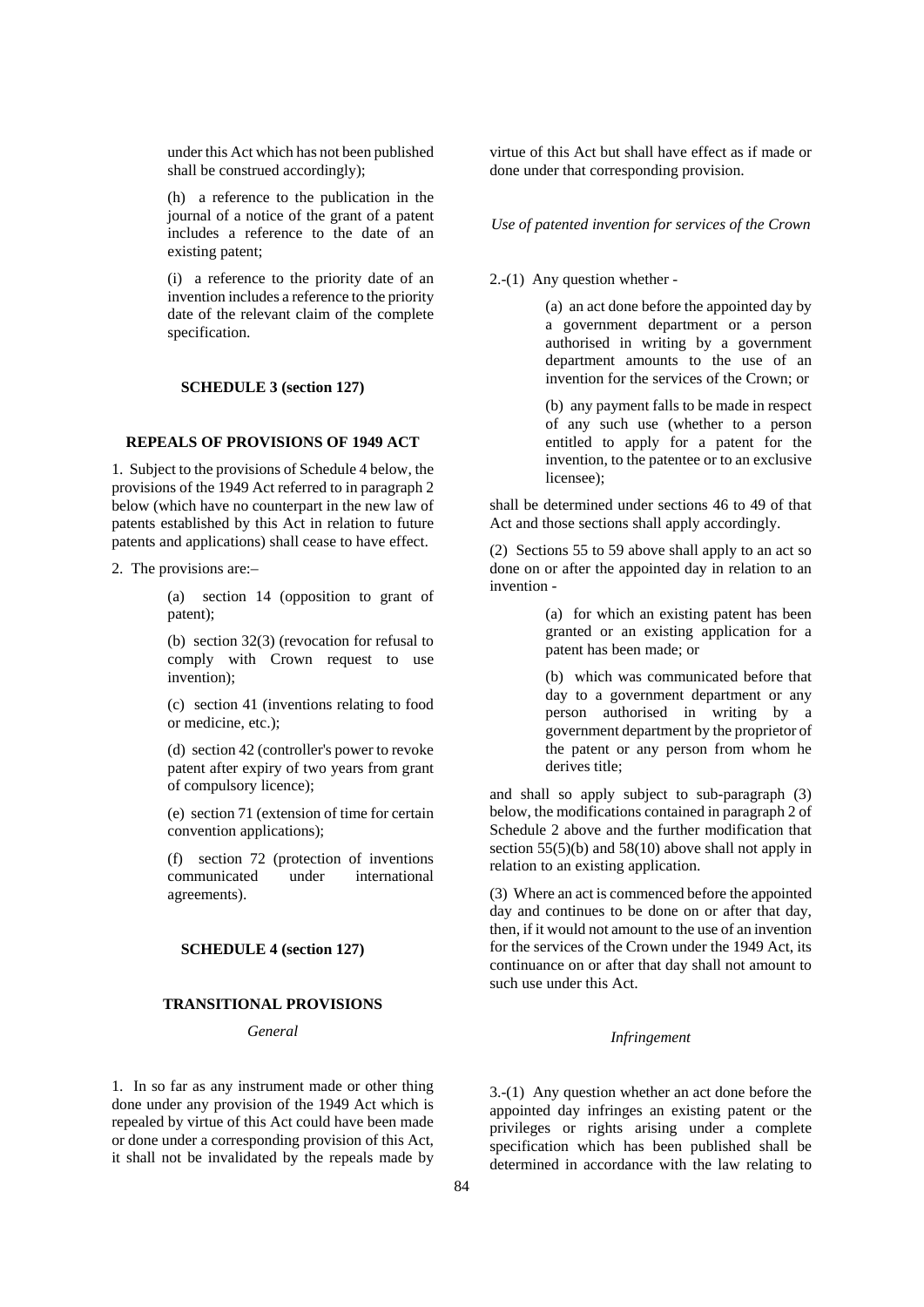infringement in force immediately before that day and, in addition to those provisions of the 1949 Act which continue to apply by virtue of Schedule 1 above, section 70 of that Act shall apply accordingly.

(2) Sections 60 to 71 above shall apply to an act done on or after the appointed day which infringes an existing patent or the privileges or rights arising under a complete specification which has been published (whether before, on or after the appointed day) as they apply to infringements of a patent under this Act or the rights conferred by an application for such a patent, and shall so apply subject to sub-paragraph (3) below, the modifications contained in paragraph 2 of Schedule 2 above and the further modification that section 69(2) and (3) above shall not apply in relation to an existing application.

(3) Where an act is commenced before the appointed day and continues to be done on or after that day, then, if it would not, under the law in force immediately before that day, amount to an infringement of an existing patent or the privileges or rights arising under a complete specification, its continuance on or after that day shall not amount to the infringement of that patent or those privileges or rights.

# *Notice of opposition*

4.-(1) Where notice of opposition to the grant of a patent has been given under section 14 of the 1949 Act before the appointed day, the following provisions shall apply:–

> (a) if issue has been joined on the notice before the appointed day, the opposition, any appeal from the comptroller's decision on it and any further appeal shall be prosecuted under the old law, but as if references in the 1949 Act and rules made under it to the Appeal Tribunal were references to the Patents Court;

> (b) in any other case, the notice shall be taken to have abated immediately before the appointed day.

(2) Sub-paragraph (1)(a) above shall have effect subject to paragraph 12(2) below.

## *Secrecy*

5.-(1) Where directions given under section 18 of the 1949 Act in respect of an existing application (directions restricting publication of information about inventions) are in force immediately before the appointed day, they shall continue in force on and after that day and that section shall continue to apply accordingly.

(2) Where sub-paragraph (1) above does not apply in the case of an existing application section 18 of the 1949 Act shall not apply to the application but section 22 of this Act shall.

(3) Where the comptroller has before the appointed day served a notice under section 12 of the Atomic Energy Act 1946 (restrictions on publication of information about atomic energy etc.) in respect of an existing application that section shall continue to apply to the application on and after that day; but where no such notice has been so served that section shall not apply to the application on and after that day.

#### *Revocation*

6.-(1) Where before the appointed day an application has been made under section 33 of the 1949 Act for the revocation of a patent (the original application), the following provisions shall apply:–

> (a) if issue has been joined on the application before the appointed day, the application, any appeal from the comptroller's decision on it and any further appeal shall be prosecuted under the old law, but as if references in the 1949 Act and rules made under it to the Appeal Tribunal were references to the Patents Court;

> (b) if issue has not been so joined, the original application shall be taken to be an application under section 33 of the 1949 Act for the revocation of the patent on whichever of the grounds referred to in section 32(1) of that Act corresponds (in the comptroller's opinion) to the ground on which the original application was made, or, if there is no ground which so corresponds, shall be taken to have abated immediately before the appointed day.

(2) Sub-paragraph (1)(a) above shall have effect subject to paragraph 11(3) below.

7.-(1) This paragraph applies where an application has been made before the appointed day under section 42 of the 1949 Act for the revocation of a patent.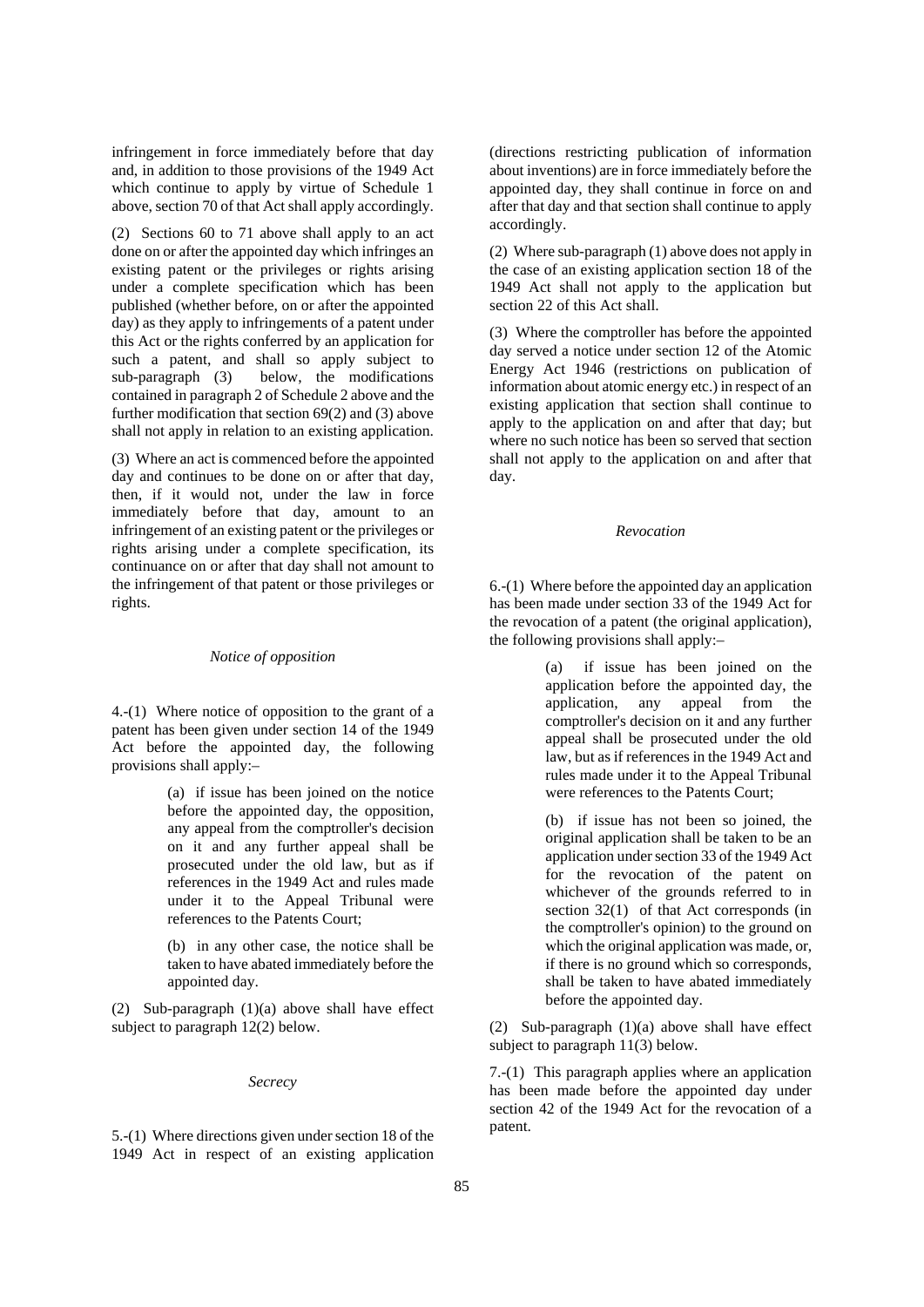(2) Where the comptroller has made no order before that day for the revocation of the patent under that section, the application shall be taken to have abated immediately before that day.

(3) Where the comptroller has made such an order before that day, then, without prejudice to section 38 of the Interpretation Act 1889, section 42 shall continue to apply to the patent concerned on and after that day as if this Act had not been enacted.

#### *Licences of right and compulsory licences*

8.-(1) Sections 35 to 41 and 43 to 45 of the 1949 Act shall continue to apply on and after the relevant day -

> (a) to any endorsement or order made or licence granted under sections 35 to 41 which is in force immediately before that day; and

> (b) to any application made before that day under sections 35 to 41.

(2) Any appeal from a decision or order of the comptroller instituted under sections 35 to 41 or 43 to 45 on or after the relevant day (and any further appeal) shall be prosecuted under the old law, but as if references in the 1949 Act and rules made under it to the Appeal Tribunal were references to the Patents Court.

(3) In this paragraph "the relevant day" means, in relation to section 41, the date of the passing of this Act and, in relation to sections 35 to 40 and 43 to 45, the appointed day.

#### *Convention countries*

9.-(1) Without prejudice to paragraph 1 above, an Order in Council declaring any country to be a convention country for all purposes of the 1949 Act or for the purposes of section 1(2) of that Act and in force immediately before the appointed day shall be treated as an Order in Council under section 90 above declaring that country to be a convention country for the purposes of section 5 above.

(2) Where an Order in Council declaring any country to be a convention country for all purposes of the 1949 Act or for the purposes of section 70 of that Act is in force immediately before the appointed day, a vessel registered in that country (whether before, on or after that day) shall be treated for the purposes of section 60 above, as it applies by virtue of paragraph 3(2) above to an existing patent or existing application, as a relevant ship and an aircraft so registered and a land vehicle owned by a person ordinarily resident in that country shall be so treated respectively as a relevant aircraft and a relevant vehicle.

# *Appeal from court on certain petitions for revocation*

10. Where the court has given judgment on a petition under section 32(1)(j) of the 1949 Act before the appointed day, any appeal from the judgment (whether instituted before, on or after that day) shall be continued or instituted and be disposed of under the old law.

# *Appeals from comptroller under continuing provisions of 1949 Act*

11.-(1) In this paragraph "the continuing 1949 Act provisions" means the provisions of the 1949 Act which continue to apply on and after the appointed day as mentioned in paragraph 1 of Schedule 1 above.

(2) This paragraph applies where -

(a) the comptroller gives a decision or direction (whether before or on or after the appointed day) under any of the continuing 1949 Act provisions, and

(b) an appeal lies under those provisions from the decision or direction;

but this paragraph applies subject to the foregoing provisions of this Schedule.

(3) Where such an appeal has been instituted before the Appeal Tribunal before the appointed day, and the hearing of the appeal has begun but has not been completed before that day, the appeal (and any further appeal) shall be continued and disposed of under the old law.

(4) Where such an appeal has been so instituted, but the hearing of it has not begun before the appointed day, it shall be transferred by virtue of this sub-paragraph to the Patents Court on that day and the appeal (and any further appeal) shall be prosecuted under the old law, but as if references in the 1949 Act and rules made under it to the Appeal Tribunal were references to the Patents Court.

(5) Any such appeal instituted on or after the appointed day shall lie to the Patents Court or, where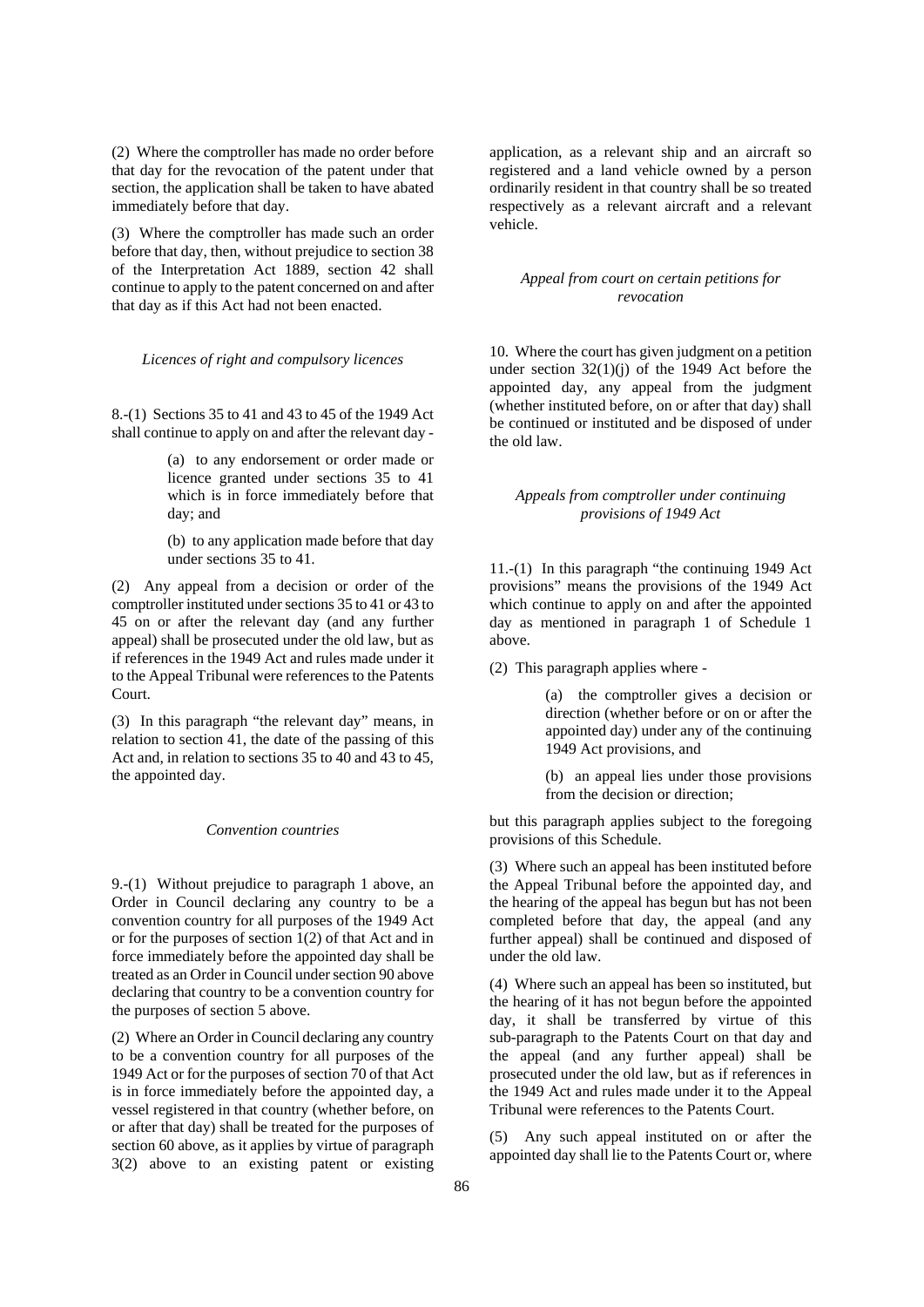the proceedings appealed against were held in Scotland, the Court of Session; and accordingly, the reference to the Appeal Tribunal in section 31(2) of the 1949 Act shall be taken to include a reference to the Patents Court or (as the case may be) the Court of Session.

(6) Section 97(3) of this Act shall apply to any decision of the Patents Court on an appeal instituted on or after the appointed day from a decision or direction of the comptroller under any of the continuing 1949 Act provisions as it applies to a decision of that Court referred to in that subsection, except that for references to the sections mentioned in paragraph (a) of that subsection there shall be substituted references to sections 33, 55 and 56 of the 1949 Act.

# *Appeals from comptroller under repealed provisions of 1949 Act*

12.-(1) This paragraph applies where an appeal to the Appeal Tribunal has been instituted before the appointed day under any provision of the 1949 Act repealed by this Act.

(2) Where the hearing of such an appeal has begun but has not been completed before that day, the appeal (and any further appeal) shall be continued and disposed of under the old law.

(3) Where the hearing of such an appeal has not begun before that day, it shall be transferred by virtue of this sub-paragraph to the Patents Court on that day and the appeal (and any further appeal) shall be prosecuted under the old law, but as if references in the 1949 Act and rules made under it to the Appeal Tribunal were references to the Patents Court.

# *Appeals from Appeal Tribunal to Court of Appeal*

13. Section 87(1) of the 1949 Act shall continue to apply on and after the appointed day to any decision of the Appeal Tribunal given before that day, and any appeal by virtue of this paragraph (and any further appeal) shall be prosecuted under the old law.

*Rules* 

14. The power to make rules under section 123 of this Act shall include power to make rules for any purpose mentioned in section 94 of the 1949 Act.

## *Supplementary*

15. Section 97(2) of this Act applies to -

(a) any appeal to the Patents Court by virtue of paragraph  $4(1)(a)$ ,  $6(1)(a)$ ,  $8(2)$  or 11(5) above, and

(b) any appeal which is transferred to that Court by virtue of paragraph 11(4) or 12(3) above,

as it applies to an appeal under that section; and section 97 of this Act shall apply for the purposes of any such appeal instead of section 85 of the 1949 Act.

16. In this Schedule "the old law" means the 1949 Act, any rules made under it and any relevant rule of law as it was or they were immediately before the appointed day.

17. For the purposes of this Schedule -

(a) issue is joined on a notice of opposition to the grant of a patent under section 14 of the 1949 Act when the applicant for the patent files a counterstatement fully setting out the grounds on which the opposition is contested;

(b) issue is joined on an application for the revocation of a patent under section 33 of that Act when the patentee files a counter-statement fully setting out the grounds on which the application is contested.

18.-(1) Nothing in the repeals made by this Act in section 23 and 24 of the 1949 Act shall have effect as respects any such application as is mentioned in paragraph 3(3) of Schedule 1 above.

(2) Nothing in the repeal by this Act of the Patents Act 1957 shall have effect as respects existing applications.

(3) Section 69 of the 1949 Act (which is not repealed by this Act) and section 70 of that Act (which continues to have effect for certain purposes by virtue of paragraph 3 above) shall apply as if section 68 of that Act has not been repealed by this Act and as if paragraph 9 above had not been enacted.

### **SCHEDULE 4A (section 128B)**

# **SUPPLEMENTARY PROTECTION CERTIFICATES**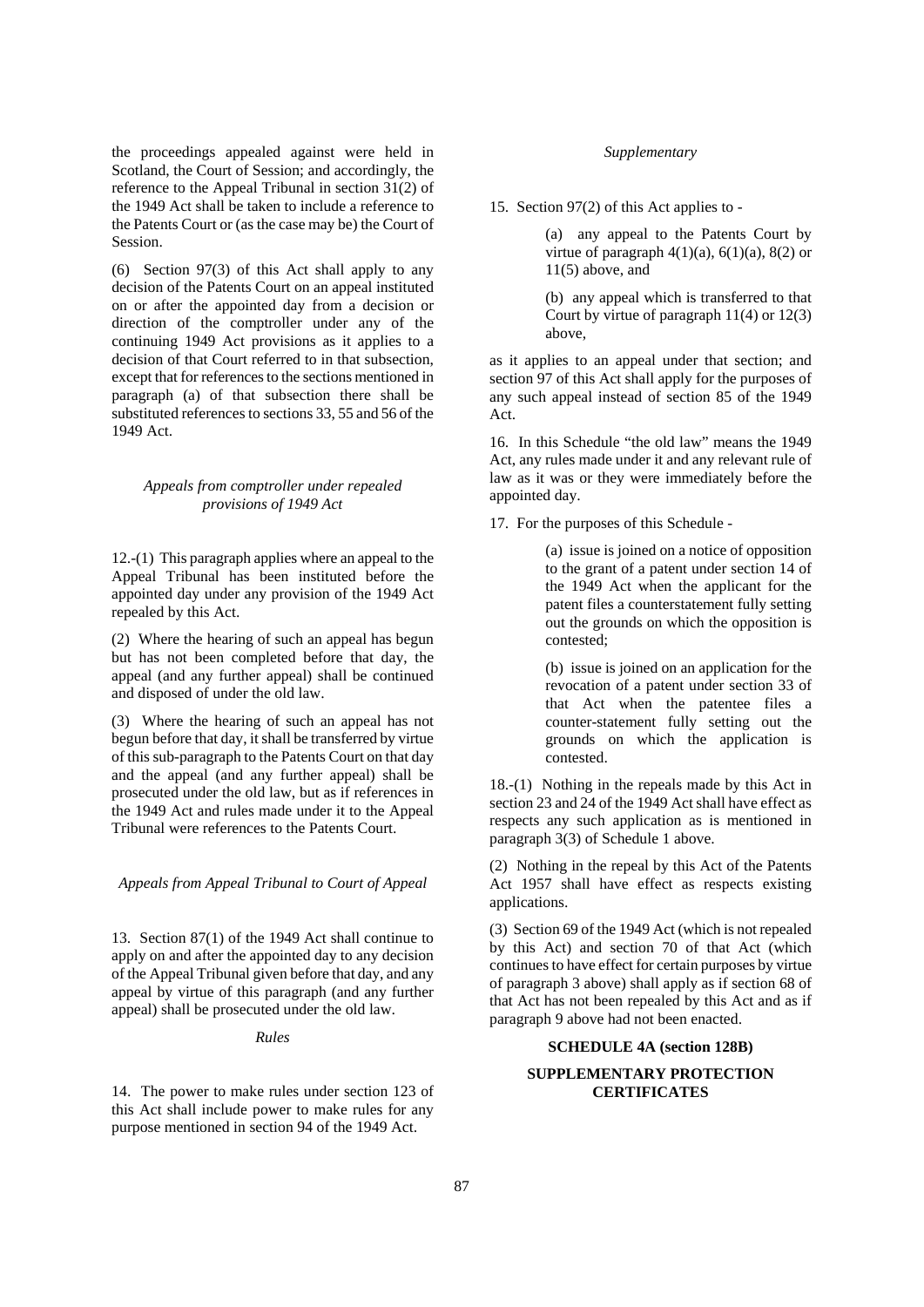## *References to patents etc*

1.-(1) In the application to supplementary protection certificates of the provisions of this Act listed in subparagraph  $(2)$  –

> (a) references to a patent are to a supplementary protection certificate;

> (b) references to an application or the applicant for a patent are to an application or the applicant -

> > (i) for a supplementary protection certificate, or

(ii) for an extension of the duration of a supplementary protection certificate;

(c) references to the proprietor of a patent are to the holder of a supplementary protection certificate;

(d) references to the specification of a patent are to the text of a supplementary protection certificate;

(e) references to a patented product or an invention (including a patented invention) are to a product for which a supplementary protection certificate has effect;

(f) references to a patent having expired or having been revoked are to a supplementary protection certificate having lapsed or having been declared invalid;

(g) references to proceedings for the revocation of a patent are to proceedings -

> (i) for a decision that a supplementary protection certificate has lapsed, or

> (ii) for a declaration that a supplementary protection certificate is invalid;

(h) references to the issue of the validity of a patent include the issue of whether a supplementary protection certificate has lapsed or is invalid.

(2) The provisions referred to in sub-paragraph (1) are -

> section  $14(1)$ , (9) and (10) (making of application);

section 19(1) (general power to amend application before grant);

sections 20A and 20B (reinstatement of applications);

section 21 (observations by third party on patentability);

section 27 (general power to amend specification after grant);

section 29 (surrender of patents);

sections 30 to 36, 37(1) to (3) and (5) to (9) and 38 (property in patents and applications, and registration);

sections 39 to 59 (employees' inventions, licences of right and compulsory licences and use of patented inventions for services of the Crown);

sections 60 to 71 (infringement):

section 74(1) and (7) (proceedings in which validity of patent may be put in issue);

section 75 (amendment of patent in infringement or revocation proceedings);

sections 103 and 105 (privilege for communications relating to patent proceedings);

section 108 (licences granted by order of comptroller);

sections 110 and 111 (unauthorised claim of patent rights or that patent has been applied for);

section 116 (immunity of department as regards official acts);

sections 117 to 118 (administrative provisions);

section 123 (rules);

section 130 (interpretation).

2.-(1) In the case of the provisions of this Act listed in sub-paragraph (2), paragraph 1 applies in relation to an application for a supplementary protection certificate only if the basic patent expires before the certificate is granted.

(2) The provisions referred to in sub-paragraph (1) are -

> section 20B(3) to (6A) (effect of reinstatement under section 20A);

> section 55(5) and (7) (use of patented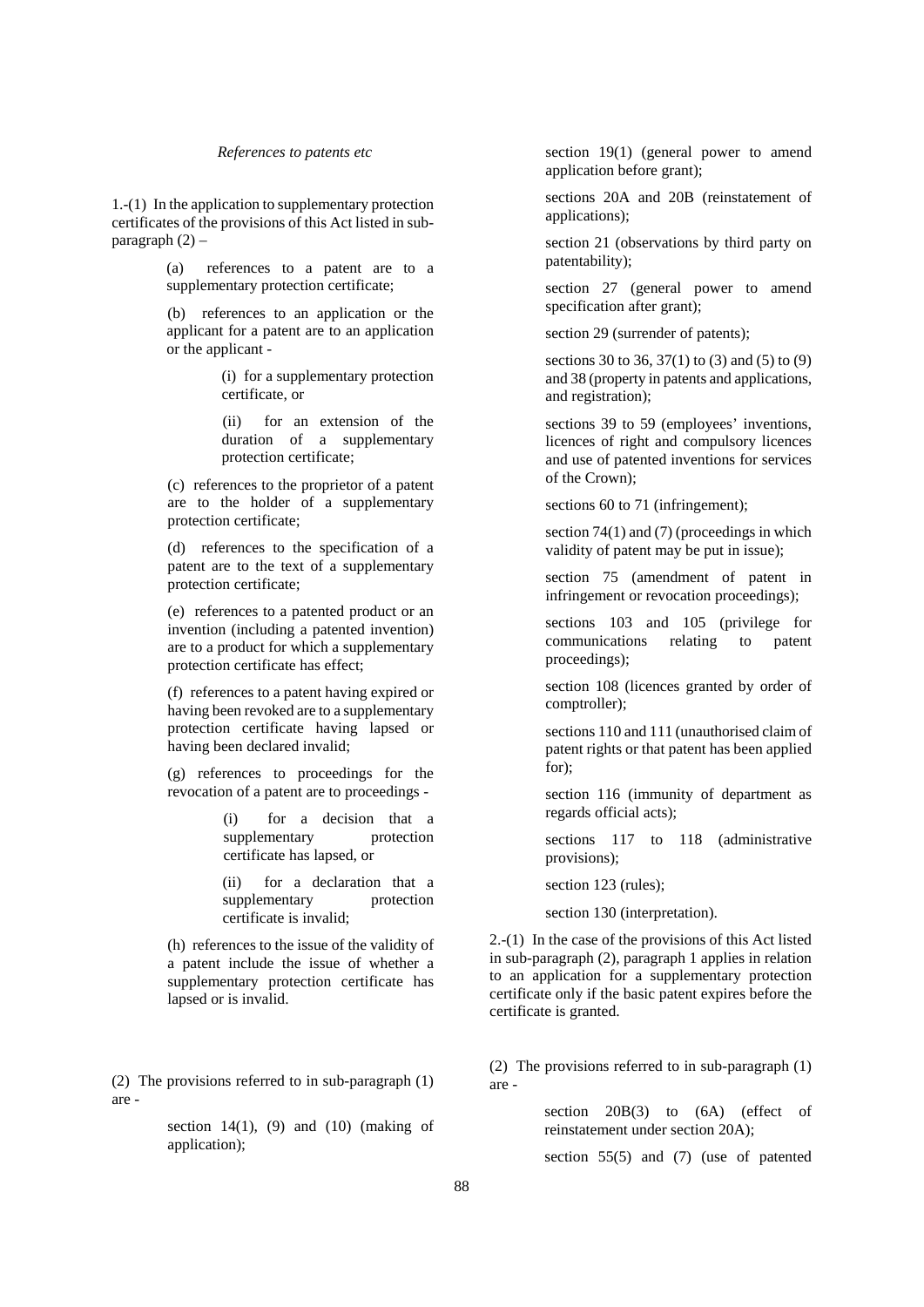inventions for services of the Crown);

section 58(10) (disputes as to Crown use);

section 69 (infringement of rights conferred by publication of application);

section 117A(3) to (7) (effect of resuscitating a withdrawn application under section 117).

*References to this Act etc* 

3.-(1) In the provisions of this Act listed in subparagraph (2) -

> (a) references to this Act include the Medicinal Products Regulation and the Plant Protection Products Regulation, and

> (b) references to a provision of this Act include any equivalent provision of the Medicinal Products Regulation and the Plant Protection Products Regulation.

(2) The provisions referred to in sub-paragraph (1) are -

> sections 20A and 20B (reinstatement of applications);

> section 21 (observations by third party on patentability);

> section 69 (infringement of rights conferred by publication of application);

> section 74(1) and (7) (proceedings in which validity of patent may be put in issue);

> sections 97 to 99B, 101 to 103, 105 and 107 (legal proceedings);

> section 116 (immunity of department as regards official acts);

> sections 117 and 118 to 121 (administrative provisions);

> section 122 (Crown's right to sell forfeited articles);

section 123 (rules);

section 124A (use of electronic communications);

section 130 (interpretation).

*Other references* 

4.-(1) In the application of section 21(1) (observations by third party on patentability) to supplementary protection certificates, the reference to the question whether the invention is a patentable invention is to the question whether the product is one for which a supplementary protection certificate may have effect.

(2) In the application of section 69(2) (conditions for infringement of rights conferred by publication of application) to supplementary protection certificates, the condition in paragraph (b) is that the act would, if the certificate had been granted on the date of the publication of the application, have infringed not only the certificate as granted but also the certificate for which the application was made.

# *Fees*

5. A supplementary protection certificate does not take effect unless -

> (a) the prescribed fee is paid before the end of the prescribed period, or

> (b) the prescribed fee and any prescribed additional fee are paid before the end of the period of six months beginning immediately after the prescribed period.

# *Interpretation*

6.-(1) Expressions used in this Act that are defined in the Medicinal Products Regulation or the Plant Protection Products Regulation have the same meaning as in that Regulation.

(2) References in this Act to, or to a provision of, the Medicinal Products Regulation or the Plant Protection Products Regulation are to that Regulation or that provision as amended from time to time.

7. In this Act -

(a) "the Medicinal Products Regulation" means Council Regulation (EEC) No 1768/92 of 18 June 1992 concerning the creation of a supplementary protection certificate for medicinal products, and

(b) "the Plant Protection Products Regulation" means Regulation (EC) No 1610/96 of the European Parliament and of the Council of 23 July 1996 concerning the creation of a supplementary protection certificate for plant protection products.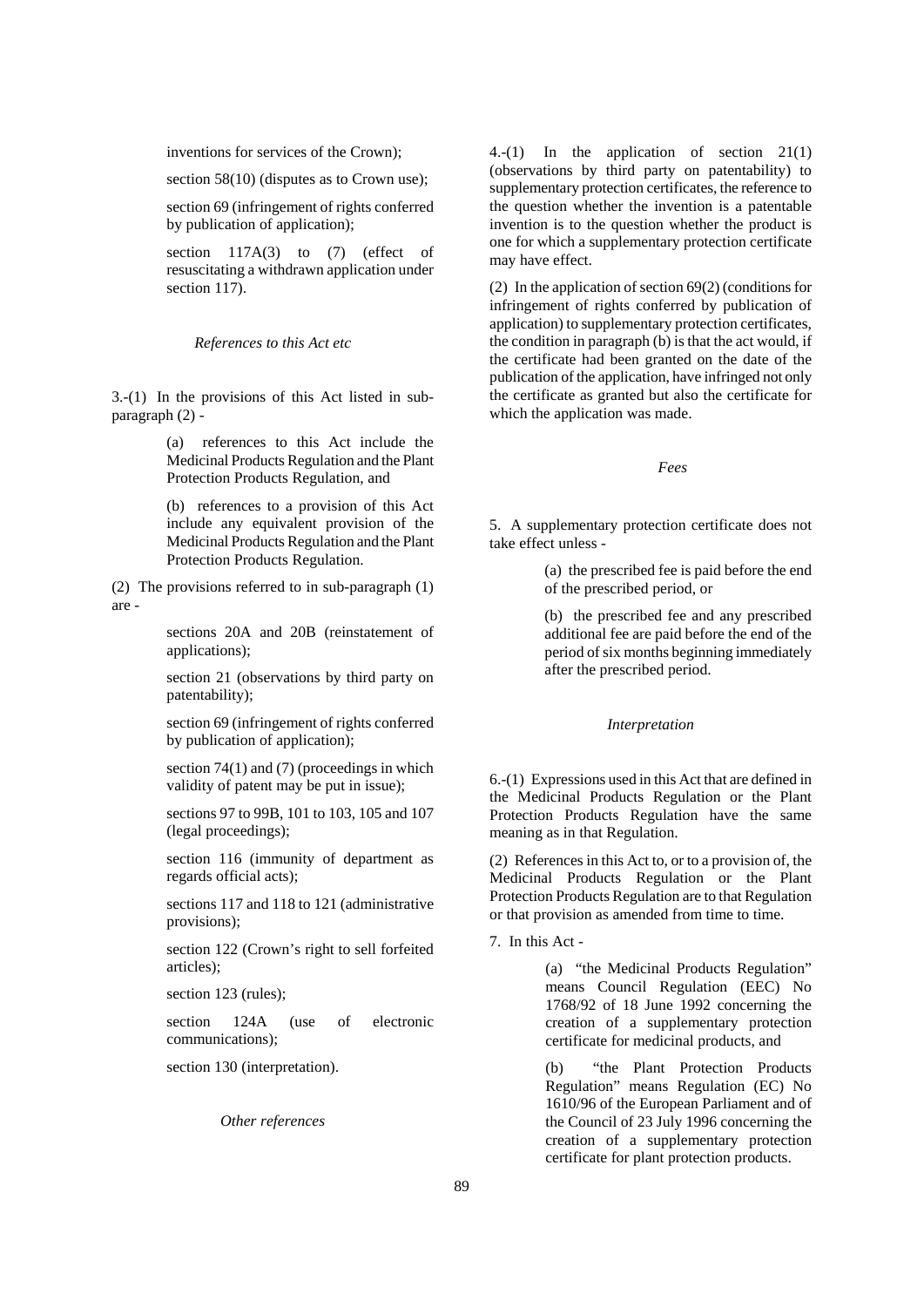#### **SCHEDULE 5 (section 132)**

#### **CONSEQUENTIAL AMENDMENTS**

*Crown Proceedings Act 1947 (c.44)* 

1. [repealed]

*Registered Designs Act 1949 (c.88)* 

2. [repealed]

3. [repealed]

*Defence Contracts Act 1958 (c.38)* 

4. In subsection (4) of section 4 of the Defence Contracts Act 1958, for the words from "Patents Act 1949" to the end there shall be substituted "Patents Act 1977".

*Administration of Justice Act 1970 (c.31)* 

5.-(1) In subsections (2) and (3) of section 10 of the Administration of Justice Act 1970 for "either" there shall be substituted, in each case, "the".

(2) In subsection (4) of the said section 10, for "(as so amended)" there shall be substituted "(as amended by section 24 of the Administration of Justice Act 1969)".

(3) For subsection (5) of the said section 10, there shall be substituted:–

> "(5) In subsection (8) of the said section 28 (which confers power on the Tribunal to make rules about procedure etc.), there shall be inserted at the end of the subsection the words "including right of audience"."

*Atomic Energy Authority (Weapons Group) Act 1973 (c.4)* 

6. In section 5(2) of the Atomic Weapons Authority (Weapons Group) Act 1973 –

> (a) after the first "Patents Act 1949" there shall be inserted ", the Patents Act 1977"; and

> (b) after the second "Patents Act 1949" there shall be inserted "section 55(4) of the Patents Act 1977".

*Fair Trading Act 1973 (c.41)* 

7. [repealed]

*Restrictive Trade Practices Act 1976 (c.34)* 

8. [repealed]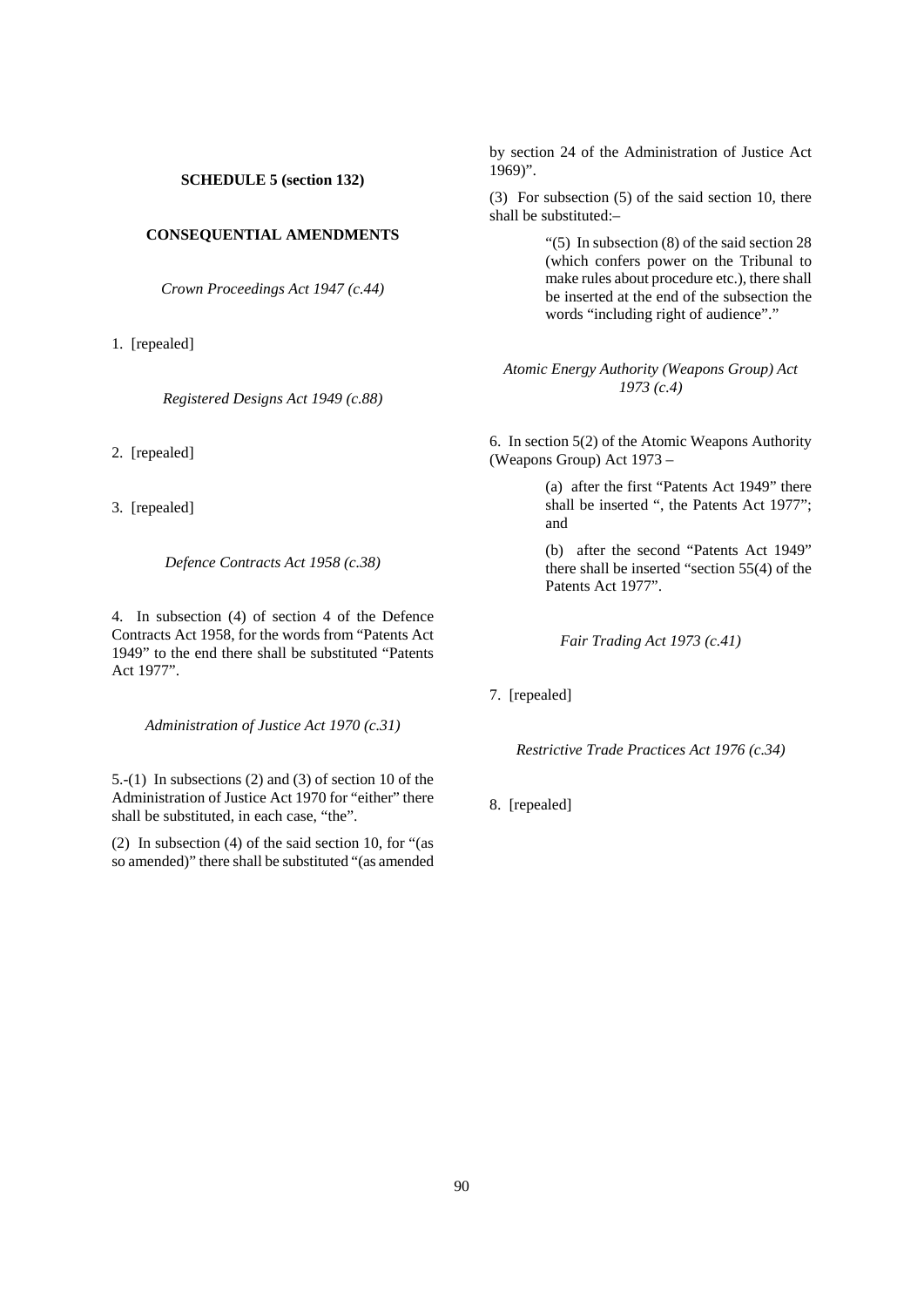# **SCHEDULE 6 (section 132)**

| Chapter                | Short Title                        | <b>Extent of Repeal</b>                         |
|------------------------|------------------------------------|-------------------------------------------------|
| 7 Edw. 7. c.29         | The Patents and Designs Act 1907.  | Section $47(2)$ .                               |
| 9 & 10 Geo. 6. c.80    | The Atomic Energy Act 1946.        | In section 12, subsections $(1)$ to $(7)$ .     |
| 12, 13 & 14 Geo. 6.    | The Patents Act 1949.              | Section $11(3)$ .                               |
| c.87.                  |                                    | Section 14.                                     |
|                        |                                    | Section $16(6)$ .                               |
|                        |                                    | Section 18.                                     |
|                        |                                    | Section $22(4)$ and $(5)$ .                     |
|                        |                                    | In section 23(1), the words from "(not          |
|                        |                                    | exceeding" to "ten years)".                     |
|                        |                                    | In Section 24, in subsection $(1)$ the words    |
|                        |                                    | "(not exceeding ten years)" and, in             |
|                        |                                    | subsection (7) the words from "but" to the      |
|                        |                                    | end.                                            |
|                        |                                    | Section 27.                                     |
|                        |                                    |                                                 |
|                        |                                    | In Section 32, subsection (3).                  |
|                        |                                    | In section $33(3)$ , the proviso.               |
|                        |                                    | Sections 34 to 45.                              |
|                        |                                    | Sections 54, 57 and 58.                         |
|                        |                                    | Section 68.                                     |
|                        |                                    | Sections 70 to 75.                              |
|                        |                                    | Sections 77 to 79.                              |
|                        |                                    | Sections 81 to 86.                              |
|                        |                                    | Section $87(1)$ and $(3)$ .                     |
|                        |                                    | Sections 88 to 91.                              |
|                        |                                    | Sections 93 to 95.                              |
|                        |                                    | Sections 97 to 100.                             |
|                        |                                    | Section 102(2).                                 |
|                        |                                    | Schedule 1.                                     |
|                        |                                    | Schedule 3, except paragraphs 1 and 26.         |
| 5 & 6 Eliz. 2. c.13.   | The Patents Act 1957.              | The whole Act, except in relation to            |
| 9 & 10 Eliz. 2. c.25.  |                                    | existing applications.9 $& 10$ Eliz. 2. c.25.   |
|                        | The Patents and Designs (Renewals, | In Section $1(1)$ , the words from "subsection" |
|                        | Extensions and Fees) Act 1961.     | $(5)$ " to "and in".                            |
| 10 & 11 Eliz. 2. c.30. | The Northern Ireland Act 1962.     | In Schedule 1, the entry relating to section    |
|                        |                                    | 84 of the Patents Act 1949.                     |
| 1967 c.80.             | The Criminal Justice Act 1967.     | In Schedule 3, in Parts I and IV, the entries   |
|                        |                                    | relating to the Patents Act 1949.               |
| 1968. c.64.            | The Civil Evidence Act 1968.       | Section 15.                                     |
| 1969 c.58.             | The Administration of Justice Act  | In Section 24, in subsection $(1)$ , the words  |
|                        | 1969.                              | "85 of the Patents Act 1949 and section"        |
|                        |                                    | and "each of", in subsections $(2)$ , $(3)$ and |
|                        |                                    | (4) the words "of each of those sections"       |
|                        |                                    | and in subsection (4) the words from "as        |
|                        |                                    | subsection $(11)$ " to "and" and the words "in  |
|                        |                                    | the case of the said section 28".               |

# **ENACTMENTS REPEALED**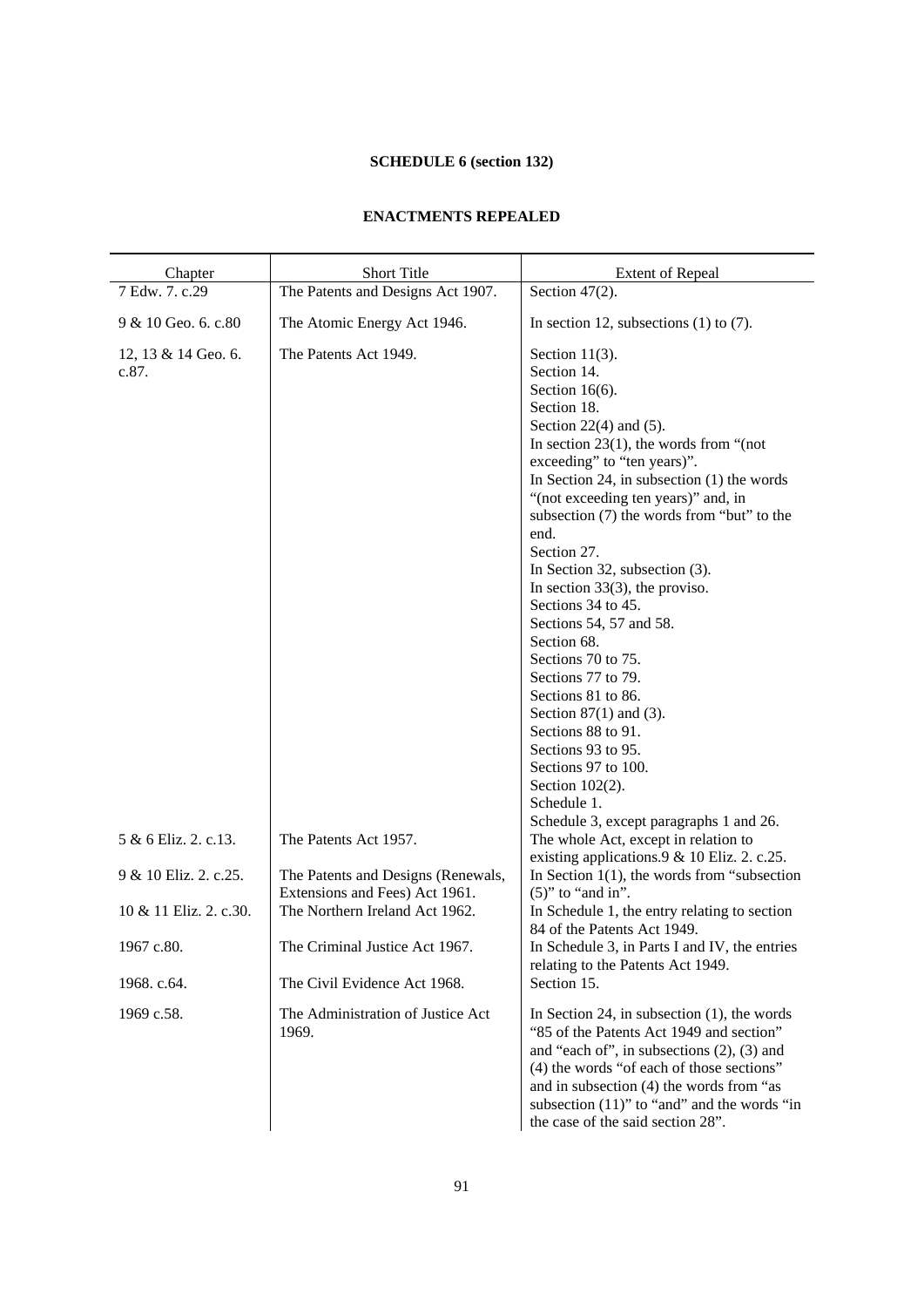| 1970 c.31.        | The Administration of Justice Act<br>1970.         | In Section 10, in subsection $(1)$ , the words<br>"Patents Appeal Tribunal or the" and in<br>subsection (4), the words from "the Patents"<br>Appeal" to "and".                                        |
|-------------------|----------------------------------------------------|-------------------------------------------------------------------------------------------------------------------------------------------------------------------------------------------------------|
| 1971 c.23         | The Courts Act 1971.                               | Section 46.                                                                                                                                                                                           |
| 1971 c.36 (N.I.). | The Civil Evidence Act (Northern<br>Ireland) 1971. | Section 11.                                                                                                                                                                                           |
| 1973 c.41.        | The Fair Trading Act 1973.                         | Section 126.<br>In Schedule 3, in paragraph $16(2)$ , the<br>words from "of Section 40" to<br>"Commission)", where first occurring.<br>In Schedule 12, the entry relating to the<br>Patents Act 1949. |
| 1974 c.47.        | The Solicitors Act 1974.                           | In Schedule 3, paragraph 3.                                                                                                                                                                           |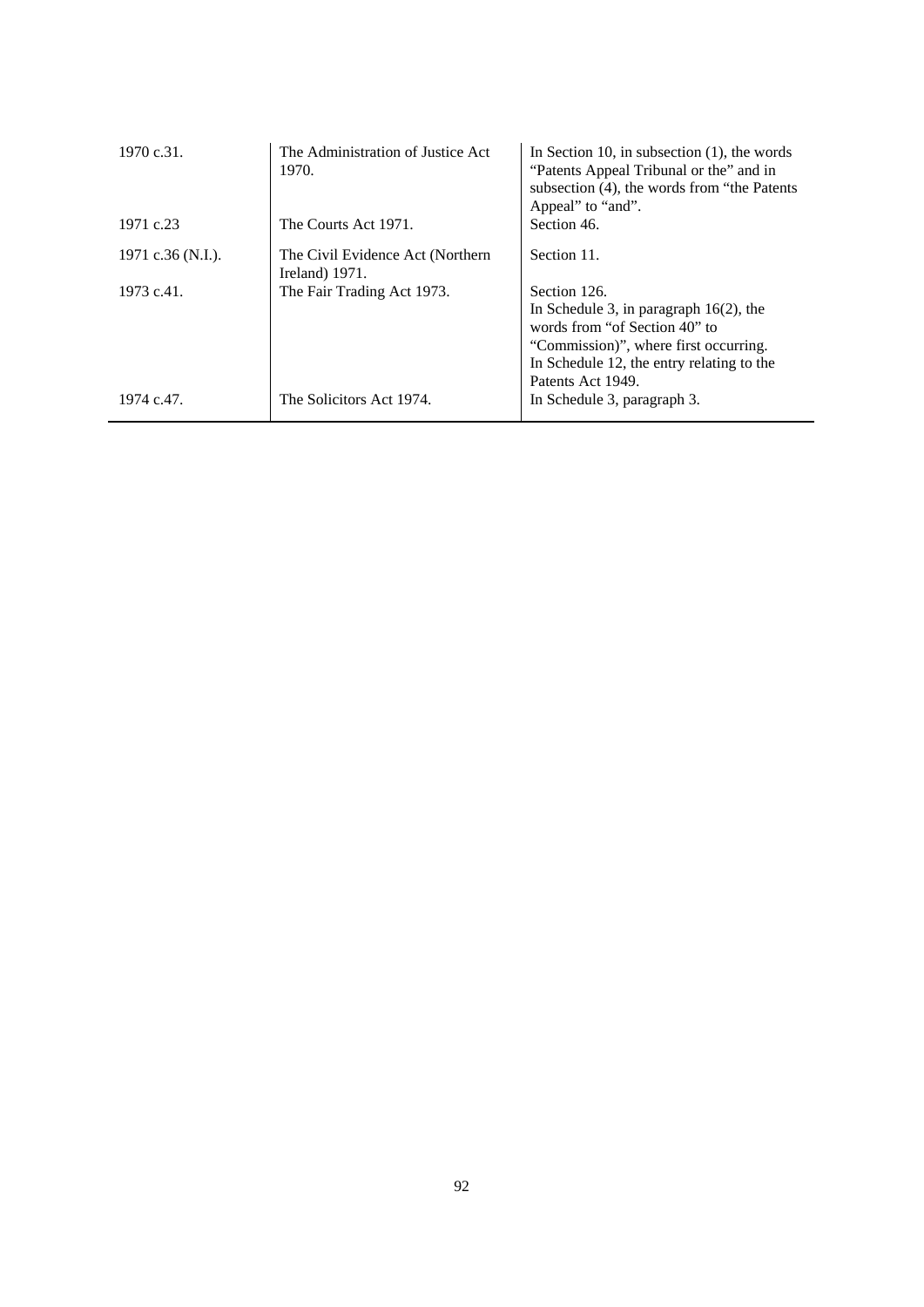| <b>SCHEDULE A1</b> (section $60(5)(g)$ )                                                               | "the gazette" means the gazette published<br>under section 34 of the Plant Variety and<br>Seeds Act 1964:<br>"protected material"<br>plant<br>means<br>propagating material which incorporates<br>material subject to a patent; |  |
|--------------------------------------------------------------------------------------------------------|---------------------------------------------------------------------------------------------------------------------------------------------------------------------------------------------------------------------------------|--|
| <b>DEROGATION FROM PATENT</b><br><b>PROTECTION IN RESPECT OF</b><br><b>BIOTECHNOLOGICAL INVENTIONS</b> |                                                                                                                                                                                                                                 |  |
| Interpretation                                                                                         | "relevant activity" means the use by a<br>farmer of the product of his harvest for<br>propagation or multiplication by him on his<br>own holding, where the product of the                                                      |  |
| In this Schedule -                                                                                     | harvest constitutes or contains protected<br>material;                                                                                                                                                                          |  |
| "Council Regulation"<br>Council<br>means                                                               | "relevant rights holder" means<br>th≙                                                                                                                                                                                           |  |

"relevant rights holder" means the proprietor of a patent to which protected material is subject;

"seed" includes seed potatoes;

"seed year" means the period from 1st July in one year to 30th June in the following year, both dates inclusive.

# *Specified species*

2. Section  $60(5)(g)$  applies only to varieties of the following plant species and groups:

Regulation (EC) No. 2100/94 of 27th July 1994 on Community plant variety rights; "farmer's own holding" means any land which a farmer actually exploits for plant growing, whether as his property or otherwise managed under his own responsibility and on his own account;

1. In this Schedule -

| <b>Name</b>                                       | Common Name             |
|---------------------------------------------------|-------------------------|
| Fodder plants                                     |                         |
| Cicer arietinum L.                                | Chickpea milkvetch      |
| Lupinus luteus L.                                 | Yellow lupin            |
| Medicago sativa L.                                | Lucerne                 |
| Pisum sativum L. (partim)                         | Field pea               |
| Trifolium alexandrinum L.                         | Berseem/Egyptian clover |
| Trifolium resupinatum L.                          | Persian clover          |
| Vicia faba                                        | Field bean              |
| Vicia sativa L.                                   | Common vetch            |
| Cereals                                           |                         |
| Avena sativa                                      | Oats                    |
| Hordeum vulgare L.                                | Barley                  |
| Oryza sativa L.                                   | Rice                    |
| <i>Phalaris canariensis</i> L.                    | Canary grass            |
| Secale cereale L.                                 | Rye                     |
| <i>X Triticosecale</i> Wittm.                     | Triticale               |
| <i>Triticum aestivum</i> L. emend. Fiori et Paol. | Wheat                   |
| <i>Triticum durum</i> Desf.                       | Durum wheat             |
| Triticum spelta L.                                | Spelt wheat             |
| Potatoes                                          |                         |
| Solanum tuberosum                                 | Potatoes                |
|                                                   | 93                      |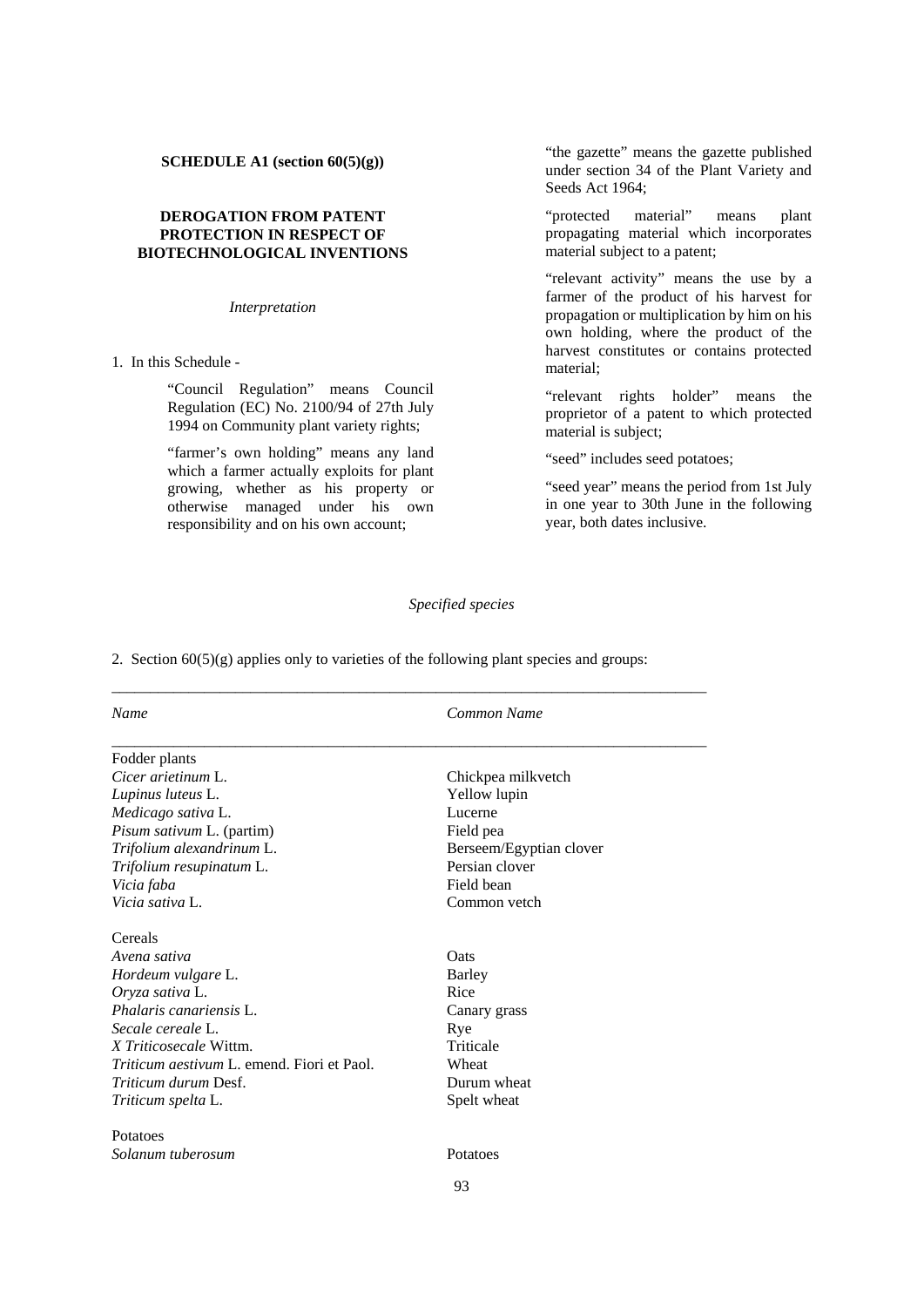Oil and fibre plants *Brassica napus* L. (partim) Swede rape *Brassica rapa* L. (partim) Turnip rape

*Linum usitatissimum* Linseed with the exclusion of flax

\_\_\_\_\_\_\_\_\_\_\_\_\_\_\_\_\_\_\_\_\_\_\_\_\_\_\_\_\_\_\_\_\_\_\_\_\_\_\_\_\_\_\_\_\_\_\_\_\_\_\_\_\_\_\_\_\_\_\_\_\_\_\_\_\_\_\_\_\_\_\_\_\_\_\_\_\_

*Liability to pay equitable remuneration* 

3.-(1) If a farmer's use of protected material is authorised by section  $60(5)(g)$ , he shall, at the time of the use, become liable to pay the relevant rights holder equitable remuneration.

(2) That remuneration must be sensibly lower than the amount charged for the production of protected material of the same variety in the same area with the holder's authority.

(3) Remuneration is to be taken to be sensibly lower if it would be taken to be sensibly lower within the meaning of Article 14(3) fourth indent of the Council Regulation.

#### *Exemption for small farmers*

4.-(1) Paragraph 3 does not apply to a farmer who is considered to be a small farmer for the purposes of Article 14(3) third indent of the Council Regulation.

(2) It is for a farmer who claims to be a small farmer to prove that he is such a farmer.

*Information to be supplied by farmer* 

5.-(1) At the request of a relevant rights holder ("H"), a farmer must tell H -

(a) his name and address;

(b) whether he has performed a relevant activity; and

(c) if he has performed such an activity, the address of the holding on which he performed it.

(2) If the farmer has performed such an activity, he must tell H whether he is -

> (a) liable to pay remuneration as a result of paragraph 3; or

(b) not liable because he is a small farmer.

(3) If the farmer has told H that he is liable to pay remuneration as a result of paragraph 3, he must tell  $H<sub>-</sub>$ 

> (a) the amount of the protected material used;

(b) whether the protected material has been processed for planting; and

(c) if it has, the name and address of the person who processed it.

(4) The farmer must comply with sub-paragraphs (2) and (3) when complying with sub-paragraph (1).

(5) If the farmer has told H that he is liable to pay remuneration as a result of paragraph 3, he must (if H asks him to do so) tell H -

> (a) whether he used any protected material with the authority of H within the same seed year; and

> (b) if he did, the amount used and the name and address of the person who supplied it.

*Information to be supplied by seed processor* 

6.-(1) On the request of a relevant rights holder, a seed processor shall supply the following information -

> (a) the name and address of the seed processor;

> (b) the address of the seed processor's principal place of business; and

> (c) whether the seed processor has processed seed of a species specified in paragraph 2 above.

(2) If the seed processor has processed seed of a species specified in paragraph 2 above he shall also supply the following information with the information referred to in sub-paragraph (1) -

> (a) the name and address of the person for whom the processing was carried out;

> (b) the amount of seed resulting from the processing;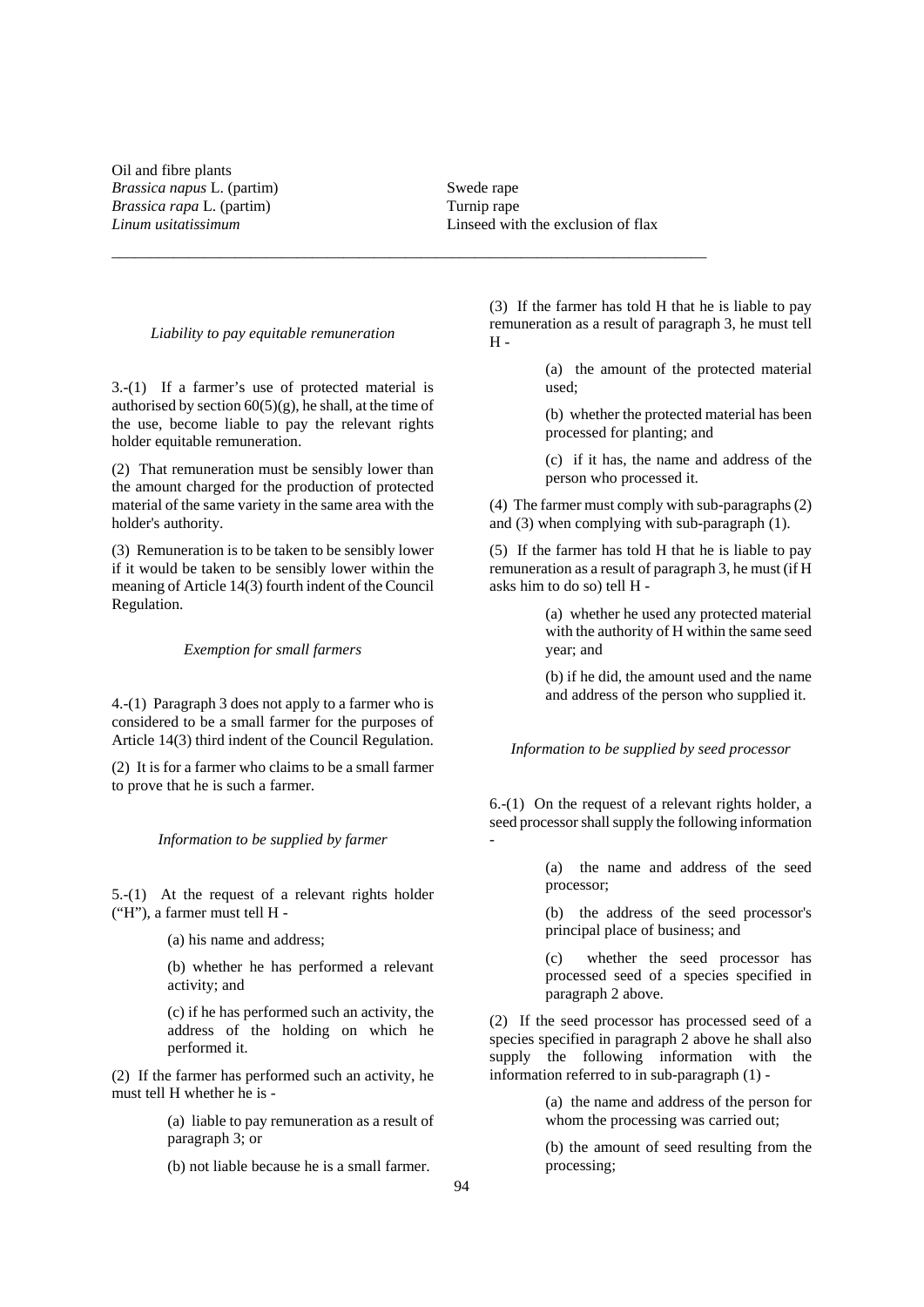(c) the date processing commenced;

(d) the date processing was completed;

(e) the place where processing was carried out.

*Information to be supplied by relevant rights holder* 

7. On the request of a farmer or a seed processor a relevant rights holder shall supply the following information -

(a) his name and address; and

(b) the amount of royalty charged for certified seed of the lowest certification category for seed containing that protected material.

*Period in respect of which inquiry may be made* 

8. A request may be made under paragraphs 5, 6 and 7 in respect of the current seed year and the three preceding seed years.

# *Restriction on movement for processing from the holding*

9. No person shall remove or cause to be removed from a holding protected material in order to process it unless -

> (a) he has the permission of the relevant rights holder in respect of that protected material;

> (b) he has taken measures to ensure that the same protected material is returned from processing as is sent for processing and the processor has undertaken to him that the processor has taken measures to ensure that the same protected material is returned from processing as is sent for processing; or

> (c) he has the protected material processed by a seed processor on the list of processors referred to in the gazette as being permitted to process seed away from a holding.

## *Confidentiality*

10.-(1) A person who obtains information pursuant to this Schedule shall owe an obligation of confidence in respect of the information to the person who supplied it.

(2) Sub-paragraph (1) shall not have effect to restrict disclosure of information -

> (a) for the purposes of, or in connection with, establishing the amount to be paid to the holder of rights pursuant to paragraph 3 and obtaining payment of that amount,

> (b) for the purposes of, or in connection with, establishing whether a patent has been infringed, or

> (c) for the purposes of, or in connection with, any proceedings for the infringement of a patent.

# *Formalities*

11.-(1) A request for information under this Schedule, and any information given in response to such a request, must be in writing.

(2) Information requested under this Schedule must be given -

(a) within 28 days; or

(b) if the request specifies a longer period, within the specified period.

#### *Remedies*

12.-(1) If, in response to a request under this Schedule, a person -

> (a) knowingly fails to provide information which he is required by this Schedule to give, or

> (b) refuses to provide any such information,

the court may order him to provide it.

(2) Sub-paragraph (1) does not affect any of the court's other powers to make orders.

(3) A person who knowingly provides false information in response to a request under this Schedule is liable in damages to the person who made the request.

(4) In any action for damages under sub-paragraph (3) the court must have regard, in particular to -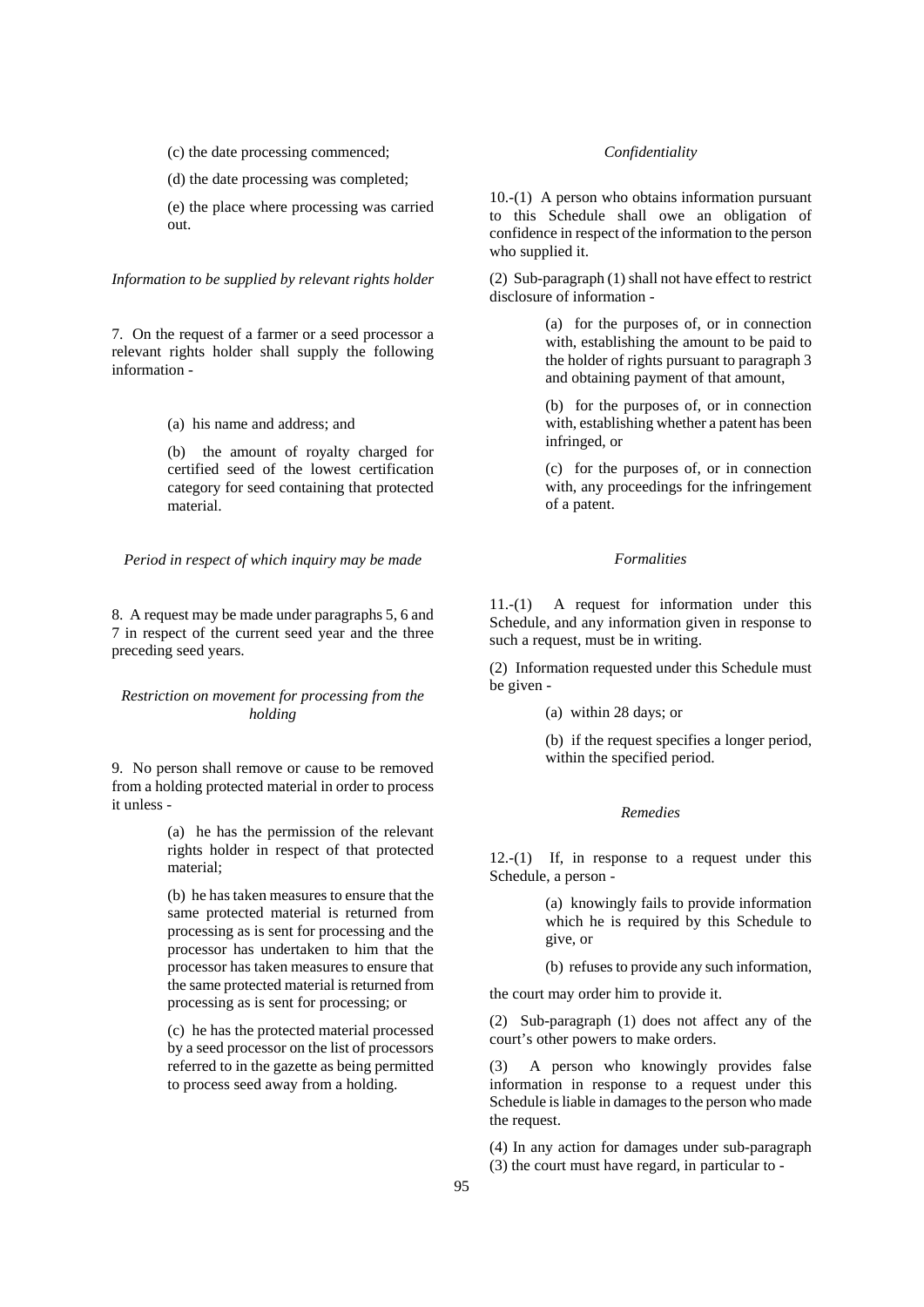(a) how flagrant the defendant was in providing the false information, and

(b) any benefit which accrued to him as a result of his providing false information,

and shall award such additional damages as the justice of the case may require.

# **SCHEDULE A2 (section 76A)**

# **BIOTECHNOLOGICAL INVENTIONS**

1. An invention shall not be considered unpatentable solely on the ground that it concerns -

> (a) a product consisting of or containing biological material; or

> (b) a process by which biological material is produced, processed or used.

2. Biological material which is isolated from its natural environment or produced by means of a technical process may be the subject of an invention even if it previously occurred in nature.

3. The following are not patentable inventions -

(a) the human body, at the various stages of its formation and development, and the simple discovery of one of its elements, including the sequence or partial sequence of a gene;

(b) processes for cloning human beings;

(c) processes for modifying the germ line genetic identity of human beings;

(d) uses of human embryos for industrial or commercial purposes;

(e) processes for modifying the genetic identity of animals which are likely to cause them suffering without any substantial medical benefit to man or animal, and also animals resulting from such processes;

(f) any variety of animal or plant or any essentially biological process for the production of animals or plants, not being a micro-biological or other technical process or the product of such a process.

4. Inventions which concern plants or animals may be patentable if the technical feasibility of the invention is not confined to a particular plant or animal variety.

5. An element isolated from the human body or otherwise produced by means of a technical process, including the sequence or partial sequence of a gene. may constitute a patentable invention, even if the structure of that element is identical to that of a natural element.

6. The industrial application of a sequence or partial sequence of a gene must be disclosed in the patent application as filed.

7. The protection conferred by a patent on a biological material possessing specific characteristics as a result of the invention shall extend to any biological material derived from that biological material through propagation or multiplication in an identical or divergent form and possessing those same characteristics.

8. The protection conferred by a patent on a process that enables a biological material to be produced possessing specific characteristics as a result of the invention shall extend to biological material directly obtained through that process and to any other biological material derived from the directly obtained biological material through propagation or multiplication in an identical or divergent form and possessing those same characteristics.

9. The protection conferred by a patent on a product containing or consisting of genetic information shall extend to all material, save as provided for in paragraph 3(a) above, in which the product is incorporated and in which the genetic information is contained and performs its function.

10. The protection referred to in paragraphs 7, 8 and 9 above shall not extend to biological material obtained from the propagation or multiplication of biological material placed on the market by the proprietor of the patent or with his consent, where the multiplication or propagation necessarily results from the application for which the biological material was marketed, provided that the material obtained is not subsequently used for other propagation or multiplication.

11. In this Schedule:

"essentially biological process" means a process for the production of animals and plants which consists entirely of natural phenomena such as crossing and selection;

"microbiological process" means any process involving or performed upon or resulting in microbiological material;

"plant variety" means a plant grouping within a single botanical taxon of the lowest known rank, which grouping can be:

> (a) defined by the expression of the characteristics that results from